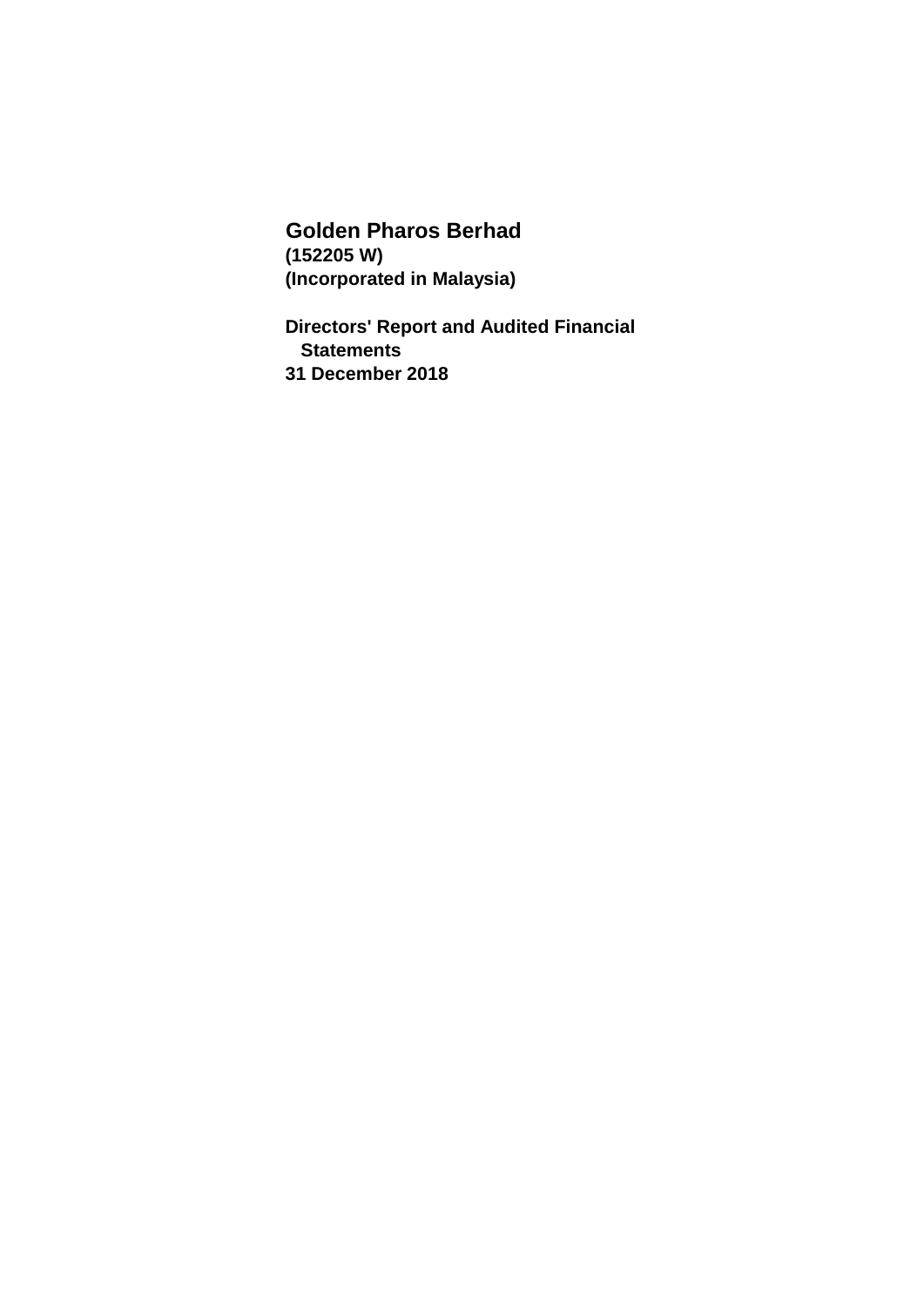# **Golden Pharos Berhad (Incorporated in Malaysia)**

| <b>Contents</b>                                             | <b>Pages</b> |
|-------------------------------------------------------------|--------------|
| Directors' report                                           | $1 - 8$      |
| Statement by directors                                      | 9            |
| Statutory declaration                                       | 9            |
| Independent auditors' report to the members                 | $10 - 18$    |
| Statements of profit or loss and other comprehensive income | $19 - 20$    |
| Statements of financial position                            | $21 - 22$    |
| Statements of changes in equity                             | $23 - 24$    |
| Statements of cash flows                                    | $25 - 27$    |
| Notes to the financial statements                           | 28 - 119     |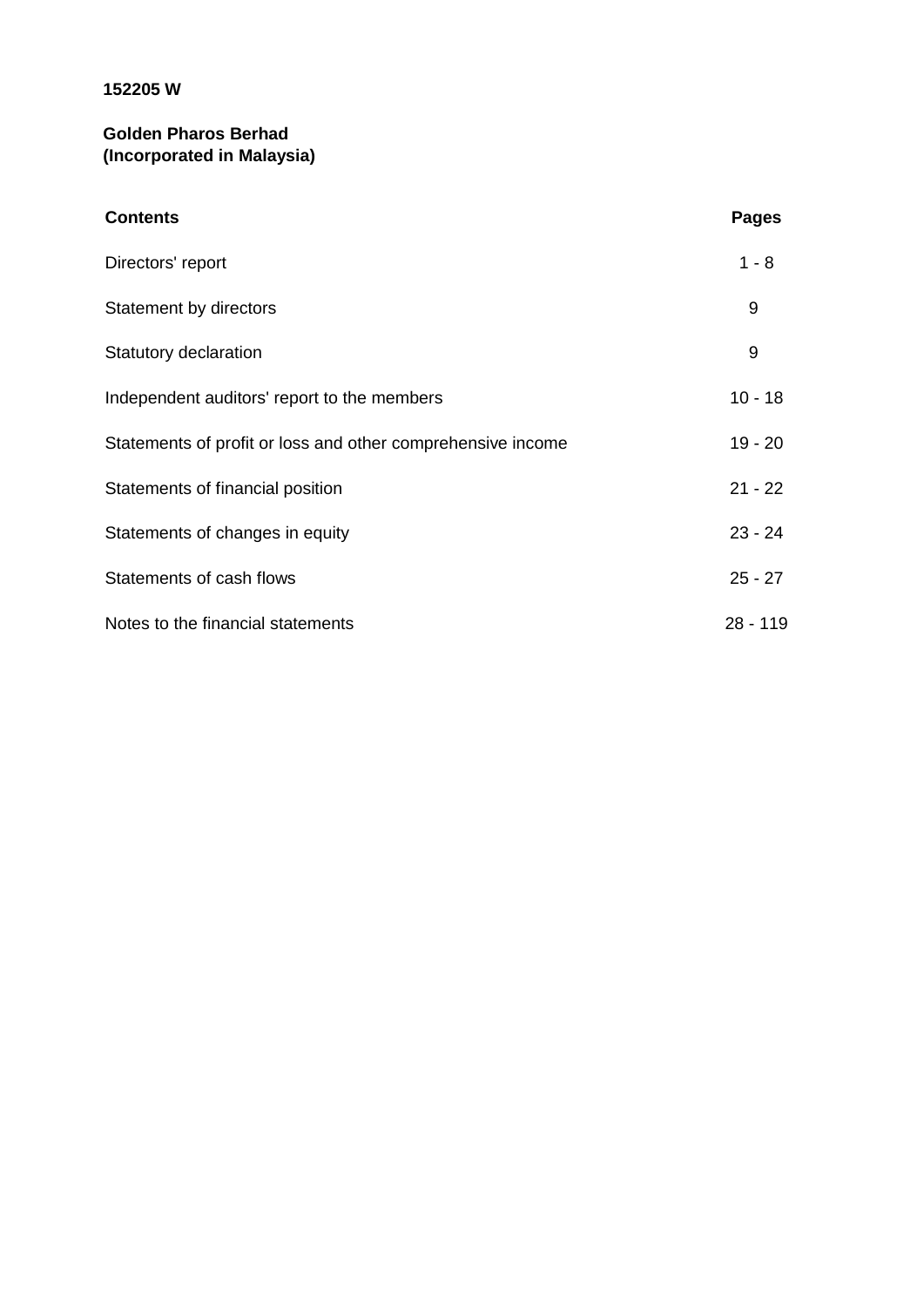### **Golden Pharos Berhad (Incorporated in Malaysia)**

### **Directors' report**

The directors have pleasure in submitting their report together with the audited financial statements of the Group and of the Company for the financial year ended 31 December 2018.

### **Principal activities**

The principal activities of the Company are investment holding and provision of management services to the subsidiaries.

The principal activities of the subsidiaries are manufacturing and trading of glass, investment holding, sawmiling, moulding, producing finger joint and furniture and kiln drying, harvesting and sustainable forest management, and rental of buildings, plant and machinery, selling of logs and right to log, and manufacture and sale of veneer.

Other information relating to the subsidiaries are disclosed in Note 17 to the financial statements.

### **Results**

|                   | Group<br><b>RM'000</b> | Company<br><b>RM'000</b> |
|-------------------|------------------------|--------------------------|
| Profit net of tax | 513                    | 3,239                    |

There were no material transfers to or from reserves or provisions during the financial year other than as disclosed in the financial statements.

In the opinion of the directors, the results of the operations of the Group and of the Company during the financial year were not substantially affected by any item, transaction or event of a material and unusual nature.

### **Dividends**

No dividend has been paid or declared since the end of the previous financial year.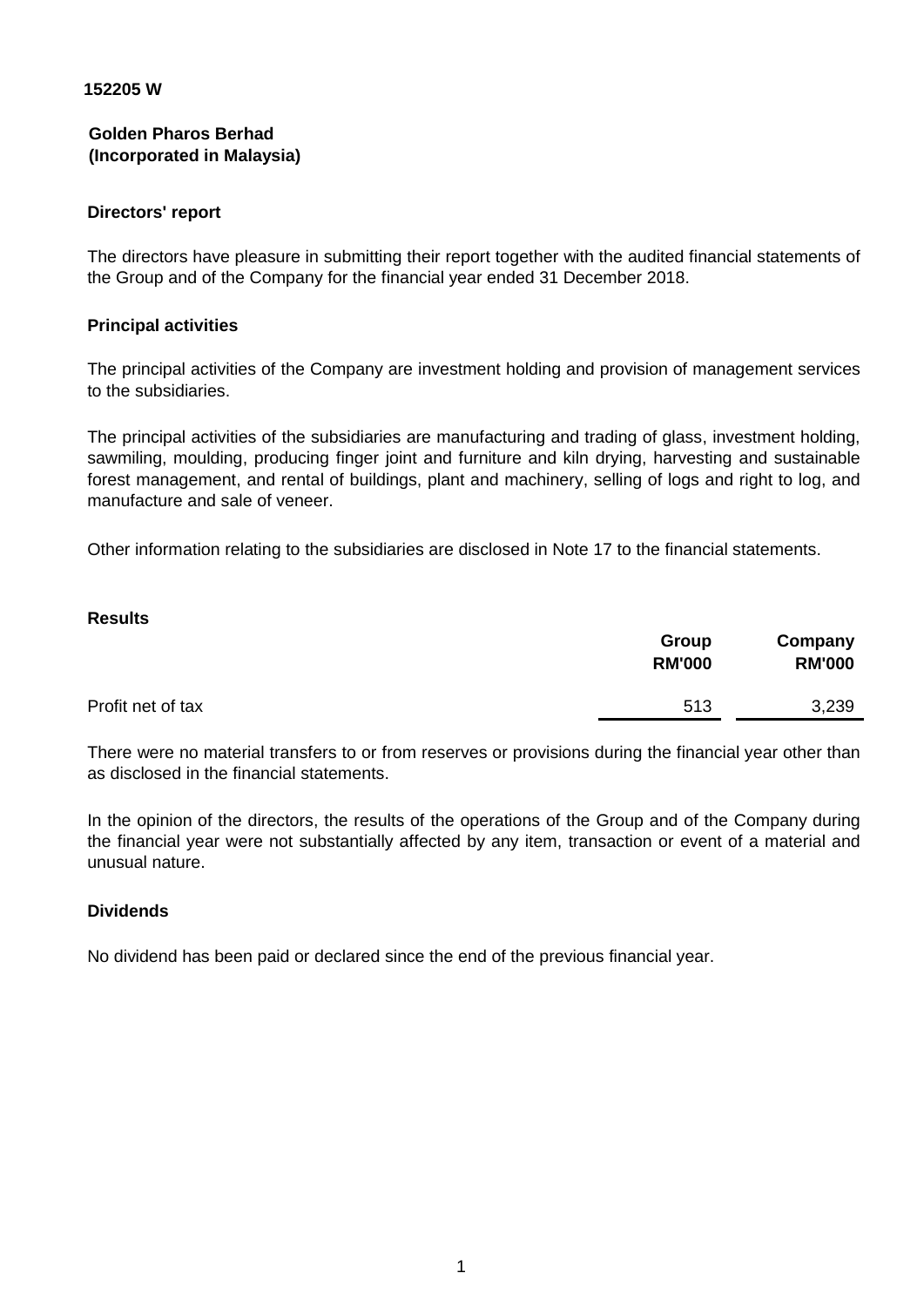### **Directors**

The names of the directors of the Company in office since the beginning of the financial year to the date of this report are:

Dato' Haji A. Rahman bin Yahya Dato' Tengku Hassan bin Tengku Omar (appointed on 1 August 2018) Dr. Wan Ahmad Rudirman bin Wan Razak (appointed on 1 August 2018) Prof Madya Dr. Mohd Zaki bin Hamzah (appointed on 1 August 2018) Haji Saiffuddin bin Othman (appointed on 1 August 2018) Muhammad Ramizu bin Mustaffa (appointed on 1 August 2018) Mohd Badaruddin bin Ismail (appointed on 1 August 2018) Dato' Haji Muhammad Pehimi bin Yusof (resigned on 1 August 2018) Haji Jusoh bin Ali (resigned on 1 August 2018) Dato' Sabri bin Mohd Noor (resigned on 1 August 2018) Dato' Haji Mohamad Nor bin Ibrahim (resigned on 1 August 2018) Rosli bin Abd Rahman (resigned on 1 August 2018) Haji Zainudin bin Abu Bakar (resigned on 1 August 2018)

The names of the directors of the Company's subsidiaries since the beginning of the financial year to the date of this report (not including those directors listed above) are:

Golden Pharos Glass Sdn. Bhd. Zulkifli bin Ali Dato' Ahmad Nadzarudin bin Abdul Razak Mohd Nurkhuzaini bin Ab Rahman (appointed on 15 October 2018) Haji Wan Abdul Hakim bin Wan Mokhtar (resigned on 15 October 2018) Datuk Haji Mohd Ariffin bin Abdullah (resigned on 15 October 2018) Haji Fahami bin Haji Zakaria (resigned on 15 October 2018)

Golden Pharos Doors Sdn. Bhd. Dato' Ahmad Nadzarudin bin Abdul Razak Suhairi bin Sulong Syukri bin Ali

Golden Pharos Overseas Sales Sdn. Bhd. Dato' Ahmad Nadzarudin bin Abdul Razak Suhairi bin Sulong Zulkifli bin Omar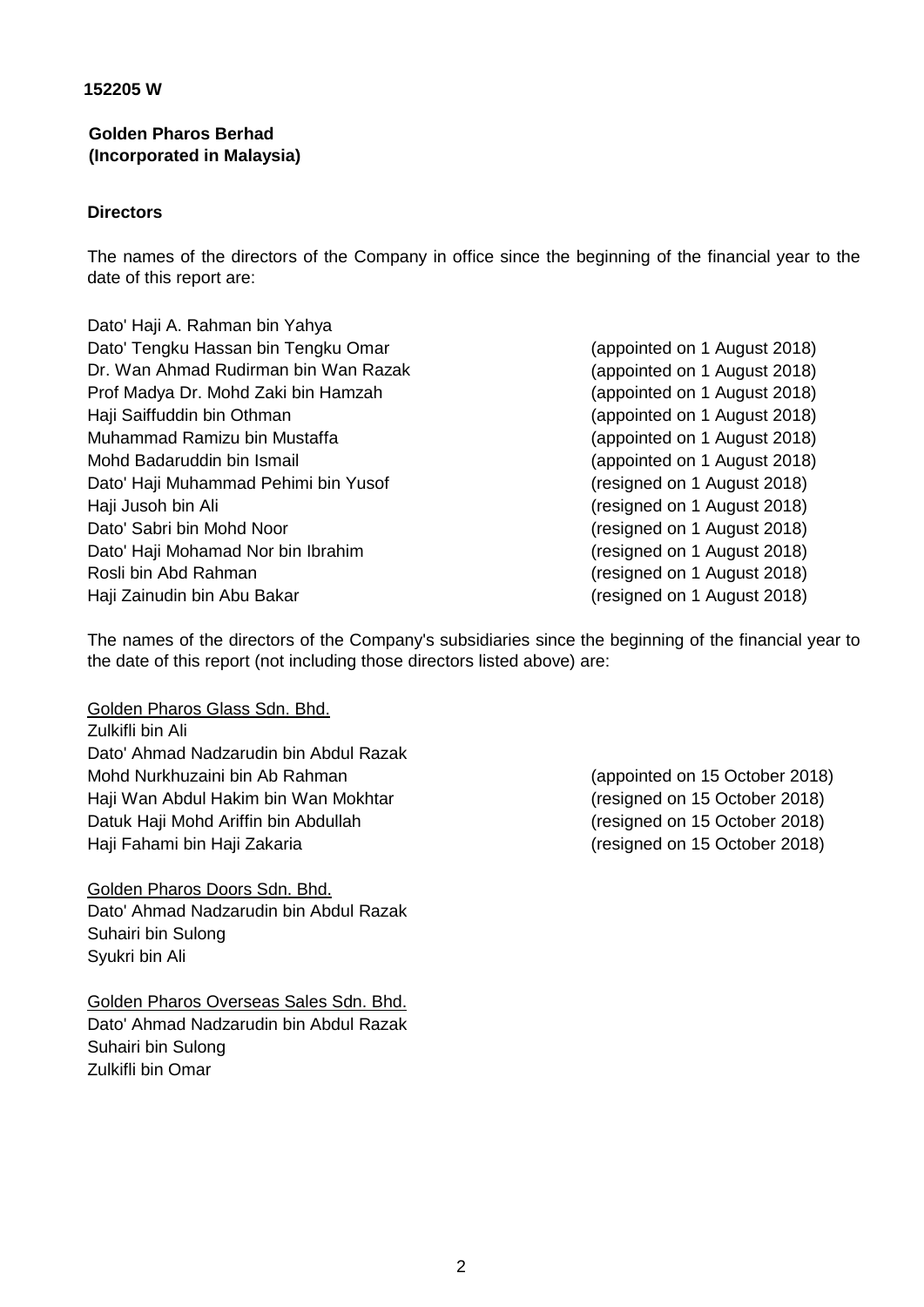### **Golden Pharos Berhad (Incorporated in Malaysia)**

### **Directors (continued)**

Golden Pharos Overseas Sdn. Bhd. Dato' Ahmad Nadzarudin bin Abdul Razak Suhairi bin Sulong Zulkifli bin Omar

Golden Pharos Fiber Sdn. Bhd. Dato' Ahmad Nadzarudin bin Abdul Razak Suhairi bin Sulong Zulkifli bin Omar

GP Tropical Furniture Sdn. Bhd. Dato' Ahmad Nadzarudin bin Abdul Razak Suhairi bin Sulong Zulkifli bin Omar

#### Permint Timber Corporation Sdn. Bhd.

Dato' Ahmad Nadzarudin bin Abdul Razak Suhairi bin Sulong Zulkifli bin Omar

#### Pesama Timber Corporation Sdn. Bhd.

Haji Johan bin Ibrahim Dato' Ahmad Nadzarudin bin Abdul Razak Ir. Saiful Azmi bin Suhaili (appointed on 1 November 2018) Haji Wan Ali bin Wan Yusof (appointed on 1 November 2018) Mohd Hafiz bin Adam (appointed on 1 November 2018) Ir. Rosli bin Othman (resigned on 1 November 2018) Rosli bin Ahmad (resigned on 1 November 2018) Ahmad Fikry bin Ibrahim **Ahmad Fikry bin Ibrahim** (resigned on 1 November 2018) Mohd Zubir bin Wahid (resigned on 1 November 2018)

#### Pesaka Trengganu Berhad

Dato' Ahmad Nadzarudin bin Abdul Razak Haji Wan Hassan bin Mohd Ramli (appointed on 1 November 2018) Haji Ghazali bin Sulaiman (appointed on 1 November 2018) Haji Zainal Abidin bin Mohamed (appointed on 1 November 2018) Yusof bin Awang Hitam (resigned on 1 November 2018) Wan Fauzai bin Wan Mustaffa (resigned on 1 November 2018) Dato' Haji W. Mohd bin W. Ibrahim (resigned on 1 November 2018) W Ismail Sahaimi bin W Omar (resigned on 1 November 2018)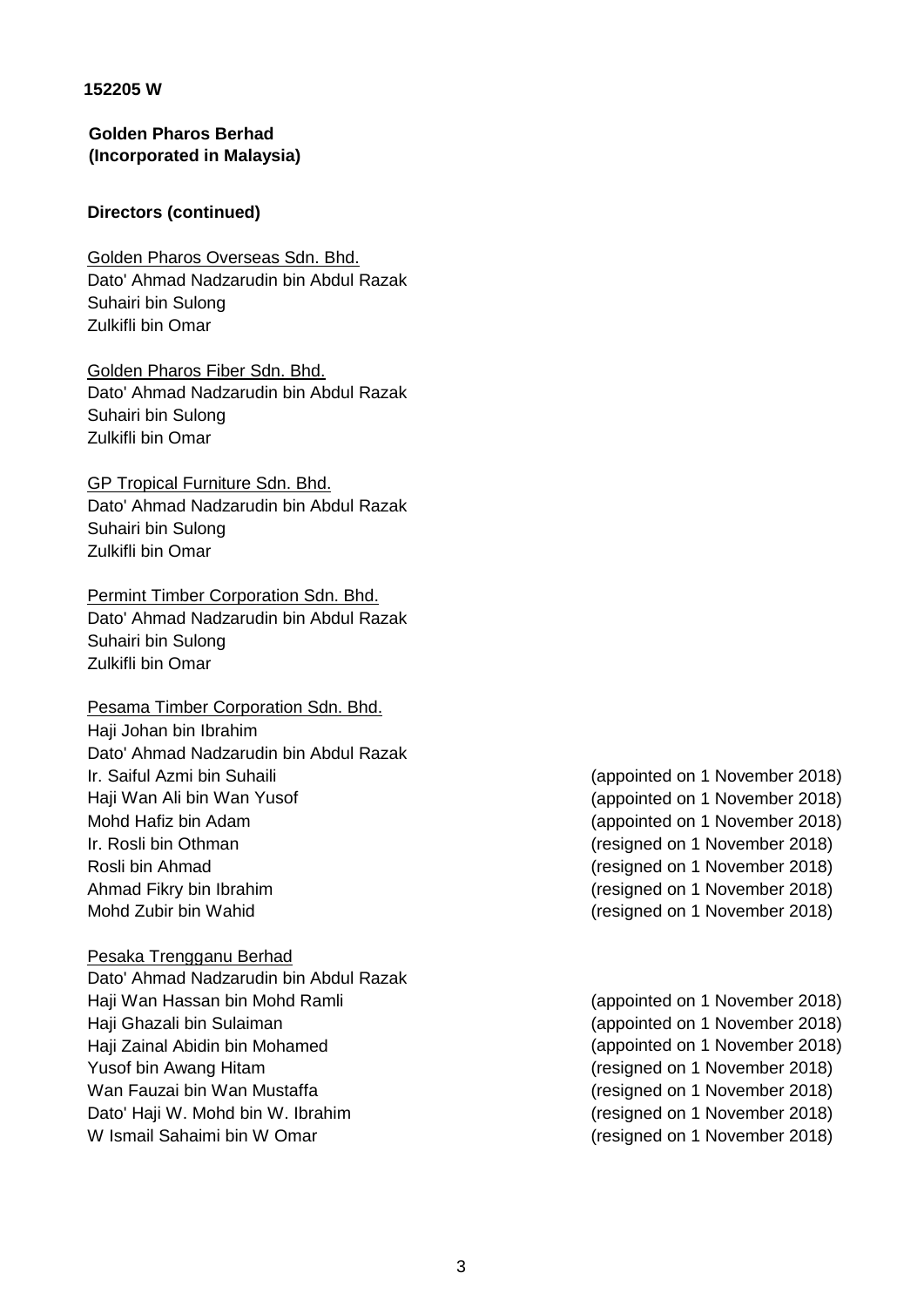# **Directors (continued)**

Kumpulan Pengurusan Kayu-Kayan Trengganu Sdn. Bhd. Dato' Ahmad Nadzarudin bin Abdul Razak Haji Satiful Bahri bin Mamat (appointed on 1 October 2018) Abdul Hadi bin Ripin@Ariffin (appointed on 1 October 2018) Harun bin Esa (appointed on 1 October 2018) Prof. Madya Dr. Mohd Zaki bin Hamzah (appointed on 1 April 2019) Mohd Rahim bin Rani **Mohd Rahim bin Rani** (appointed on 1 April 2019) Dato' Haji Rozi bin Mamat (resigned on 1 October 2018) Dato' Haji Mohd Akil bin Haji Mat (resigned on 1 October 2018) Mohd Maliki bin Ali (resigned on 1 October 2018) Dato' Haji Ahmad Fadzil bin Abdul Majid (resigned on 1 April 2019)

Permint Plywood Sdn. Bhd. Dato' Ahmad Nadzarudin bin Abdul Razak Suhairi bin Sulong (resigned on 1 November 2018) Zulkifli bin Omar (resigned on 1 November 2018) Maliaman bin Kassim (appointed on 1 November 2018) Mohd Badaruddin bin Ismail (appointed on 1 April 2019)

GP Dynamic Venture Sdn. Bhd. Dato' Ahmad Nadzarudin bin Abdul Razak Zulkifli bin Omar Syukri bin Ali Lin Tsai Rong (resigned on 14 December 2018) Lin Kai Hsuan (resigned on 14 December 2018)

# **Holding company**

The holding company is Terengganu Incorporated Sdn. Bhd., a company incorporated in Malaysia.

# **Directors' benefits**

Neither at the end of the financial year, nor at any time during that year, did there subsist any arrangement to which the Company was a party, whereby the directors might acquire benefits by means of the acquisition of shares in or debentures of the Company or any other body corporate.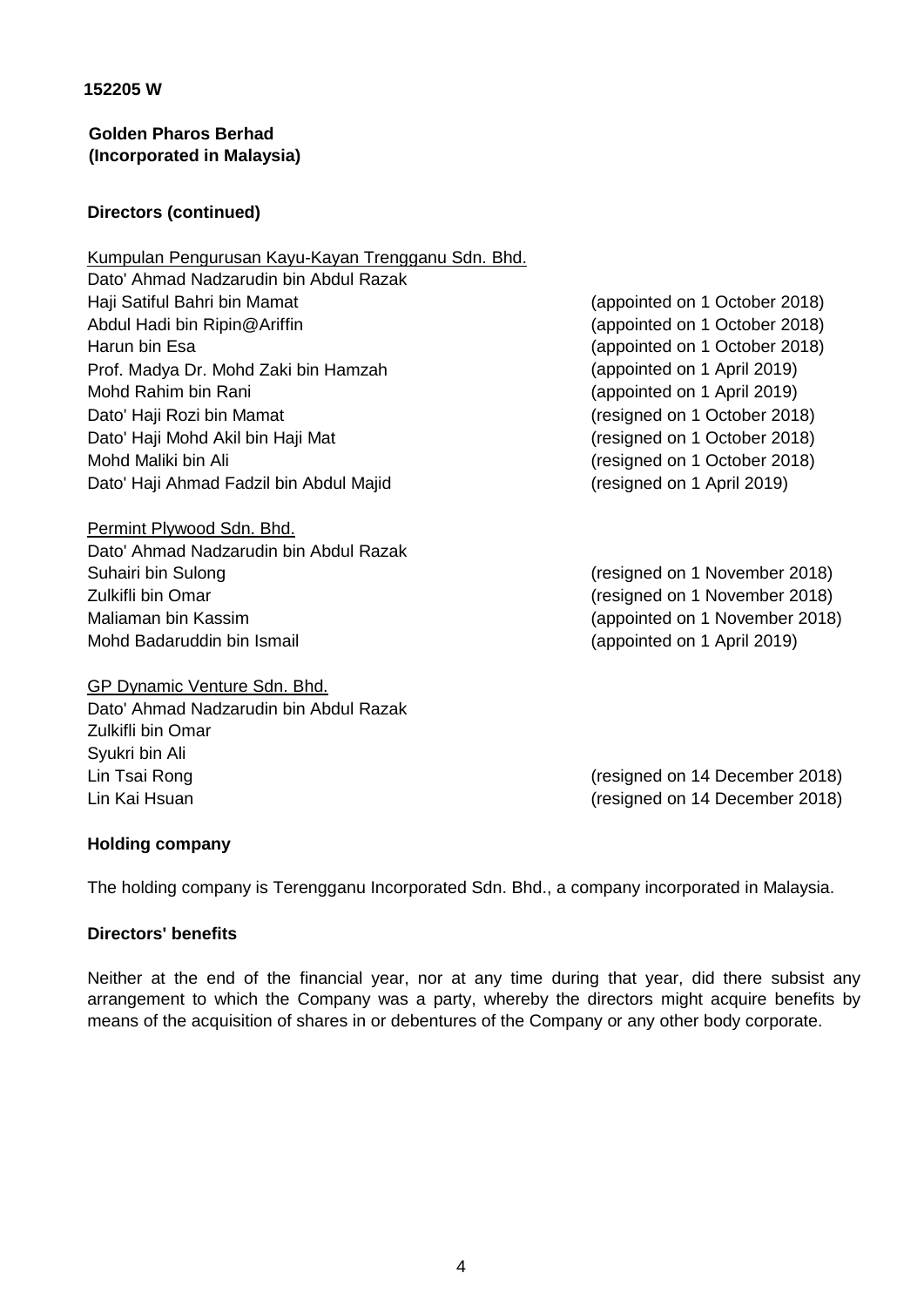# **Directors' benefits (continued)**

Since the end of the previous financial year, no director has received or become entitled to receive a benefit (other than benefits included in the aggregate amount of emoluments received or due and receivable by the directors or the fixed salary of a full-time employee of the Company as shown below) by reason of a contract made by the Company or a related corporation with any director or with a firm of which he is a member, or with a company in which he has a substantial financial interest.

The directors' benefits are as follows:

|                  | Group<br><b>RM'000</b> | Company<br><b>RM'000</b> |
|------------------|------------------------|--------------------------|
| Other emoluments | 795                    | 339                      |
| Fees             | 275                    | 180                      |
|                  | 1,070                  | 519                      |

### **Directors' interests**

According to the register of directors' shareholdings, none of the directors who held office at the end of the financial year, had any interest in shares in the Company or its related corporations during the financial year.

### **Issue of shares**

During the financial year, the Company increased its issued and paid-up capital by way of allotment of 1,226,360 new ordinary shares pursuant to the vesting of shares under the Executive Share Grant Scheme ('ESGS"). The new ordinary shares rank pari passu in all respects with the existing ordinary shares of the Company.

# **Executive Share Grant Scheme ("ESGS") and Employee Share Options Scheme ("ESOS")**

The Company's Long Term Incentive Plan ("LTIP" or "Scheme") is governed by the By-Laws which was approved by the shareholders on 26 June 2018, and is administered by the LTIP Committee which is appointed by the Board of Directors, in accordance with the By-Laws of LTIP.

The LTIP comprised of the ESGS and ESOS. The salient features, terms and details of the LTIP are disclosed in Note 29 to the financial statements.

During the financial year, the Company granted 1,270,000 shares under ESGS and 3,998,060 options under the ESOS to eligible employees of the Company and/or its eligible subsidiary companies. The details of the shares and options granted under LTIP and its vesting conditions during the financial year and the number of shares outstanding at the end of the financial year are disclosed in Note 29 to the financial statements.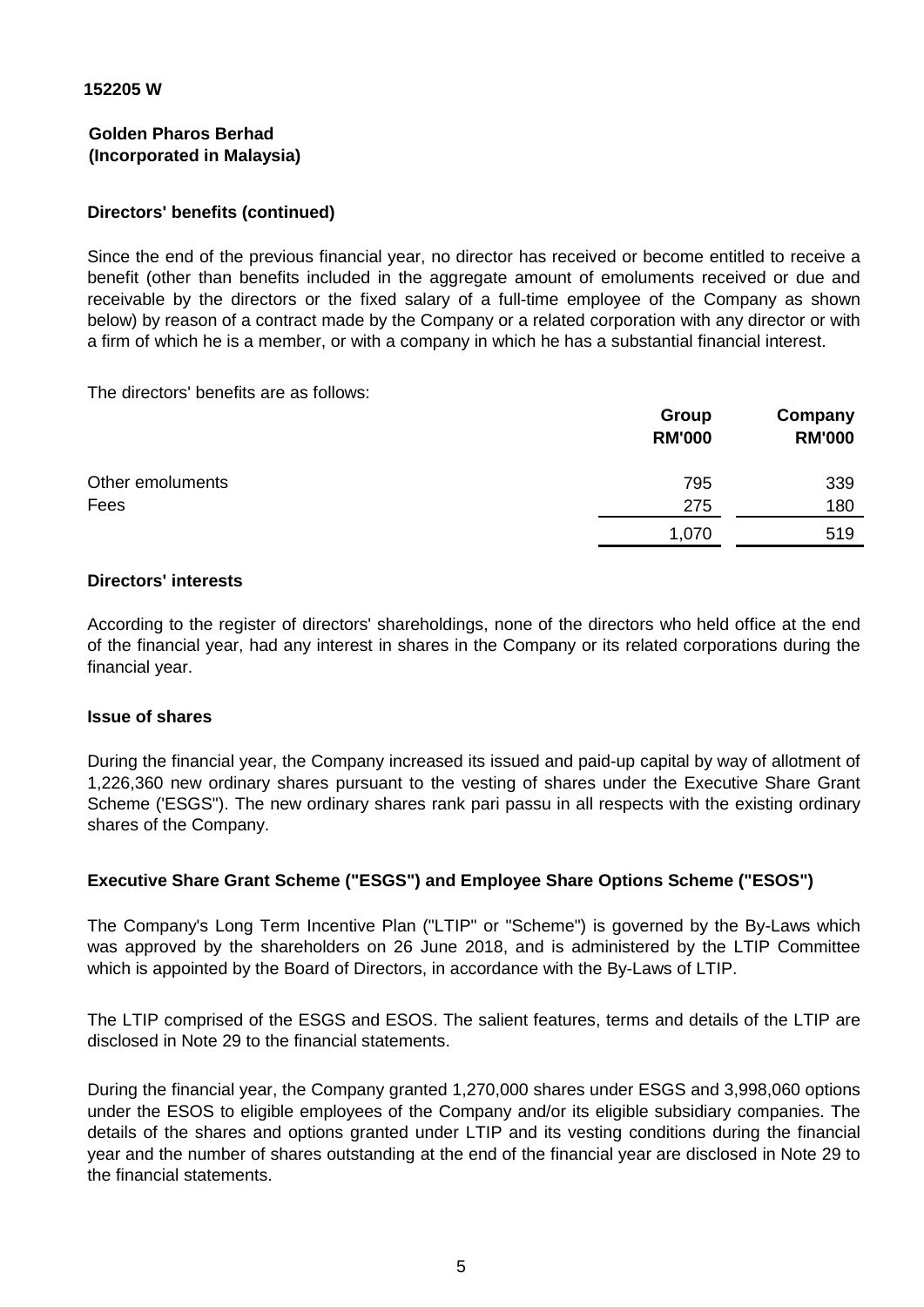### **Other statutory information**

- (a) Before the statements of profit or loss and other comprehensive income and statements of financial position of the Group and of the Company were made out, the directors took reasonable steps:
	- (i) to ascertain that proper action had been taken in relation to the writing off of bad debts and the making of allowance for doubtful debts and satisfied themselves that there were no known bad debts and that adequate allowance had been made for doubtful debts; and
	- (ii) to ensure that any current assets which were unlikely to realise their value as shown in the accounting records in the ordinary course of business had been written down to an amount which they might be expected so to realise.
- (b) At the date of this report, the directors are not aware of any circumstances which would render:
	- (i) it necessary to write off any bad debts or the amount of the allowance for doubtful debts inadequate to any substantial extent; and
	- (ii) the values attributed to the current assets in the financial statements of the Group and of the Company misleading.
- (c) At the date of this report, the directors are not aware of any circumstances which have arisen which would render adherence to the existing method of valuation of assets or liabilities of the Group and of the Company misleading or inappropriate.
- (d) At the date of this report, the directors are not aware of any circumstances not otherwise dealt with in this report or the financial statements of the Group and of the Company which would render any amount stated in the financial statements misleading.
- (e) At the date of this report, there does not exist:
	- (i) any charge on the assets of the Group or of the Company which has arisen since the end of the financial year which secures the liabilities of any other person; or
	- (ii) any contingent liability of the Group or of the Company which has arisen since the end of the financial year.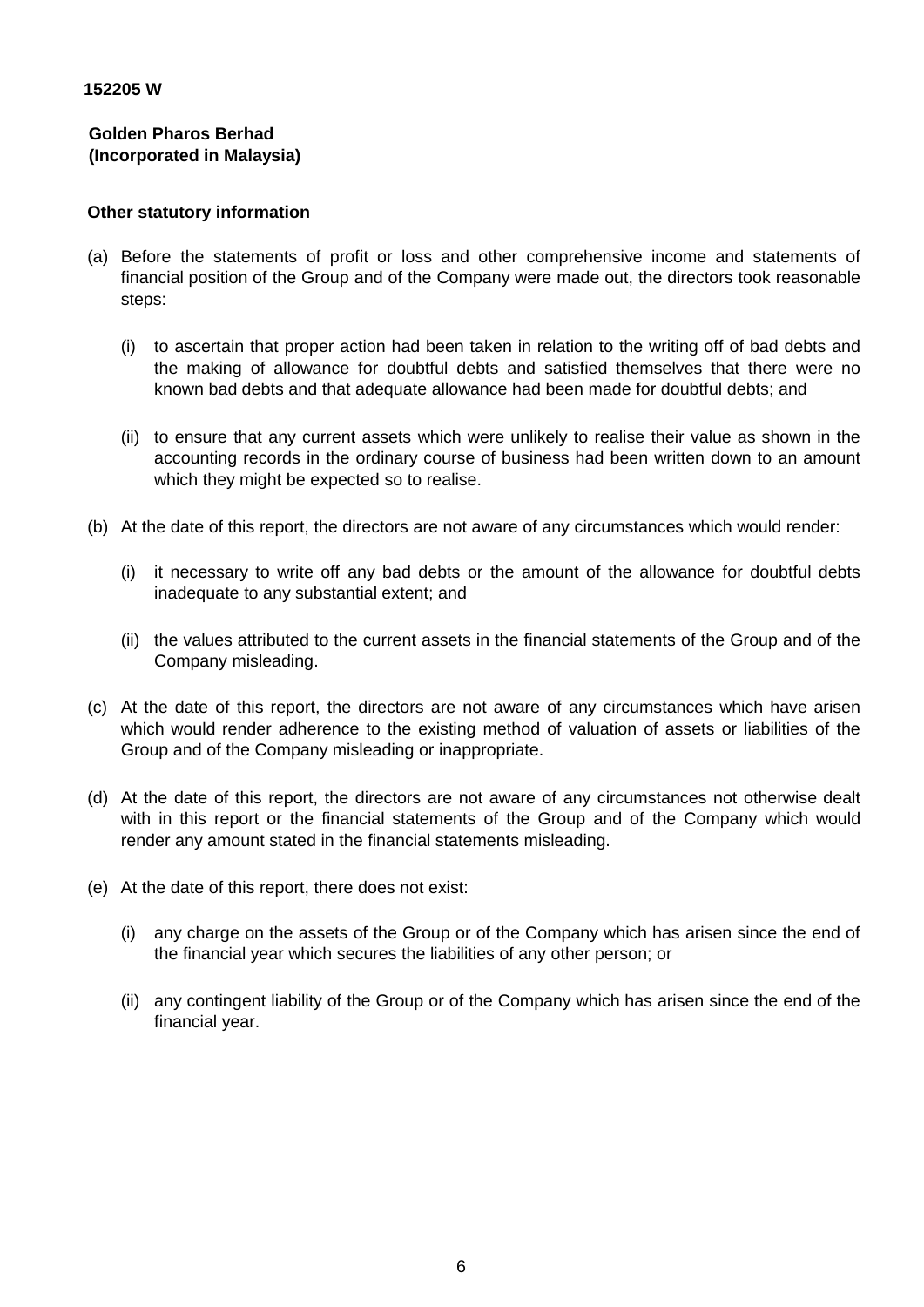## **Other statutory information (continued)**

- (f) In the opinion of the directors:
	- (i) no contingent or other liability has become enforceable or is likely to become enforceable within the period of twelve months after the end of the financial year which will or may affect the ability of the Group or of the Company to meet their obligations when they fall due; and
	- (ii) no item, transaction or event of a material and unusual nature has arisen in the interval between the end of the financial year and the date of this report which is likely to affect substantially the results of the operations of the Group or of the Company for the financial year in which this report is made.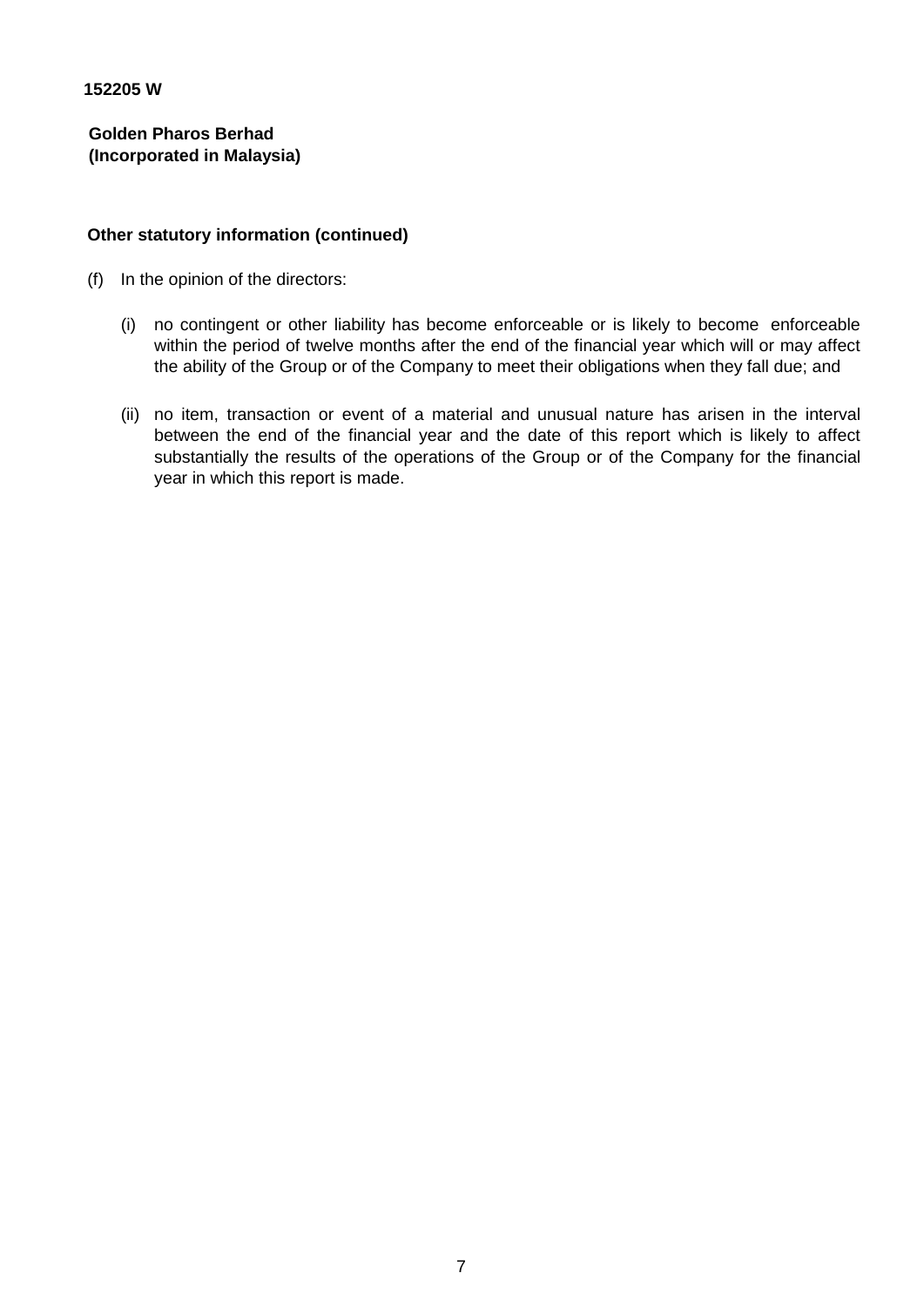### **Golden Pharos Berhad (Incorporated in Malaysia)**

### **Auditors**

The auditors, Ernst & Young, have expressed their willingness to continue in office.

Auditors' remuneration is as follows:

| Group<br><b>RM'000</b> | Company<br><b>RM'000</b> |
|------------------------|--------------------------|
| 175                    | 63                       |
|                        |                          |

To the extent permitted by law, the Company has agreed to indemnify its auditors, Ernst & Young, as part of the terms of its audit engagement against claims by third parties arising from the audit (for an unspecified amount). No payment has been made to indemnify Ernst & Young for the financial year ended 31 December 2018.

Signed on behalf of the Board in accordance with a resolution of the directors dated 19 April 2019.

Dato' Tengku Hassan bin Tengku Omar Mohd Badaruddin bin Ismail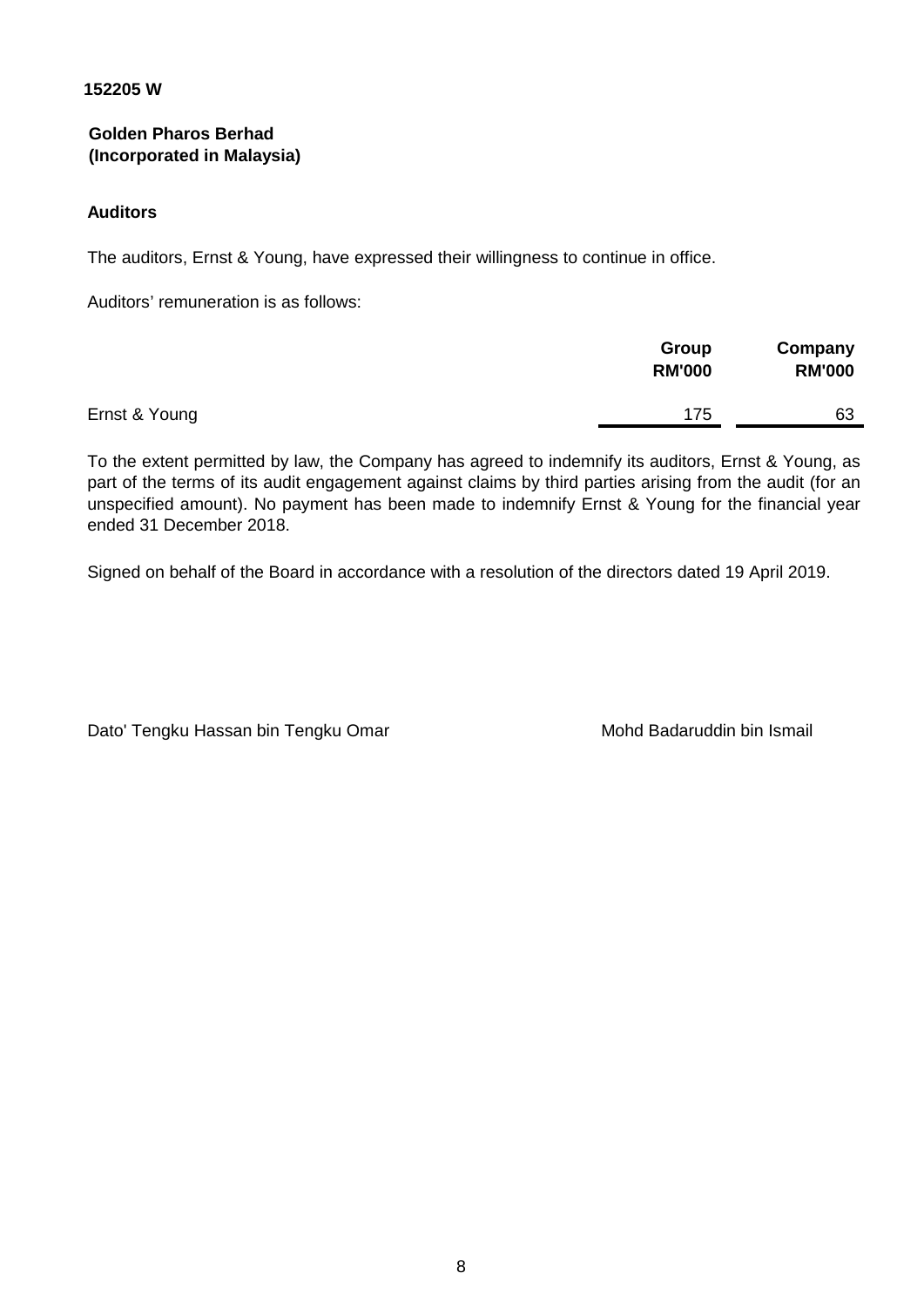### **Golden Pharos Berhad (Incorporated in Malaysia)**

## **Statement by directors Pursuant to Section 251(2) of the Companies Act 2016**

We, Dato' Tengku Hassan bin Tengku Omar and Mohd Badaruddin bin Ismail, being two of the directors of Golden Pharos Berhad, do hereby state that, in the opinion of the directors, the accompanying financial statements set out on pages 19 to 119 are drawn up in accordance with Malaysian Financial Reporting Standards, International Financial Reporting Standards and the requirements of the Companies Act 2016 in Malaysia so as to give a true and fair view of the financial position of the Group and of the Company as at 31 December 2018 and of their financial performance and cash flows for the year then ended.

Signed on behalf of the Board in accordance with a resolution of the directors dated 19 April 2019.

Dato' Tengku Hassan bin Tengku Omar Mohd Badaruddin bin Ismail

# **Statutory declaration Pursuant to Section 251(1)(b) of the Companies Act 2016**

I, Syukri bin Ali, being the officer primarily responsible for the financial management of Golden Pharos Berhad, do solemnly and sincerely declare that the accompanying financial statements set out on pages 19 to 119 are in my opinion correct, and I make this solemn declaration conscientiously believing the same to be true and by virtue of the provisions of the Statutory Declarations Act 1960.

Subscribed and solemnly declared by the abovenamed Syukri bin Ali at Kuala Lumpur in the state of Wilayah Persekutuan on 19 April 2019 Syukri bin Ali

MIA 23519 I/C No.: 750701-11-5007

Before me,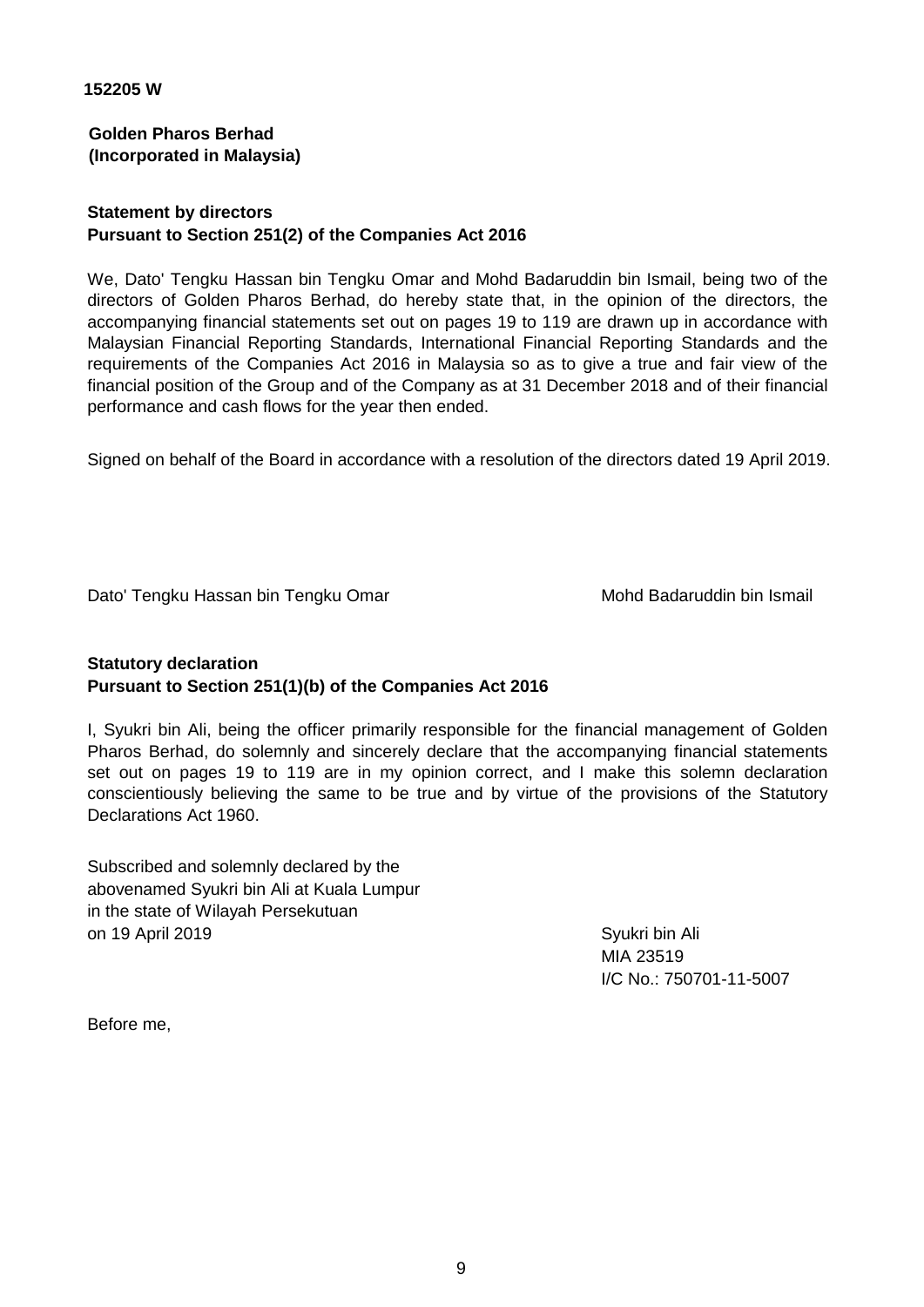**Independent auditors' report to the members of Golden Pharos Berhad (Incorporated in Malaysia)**

**Report on the audit of the financial statements**

# *Opinion*

We have audited the financial statements of Golden Pharos Berhad., which comprise the statements of financial position as at 31 December 2018 of the Group and of the Company, and statements of profit or loss and other comprehensive income, statements of changes in equity and statements of cash flows of the Group and of the Company for the year then ended, and notes to the financial statements, including a summary of significant accounting policies, as set out on pages 19 to 119.

In our opinion, the accompanying financial statements give a true and fair view of the financial position of the Group and of the Company as at 31 December 2018, and of their financial performance and their cash flows for the year then ended in accordance with Malaysian Financial Reporting Standards, International Financial Reporting Standards and the requirements of the Companies Act 2016 in Malaysia.

# *Basis for opinion*

We conducted our audit in accordance with approved standards on auditing in Malaysia and International Standards on Auditing. Our responsibilities under those standards are further described in the *Auditors' responsibilities for the audit of the financial statements* section of our report. We believe that the audit evidence we have obtained is sufficient and appropriate to provide a basis for our audit opinion.

# *Independence and other ethical responsibilities*

We are independent of the Group and of the Company in accordance with the By-Laws (on Professional Ethics, Conduct and Practice) of the Malaysian Institute of Accountants ("By-Laws") and the International Ethics Standards Board for Accountants' Code of Ethics for Professional Accountants ("IESBA Code"), and we have fulfilled our other ethical responsibilities in accordance with the By-Laws and the IESBA Code.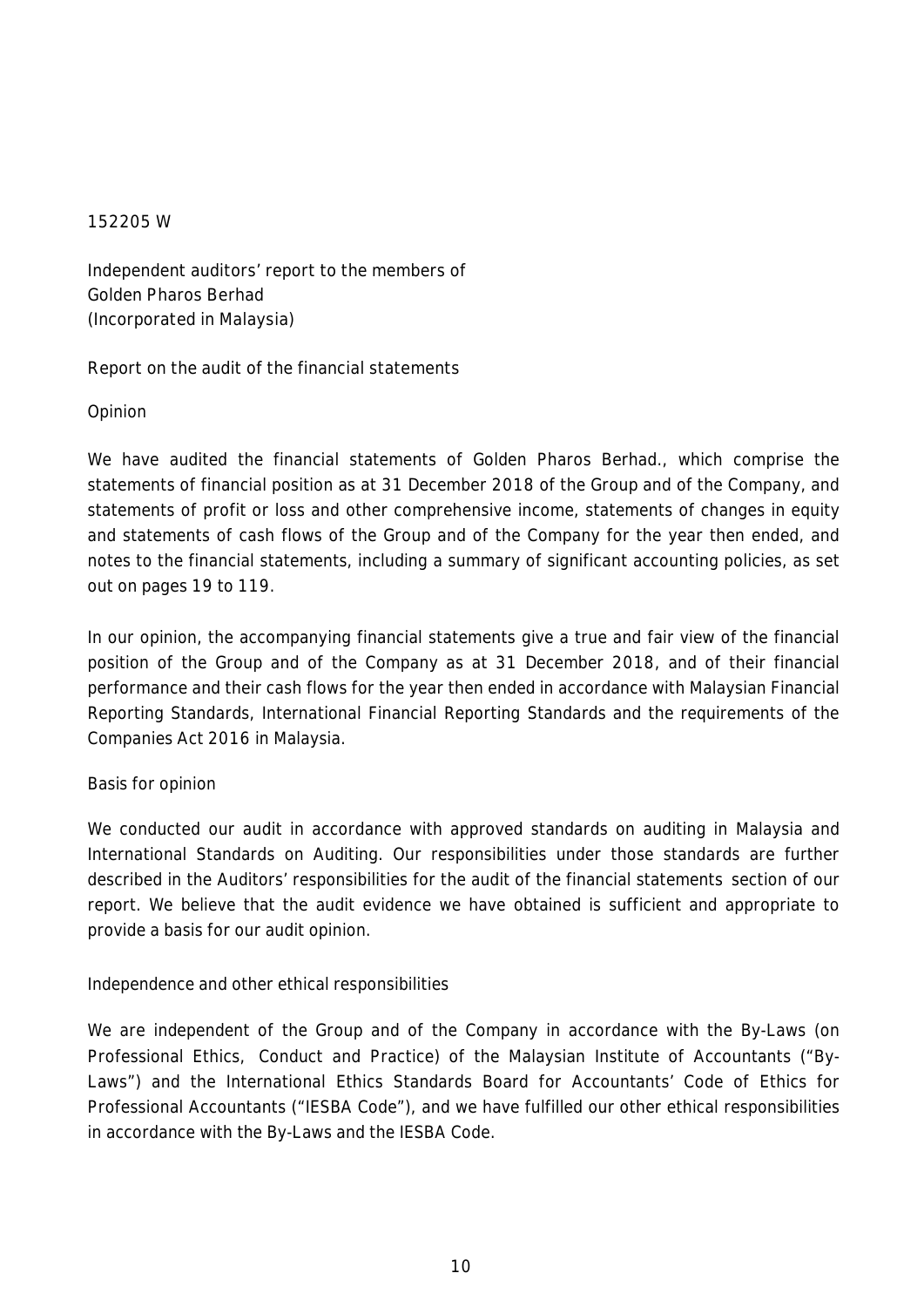**Independent auditors' report to the members of Golden Pharos Berhad (continued) (Incorporated in Malaysia)**

### *Key audit matters*

Key audit matters are those matters that, in our professional judgement, were of most significance in our audit of the financial statements of the Group and of the Company for the current year. These matters were addressed in the context of our audit of the financial statements of the Group and of the Company as a whole, and in forming our opinion thereon, and we do not provide a separate opinion on these matters. For the matter below, our description of how our audit addressed the matter is provided in that context.

We have fulfilled the responsibilities described in the *Auditors' responsibilities for the audit of the financial statements* section of our report, including in relation to these matters. Accordingly, our audit included the performance of procedures designed to respond to our assessment of the risks of material misstatement of the financial statements. The results of our audit procedures, including the procedures performed to address the matters below, provide the basis of our audit opinion on the accompanying financial statements.

### *Revenue*

We draw your attention to summary of significant accounting policies in Note 2.21 and the disclosure of revenue in Note 4 to the financial statements.

For the financial year ended 31 December 2018, the Group recorded revenue of approximately RM74,118,000 mainly derived from its harvesting, sawmilling, kiln drying of timber and sales of logs and right to log, and glass manufacturing segments. We identified revenue as an area of audit focus because of the significance of the amount of the revenue to the Group's financial statements at the reporting date. Further, we also assessed the risk of material misstatement in respect of revenue recognition to be higher as the key performance indicators for the key management personnel are measured based on the financial performance (where revenue is the key determinant of the overall financial performance) of the Group. Specifically, we focused our audit efforts to determine the possibility of overstatement of revenue.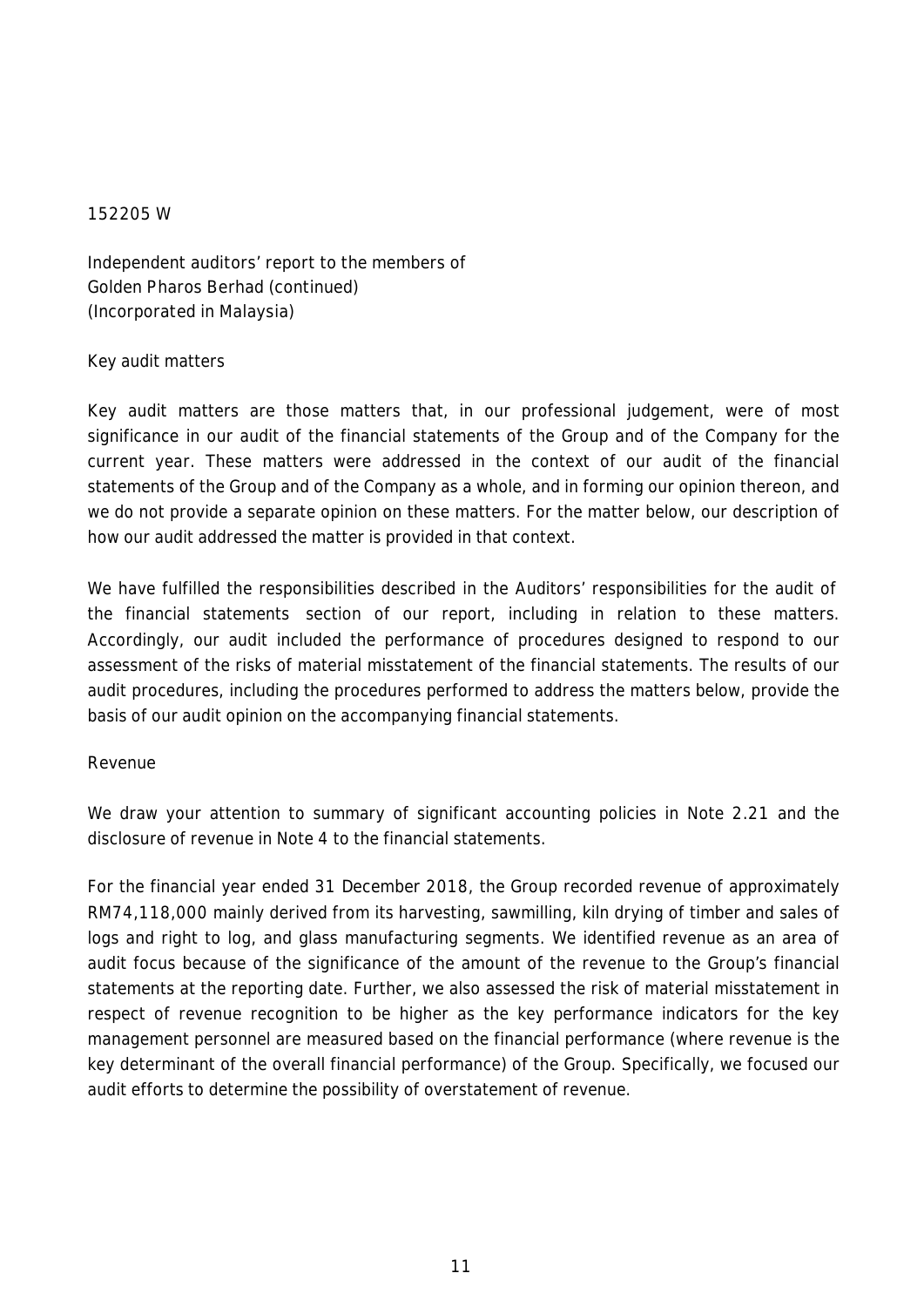**Independent auditors' report to the members of Golden Pharos Berhad (continued) (Incorporated in Malaysia)**

*Key audit matters (continued)*

# *Revenue (continued)*

In addressing the matter above, we have amongst others performed the following audit procedures (continued):

- (i) Tested the Group's internal controls over timing and amount of revenue recognised.
- (ii) Inspected the terms of sales documentation to determine the point of transfer of significant risk and rewards.
- (iii) Inspected documents which evidenced the delivery of goods to customers.
- (iv) Focused on testing the recording of sales transactions close to the year end, including credit notes issued after year end, to establish whether the transactions were recorded in the correct accounting period.

# *Impairment of investments in subsidiaries*

We draw your attention to summary of significant accounting policies in Note 2.10, significant accounting judgements and estimates in Note 3.2(e) and the disclosure of investments in subsidiaries in Note 17 to the financial statements.

As at 31 December 2018, the net carrying amount of investments in subsidiaries of the Company stood at approximately RM46,355,000 of which, RM36,828,000 relates to investment in Permint Timber Corporation Sdn. Bhd. ("Permint"). In prior financial years, the Company recognised impairment loss in Permint of approximately RM32,143,000.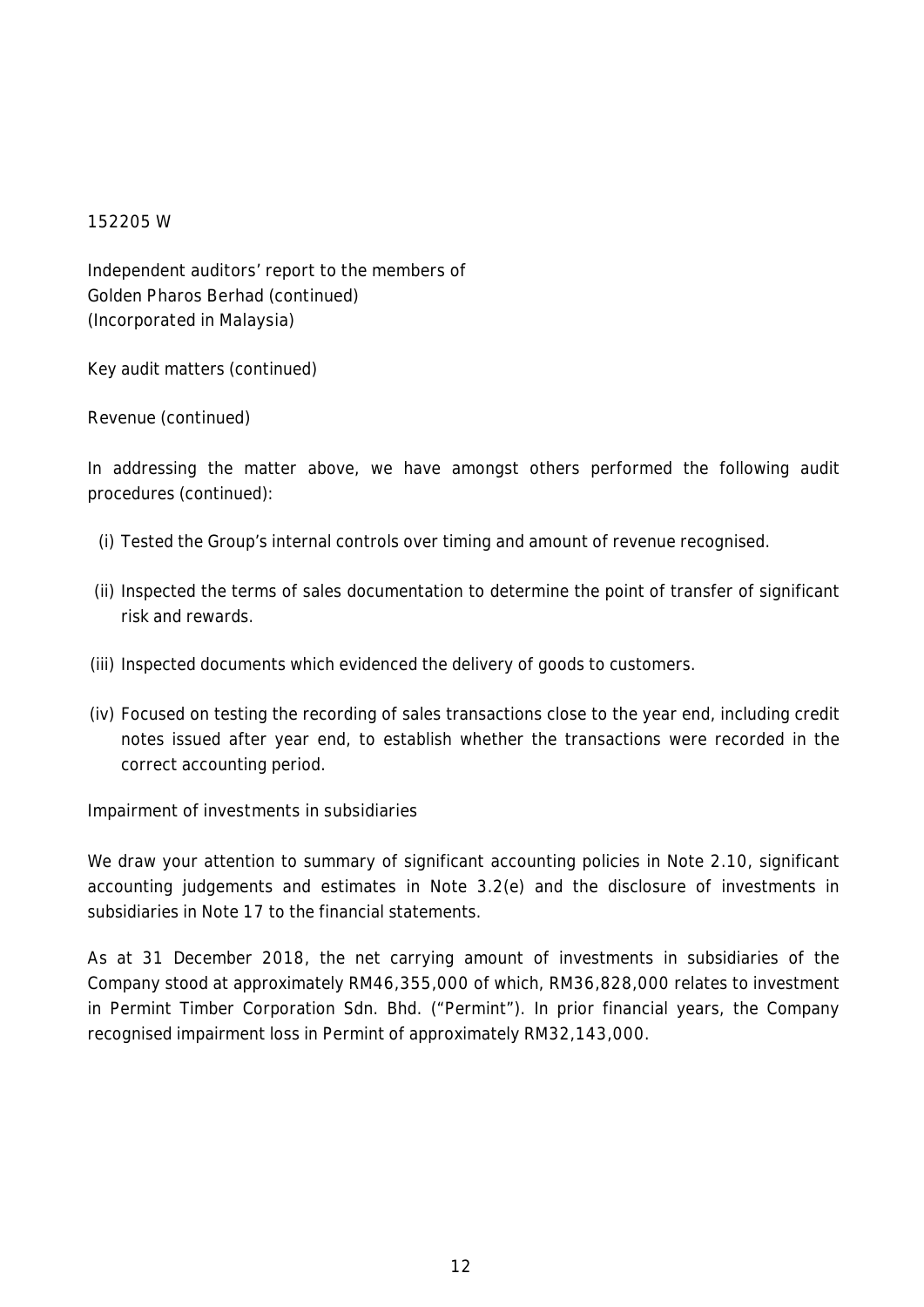**Independent auditors' report to the members of Golden Pharos Berhad (continued) (Incorporated in Malaysia)**

# *Key audit matters (continued)*

# *Impairment of investments in subsidiaries (continued)*

MFRS 136 *Impairment of Assets* requires entities to assess at each reporting date whether there is any indication that an impairment loss may no longer exist or may have decreased. If there is any such indication, the entity has to recalculate the recoverable amount of the asset. Due to the commencement of a new production stream, the Company determined the recoverable amount of the investment in subsidiary so that reversal of impairment losses can be quantified. The Company determined the recoverable amount using the value-in-use method. As a result of the assessment, the Company recorded a reversal of impairment of RM1,400,000 in the current financial year.

We focused on this area because of the significance of the carrying amount of the investment in subsidiaries which represents 77% of the total assets of the Company at the reporting date. Further, the reversal of the impairment losses assessment relies on value in use estimates based on projected cash flows which involve significant management judgement and assumptions that are affected by expected future market and economic conditions.

In addressing the matter above, we have amongst others performed the following audit procedures:

- (i) Obtained an understanding of the Company's policies and procedures to identify reverse indications of impairment and evaluating the assumptions and methodologies used by the Company in performing the assessment.
- (ii) Evaluated the reasonableness of the basis of preparing the projected cash flows against the most recent financial performance and historical evidence supporting the underlying assumptions.
- (iii) With the support of valuation specialist, we assessed the appropriateness of the other key assumptions, such as the weighted-average cost of capital discount rates and the long-term growth rate, by comparing against internal information and external economic and market data.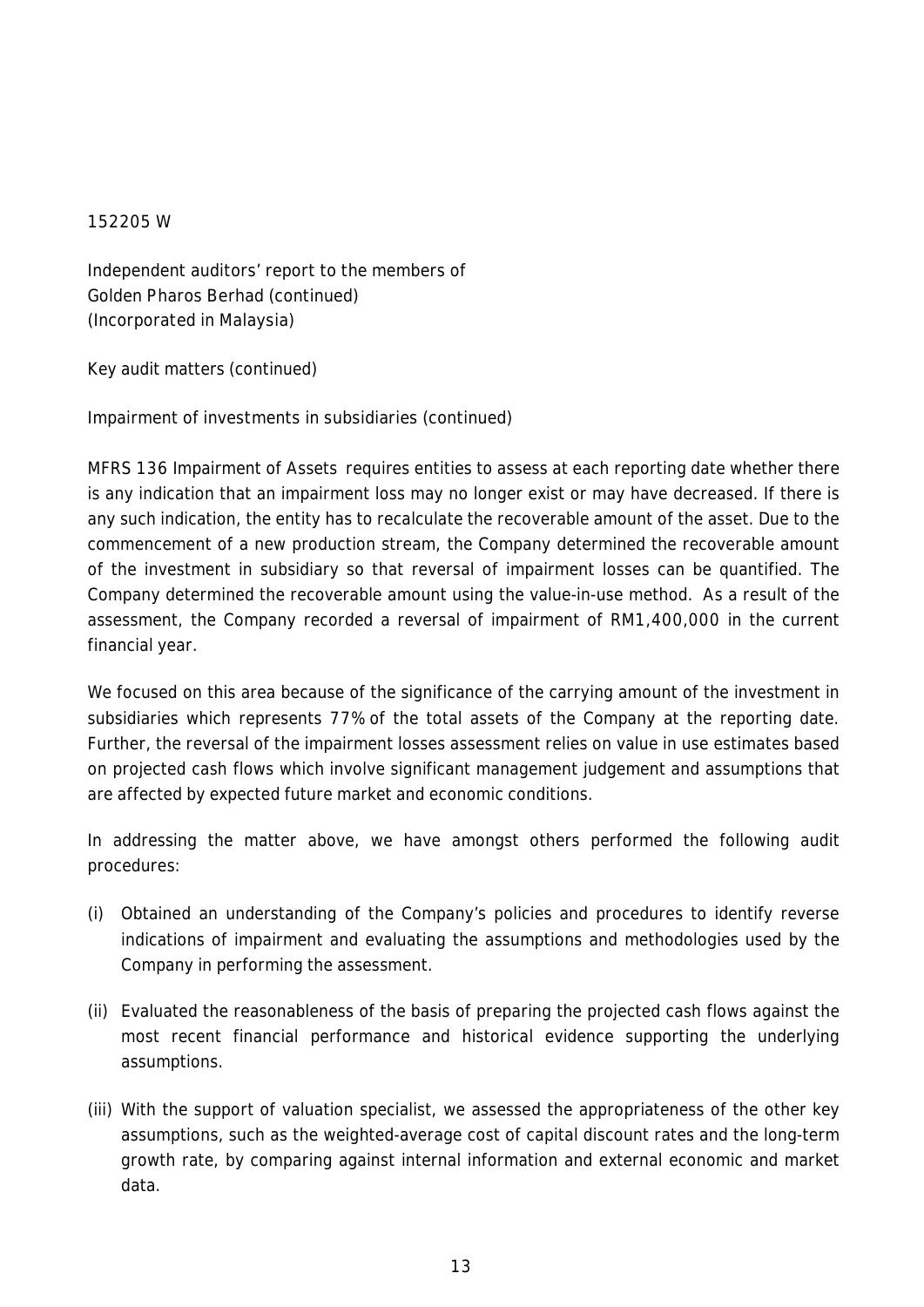**Independent auditors' report to the members of Golden Pharos Berhad (continued) (Incorporated in Malaysia)**

# *Key audit matters (continued)*

# *Impairment of investments in subsidiaries (continued)*

In addressing the matter above, we have amongst others performed the following audit procedures (continued):

- (iv) Performed sensitivity analysis on the key inputs to impairment models, to understand the impact that reasonable alternative assumptions would have on the overall carrying value.
- (v) Assessed the adequacy of the Company's disclosures within the financial statements about those assumptions to which the outcome of the impairment test is most sensitive.

### *Information other than the financial statements and auditors' report thereon*

The directors of the Company are responsible for the other information. The other information comprises of the directors' report and Statement on Risk Management and Internal Control but does not include the financial statements of the Group and of the Company and our auditors' report thereon, which we obtained prior to the date of this auditors' report, and the remaining parts of the annual report which are expected to be made available to us after that date.

Our opinion on the financial statements of the Group and of the Company does not cover the other information and we do not express any form of assurance conclusion thereon.

In connection with our audit of the financial statements of the Group and of the Company, our responsibility is to read the other information and, in doing so, consider whether the other information is materially inconsistent with the financial statements of the Group and of the Company or our knowledge obtained in the audit or otherwise appears to be materially misstated.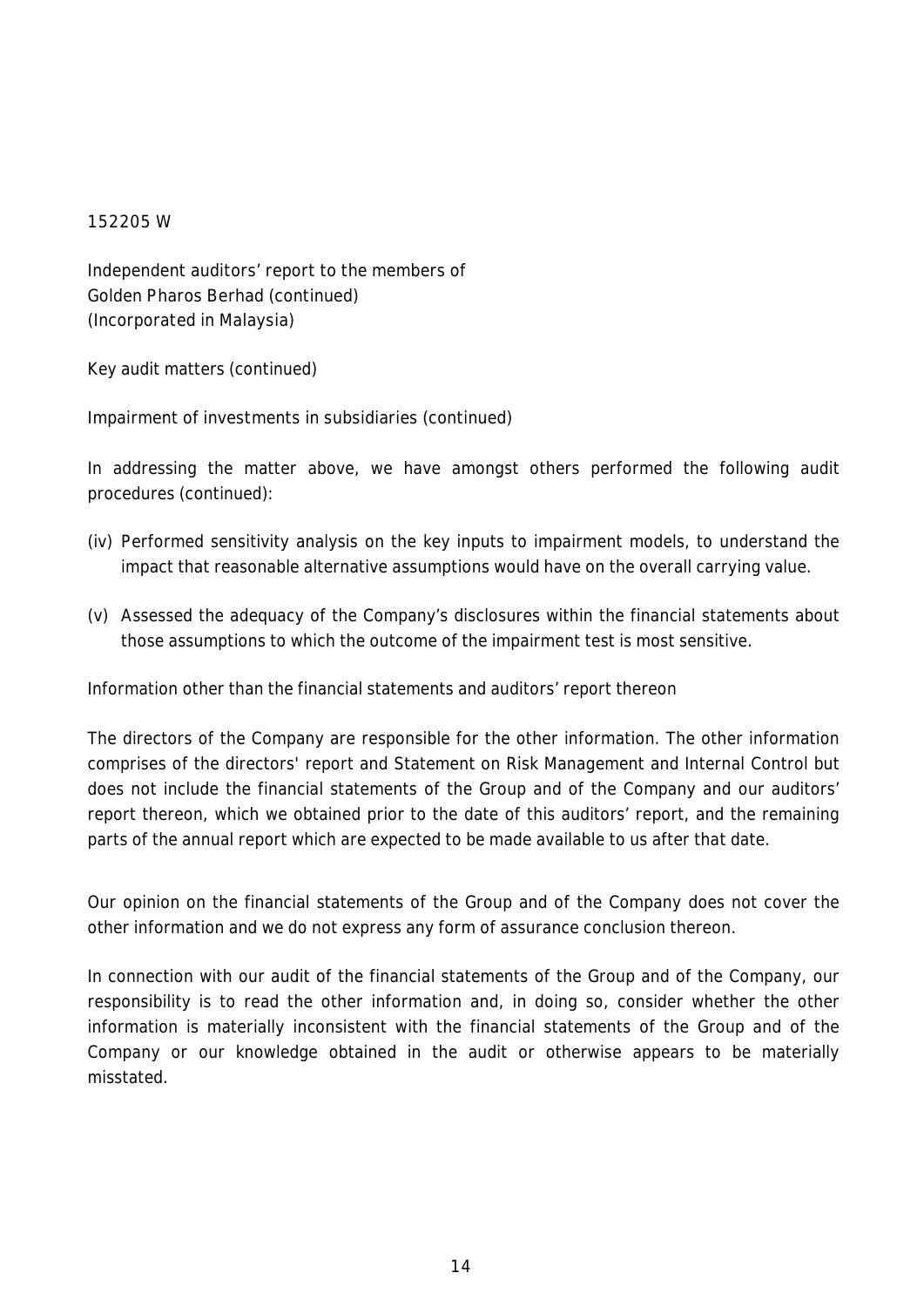**Independent auditors' report to the members of Golden Pharos Berhad (continued) (Incorporated in Malaysia)**

# *Information other than the financial statements and auditors' report thereon (continued)*

If, based on the work we have performed, we conclude that there is a material misstatement of this other information, we are required to report that fact. We have nothing to report in this regard.

# *Responsibilities of the directors for the financial statements*

The directors of the Company are responsible for the preparation of financial statements of the Group and of the Company that give a true and fair view in accordance with Malaysian Financial Reporting Standards, International Financial Reporting Standards and the requirements of the Companies Act 2016 in Malaysia. The directors are also responsible for such internal control as the directors determine is necessary to enable the preparation of financial statements of the Group and of the Company that are free from material misstatement, whether due to fraud or error.

In preparing the financial statements of the Group and of the Company, the directors are responsible for assessing the Group's and the Company's ability to continue as a going concern, disclosing, as applicable, matters related to going concern and using the going concern basis of accounting unless the directors either intend to liquidate the Group or the Company or to cease operations, or have no realistic alternative but to do so.

# *Auditors' responsibilities for the audit of the financial statements*

Our objectives are to obtain reasonable assurance about whether the financial statements of the Group and of the Company as a whole are free from material misstatement, whether due to fraud or error, and to issue an auditors' report that includes our opinion. Reasonable assurance is a high level of assurance, but is not a guarantee that an audit conducted in accordance with approved standards on auditing in Malaysia and International Standards on Auditing will always detect a material misstatement when it exists. Misstatements can arise from fraud or error and are considered material if, individually or in the aggregate, they could reasonably be expected to influence the economic decisions of users taken on the basis of these financial statements.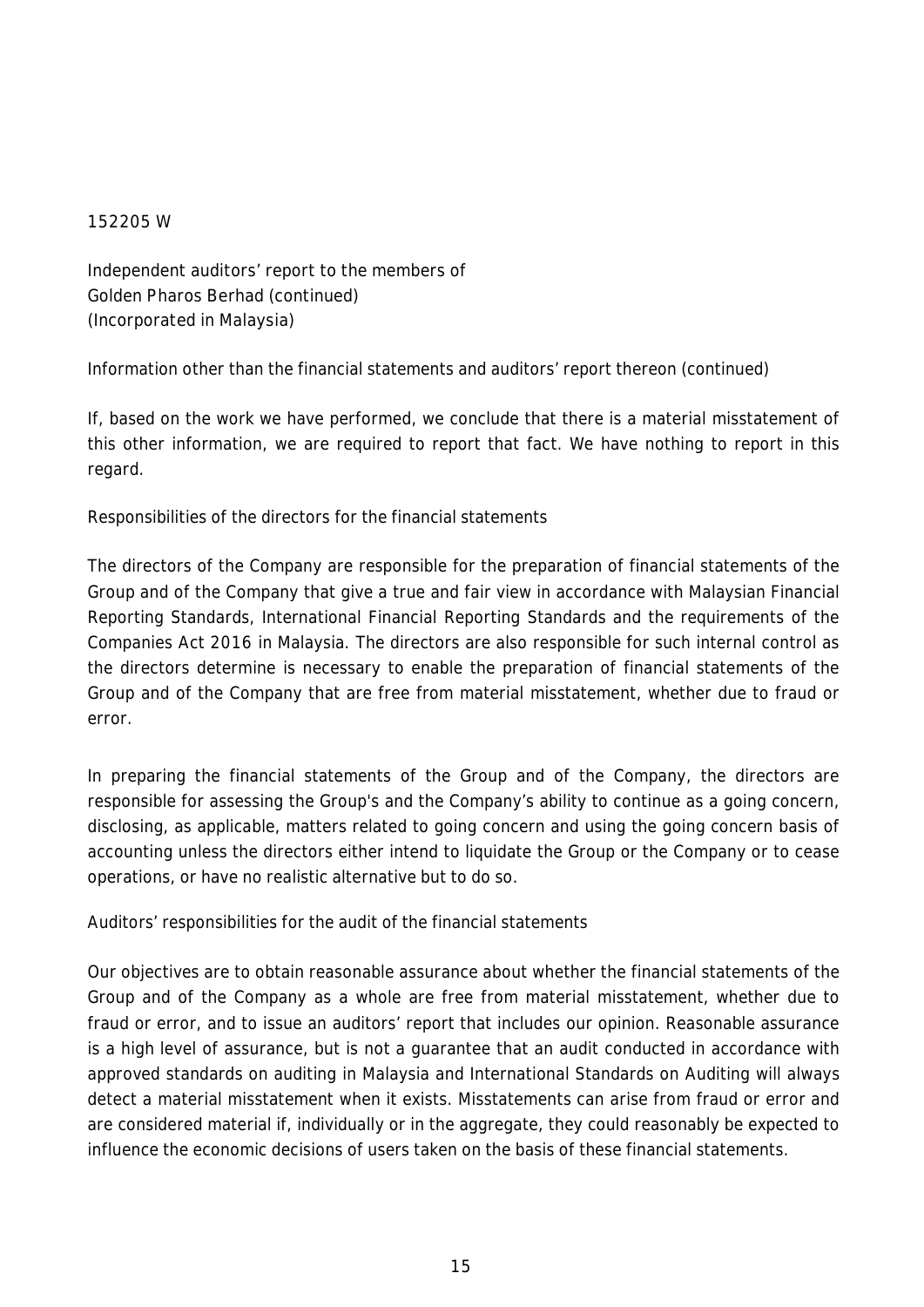**Independent auditors' report to the members of Golden Pharos Berhad (continued) (Incorporated in Malaysia)**

# *Auditors' responsibilities for the audit of the financial statements (continued)*

As part of an audit in accordance with approved standards on auditing in Malaysia and International Standards on Auditing, we exercise professional judgement and maintain professional scepticism throughout the audit. We also:

- **-** Identify and assess the risks of material misstatement of the financial statements of the Group and of the Company, whether due to fraud or error, design and perform audit procedures responsive to those risks, and obtain audit evidence that is sufficient and appropriate to provide a basis for our opinion. The risk of not detecting a material misstatement resulting from fraud is higher than for one resulting from error, as fraud may involve collusion, forgery, intentional omissions, misrepresentations, or the override of internal control.
- **-** Obtain an understanding of internal control relevant to the audit in order to design audit procedures that are appropriate in the circumstances, but not for the purpose of expressing an opinion on the effectiveness of the Group's and of the Company's internal control.
- **-** Evaluate the appropriateness of accounting policies used and the reasonableness of accounting estimates and related disclosures made by the directors.
- **-** Conclude on the appropriateness of the directors' use of the going concern basis of accounting and, based on the audit evidence obtained, whether a material uncertainty exists related to events or conditions that may cast significant doubt on the Group's or the Company's ability to continue as a going concern. If we conclude that a material uncertainty exists, we are required to draw attention in our auditors' report to the related disclosures in the financial statements of the Group and of the Company or, if such disclosures are inadequate, to modify our opinion. Our conclusions are based on the audit evidence obtained up to the date of our auditors' report. However, future events or conditions may cause the Group or the Company to cease to continue as a going concern.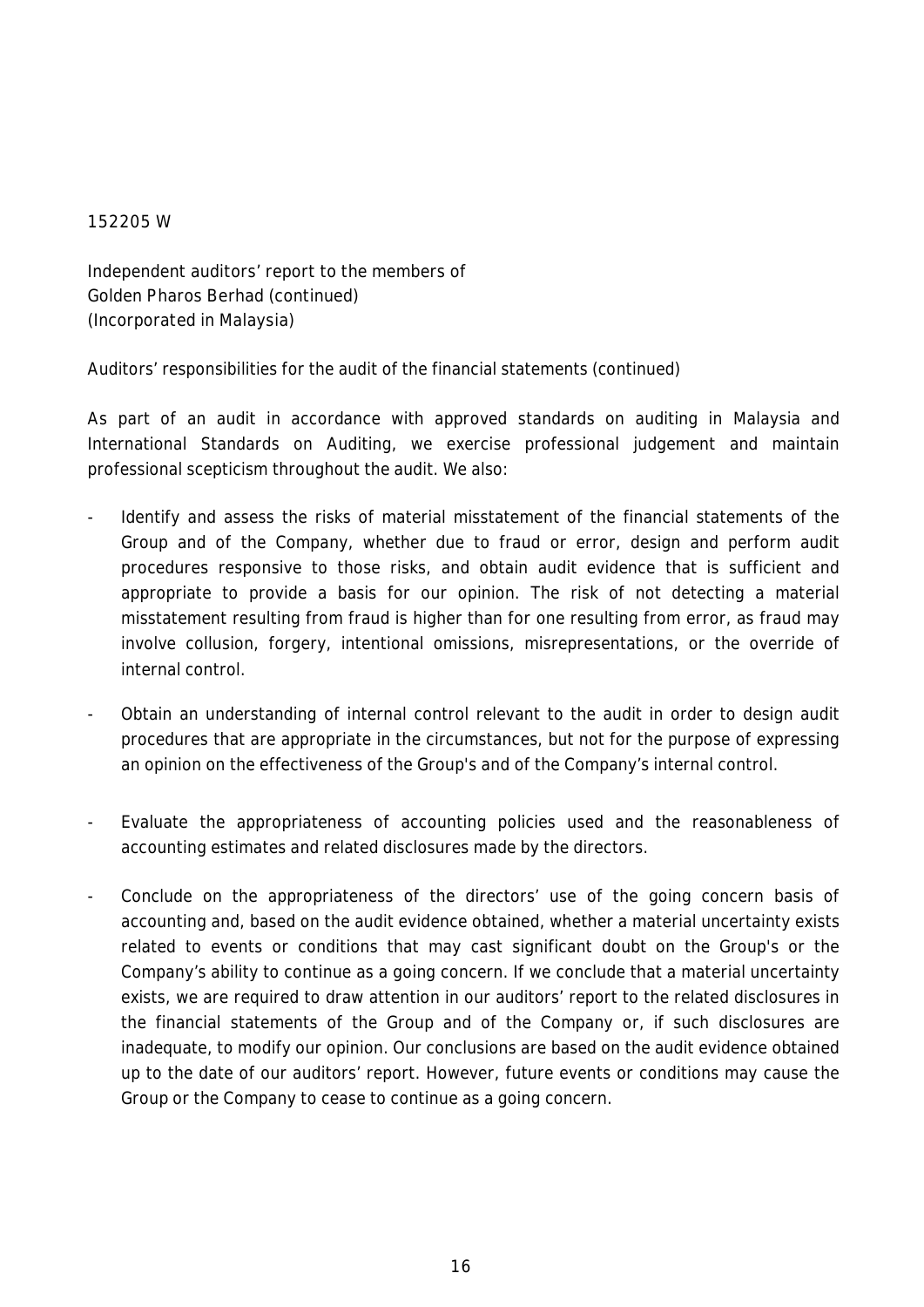**Independent auditors' report to the members of Golden Pharos Berhad (continued) (Incorporated in Malaysia)**

# *Auditors' responsibilities for the audit of the financial statements (continued)*

As part of an audit in accordance with approved standards on auditing in Malaysia and International Standards on Auditing, we exercise professional judgement and maintain professional scepticism throughout the audit. We also (continued):

- **-** Evaluate the overall presentation, structure and content of the financial statements of the Group and of the Company, including the disclosures, and whether the financial statements of the Group and of the Company represent the underlying transactions and events in a manner that achieves fair presentation.
- **-** Obtain sufficient appropriate audit evidence regarding the financial information of the entities or business activities within the Group to express an opinion on the financial statements of the Group. We are responsible for the direction, supervision and performance of the group audit. We remain solely responsible for our audit opinion.

We communicate with the directors regarding, among other matters, the planned scope and timing of the audit and significant audit findings, including any significant deficiencies in internal control that we identify during our audit.

We also provide the directors with a statement that we have complied with the relevant ethical requirements regarding independence, and to communicate with them all relationships and other matters that may reasonably be thought to bear on our independence, and where applicable, related safeguards.

From the matters communicated with the directors, we determine those matters that were of most significance in the audit of the financial statements of the Group and of the Company for the current year and are therefore the key audit matters. We describe these matters in our auditors' report unless law or regulation precludes public disclosure about the matter or when, in extremely rare circumstances, we determine that a matter should not be communicated in our report because the adverse consequences of doing so would reasonably be expected to outweigh the public interest benefits of such communication.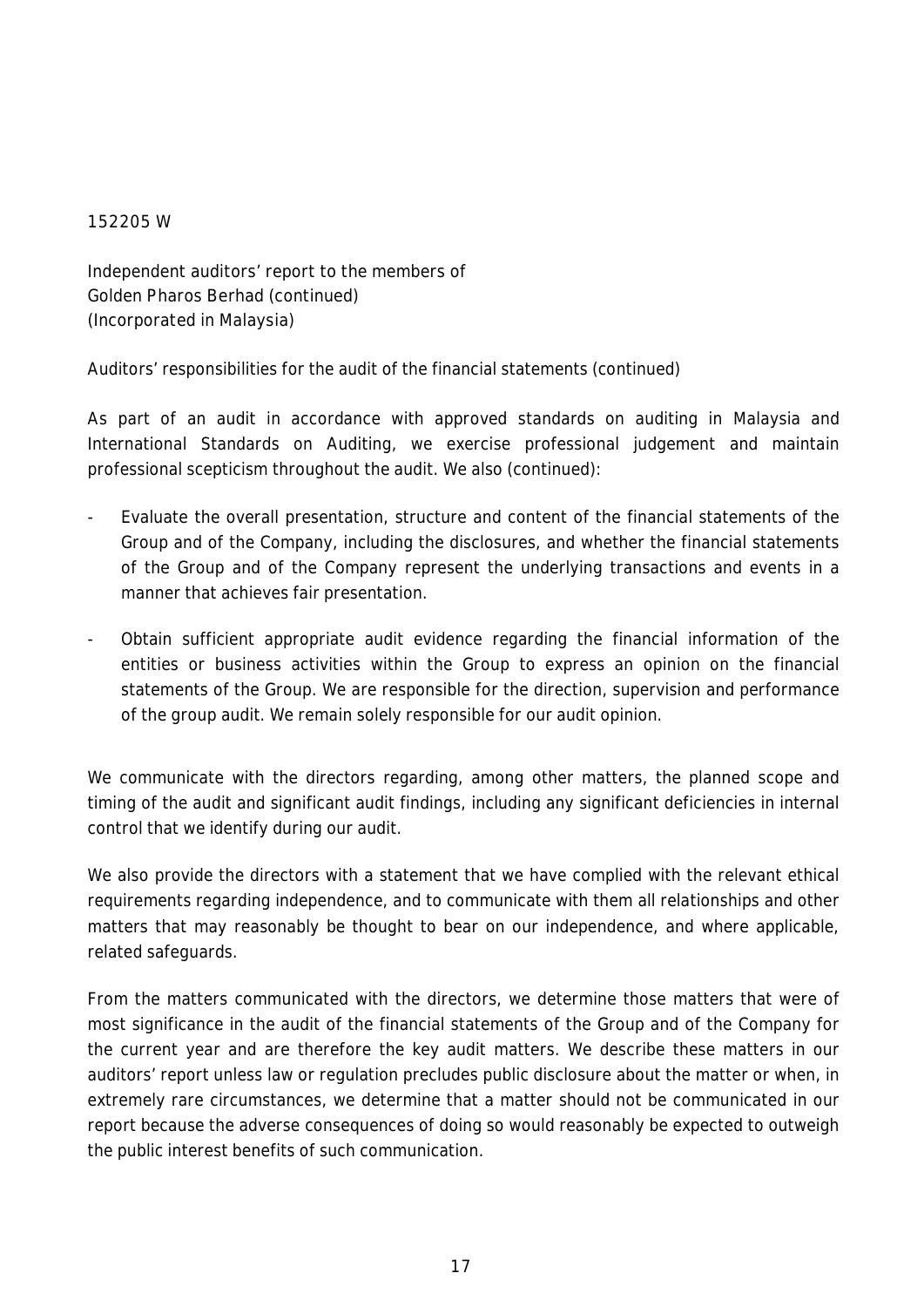**Independent auditors' report to the members of Golden Pharos Berhad (continued) (Incorporated in Malaysia)**

# **Other matter**

This report is made solely to the members of the Company, as a body, in accordance with Section 266 of the Companies Act 2016 in Malaysia and for no other purpose. We do not assume responsibility to any other person for the content of this report.

AF: 0039 02882/01/2021 J Chartered Accountants Chartered Accountant

Ernst & Young Sandra Segaran a/l Muniandy@Krishnan

Kuala Terengganu, Terengganu Darul Iman, Malaysia 19 April 2019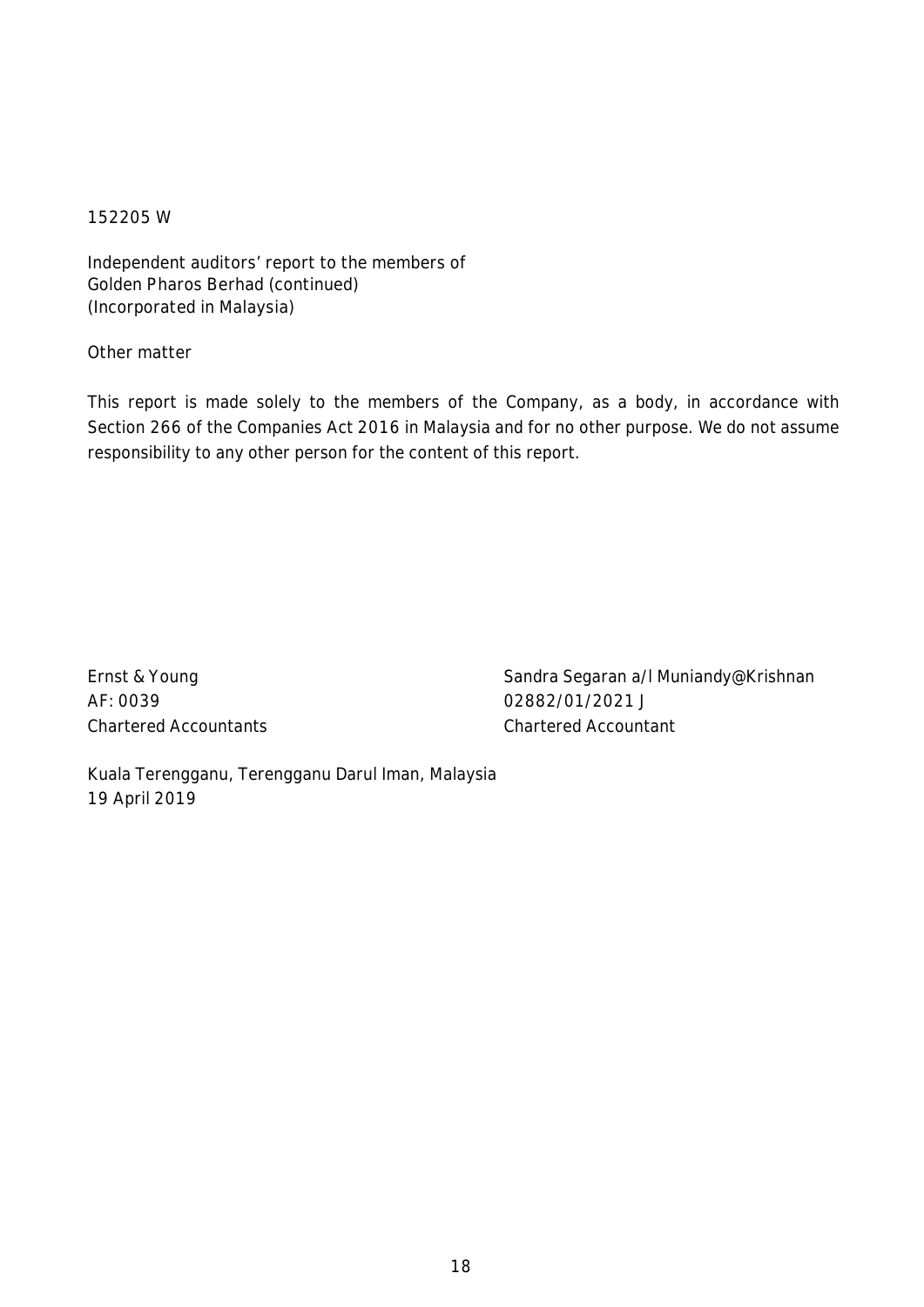# **Statements of profit or loss and other comprehensive income For the financial year ended 31 December 2018**

|                                                    |                  | Group                 |                       | Company               |                       |  |
|----------------------------------------------------|------------------|-----------------------|-----------------------|-----------------------|-----------------------|--|
|                                                    | <b>Note</b>      | 2018<br><b>RM'000</b> | 2017<br><b>RM'000</b> | 2018<br><b>RM'000</b> | 2017<br><b>RM'000</b> |  |
| Revenue                                            | $\overline{4}$   | 74,118                | 65,643                | 3,812                 | 2,837                 |  |
| Cost of sales                                      |                  | (56, 031)             | (51, 380)             |                       |                       |  |
| <b>Gross profit</b>                                |                  | 18,087                | 14,263                | 3,812                 | 2,837                 |  |
| Other items of income                              |                  |                       |                       |                       |                       |  |
| Interest income                                    | 5                | 366                   | 166                   |                       |                       |  |
| Dividend income                                    | 6                | 67                    | 133                   |                       |                       |  |
| Other income                                       | $\overline{7}$   | 313                   | 650                   | 4,364                 | 25                    |  |
| Other items of expense<br>Selling and distribution |                  |                       |                       |                       |                       |  |
| expenses                                           |                  | (1,589)               | (1, 810)              |                       |                       |  |
| Administrative expenses                            |                  | (15, 423)             | (12,950)              | (4, 924)              | (3,297)               |  |
| Finance costs                                      | 8                | (141)                 | (216)                 | (13)                  | (15)                  |  |
| Other expenses                                     |                  | (215)                 | (248)                 |                       |                       |  |
| Share of results of an associate                   |                  | 350                   | 511                   |                       |                       |  |
| Profit/(loss) before tax                           | $\boldsymbol{9}$ | 1,815                 | 499                   | 3,239                 | (450)                 |  |
| Income tax (expense)/benefit                       | 12               | (1, 302)              | (392)                 |                       | 24                    |  |
| Profit/(loss) net of tax                           |                  | 513                   | 107                   | 3,239                 | (426)                 |  |
| Profit/(loss) attributable to:                     |                  |                       |                       |                       |                       |  |
| Owners of the parent<br>Non-controlling interest   |                  | 513                   | 516<br>(409)          | 3,239                 | (426)                 |  |
|                                                    |                  | 513                   | 107                   | 3,239                 | (426)                 |  |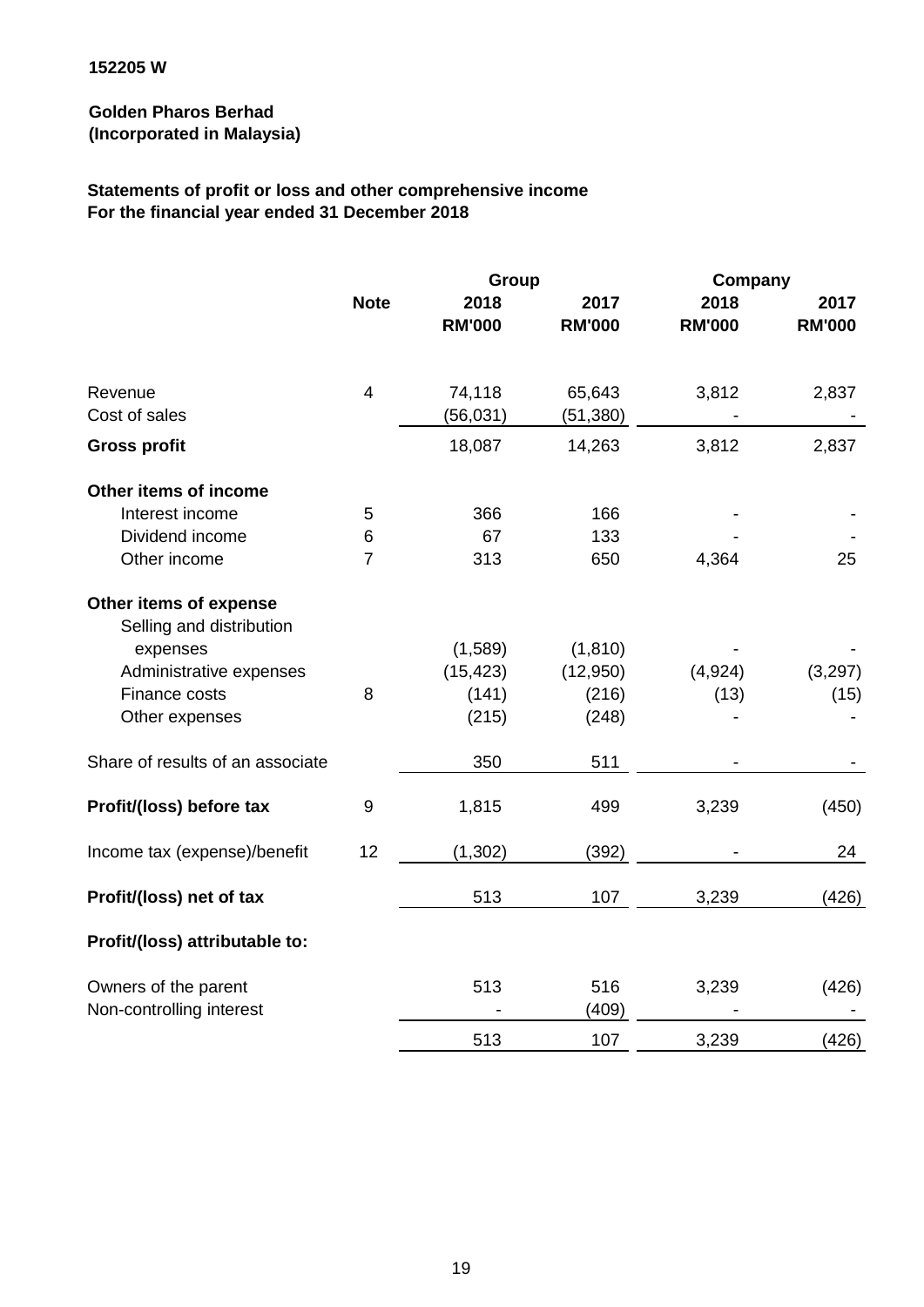# **Statements of profit or loss and other comprehensive income (continued) For the financial year ended 31 December 2018**

|                                                                               |             | Group                 |                       | Company               |                       |  |
|-------------------------------------------------------------------------------|-------------|-----------------------|-----------------------|-----------------------|-----------------------|--|
|                                                                               | <b>Note</b> | 2018<br><b>RM'000</b> | 2017<br><b>RM'000</b> | 2018<br><b>RM'000</b> | 2017<br><b>RM'000</b> |  |
| Other comprehensive income:                                                   |             |                       |                       |                       |                       |  |
| Items that will be reclassified                                               |             |                       |                       |                       |                       |  |
| subsequently to profit or loss:<br>Net loss on fair value changes             |             |                       |                       |                       |                       |  |
| of fair value through other                                                   |             |                       |                       |                       |                       |  |
| comprehensive income                                                          |             |                       |                       |                       |                       |  |
| ("FVTOCI") financial assets                                                   |             | (1,069)               | (570)                 |                       |                       |  |
| Net gain on remeasurement of                                                  |             |                       |                       |                       |                       |  |
| defined benefit obligations                                                   |             | 1,541                 |                       | 405                   |                       |  |
| Other comprehensive income/(loss),                                            |             |                       |                       |                       |                       |  |
| net of tax                                                                    |             | 472                   | (570)                 | 405                   |                       |  |
| Total comprehensive income/(loss)<br>for the year                             |             | 985                   | (463)                 | 3,644                 | (426)                 |  |
| <b>Total comprehensive income/(loss)</b><br>attributable to:                  |             |                       |                       |                       |                       |  |
| Owners of the parent                                                          |             | 985                   | (54)                  | 3,644                 | (426)                 |  |
| Non-controlling interest                                                      |             |                       | (409)                 |                       |                       |  |
|                                                                               |             | 985                   | (463)                 | 3,644                 | (426)                 |  |
| Earnings per share attributable<br>to owners of the parent<br>(sen per share) |             |                       |                       |                       |                       |  |
| <b>Basic</b>                                                                  | 13          | 0.38                  | 0.38                  |                       |                       |  |
| <b>Diluted</b>                                                                | 13          | 0.37                  | 0.38                  |                       |                       |  |
|                                                                               |             |                       |                       |                       |                       |  |

The accompanying accounting policies and explanatory information form an integral part of the financial statements.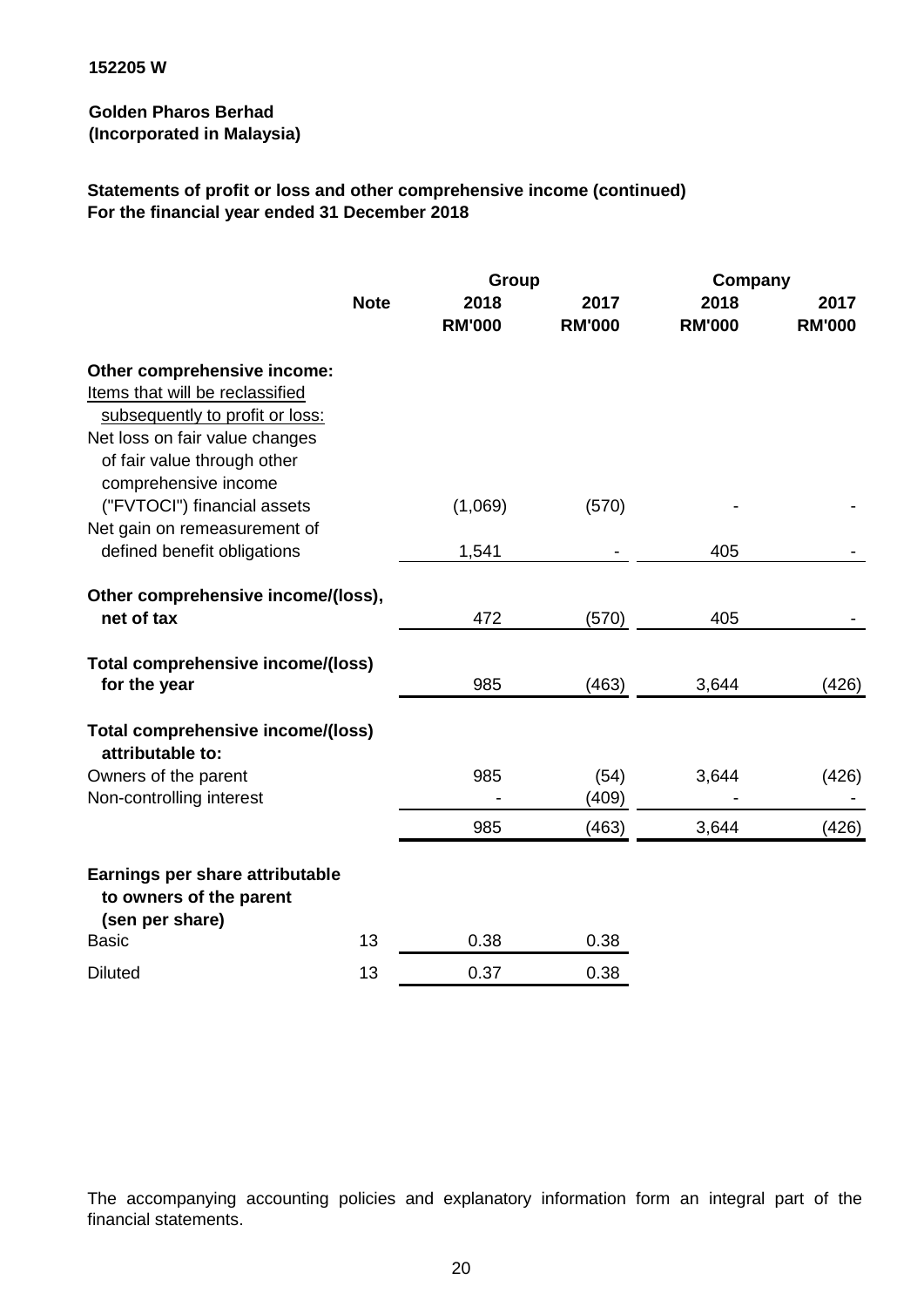# **Statements of financial position As at 31 December 2018**

|         | Group                                                                                                                                                                                        |                                                                                                 | Company                                       |  |
|---------|----------------------------------------------------------------------------------------------------------------------------------------------------------------------------------------------|-------------------------------------------------------------------------------------------------|-----------------------------------------------|--|
| 2018    | 2017                                                                                                                                                                                         | 2018                                                                                            | 2017                                          |  |
|         |                                                                                                                                                                                              |                                                                                                 | <b>RM'000</b>                                 |  |
|         |                                                                                                                                                                                              |                                                                                                 |                                               |  |
|         |                                                                                                                                                                                              |                                                                                                 |                                               |  |
|         |                                                                                                                                                                                              |                                                                                                 | 514                                           |  |
|         |                                                                                                                                                                                              |                                                                                                 | 7,293                                         |  |
|         |                                                                                                                                                                                              |                                                                                                 |                                               |  |
|         |                                                                                                                                                                                              |                                                                                                 | 44,955                                        |  |
|         |                                                                                                                                                                                              |                                                                                                 |                                               |  |
|         |                                                                                                                                                                                              |                                                                                                 |                                               |  |
|         |                                                                                                                                                                                              |                                                                                                 |                                               |  |
| 67,439  | 70,503                                                                                                                                                                                       | 46,929                                                                                          | 52,762                                        |  |
|         |                                                                                                                                                                                              |                                                                                                 |                                               |  |
|         |                                                                                                                                                                                              |                                                                                                 |                                               |  |
|         |                                                                                                                                                                                              |                                                                                                 | 4,001                                         |  |
|         |                                                                                                                                                                                              |                                                                                                 | $\overline{2}$                                |  |
|         |                                                                                                                                                                                              |                                                                                                 |                                               |  |
| 18,812  | 11,413                                                                                                                                                                                       | 1,318                                                                                           | 88                                            |  |
| 44,036  | 40,133                                                                                                                                                                                       | 13,491                                                                                          | 4,091                                         |  |
| 111,475 | 110,636                                                                                                                                                                                      | 60,420                                                                                          | 56,853                                        |  |
|         |                                                                                                                                                                                              |                                                                                                 |                                               |  |
|         |                                                                                                                                                                                              |                                                                                                 |                                               |  |
| 992     | 400                                                                                                                                                                                          |                                                                                                 |                                               |  |
| 496     | 837                                                                                                                                                                                          | 144                                                                                             | 106                                           |  |
| 25,686  | 25,256                                                                                                                                                                                       | 29,896                                                                                          | 30,069                                        |  |
| 21      | 15                                                                                                                                                                                           |                                                                                                 |                                               |  |
| 27,195  | 26,508                                                                                                                                                                                       | 30,040                                                                                          | 30,175                                        |  |
| 16,841  | 13,625                                                                                                                                                                                       | (16, 549)                                                                                       | (26,084)                                      |  |
|         | <b>Note</b><br><b>RM'000</b><br>50,301<br>14<br>15<br>12,162<br>16<br>17<br>2,548<br>18<br>1,064<br>19<br>1,364<br>20<br>7,326<br>21<br>12,662<br>22<br>4,304<br>932<br>23<br>25<br>24<br>26 | <b>RM'000</b><br>52,687<br>12,395<br>2,198<br>789<br>2,434<br>7,565<br>13,808<br>5,226<br>2,121 | <b>RM'000</b><br>574<br>46,355<br>12,171<br>2 |  |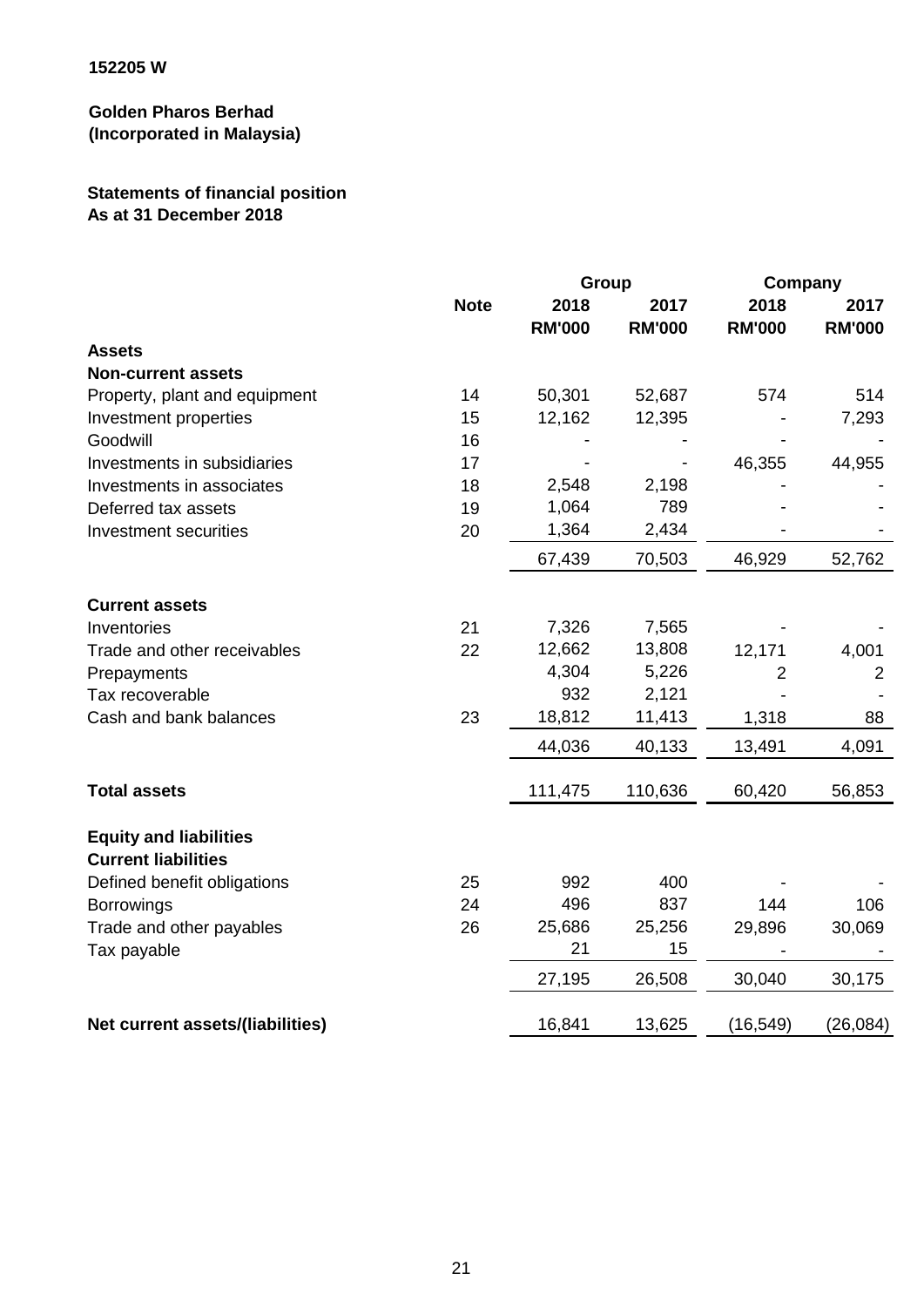# **Statements of financial position (continued) As at 31 December 2018**

|                                                |             | Group                 |                       | Company               |                       |
|------------------------------------------------|-------------|-----------------------|-----------------------|-----------------------|-----------------------|
|                                                | <b>Note</b> | 2018<br><b>RM'000</b> | 2017<br><b>RM'000</b> | 2018<br><b>RM'000</b> | 2017<br><b>RM'000</b> |
| <b>Non-current liabilities</b>                 |             |                       |                       |                       |                       |
| Defined benefit obligations                    | 25          | 7,368                 | 8,906                 | 237                   | 566                   |
| <b>Borrowings</b>                              | 24          | 1,271                 | 797                   | 233                   | 145                   |
|                                                |             | 8,639                 | 9,703                 | 470                   | 711                   |
| <b>Total liabilities</b>                       |             | 35,834                | 36,211                | 30,510                | 30,886                |
| <b>Net assets</b>                              |             | 75,641                | 74,425                | 29,910                | 25,967                |
| Equity attributable to owners of<br>the parent |             |                       |                       |                       |                       |
| Share capital                                  | 27          | 68,192                | 67,898                | 68,192                | 67,898                |
| Retained earnings/(accumulated losses)         |             | 29,005                | 27,019                | (39, 254)             | (42, 898)             |
| Other reserves                                 | 28          | (21, 556)             | (20,521)              | 972                   | 967                   |
| Equity attributable to owners of the parent    |             | 75,641                | 74,396                | 29,910                | 25,967                |
| Non-controlling interest                       |             |                       | 29                    |                       |                       |
| <b>Total equity</b>                            |             | 75,641                | 74,425                | 29,910                | 25,967                |
| <b>Total equity and liabilities</b>            |             | 111,475               | 110,636               | 60,420                | 56,853                |

The accompanying accounting policies and explanatory information form an integral part of the financial statements.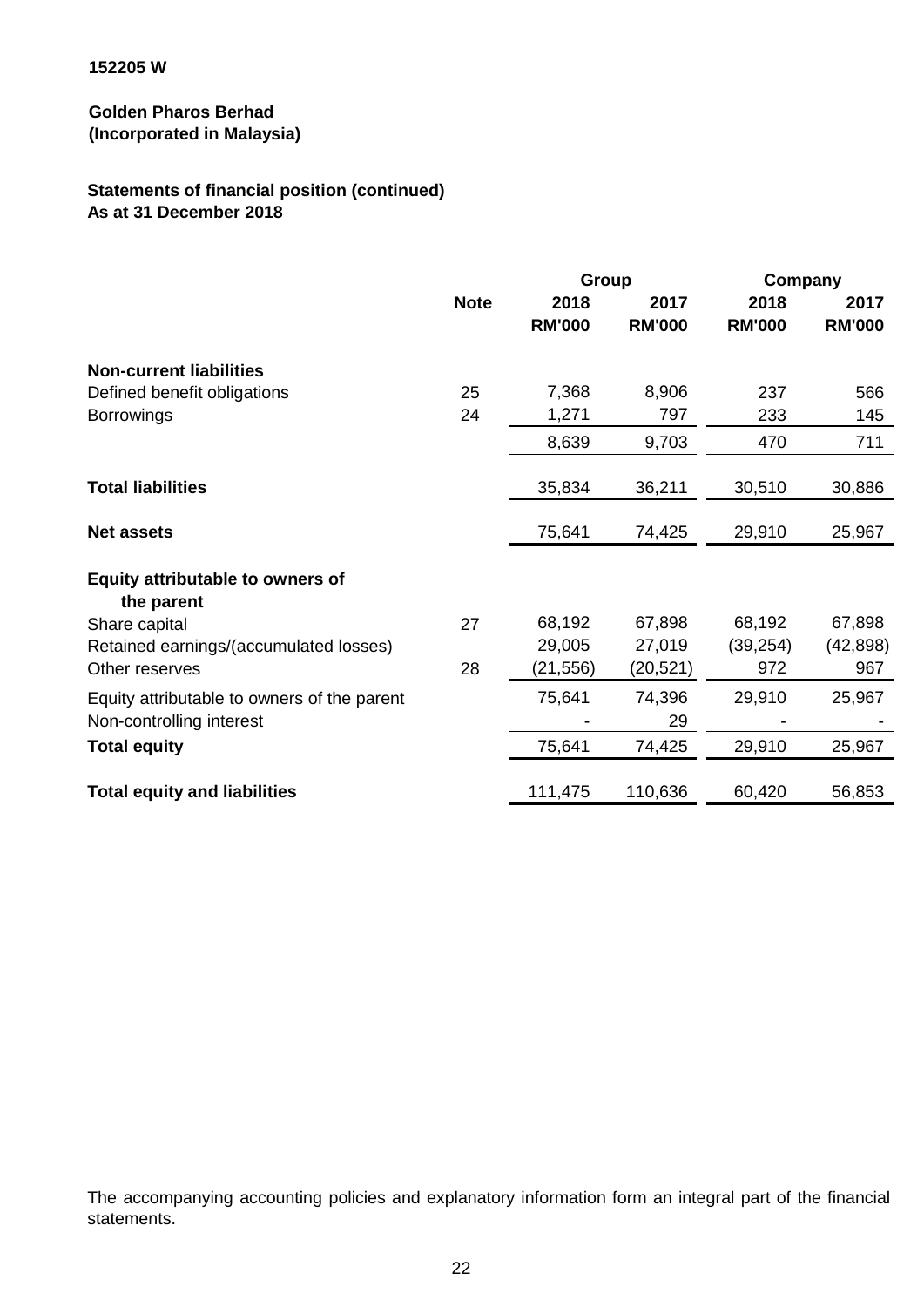#### **Golden Pharos Berhad (Incorporated in Malaysia)**

# **Statements of changes in equity**

**For the financial year ended 31 December 2018**

|                                                                       |             |                                   | Attributable to owners of the parent                                   |                                                                      |                                                           |                                                                  |                                                                                  |                                                       |                                                          |                                                  |
|-----------------------------------------------------------------------|-------------|-----------------------------------|------------------------------------------------------------------------|----------------------------------------------------------------------|-----------------------------------------------------------|------------------------------------------------------------------|----------------------------------------------------------------------------------|-------------------------------------------------------|----------------------------------------------------------|--------------------------------------------------|
|                                                                       |             |                                   | Non-                                                                   |                                                                      |                                                           |                                                                  |                                                                                  |                                                       |                                                          |                                                  |
| Group                                                                 | <b>Note</b> | Equity,<br>total<br><b>RM'000</b> | distributable<br><b>Share</b><br>capital<br><b>RM'000</b><br>(Note 27) | <b>Distributable</b><br><b>Retained</b><br>earnings<br><b>RM'000</b> | Other<br>reserves,<br>total<br><b>RM'000</b><br>(Note 28) | <b>Equity</b><br>contribution<br>from<br>owners<br><b>RM'000</b> | Non-distributable<br><b>Fair value</b><br>adjustment<br>reserve<br><b>RM'000</b> | Reserve<br>arising<br>from<br>merger<br><b>RM'000</b> | Employee<br>share<br>options<br>reserve<br><b>RM'000</b> | Non-<br>controlling<br>interest<br><b>RM'000</b> |
|                                                                       |             |                                   |                                                                        |                                                                      |                                                           |                                                                  |                                                                                  |                                                       |                                                          |                                                  |
| Opening balance at 1 January 2018,                                    |             |                                   |                                                                        |                                                                      |                                                           |                                                                  |                                                                                  |                                                       |                                                          |                                                  |
| as previously stated                                                  |             | 74,425                            | 67,898                                                                 | 27,019                                                               | (20, 521)                                                 | 1,262                                                            | 935                                                                              | (22, 718)                                             |                                                          | 29                                               |
| Effect of adoption of MFRS 9                                          |             | (68)                              |                                                                        | (68)                                                                 |                                                           |                                                                  | 935                                                                              |                                                       |                                                          |                                                  |
| Opening balance at 1 January 2018, as restated<br>Profit for the year |             | 74,357<br>513                     | 67,898                                                                 | 26,951<br>513                                                        | (20, 521)                                                 | 1,262                                                            |                                                                                  | (22, 718)                                             |                                                          | 29                                               |
| Other comprehensive income                                            |             |                                   |                                                                        |                                                                      |                                                           |                                                                  |                                                                                  |                                                       |                                                          |                                                  |
| - Net loss on fair value changes of FVTOCI                            |             |                                   |                                                                        |                                                                      |                                                           |                                                                  |                                                                                  |                                                       |                                                          |                                                  |
| financial assets                                                      | 28          | (1,069)                           |                                                                        |                                                                      | (1,069)                                                   |                                                                  | (1,069)                                                                          |                                                       |                                                          |                                                  |
| - Net gain on remeasurement on defined benefit                        |             |                                   |                                                                        |                                                                      |                                                           |                                                                  |                                                                                  |                                                       |                                                          |                                                  |
| obligations                                                           | 25          | 1,541                             |                                                                        | 1,541                                                                |                                                           |                                                                  |                                                                                  |                                                       |                                                          |                                                  |
| Total comprehensive income/(loss)                                     |             | 985                               |                                                                        | 2,054                                                                | (1,069)                                                   |                                                                  | (1,069)                                                                          |                                                       |                                                          |                                                  |
| Transactions with owners                                              |             |                                   |                                                                        |                                                                      |                                                           |                                                                  |                                                                                  |                                                       |                                                          |                                                  |
| - Issuance of ordinary shares:                                        |             |                                   |                                                                        |                                                                      |                                                           |                                                                  |                                                                                  |                                                       |                                                          |                                                  |
| <b>Exercise of ESGS</b>                                               | 29          | 294                               | 294                                                                    |                                                                      |                                                           |                                                                  |                                                                                  |                                                       |                                                          |                                                  |
| Share-based payment under the LTIP:                                   |             |                                   |                                                                        |                                                                      |                                                           |                                                                  |                                                                                  |                                                       |                                                          |                                                  |
| Grant of ESOS                                                         | 29          | 34                                |                                                                        |                                                                      | 34                                                        |                                                                  |                                                                                  |                                                       | 34                                                       |                                                  |
| - Acquisition of non-controlling interest                             | 17          | (29)                              |                                                                        |                                                                      |                                                           |                                                                  |                                                                                  |                                                       |                                                          | (29)                                             |
| Total transactions with owners                                        |             | 299                               | 294                                                                    |                                                                      | 34                                                        |                                                                  |                                                                                  |                                                       | 34                                                       | (29)                                             |
| Closing balance at 31 December 2018                                   |             | 75,641                            | 68,192                                                                 | 29,005                                                               | (21, 556)                                                 | 1,262                                                            | (134)                                                                            | (22, 718)                                             | 34                                                       |                                                  |
| Opening balance at 1 January 2017                                     |             | 74,888                            | 67,898                                                                 | 26,503                                                               | (19, 951)                                                 | 1,262                                                            | 1,505                                                                            | (22, 718)                                             |                                                          | 438                                              |
| Profit/(loss) for the year                                            |             | 107                               |                                                                        | 516                                                                  |                                                           |                                                                  |                                                                                  |                                                       |                                                          | (409)                                            |
| Other comprehensive loss                                              |             |                                   |                                                                        |                                                                      |                                                           |                                                                  |                                                                                  |                                                       |                                                          |                                                  |
| - Net loss on fair value changes of FVTOCI                            |             |                                   |                                                                        |                                                                      |                                                           |                                                                  |                                                                                  |                                                       |                                                          |                                                  |
| financial assets                                                      | 28          | (570)                             |                                                                        |                                                                      | (570)                                                     |                                                                  | (570)                                                                            |                                                       |                                                          |                                                  |
| Total comprehensive (loss)/income                                     |             | (463)                             |                                                                        | 516                                                                  | (570)                                                     |                                                                  | (570)                                                                            |                                                       |                                                          | (409)                                            |
| Closing balance at 31 December 2017                                   |             | 74,425                            | 67,898                                                                 | 27,019                                                               | (20, 521)                                                 | 1,262                                                            | 935                                                                              | (22, 718)                                             |                                                          | 29                                               |
|                                                                       |             |                                   |                                                                        |                                                                      |                                                           |                                                                  |                                                                                  |                                                       |                                                          |                                                  |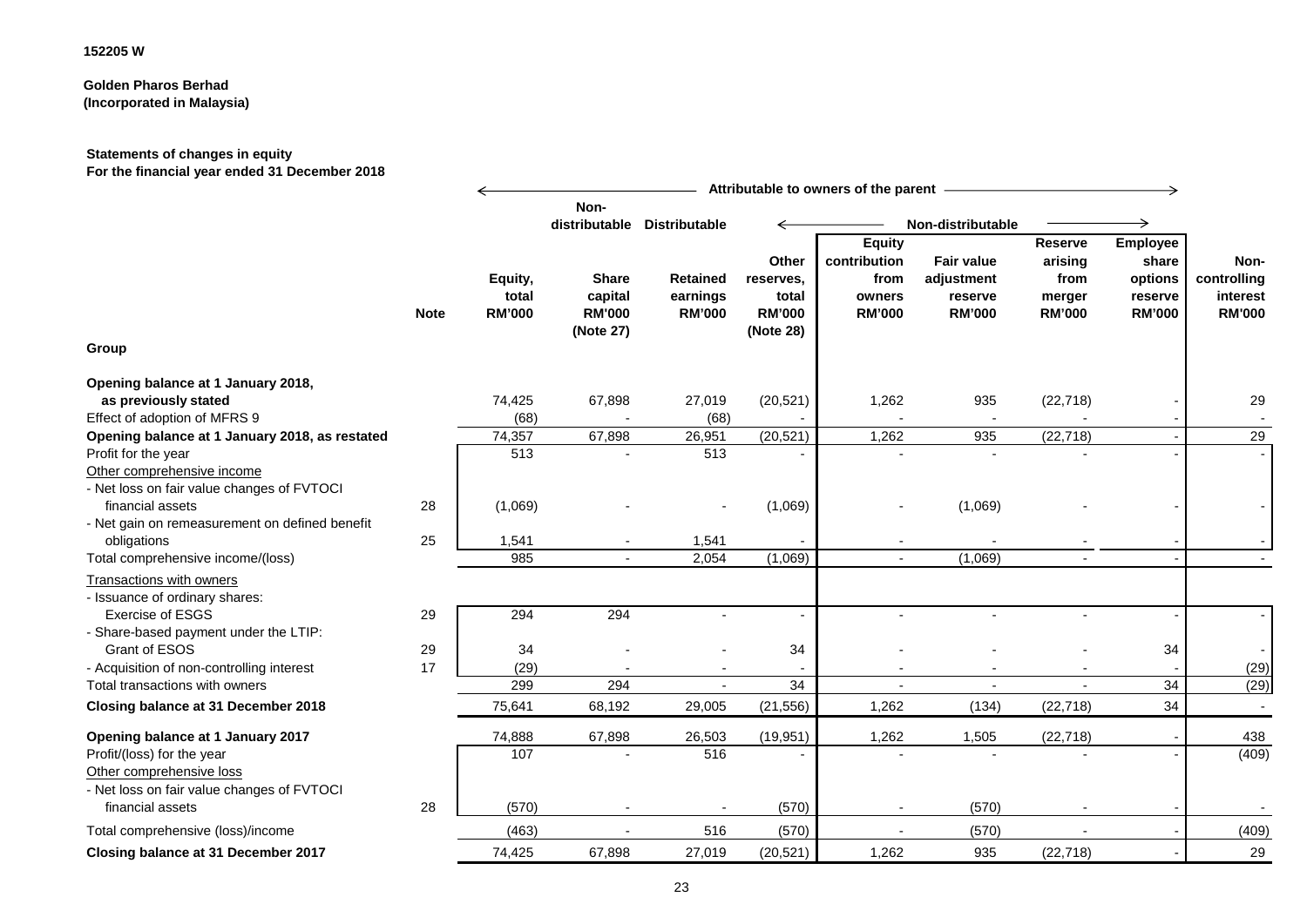# **Golden Pharos Berhad (Incorporated in Malaysia)**

# **Statements of changes in equity (continued) For the financial year ended 31 December 2018**

|                                                                   |             | Non-distributable                 |                                                       |                                                      |                                                       |                                                                  |                                                                 |
|-------------------------------------------------------------------|-------------|-----------------------------------|-------------------------------------------------------|------------------------------------------------------|-------------------------------------------------------|------------------------------------------------------------------|-----------------------------------------------------------------|
| Company                                                           | <b>Note</b> | Equity,<br>total<br><b>RM'000</b> | <b>Share</b><br>capital<br><b>RM'000</b><br>(Note 27) | <b>Accumulated</b><br><b>losses</b><br><b>RM'000</b> | <b>Other</b><br>reserve<br><b>RM'000</b><br>(Note 28) | <b>Equity</b><br>contribution<br>from<br>owners<br><b>RM'000</b> | <b>Employee</b><br>share<br>options<br>reserve<br><b>RM'000</b> |
| Opening balance at 1 January 2018                                 |             | 25,967                            | 67,898                                                | (42, 898)                                            | 967                                                   | 967                                                              |                                                                 |
| Profit for the year                                               |             | 3,239                             |                                                       | 3,239                                                |                                                       |                                                                  |                                                                 |
| Other comprehensive income                                        |             |                                   |                                                       |                                                      |                                                       |                                                                  |                                                                 |
| - Net gain on remeasurement on defined benefit                    |             |                                   |                                                       |                                                      |                                                       |                                                                  |                                                                 |
| obligations                                                       |             | 405                               |                                                       | 405                                                  | $\overline{\phantom{a}}$                              |                                                                  |                                                                 |
| Total comprehensive income                                        |             | 3,644                             | $\overline{\phantom{a}}$                              | 3,644                                                | $\overline{\phantom{a}}$                              |                                                                  |                                                                 |
| <b>Transactions with owners</b><br>- Issuance of ordinary shares: |             |                                   |                                                       |                                                      |                                                       |                                                                  |                                                                 |
| <b>Exercise of ESGS</b>                                           | 29          | 294                               | 294                                                   |                                                      | $\overline{\phantom{0}}$                              |                                                                  |                                                                 |
| - Share-based payment under the LTIP:                             |             |                                   |                                                       |                                                      |                                                       |                                                                  |                                                                 |
| <b>Grant of ESOS</b>                                              | 29          | 5                                 |                                                       |                                                      | 5                                                     |                                                                  | 5                                                               |
| Total transactions with owners                                    |             | 299                               | 294                                                   |                                                      | 5                                                     | $\blacksquare$                                                   | 5                                                               |
| <b>Closing balance at 31 December 2018</b>                        |             | 29,910                            | 68,192                                                | (39, 254)                                            | 972                                                   | 967                                                              | 5                                                               |
| Opening balance at 1 January 2017                                 |             | 26,393                            | 67,898                                                | (42, 472)                                            | 967                                                   | 967                                                              |                                                                 |
| Total comprehensive loss                                          |             | (426)                             |                                                       | (426)                                                |                                                       |                                                                  |                                                                 |
| Closing balance at 31 December 2017                               |             | 25,967                            | 67,898                                                | (42, 898)                                            | 967                                                   | 967                                                              |                                                                 |

The accompanying accounting policies and explanatory information form an integral part of the financial statements.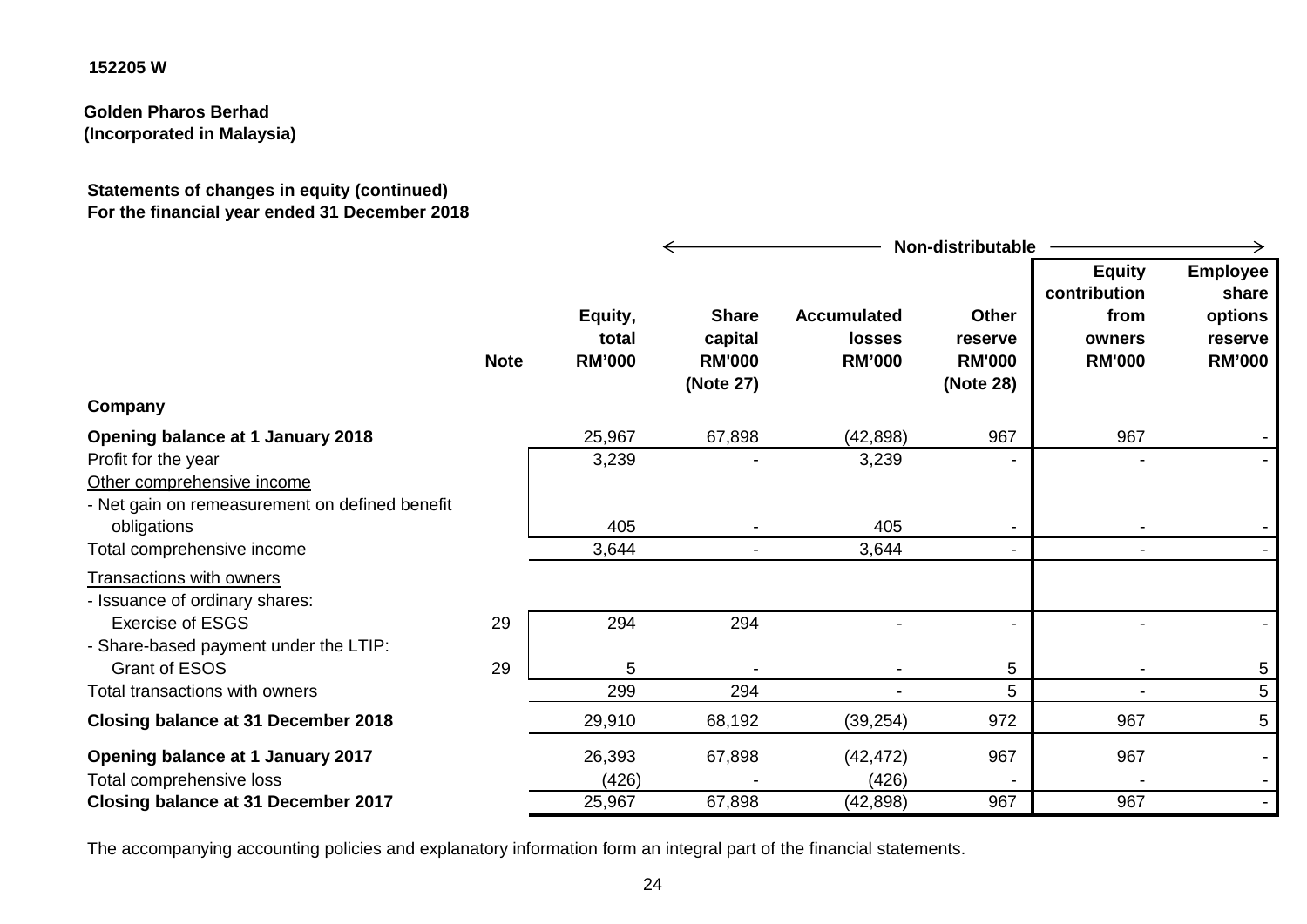# **Statements of cash flows For the financial year ended 31 December 2018**

|                                          |                |                       | Group                 | Company               |                       |  |
|------------------------------------------|----------------|-----------------------|-----------------------|-----------------------|-----------------------|--|
|                                          | <b>Note</b>    | 2018<br><b>RM'000</b> | 2017<br><b>RM'000</b> | 2018<br><b>RM'000</b> | 2017<br><b>RM'000</b> |  |
| <b>Operating activities</b>              |                |                       |                       |                       |                       |  |
| Profit/(loss) before tax                 |                | 1,815                 | 499                   | 3,239                 | (450)                 |  |
| <u>Adjustments for:</u>                  |                |                       |                       |                       |                       |  |
| Dividend income from:                    |                |                       |                       |                       |                       |  |
| Subsidiaries                             | 4              |                       |                       | (1, 467)              | (336)                 |  |
| Investment securities                    | 6              | (67)                  | (133)                 |                       |                       |  |
| Profit income from Al-Mudharabah         | 7              | (58)                  | (44)                  | (5)                   | (10)                  |  |
| Finance costs                            | 8              | 141                   | 216                   | 13                    | 15                    |  |
| Depreciation of property, plant          |                |                       |                       |                       |                       |  |
| and equipment                            | 9              | 3,566                 | 3,505                 | 173                   | 129                   |  |
| Depreciation of investment properties    | 9              | 233                   | 233                   | 146                   | 138                   |  |
| Inventories written off                  | 9              |                       | 1                     |                       |                       |  |
| Gain on disposal of property,            |                |                       |                       |                       |                       |  |
| plant and equipment                      | 9              | (43)                  | (27)                  | (2,958)               |                       |  |
| Property, plant and equipment            |                |                       |                       |                       |                       |  |
| written off                              | 9              | 87                    | 1                     | 1                     |                       |  |
| Allowance for impairment on:             |                |                       |                       |                       |                       |  |
| Trade receivables                        | 9              | 6                     | 9                     |                       |                       |  |
| - Other receivables                      | 9              | 44                    |                       | 239                   | 141                   |  |
| Reversal of allowance for impairment on: |                |                       |                       |                       |                       |  |
| - Trade receivables                      | $\overline{7}$ | (55)                  | (43)                  |                       |                       |  |
| - Other receivables                      | $\overline{7}$ |                       | (164)                 |                       | (9)                   |  |
| Reversal of impairment losses on         |                |                       |                       |                       |                       |  |
| investment in subsidiary                 | $\overline{7}$ |                       |                       | (1,400)               |                       |  |
| Profit and interest income from deposits |                |                       |                       |                       |                       |  |
| with licensed banks                      | 5              | (366)                 | (166)                 |                       |                       |  |
| Share of results of an associate         |                | (350)                 | (511)                 |                       |                       |  |
| Share-based payment under the LTIP:      |                |                       |                       |                       |                       |  |
| <b>Exercise of ESGS</b>                  | 10             | 294                   |                       | 294                   |                       |  |
| <b>Grant of ESOS</b>                     | 10             | 34                    |                       | 5                     |                       |  |
| Provision for retirement benefit         |                |                       |                       |                       |                       |  |
| obligations                              | 10             | 1,109                 | 993                   | 76                    | 70                    |  |
| Provision for short-term                 |                |                       |                       |                       |                       |  |
| accumulating compensated                 |                |                       |                       |                       |                       |  |
| absences                                 | 10             | 94                    | 91                    | 10                    | 7                     |  |
| Total adjustments                        |                | 4,669                 | 3,961                 | (4, 873)              | 145                   |  |
|                                          |                |                       |                       |                       |                       |  |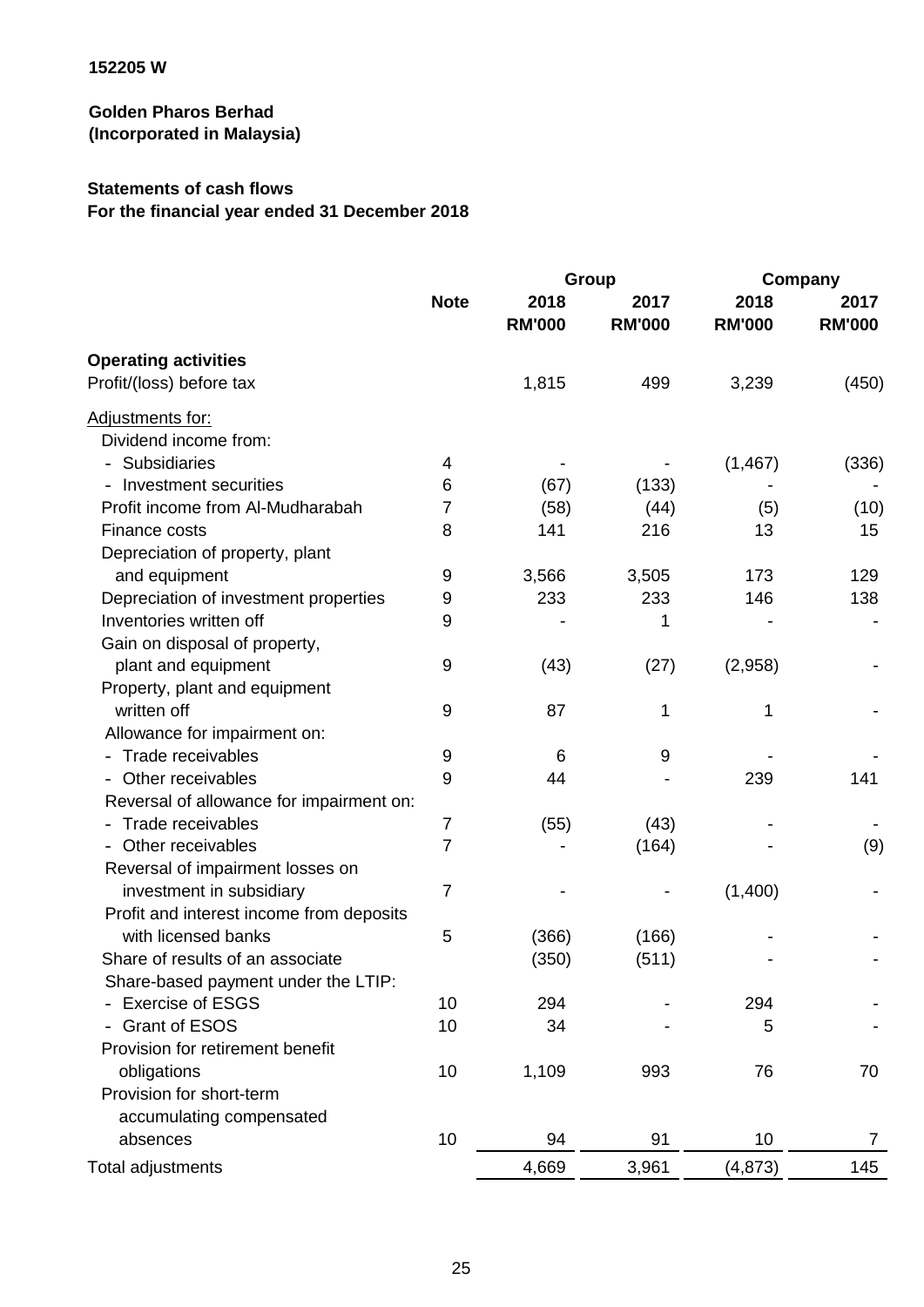# **Statements of cash flows (continued) For the financial year ended 31 December 2018**

|                                                                                                   |             |                       | Group                 | Company               |                       |  |
|---------------------------------------------------------------------------------------------------|-------------|-----------------------|-----------------------|-----------------------|-----------------------|--|
|                                                                                                   | <b>Note</b> | 2018<br><b>RM'000</b> | 2017<br><b>RM'000</b> | 2018<br><b>RM'000</b> | 2017<br><b>RM'000</b> |  |
| <b>Operating cash flows before</b><br>changes in working capital                                  |             | 6,484                 | 4,460                 | (1,634)               | (305)                 |  |
| Changes in working capital:<br>Decrease/(increase) in inventories<br>Decrease/(increase) in trade |             | 239                   | (352)                 |                       |                       |  |
| and other receivables<br>Decrease/(increase) in prepayments                                       |             | 583<br>922            | (311)<br>(47)         | (309)                 | (938)                 |  |
| Increase/(decrease) in trade<br>and other payables                                                |             | 442                   | (1, 181)              | (185)                 | 434                   |  |
| Total changes in working capital                                                                  |             | 2,186                 | (1, 891)              | (494)                 | (504)                 |  |
| Cash flows from/(used in) operations<br>Profit received from AI-Mudharabah                        |             | 8,670<br>58           | 2,569<br>44           | (2, 128)<br>5         | (809)<br>10           |  |
| Finance costs<br>Income taxes refunded                                                            |             | (42)<br>284           | (114)<br>1,258        |                       |                       |  |
| Income taxes paid<br>Defined benefits obligations paid                                            | 25          | (661)<br>(514)        | (601)<br>(617)        |                       |                       |  |
| Net cash flows from/(used in)                                                                     |             |                       |                       |                       |                       |  |
| operating activities                                                                              |             | 7,795                 | 2,539                 | (2, 123)              | (799)                 |  |
| <b>Investing activities</b>                                                                       |             |                       |                       |                       |                       |  |
| Purchases of property, plant and<br>equipment                                                     | 14          | (998)                 | (2,713)               | (52)                  | (12)                  |  |
| Proceeds from disposal of property,<br>plant and equipment                                        |             | 190                   | 294                   | 2,150                 |                       |  |
| Placement of deposits with<br>licensed banks<br>Withdrawal of deposits with                       |             |                       | (6)                   |                       |                       |  |
| licensed banks<br>Addition in investment securities                                               |             | 12                    | 1,000<br>(57)         |                       |                       |  |
| Net cash outflow on acquisition of<br>non-controlling interest                                    |             | (29)                  |                       |                       |                       |  |
| Dividend received from:<br>Subsidiaries                                                           |             |                       |                       | 1,367                 | 986                   |  |
| Investment securities                                                                             |             | 67                    | 133                   |                       |                       |  |
| Profit and interest received                                                                      |             | 366                   | 166                   |                       |                       |  |
| Net cash flows (used in)/from                                                                     |             |                       |                       |                       |                       |  |
| investing activities                                                                              |             | (392)                 | (1, 183)              | 3,465                 | 974                   |  |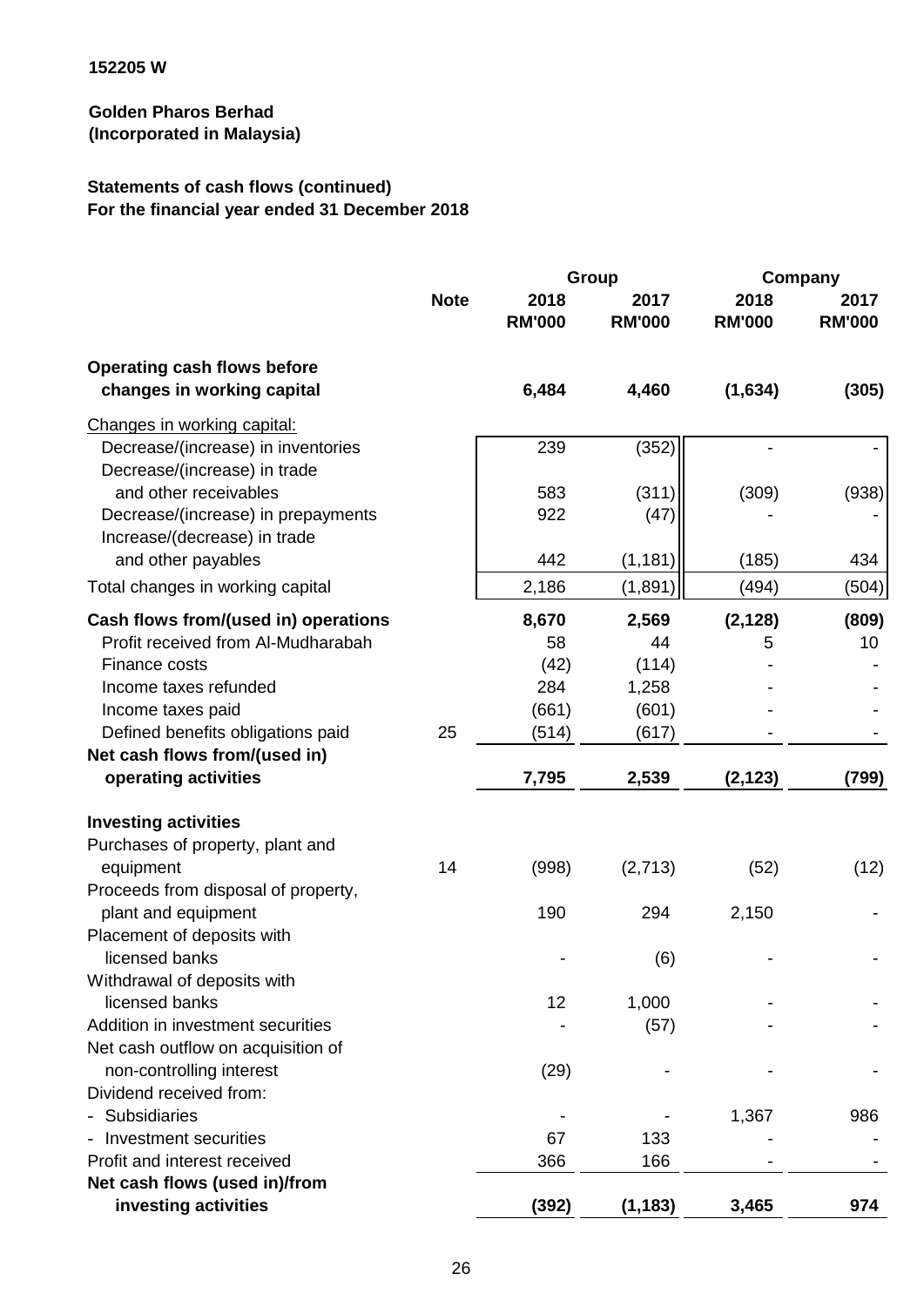# **Statements of cash flows (continued) For the financial year ended 31 December 2018**

|                                         |             | Group                 |                       | Company               |                       |
|-----------------------------------------|-------------|-----------------------|-----------------------|-----------------------|-----------------------|
|                                         | <b>Note</b> | 2018<br><b>RM'000</b> | 2017<br><b>RM'000</b> | 2018<br><b>RM'000</b> | 2017<br><b>RM'000</b> |
| <b>Investing activities (continued)</b> |             |                       |                       |                       |                       |
| <b>Financing activities</b>             |             |                       |                       |                       |                       |
| Drawdown from borrowings                |             | 1,436                 | 883                   |                       |                       |
| Repayment of borrowings                 |             | (552)                 | (740)                 |                       |                       |
| Repayment of obligations under          |             |                       |                       |                       |                       |
| finance leases                          |             | (785)                 | (644)                 | (100)                 | (91)                  |
| Cost of fund and interest paid          |             | (91)                  | (102)                 | (12)                  | (15)                  |
| Net cash flows from/(used in)           |             |                       |                       |                       |                       |
| financing activities                    |             | 8                     | (603)                 | (112)                 | (106)                 |
| Net increase in cash and                |             |                       |                       |                       |                       |
| cash equivalents                        |             | 7,411                 | 753                   | 1,230                 | 69                    |
| <b>Cash and cash equivalents</b>        |             |                       |                       |                       |                       |
| at 1 January                            |             | 10,361                | 9,608                 | 88                    | 19                    |
| <b>Cash and cash equivalents</b>        |             |                       |                       |                       |                       |
| at 31 December                          | 23          | 17,772                | 10,361                | 1,318                 | 88                    |

The accompanying accounting policies and explanatory information form an integral part of the financial statements.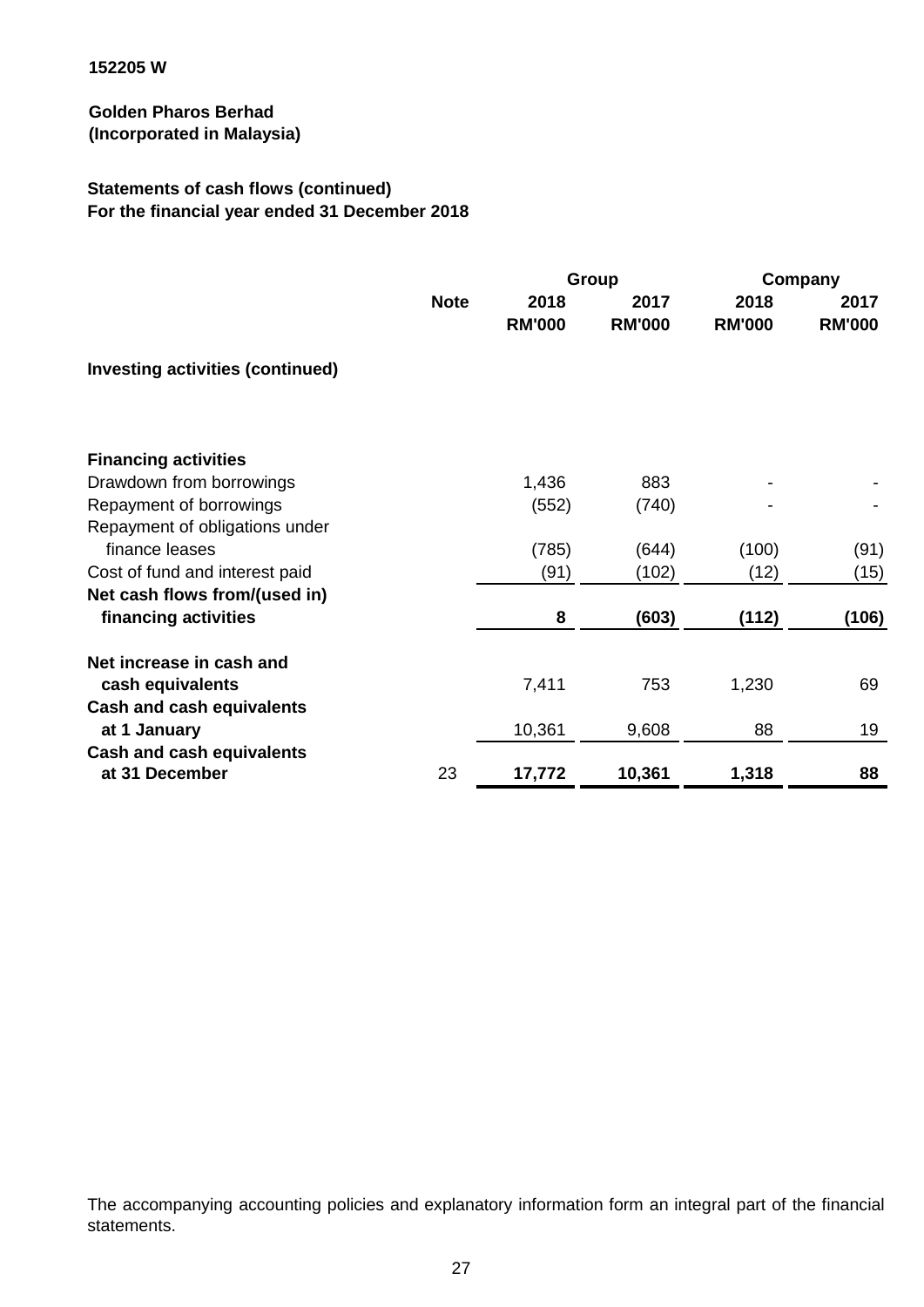### **Notes to the financial statements For the financial year ended 31 December 2018**

## **1. Corporate information**

The Company is a public limited liability company, incorporated and domiciled in Malaysia, and is listed on the Main Market of Bursa Malaysia Securities Berhad. The registered office of the Company is located at Wisma TI, PT 3071, Chendering, 21080 Kuala Terengganu, Terengganu Darul Iman.

The principal place of business of the Company is located at 66-2, Taman Sri Intan, Jalan Sultan Omar, 20300 Kuala Terengganu, Terengganu Darul Iman.

The holding company is Terengganu Incorporated Sdn. Bhd., a company incorporated in Malaysia.

The principal activities of the Company are investment holding and provision of management services to the subsidiaries. The principal activities of the subsidiaries are manufacturing and trading of glass, investment holding, sawmiling, moulding, producing finger joint and furniture and kiln drying, harvesting and sustainable forest management, and rental of buildings, plant and machinery, sales of logs and right to log, and manufacture and sale of veneer.

There have been no significant changes in the nature of the principal activities during the financial year.

Other information relating to the subsidiaries are disclosed in Note 17 to the financial statements.

### **2. Summary of significant accounting policies**

### **2.1 Basis of preparation**

The financial statements of the Group and of the Company have been prepared in accordance with Malaysian Financial Reporting Standards ("MFRS"), International Financial Reporting Standards ("IFRS") and the requirements of the Companies Act 2016 in Malaysia.

The financial statements of the Group and of the Company are prepared under the historical cost convention except as disclosed in the summary of significant accounting policies.

The financial statements are presented in Ringgit Malaysia ("RM") and all values are rounded to the nearest thousand (RM'000) except when otherwise indicated.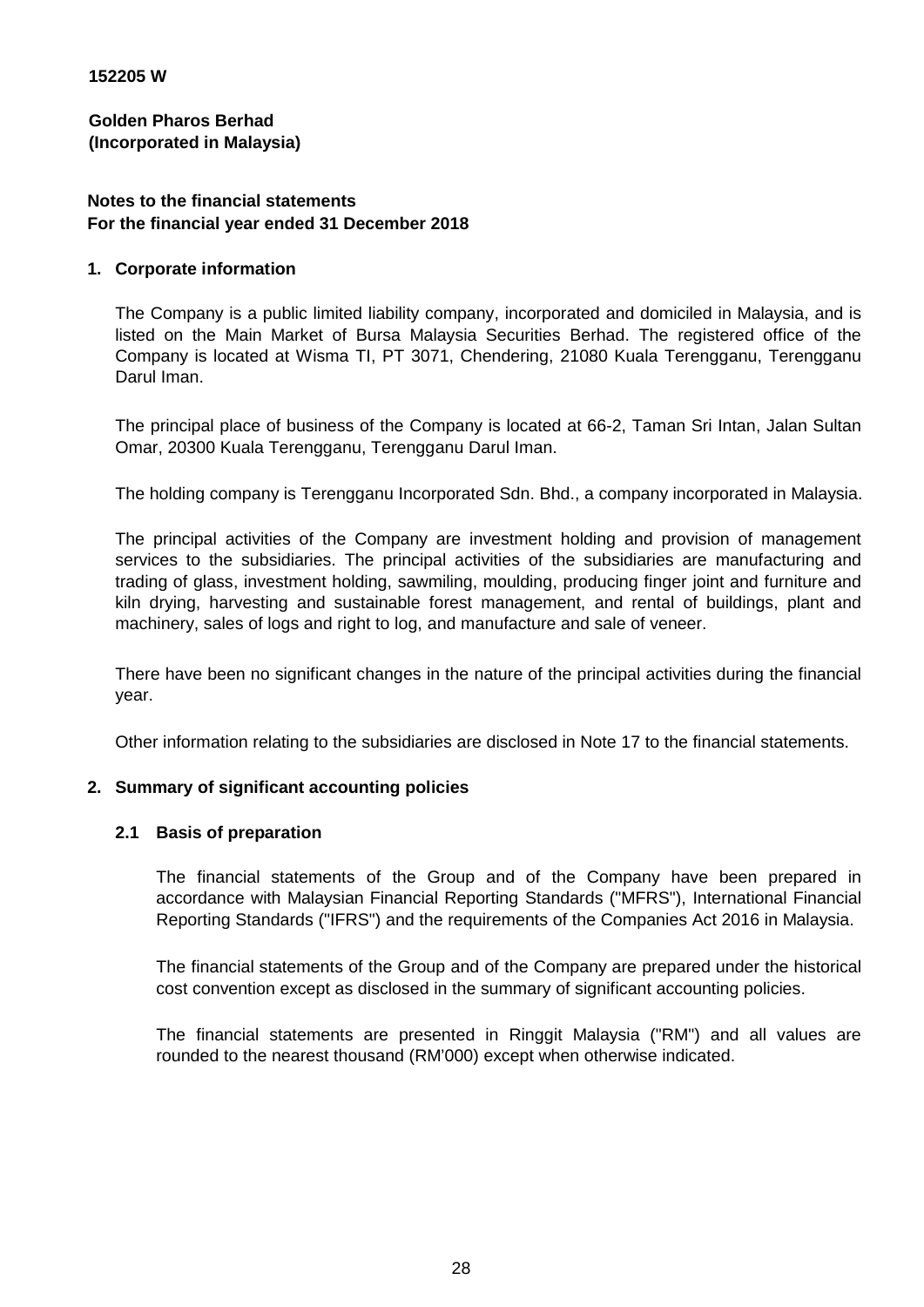## **2. Summary of significant accounting policies (continued)**

### **2.2 Changes in accounting policies**

The accounting policies adopted are consistent with those of the previous financial year except as follows:

On 1 January 2018, the Group and the Company adopted the following new and amended MFRSs and interpretations mandatory for annual financial periods beginning on or after 1 January 2018:

|                                                                     | <b>Effective for annual</b><br>periods beginning |
|---------------------------------------------------------------------|--------------------------------------------------|
| <b>Description</b>                                                  | after                                            |
|                                                                     |                                                  |
| MFRS 2 Classification and Measurement of Share-based Payment        |                                                  |
| Transactions (Amendments to MFRS 2)                                 | 1 January 2018                                   |
| <b>MFRS 9 Financial Instruments</b>                                 | 1 January 2018                                   |
| <b>MFRS 15 Revenue from Contracts with Customers</b>                | 1 January 2018                                   |
| MFRS 140 Transfer of Investment Property                            |                                                  |
| (Amendments to MFRS 140)                                            | 1 January 2018                                   |
| Annual Improvements to MFRS Standards 2014 - 2016 Cycle             |                                                  |
| - Amendments to MFRS 1 First-time Adoption of Malaysian             |                                                  |
| Financial Reporting Standards: Deletion of short-term               |                                                  |
| exemptions for first-time adopters                                  | 1 January 2018                                   |
| - Amendments to MFRS 128 Investment in Associates and               |                                                  |
| Joint Venture: Clarification that measuring investees at fair value |                                                  |
| through profit or loss is an investment-by-investment choice        | 1 January 2018                                   |
| IC Interpretation 22 Foreign Currency Transactions and              |                                                  |
| <b>Advance Consideration</b>                                        | 1 January 2018                                   |
|                                                                     |                                                  |

The adoption of standards and interpretation above did not have any material impact of the financial statements of the Group and of the Company except as disclosed below:

### **(a) MFRS 9** *Financial Instruments*

MFRS 9 introduces new requirements for classification and measurement, impairment and hedge accounting.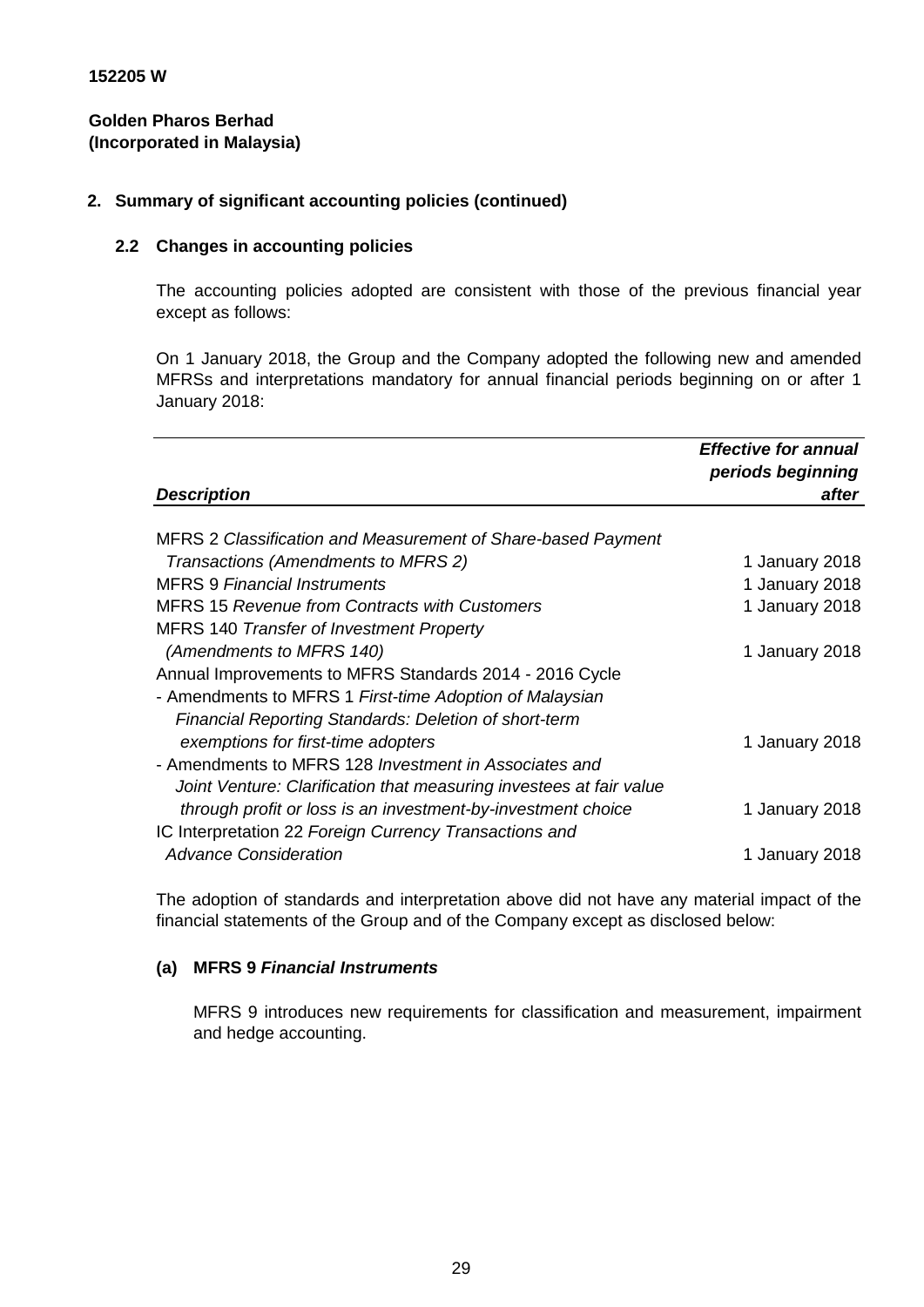## **Golden Pharos Berhad (Incorporated in Malaysia)**

## **2. Summary of significant accounting policies (continued)**

### **2.2 Changes in accounting policies (continued)**

### **(a) MFRS 9** *Financial Instruments* **(continued)**

The effects of adopting MFRS 9 are as follows:

### **(i) Classification and measurement**

Under MFRS 9, the Group's and the Company's debt financial instruments are measured at amortised cost. The classification is based on two criteria: the Group's and the Company's business model for managing the assets; and whether the instruments' contractual cash flows represent solely payments of principal and interest ("SPPI") on the principal amount outstanding (the "SPPI criterion").

The assessment of the Group's and of the Company's business model was made as of the date of initial application, 1 January 2018. The assessment of whether contractual cash flows on financial assets comprised SPPI was made based on the facts and circumstances as at the initial recognition of the assets.

Trade and other receivables previously classified as loans and receivables are held to collect contractual cash flows and give rise to cash flows representing SPPI. These are now classified and measured as debt instruments at amortised cost .

The Group continued measuring at fair value, all financial assets previously held at fair value under MFRS 139 *Financial Instruments: Recognition and Measurement* ("MFRS 139").

There are no changes in classification and measurement for the Group's financial liabilities.

The classification and measurement requirements of MFRS 9 had no impact to the Group's and the Company's statements of financial position and statements of profit or loss and other comprehensive income.

The standard eliminates the existing MFRS 139 categories of held-to-maturity ("HTML"), loans and receivables ("L&R") and available-for-sale ("AFS").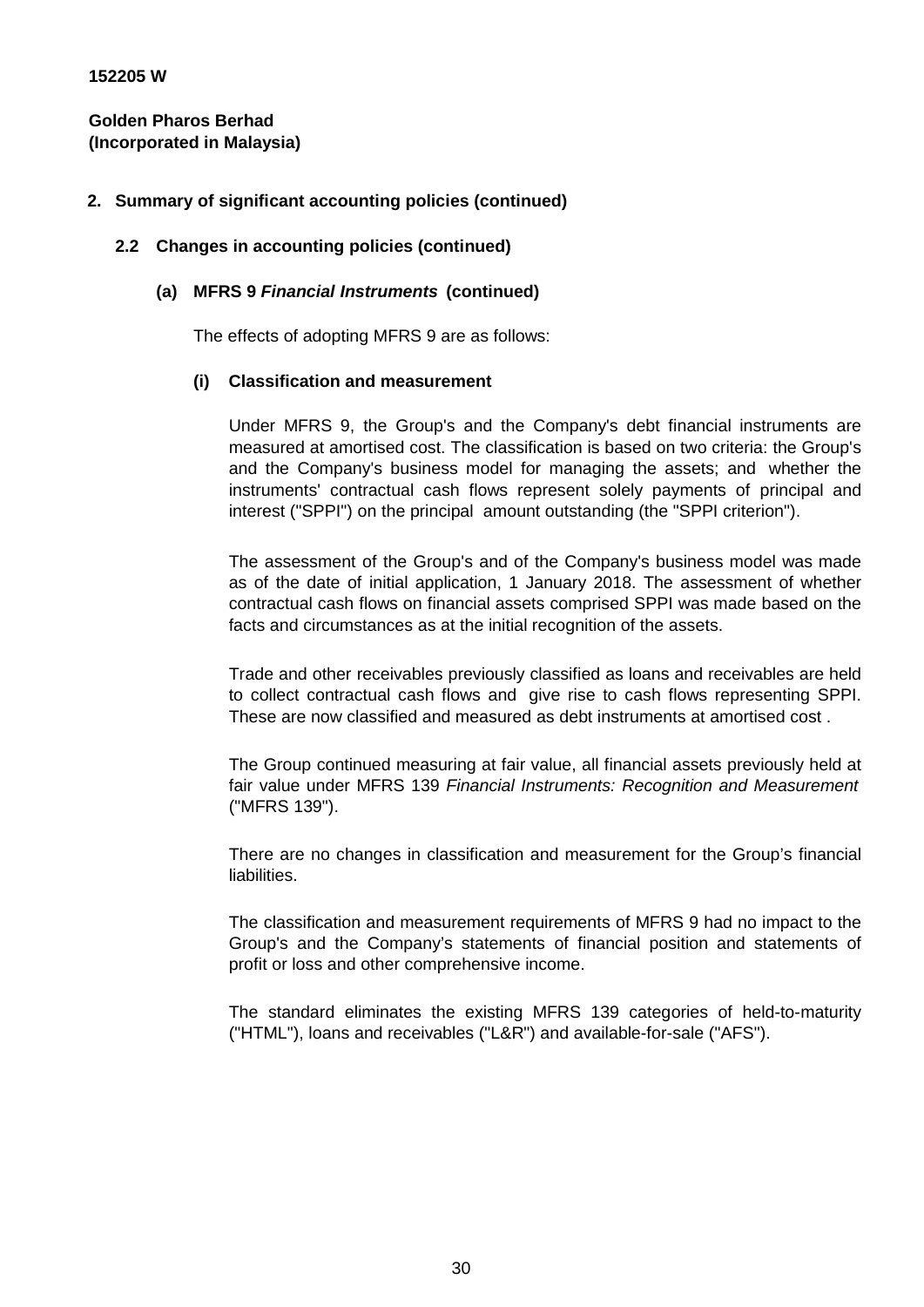## **2. Summary of significant accounting policies (continued)**

### **2.2 Changes in accounting policies (continued)**

## **(a) MFRS 9** *Financial Instruments* **(continued)**

### **(i) Classification and measurement (continued)**

MFRS 9 largely retains the existing requirement in MFRS 139 for the classification of financial liabilities. However, under MFRS 139, all fair value changes of liabilities designated as FVTPL are recognised in profit or loss, whereas under MFRS 9 these fair value changes are generally presented as follows:

- (a) the amount of change in the fair value that is attributable to changes in the credit risk of the liability is presented in other comprehensive income; and
- (b) the remaining amount of change in the fair value is presented in profit or loss.

## **(ii) Impairment**

MFRS 9 replaces the "incurred loss" loss model in MFRS 139 with a forwardlooking "expected credit loss" ("ECL") model. This requires considerable judgement about how changes in economic factors affect ECLs, which is determined on a probability-weighted basis. Under MFRS 9, credit losses are recognised earlier than under MFRS 139.

The new impairment model is applied to financial assets measured at amortised cost or FVTOCI, except for investment in equity instruments.

Under MFRS 9, loss allowances will be measured on either of the following bases:

- (a) *12-months ECLs:* these are ECLs that result from possible default events within the 12 months after the reporting date; and
- (b) *Lifetime ECLs* : These are ECLs that result from all possible default events over the expected life of a financial instrument.

Lifetime ECL measurement applies if the credit risk of a financial asset at the reporting date has increased significantly since initial recognition and 12-months ECL measurement applies if it has not increased significantly. An entity may determine that a financial asset's credit risk has not increased significantly if the asset has low credit risk at the reporting date.

The new impairment model is applied to financial assets measured at amortised cost or FVTOCI, except for investment in equity instruments.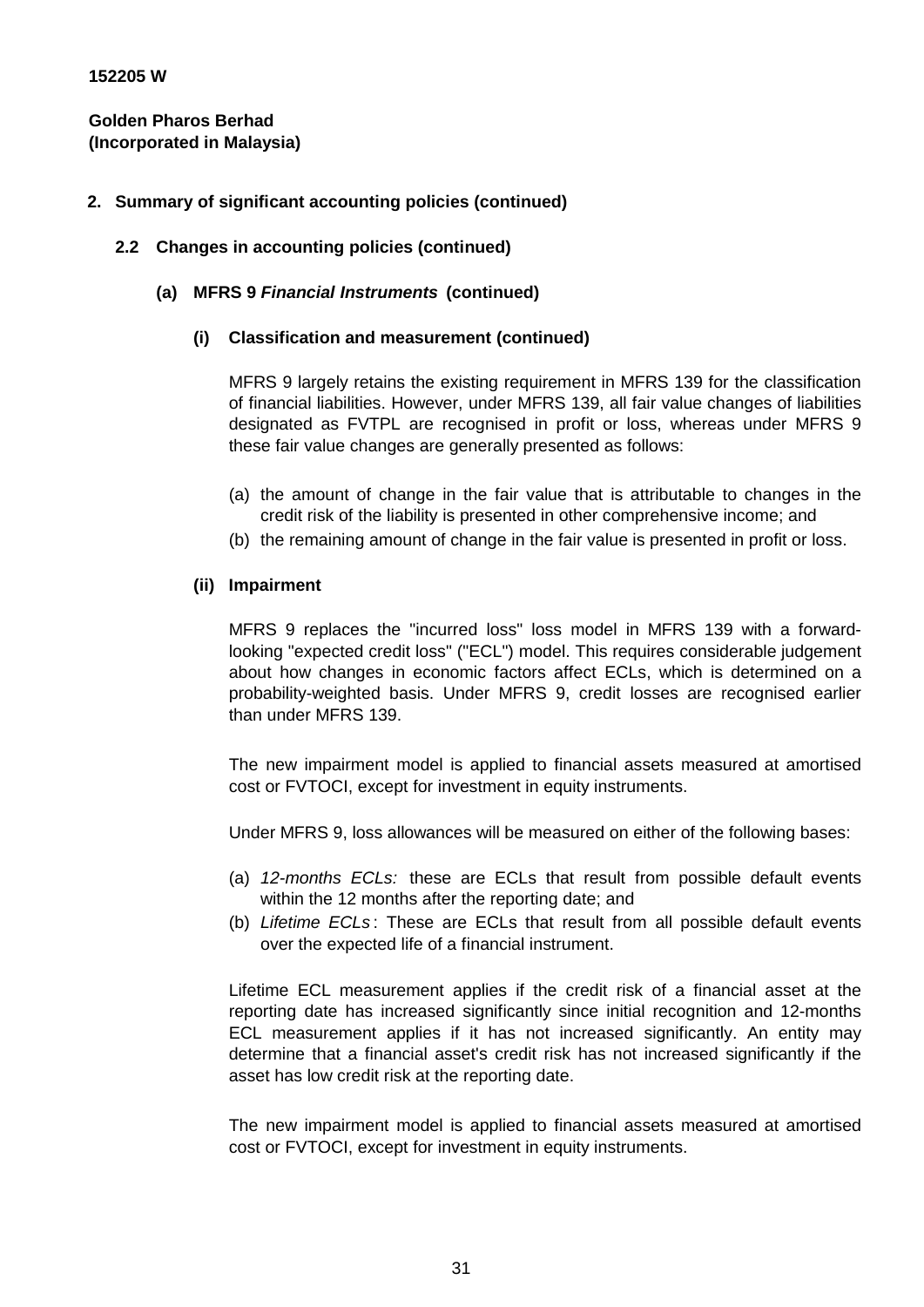## **Golden Pharos Berhad (Incorporated in Malaysia)**

### **2. Summary of significant accounting policies (continued)**

## **2.2 Changes in accounting policies (continued)**

## **(a) MFRS 9** *Financial Instruments* **(continued)**

## **(iii) Effect upon adoption of MFRS 9**

### *Investment in equity instruments*

Investment in quoted equity shares with a fair value of RM1,364,000 previously classified as AFS. On the adoption of MFRS 9, the Group has elected to designate this investment that are held for long-term strategic purpose to be measured at FVTOCI. For the investment in unquoted equity instruments, the Group will apply the option to present fair value changes in other comprehensive income, and therefore, the application of MFRS 9 will not have significant impact.

### *Trade and other receivables*

The Group has assessed and considered trade receivables as financial asset at amortised cost subject to MFRS 9's new expected credit loss model. The Group applies the simplified approach to provide for expected credit losses prescribed by MFRS 9, which permit the use of the lifetime expected loss provision for all trade receivables.

In the prior year, the impairment of trade receivables was assessed based on the incurred loss model. Individual receivables which were known to be uncollectable were written off by reducing the carrying amount directly.

Under new expected loss model, the impairment are based on shared credit characteristic, whereby the expected loss is recognised immediately on the first day even loss event not yet occur. The expected loss rate is considered based on past experience of collecting payments, current market condition and forward looking information.

Upon adoption of MFRS 9, the Group had recognised additional impairment on the Group's trade receivables which resulted in a decrease in retained earnings by RM68,000 as at 1 January 2018. The impact to the Group's allowance for impairment is as disclosed in Note 22(a) to the financial statements.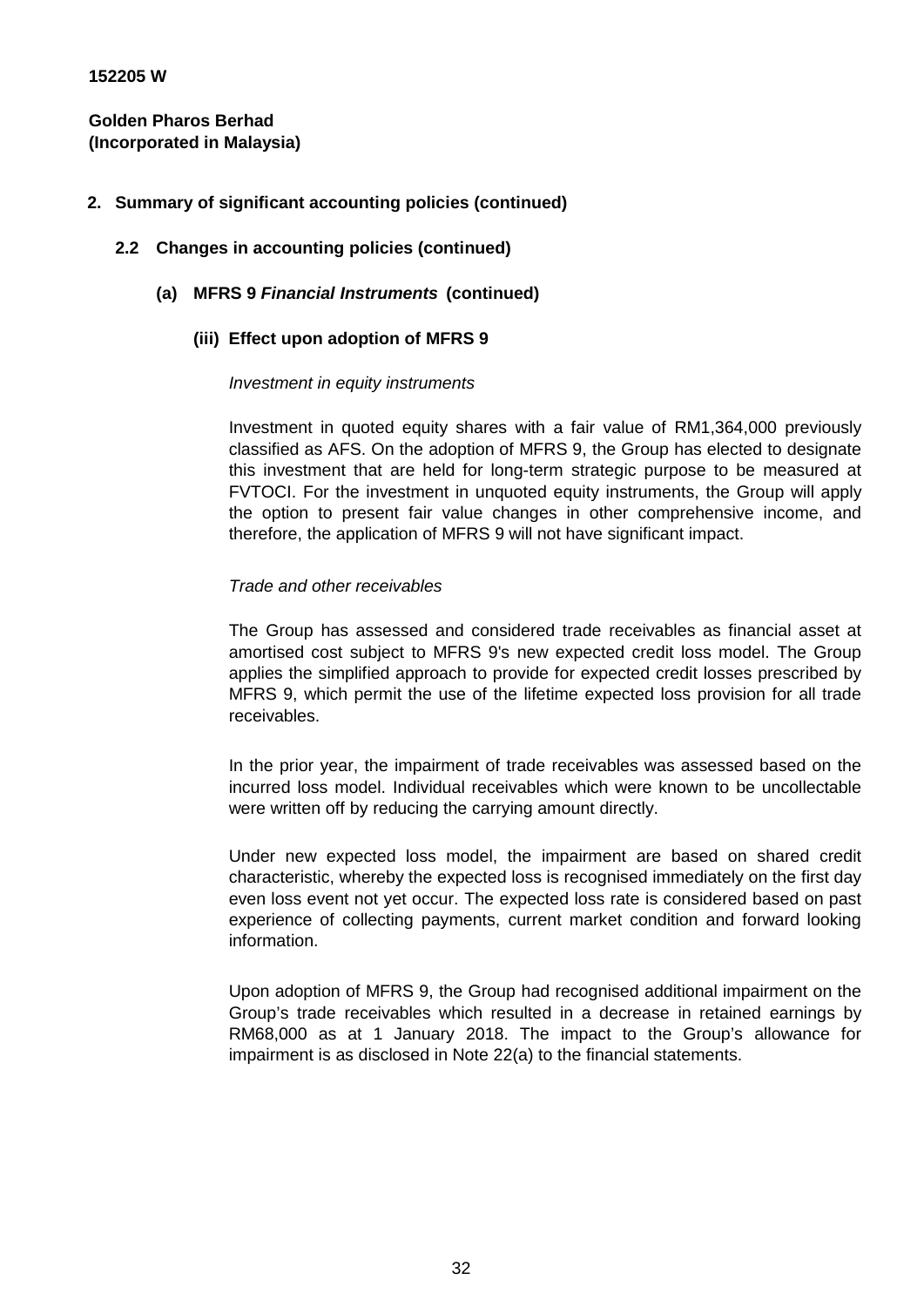### **2. Summary of significant accounting policies (continued)**

### **2.2 Changes in accounting policies (continued)**

## **(a) MFRS 9** *Financial Instruments* **(continued)**

## **(iv) Hedge accounting**

The Group and the Company do not apply hedge accounting and as such the hedging requirements of MFRS 9 did not have any impact on the Group's and the Company's financial statements.

### **(b) MFRS 15** *Revenue from Contracts with Customers*

MFRS 15 supersedes MFRS 111 *Construction Contracts* , MFRS 118 *Revenue* and related interpretations and it applies, with limited exceptions, to all revenue arising from contracts with customers. MFRS 15 establishes a five-step model to account for revenue arising from contracts with customers and requires that revenue be recognised at an amount that reflects the consideration to which an entity expects to be entitled in exchange for transferring goods or service to a customer.

MFRS 15 requires entities to exercise judgement, taking into consideration all of the relevant facts and circumstances when applying each step of the model to contracts with their customers. The standard also specifies the accounting for the incremental costs of obtaining a contract and the costs directly related to fulfilling a contract. In addition, the standard requires extensive disclosures.

The Group adopted MFRS 15 using the modified restrospective method of adoption with the date of initial application of 1 January 2018. Under this method, the standard can be applied either to all contracts at the date of initial application or only to contracts that are not completed at this date. The Group elected to apply the standards to all contracts as at 1 January 2018.

The cumulative effect of initially applying MFRS 15 is recognised at the date of initial application as an adjustment to the opening balance of retained earnings. Therefore, the comparative information was not restated and continues to be reported under MFRS 118 and related interpretations.

The effect of adopting MFRS 15 is on sales of goods for the Group contracts with its customers. The Group has conclude that revenue for sales of goods should be recognised at the point in time when the control of the asset is transferred to the customer, generally when risk and reward of the goods is transferred. Therefore, the adoption of MFRS 15 did not have any material impact on the timing of revenue recognition for the sales of goods.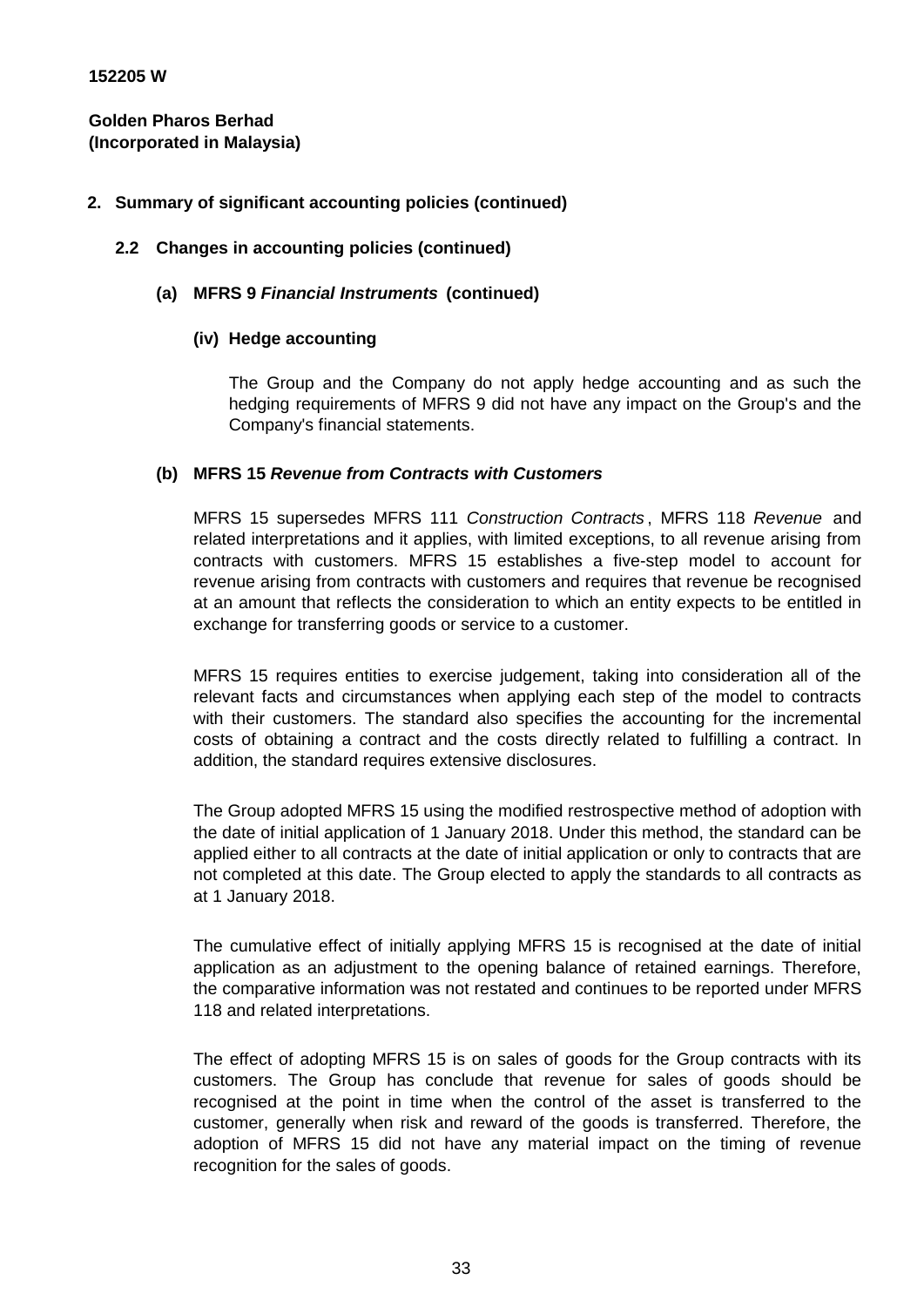# **2. Summary of significant accounting policies (continued)**

### **2.3 Standards and interpretations issued but not yet effective**

The standards and interpretations that are issued but not yet effective up to the date of issuance of the Group's and of the Company's financial statements are disclosed below. The Group and the Company intend to adopt these standards, if applicable, when they become effective.

|                                                                | <b>Effective for annual</b> |  |
|----------------------------------------------------------------|-----------------------------|--|
|                                                                | periods beginning           |  |
| <b>Description</b>                                             | after                       |  |
|                                                                |                             |  |
| <b>MFRS 9 Prepayment Features with Negative Compensation</b>   |                             |  |
| (Amendments to MFRS 9)                                         | 1 January 2019              |  |
| MFRS 16 Leases                                                 | 1 January 2019              |  |
| MFRS 128 Long-term Interests in Associates and Joint Venture   |                             |  |
| (Amendments to MFRS 128)                                       | 1 January 2019              |  |
| Annual Improvements to MFRS 2015 - 2017 Cycle                  | 1 January 2019              |  |
| - Amendments to MFRS 3 Business Combinations: Previously held  |                             |  |
| interest in a joint operation                                  | 1 January 2019              |  |
| - Amendments to MFRS 11 Joint Arrangements: Previously held    |                             |  |
| interest in a joint operation                                  | 1 January 2019              |  |
| - Amendments to MFRS 112 Income Taxes: Income tax consequences |                             |  |
| of payments on financial instruments classified as equity      | 1 January 2019              |  |
| - Amendments to MFRS 123 Borrowing Costs: Borrowing costs      |                             |  |
| eligible for capitalisation                                    | 1 January 2019              |  |
| IC Interpretation 23 Uncertainty over Income Tax Treatments    | 1 January 2019              |  |
| Amendments to MFRS 108 Accounting Policies, Changes in         |                             |  |
| Accounting Estimates and Errors: Definition of Material        | 1 January 2020              |  |
| Amendments to MFRS 101 Presentation of Financial Statements:   |                             |  |
| <b>Definition of Material</b>                                  | 1 January 2020              |  |
| Amendments to MFRS 3 Business Combinations: Definition of a    |                             |  |
| <b>Business</b>                                                | 1 January 2020              |  |
| Revised Conceptual Framework for Financial Reporting           |                             |  |
| (the Conceptual Framework)                                     | 1 January 2020              |  |
| <b>MFRS 17 Insurance Contracts</b>                             | 1 January 2021              |  |
| Amendments to MFRS 10 and MFRS 128 Sale or Contribution of     |                             |  |
| Assets between an Investor and its Associates or Joint Venture | Deferred                    |  |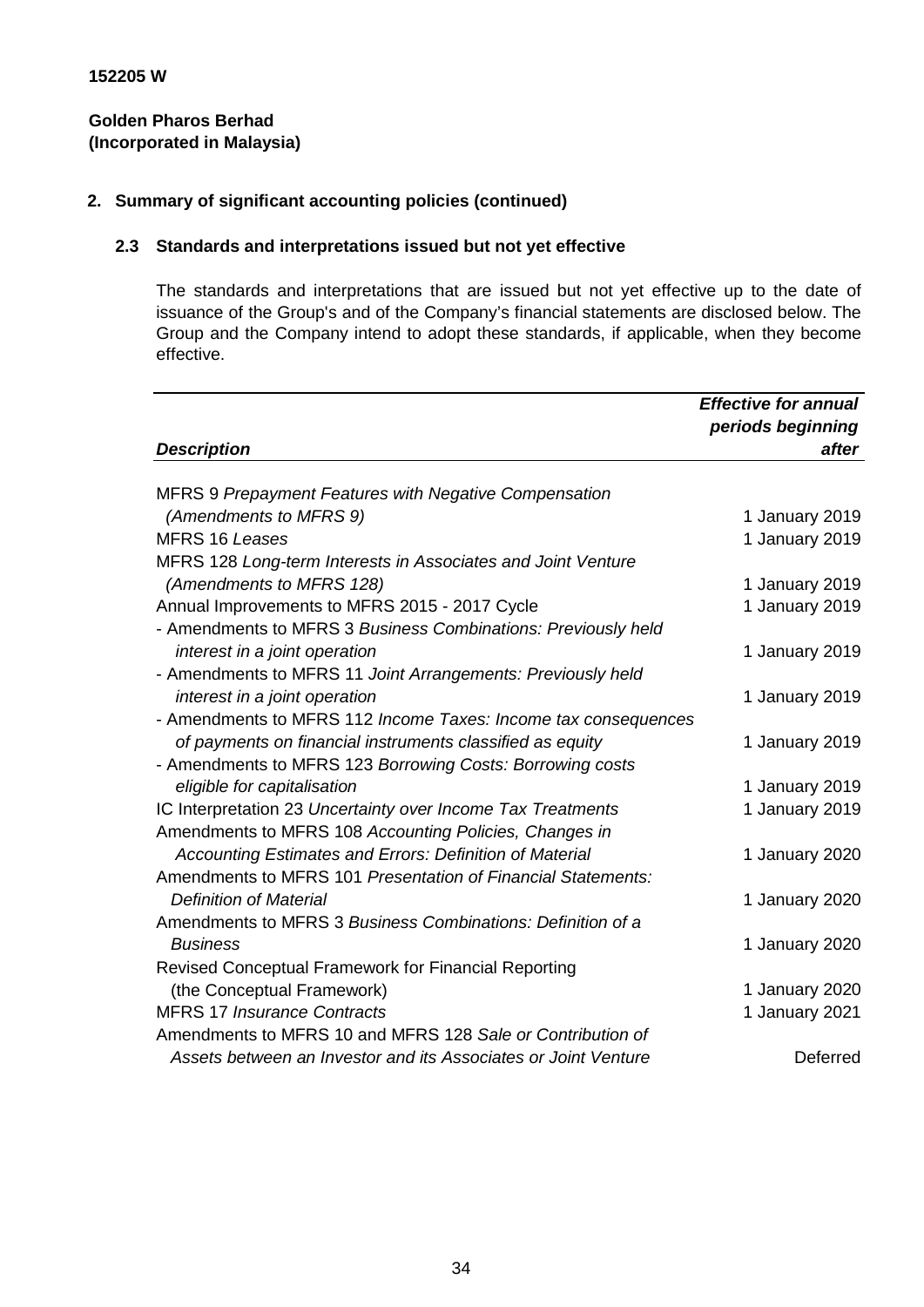## **2. Summary of significant accounting policies (continued)**

#### **2.3 Standards and interpretations issued but not yet effective (continued)**

## **MFRS 9** *Prepayment Features with Negative Compensation (Amendments to MFRS 9)*

Under MFRS 9, a debt instrument can be measured at amortised cost or at FVTOCI, provided that the contractual cash flows are solely payments of principal and interest ("SPPI") on the principal amount outstanding (the SPPI criterion) and the instrument is held within the appropriate business model for that classification. The amendments to MFRS 9 clarify that a financial asset passes the SPPI criterion regardless of the event or circumstance that causes the early termination of the contract and irrespective of which party pays or receives reasonable compensation for the early termination of the contract.

The amendments must be applied retrospectively. Earlier application is permitted. These amendments are not expected to have a significant impact on the Group's and the Company's financial statements.

#### **MFRS 16** *Leases*

MFRS 16 will replaces MFRS 117 *Leases* , IC Interpretation 4 *Determining whether an Arrangement contains a Lease* , IC Interpretation 115 *Operating Lease-Incentives* and IC Interpretation 127 *Evaluating the Substance of Transactions Involving the Legal Form of a Lease* . MFRS 16 sets out the principles for the recognition, measurement, presentation and disclosure of leases and requires lessees to account for all leases under a single on-balance sheet model similar to the accounting for finance leases under MFRS 117.

At the commencement date of a lease, a lessee will recognise a liability to make lease payments and an asset representing the right to use the underlying asset during the lease term. The right-of-use asset is initially measured at cost and subsequently measured at cost (subject to certain exceptions), less accumulated depreciation and impairment losses, adjusted for any remeasurement of the lease liability. The lease liability is initially measured at present value of the lease payments that are not paid at that date. Subsequently, the lease liability is adjusted for interest and lease payments, as well as the impact of lease modifications.

Classification of cash flows will also be affected as operating lease payments under MFRS 117 are presented as operating cash flows, whereas under MFRS 16, the lease payments will be split into a principal (which will be presented as financing cash flows) and an interest portion (which will be presented as operating cash flows).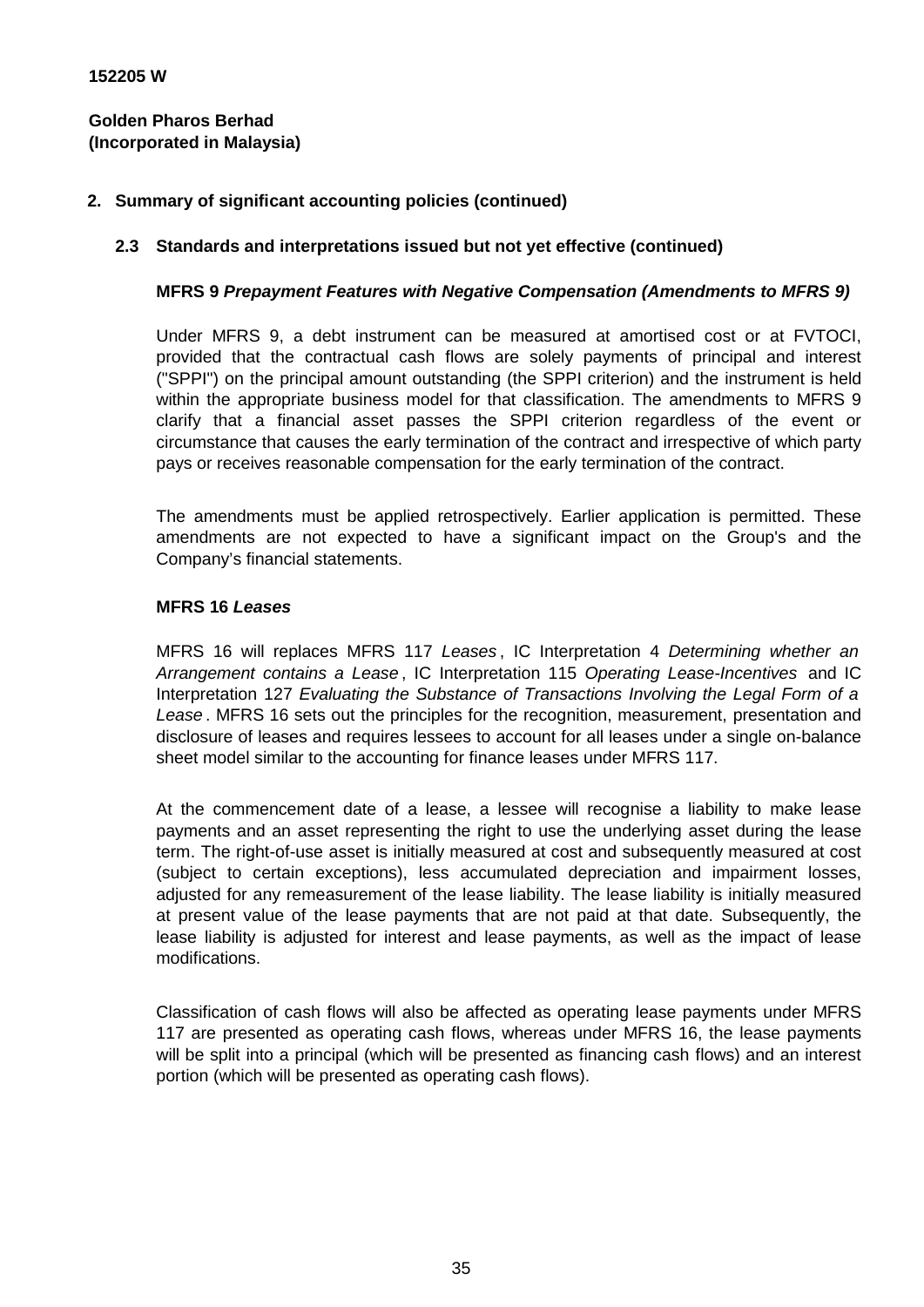#### **152205 W**

## **Golden Pharos Berhad (Incorporated in Malaysia)**

## **2. Summary of significant accounting policies (continued)**

#### **2.3 Standards and interpretations issued but not yet effective (continued)**

#### **MFRS 16** *Leases* **(continued)**

Lessor accounting under MFRS 16 is substantially the same as the accounting under MFRS 117. Lessors will continue to classify all leases using the same classification principle as in MFRS 117 and distinguish between two types of leases: operating and finance leases. MFRS 16 also requires lessees and lessors to make more extensive disclosures than under MFRS 117.

MFRS 16 is effective for annual periods beginning on or after 1 January 2019. Early application is permitted but not before an entity applies MFRS 15. A lessee can choose to apply the standard using either a full retrospective or a modified retrospective approach.

The application of this standard is not expected to have a significant impact on the Group's and the Company's financial statements.

## **MFRS 128** *Long-term Interests in Associates and Joint Ventures (Amendments to MFRS 128)*

The amendments clarify that an entity applies MFRS 9 *Financial Instruments ("MFRS 9")* to long-term interests in an associate or joint venture to which the equity method is not applied but that, in substance, form part of the net investment in the associate or joint venture (longterm interests). In applying MFRS 9, an entity does not account for any losses of the associate, or joint venture, or any impairment losses on the net investment, recognised as adjustments to the net investment in the associate or joint venture that arise from applying MFRS 128 *Investments in Associates and Joint Ventures* .

Entities must apply the amendments retrospectively, with certain exceptions. Early application of the amendments is permitted and must be disclosed. As the amendments eliminate ambiguity in the wording of the standard, the directors of the Company do not expect the amendments to have any impact on the Group's and the Company's financial statements.

#### **Annual Improvements to MFRS Standards 2015 – 2017 Cycle**

The Annual Improvements to MFRS Standards 2015 - 2017 Cycle include a number of amendments to various MFRSs, which are summarised below. These amendments do not have a significant impact on the Group's and the Company's financial statements.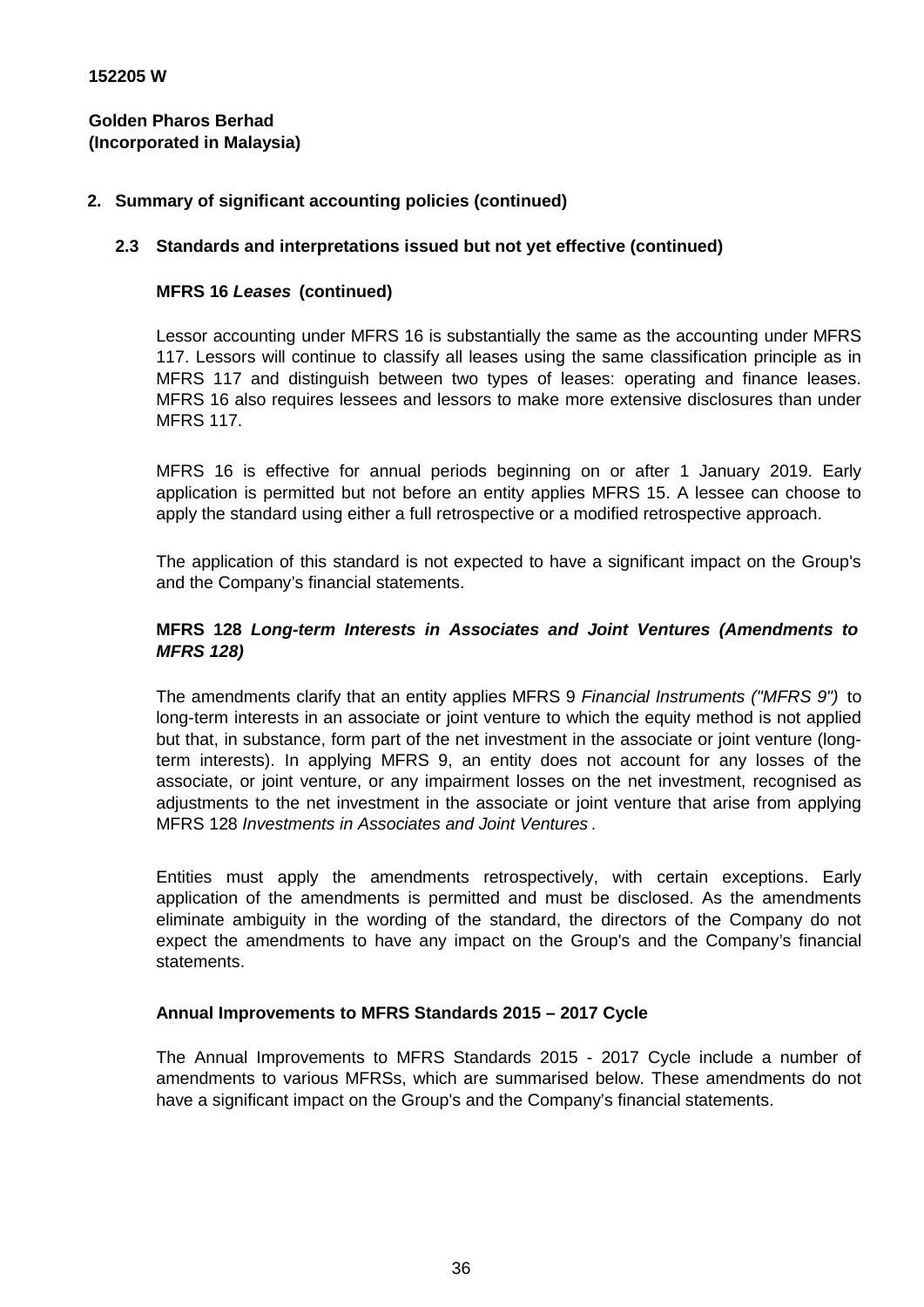## **2. Summary of significant accounting policies (continued)**

## **2.3 Standards and interpretations issued but not yet effective (continued)**

# **Annual Improvements to MFRS Standards 2015 – 2017 Cycle (continued)**

| <b>Standards</b>                                                                                                        | <b>Descriptions</b>                                                                                                                                                                                                                                                                                                                                                                                                                          |
|-------------------------------------------------------------------------------------------------------------------------|----------------------------------------------------------------------------------------------------------------------------------------------------------------------------------------------------------------------------------------------------------------------------------------------------------------------------------------------------------------------------------------------------------------------------------------------|
| <b>MFRS 3 Business</b><br>Combinations:<br>Previously held interests<br>in a joint operation                            | The amendments clarify that, when an entity obtains control of a<br>business that is a joint operation, it applies the requirements for a<br>business combination achieved in stages, including remeasuring<br>previously held interests in the assets and liabilities of the joint<br>operation at fair value. In doing so, the acquirer remeasures its                                                                                     |
|                                                                                                                         | entire previously held interest in the joint operation.<br>An entity applies these amendments to business combinations for<br>which the acquisition date is on or after the beginning of the first                                                                                                                                                                                                                                           |
|                                                                                                                         | annual reporting period beginning on or after 1 January 2019.<br>Earlier application is permitted.                                                                                                                                                                                                                                                                                                                                           |
| MFRS 112 Income<br>Taxes: Income tax<br>consequences of<br>payments on financial<br>instruments classified as<br>equity | The amendments clarify that the income tax consequences of<br>dividends are linked more directly to past transactions or events<br>that generated distributable profits than to distributions to owners.<br>Therefore, an entity recognises the income tax consequences of<br>dividends in profit or loss, other comprehensive income or equity<br>according to where the entity originally recognised those past<br>transactions or events. |
|                                                                                                                         | An entity applies these amendments for annual reporting periods<br>beginning on or after 1 January 2019. Earlier application is<br>permitted. When an entity first applies these amendments, it<br>applies them to the income tax consequences of dividends<br>recognised on or after the beginning of the earliest comparative<br>period.                                                                                                   |
| MFRS 11 Joint<br>Arrangements:<br><b>Previously held interests</b><br>in a joint operation                              | A party that participates in, but does not have joint control of, a<br>joint operation might obtain joint control of the joint operation in<br>which the activity of the joint operation constitues a business as<br>defined in MFRS 3. The amendments clarify that the previously<br>held interests in that joint operation are not remeasured.                                                                                             |
|                                                                                                                         | An entity applies these amendments to transactions in which it<br>obtains joint control on or after the beginning of the first annual<br>reporting period beginning on or after 1 January 2019. Earlier<br>application is permitted.                                                                                                                                                                                                         |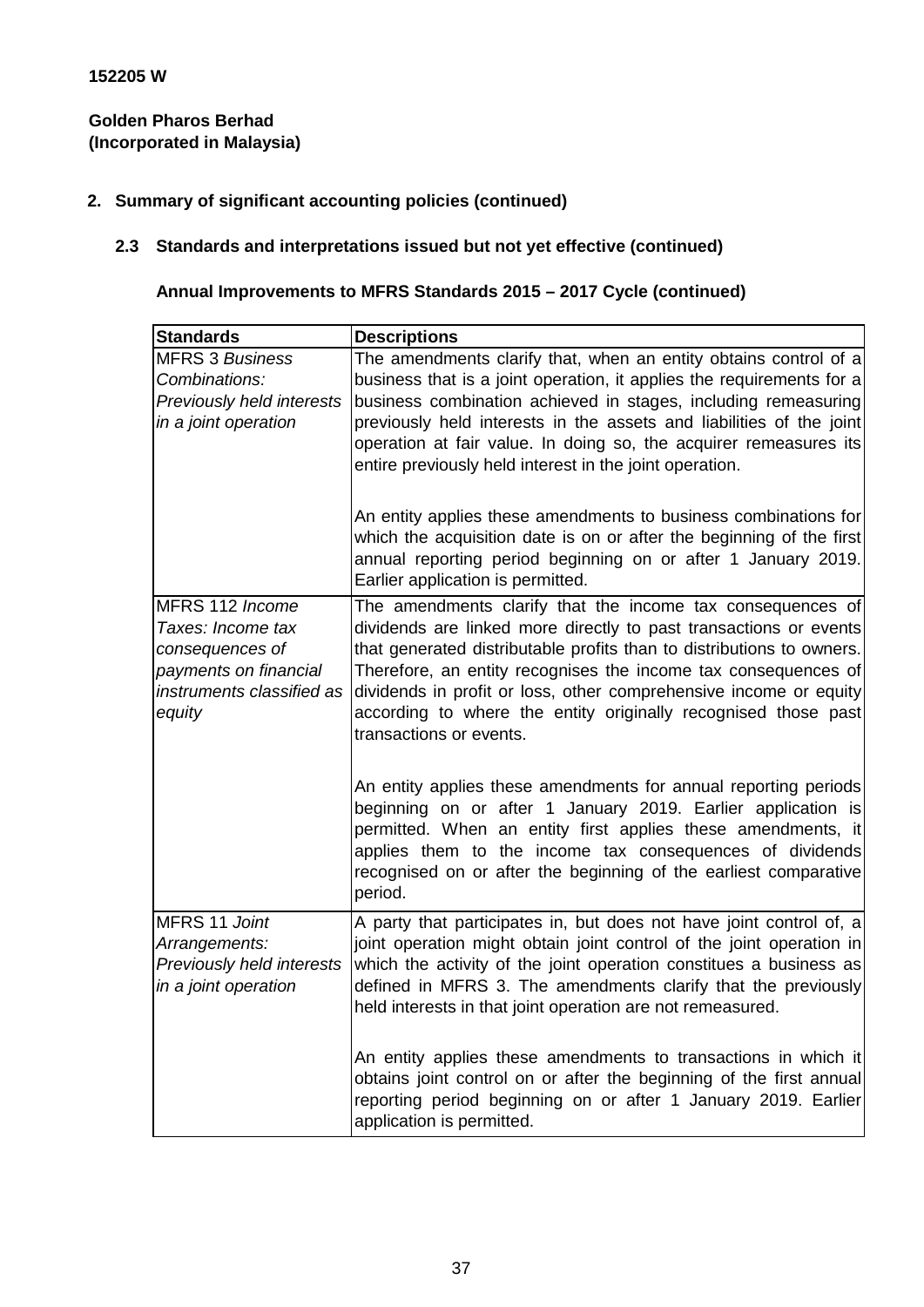## **152205 W**

## **Golden Pharos Berhad (Incorporated in Malaysia)**

## **2. Summary of significant accounting policies (continued)**

## **2.3 Standards and interpretations issued but not yet effective (continued)**

## **Annual Improvements to MFRS Standards 2015 – 2017 Cycle (continued)**

| <b>Standards</b>                                                            | <b>Descriptions</b>                                                                                                                                                                                                                                                 |
|-----------------------------------------------------------------------------|---------------------------------------------------------------------------------------------------------------------------------------------------------------------------------------------------------------------------------------------------------------------|
| MFRS 123 Borrowing<br>Costs: Borrowing costs<br>eligible for capitalisation | The amendments clarify that an entity treats as part of general<br>borrowings any borrowing originally made to develop a qualifying<br>asset when substantially all of the activities necessary to prepare<br>that asset for its intended use or sale are complete. |
|                                                                             | An entity applies these amendments to borrowing costs incurred<br>on or after the beginning of the annual reporting periods beginning<br>on or after 1 January 2019. Earlier application is permitted.                                                              |

## **MFRS 119** *Plan Amendment, Curtailment or Settlement (Amendments to MFRS 119)*

The amendments require entities to use the updated actuarial assumptions to determine current service cost and net interest for the remainder of the annual reporting period after a plan amendment, curtailment or settlement, which occurs during the reporting period. The amendments also clarify how the requirements for accounting for a plan amendment, curtailment or settlement affect the asset ceiling requirements.

The amendments should be applied prospectively to plan amendments, curtailments or settlements that occur on or after 1 January 2019, with earlier application permitted. These amendments will not have a significant impact on the Group's and the Company's financial statements.

#### **IC Interpretation 22** *Foreign Currency Transactions and Advance Consideration*

The interpretation clarifies that, in determining the exchange rate to use on initial recognition of an asset, expense or income, when consideration for that item has been paid or received in advance in a foreign currency which resulted in the recognition of a non-monetary asset or non-monetary liability, the date of transaction is the date on which an entity initially recognises the non-monetary asset or non-monetary liability arising from the advance consideration. If there are multiple payments or receipts in advance, then the entity must determine the transaction date for each payment or receipt of advance consideration.

Entities may apply the amendments either retrospectively or prospectively. Specific transition provisions apply to prospective application. Early application is permitted and must be disclosed. The application of these amendments are not expected to have a significant impact on the Group's and the Company's financial statements.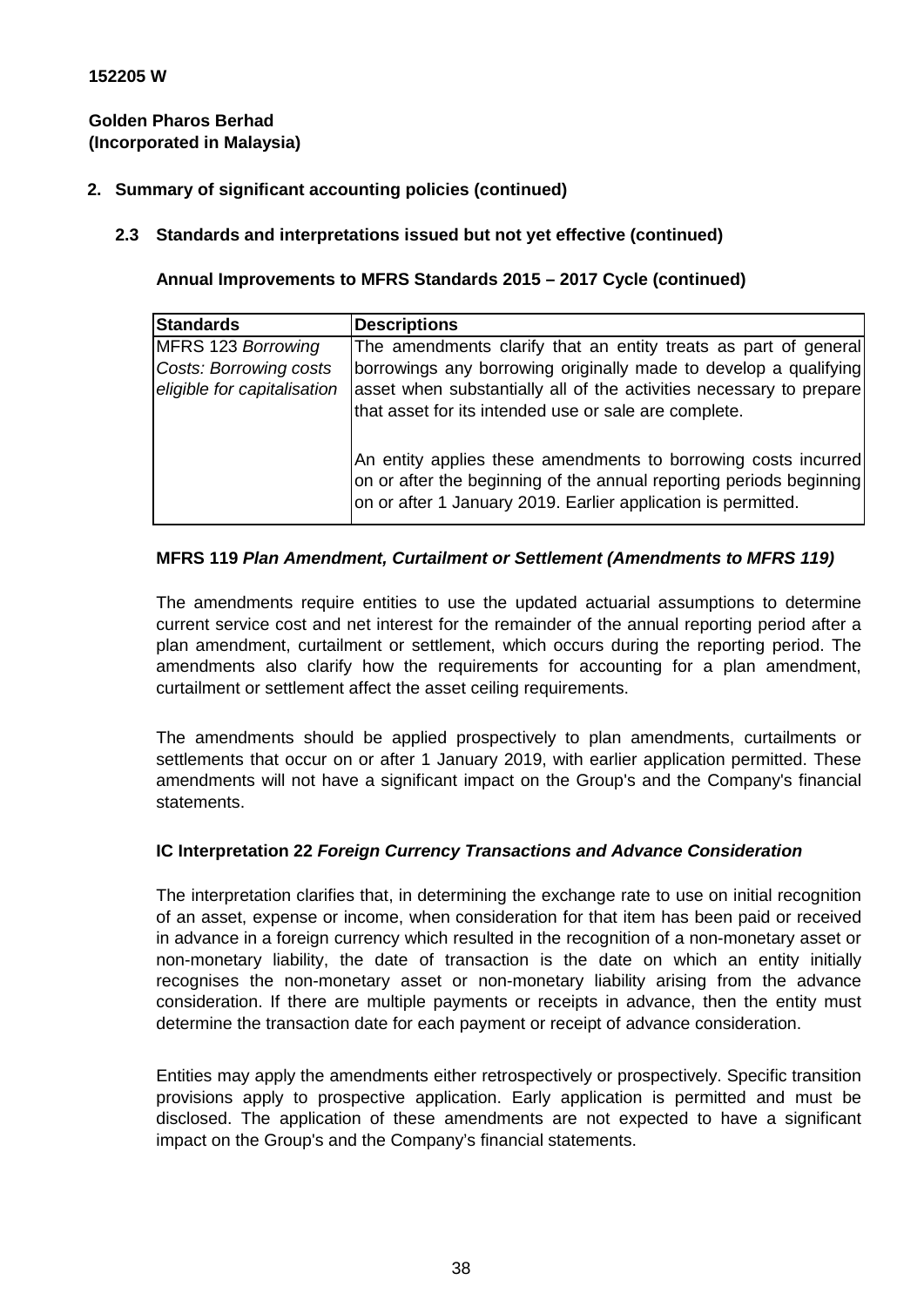## **2. Summary of significant accounting policies (continued)**

## **2.3 Standards and interpretations issued but not yet effective (continued)**

#### **IC Interpretation 23** *Uncertainty over Income Tax Treatments*

The interpretation addresses the accounting for income taxes when tax treatments involve uncertainty that affects the application of MFRS 112 *Income Taxes* ("MFRS 112") and does not apply to taxes or levies outside the scope of MFRS 112, nor does it specifically include requirements relating to interest and penalties associated with uncertain tax treatments.

The interpretation specifically addresses the following:

- whether an entity considers uncertain tax treatments
- the assumptions an entity makes about the estimation of tax treatments by taxation authorities;
- how an entity determines taxable profit (tax loss), tax bases, unused tax losses, unused tax credits and tax rates; and
- how an entity considers changes in facts and circumstances.

An entity must determine whether to consider each uncertain tax treatment separately or together with one or more uncertain tax treatments. The approach that better predicts the resolution of the uncertainty should be followed. The Group and the Company will apply the interpretation from its effective date. Since the Group and the Company do not operates in a complex multinational tax environment, applying the interpretation may not affect its consolidated financial statements and the required disclosures. In addition, the Group may need to establish processes and procedures to obtain information that is necessary to apply the interpretation on a timely basis.

#### **Revised Conceptual Framework for Financial Reporting (the Conceptual Framework)**

On 30 April 2018, MASB issued a revised Conceptual Framework for Financial Reporting. The purpose of the Conceptual Framework is, amongst others, to help preparers develop consistent accounting policies if there is no applicable standard in place and to assist all parties to understand and interpret the standards.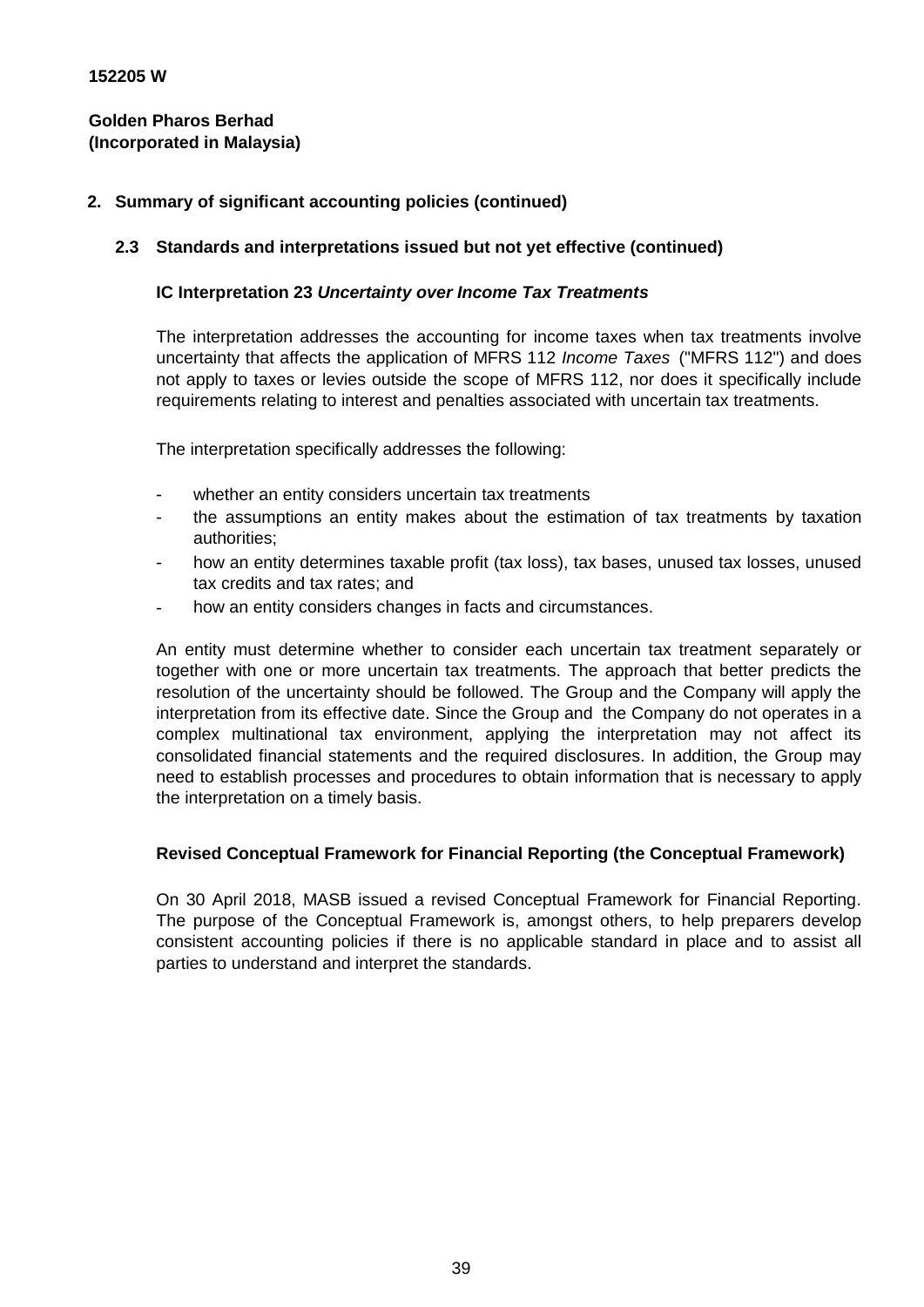## **2. Summary of significant accounting policies (continued)**

## **2.3 Standards and interpretations issued but not yet effective (continued)**

## **Revised Conceptual Framework for Financial Reporting (the Conceptual Framework) (continued)**

The Conceptual Framework includes some new concepts, provides updated definitions and recognition criteria for assets and liabilities and clarifies some important concepts. The main changes in the Conceptual Framework are as follows:

- Reintroduces the concept of stewardship and the information needed to assess management's stewardship;
- Reintroduces the concept of prudence;
- Defines the concept of measurement uncertainty;
- Reinstates an explicit reference to the need to "faithfully represent the substance of the phenomena that it purports to represent"; and
- Made changes to the definitions of an asset and a liability.

The changes to the Conceptual Framework may affect the application of MFRS in situations where no standard applies to a particular transaction or event.

#### **MFRS 17** *Insurance Contracts*

MFRS 17 will replaces MFRS 4 *Insurance Contracts* ("MFRS 4"). MFRS 17 applies to all types of insurance contracts (i.e life, non-life, direct insurance and re-insurance), regardless of the type of entities that issue them, as well as to certain guarantees and financial instruments with discretionary participation features. The overall objective of MFRS 17 is to provide an accounting model for insurance contracts that is more useful and consistent for insurers. In contrast to the requirements in MFRS 4, which are largely based on grandfathering previous local accounting policies, MFRS 17 provides a comprehensive model for insurance contracts, covering all relevant accounting aspects.

The core of MFRS 17 is the general model, supplemented by:

- A specific adaptation for contracts with direct participation features (the variable fee approach); and
- A simplified approach (the premium allocation approach) mainly for short-duration contracts.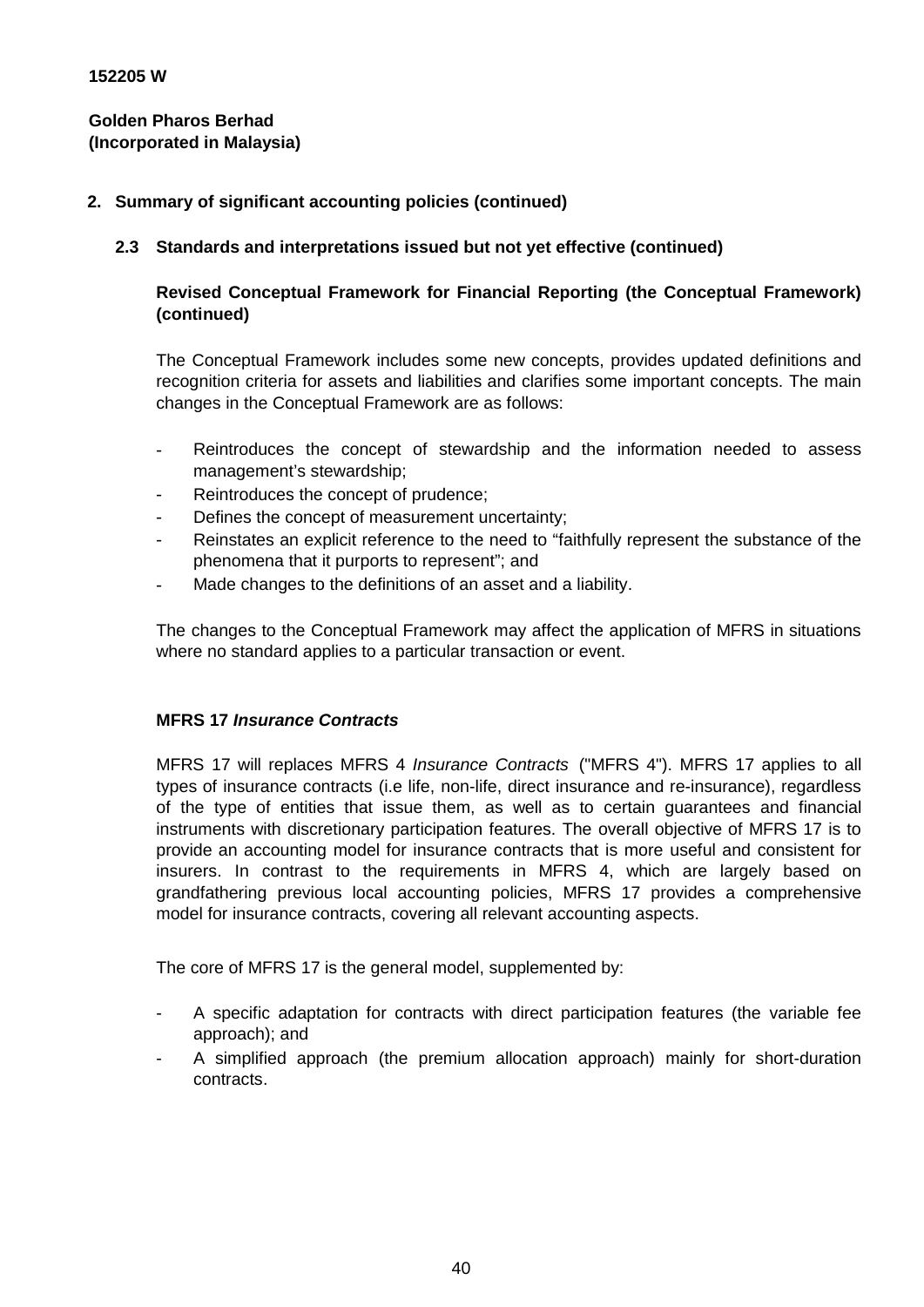#### **152205 W**

## **Golden Pharos Berhad (Incorporated in Malaysia)**

## **2. Summary of significant accounting policies (continued)**

## **2.3 Standards and interpretations issued but not yet effective (continued)**

#### **MFRS 17** *Insurance Contracts* **(continued)**

MFRS 17 is effective for reporting periods beginning on or after 1 January 2021, with comparative figures required. Early application is permitted, provided the entity also applies MFRS 9 and MFRS 15 on or before the date it first applies MFRS 17. This standard is not applicable to the Group.

## **Amendments to MFRS 10 and MFRS 128:** *Sale or Contribution of Assets between an Investor and its Associate or Joint Venture*

The amendments clarify that:

- gains and losses resulting from transactions involving assets that do not constitute a business, between investor and its associate or joint venture are recognised in the entity's financial statements only to the extent of unrelated investors' interests in the associate or joint venture; and
- gains and losses resulting from transactions involving the sale or contribution of assets to an associate or a joint venture that constitute a business is recognised in full.

The amendments are to be applied prospectively to the sale or contribution of assets occurring in annual periods beginning on or after a date to be determined by the Malaysian Accounting Standards Board. Earlier application is permitted. These amendments are not expected to have any impact on the Group.

#### **2.4 Basis of consolidation**

The consolidated financial statements comprise the financial statements of the Company and its subsidiaries as at the reporting date. The financial statements of the subsidiaries used in the preparation of the consolidated financial statements are prepared for the same reporting date as the Company. Consistent accounting policies are applied to like transactions and events in similar circumstances.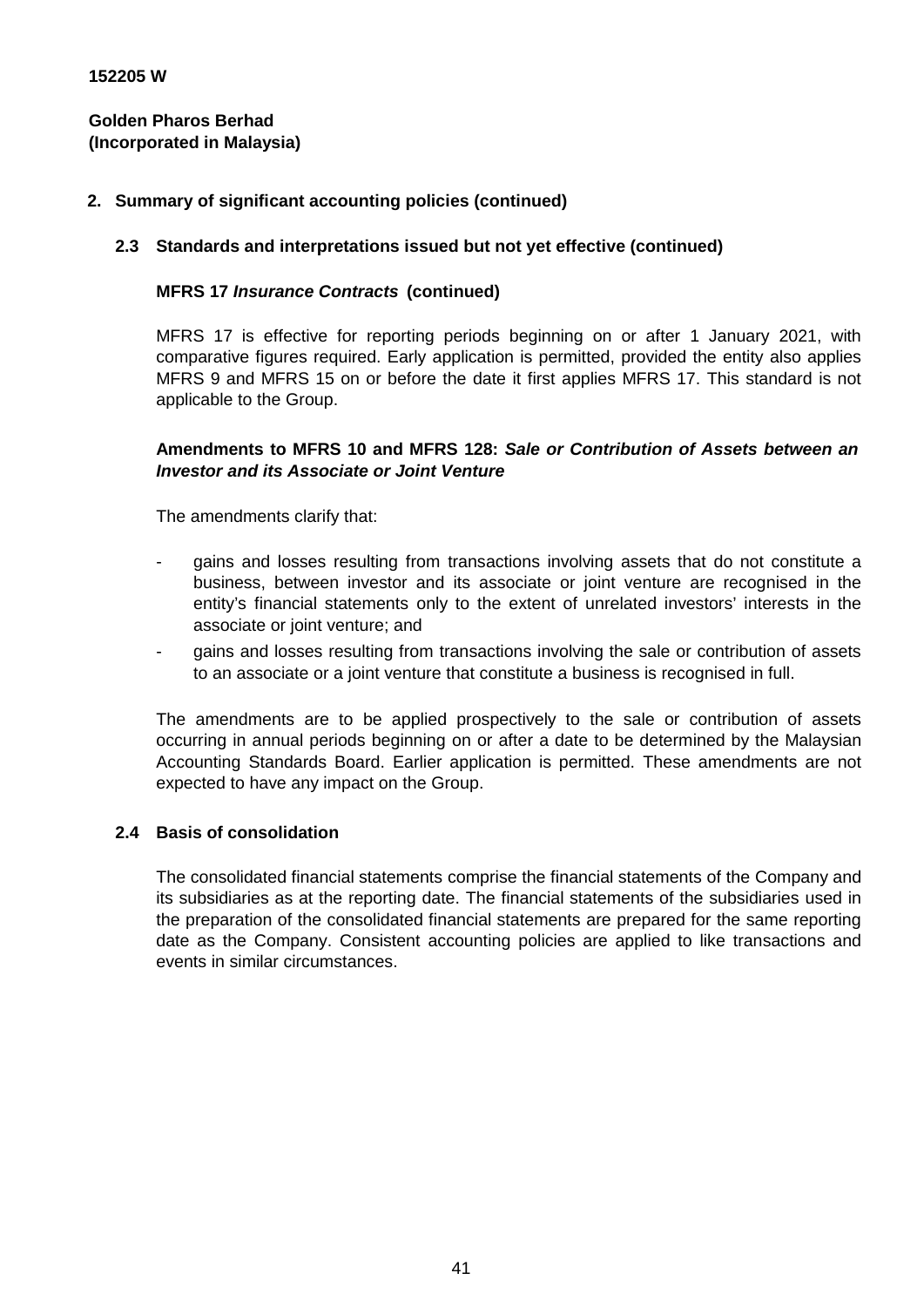#### **152205 W**

## **Golden Pharos Berhad (Incorporated in Malaysia)**

## **2. Summary of significant accounting policies (continued)**

## **2.4 Basis of consolidation (continued)**

The Company controls an investee if and only if the Company has all the following:

- (a) Power over the investee (i.e existing rights that give it the current ability to direct the relevant activities of the investee);
- (b) Exposure, or rights, to variable returns from its investment with the investee; and
- (c) The ability to use its power over the investee to affect its returns.

When the Company has less than a majority of the voting rights of an investee, the Company considers the following in assessing whether or not the Company's voting rights in an investee are sufficient to give it power over the investee:

- (a) The size of the Company's holding of voting rights relative to the size and dispersion of holdings of the other vote holders;
- (b) Potential voting rights held by the Company, other vote holders or other parties;
- (c) Rights arising from other contractual arrangements; and
- (d) Any additional facts and circumstances that indicate that the Company has, or does not have, the current ability to direct the relevant activities at the time that decisions need to be made, including voting patterns at previous shareholders' meetings.

Subsidiaries are consolidated when the Company obtains control over the subsidiary and ceases when the Company loses control of the subsidiary. All intra-group balances, income and expenses and unrealised gains and losses resulting from intra-group transactions are eliminated in full.

Losses within a subsidiary are attributed to the non-controlling interests even if that results in a deficit balance.

Changes in the Group's ownership interests in subsidiaries that do not result in the Group losing control over the subsidiaries are accounted for as equity transactions. The carrying amounts of the Group's interests and the non-controlling interests are adjusted to reflect the changes in their relative interests in the subsidiaries. The resulting difference is recognised directly in equity and attributed to owners of the Company.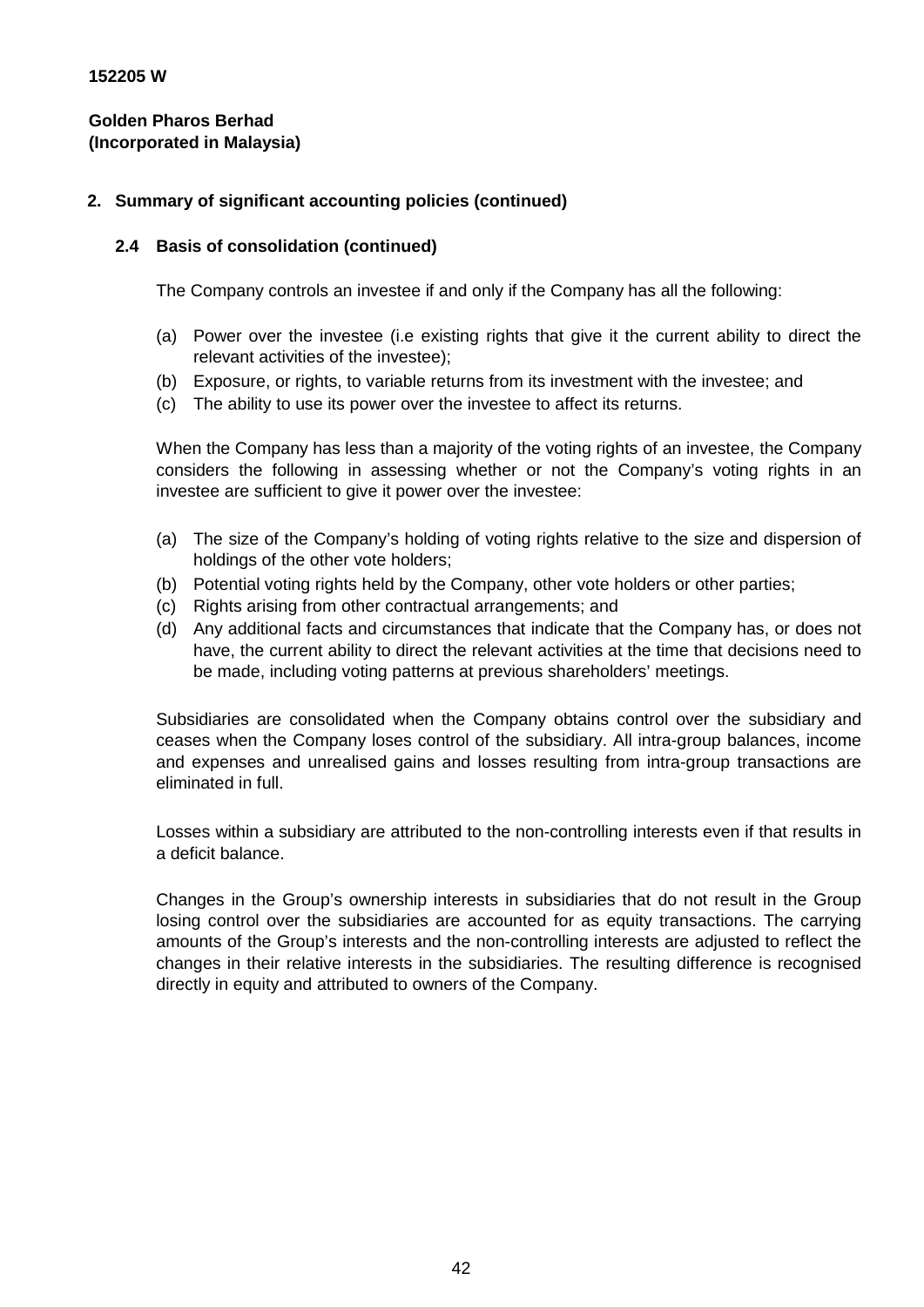## **2. Summary of significant accounting policies (continued)**

## **2.4 Basis of consolidation (continued)**

When the Group loses control of a subsidiary, a gain or loss calculated as the difference between (i) the aggregate of the fair value of the consideration received and the fair value of any retained interest and (ii) the previous carrying amount of the assets and liabilities of the subsidiary and any non-controlling interest, is recognised in profit or loss. The subsidiary's cumulative gain or loss which has been recognised in other comprehensive income and accumulated in equity are reclassified to profit or loss or where applicable, transferred directly to retained earnings. The fair value of any investment retained in the former subsidiary at the date control is lost is regarded as the cost on initial recognition of the investment.

## **Business combinations**

Acquisitions of subsidiaries are accounted for using the acquisition method. The cost of an acquisition is measured as the aggregate of the consideration transferred, measured at acquisition date fair value and the amount of any non-controlling interests in the acquiree. The Group elects on a transaction-by-transaction basis whether to measure the noncontrolling interests in the acquiree either at fair value or at the proportionate share of the acquiree's identifiable net assets. Transaction costs incurred are expensed and included in administrative expenses.

When the Group acquires a business, it assesses the financial assets and liabilities assumed for appropriate classification and designation in accordance with the contractual terms, economic circumstances and pertinent conditions as at the acquisition date. This includes the separation of embedded derivatives in host contracts by the acquiree.

If the business combination is achieved in stages, the acquisition date fair value of the acquirer's previously held equity interest in the acquiree is remeasured to fair value at the acquisition date through profit or loss.

Any contingent consideration to be transferred by the acquirer will be recognised at fair value at the acquisition date. Contingent consideration classified as an asset or liability that is a financial instrument and within the scope of MFRS 9 *Financial Instruments* ("MFRS 9"), is measured at fair value with changes in fair value recognised in the statement of profit or loss in accordance with MFRS 9. Other contingent consideration that is not within the scope of MFRS 9 is measured at fair value at each reporting date with changes in fair value recognised in profit or loss.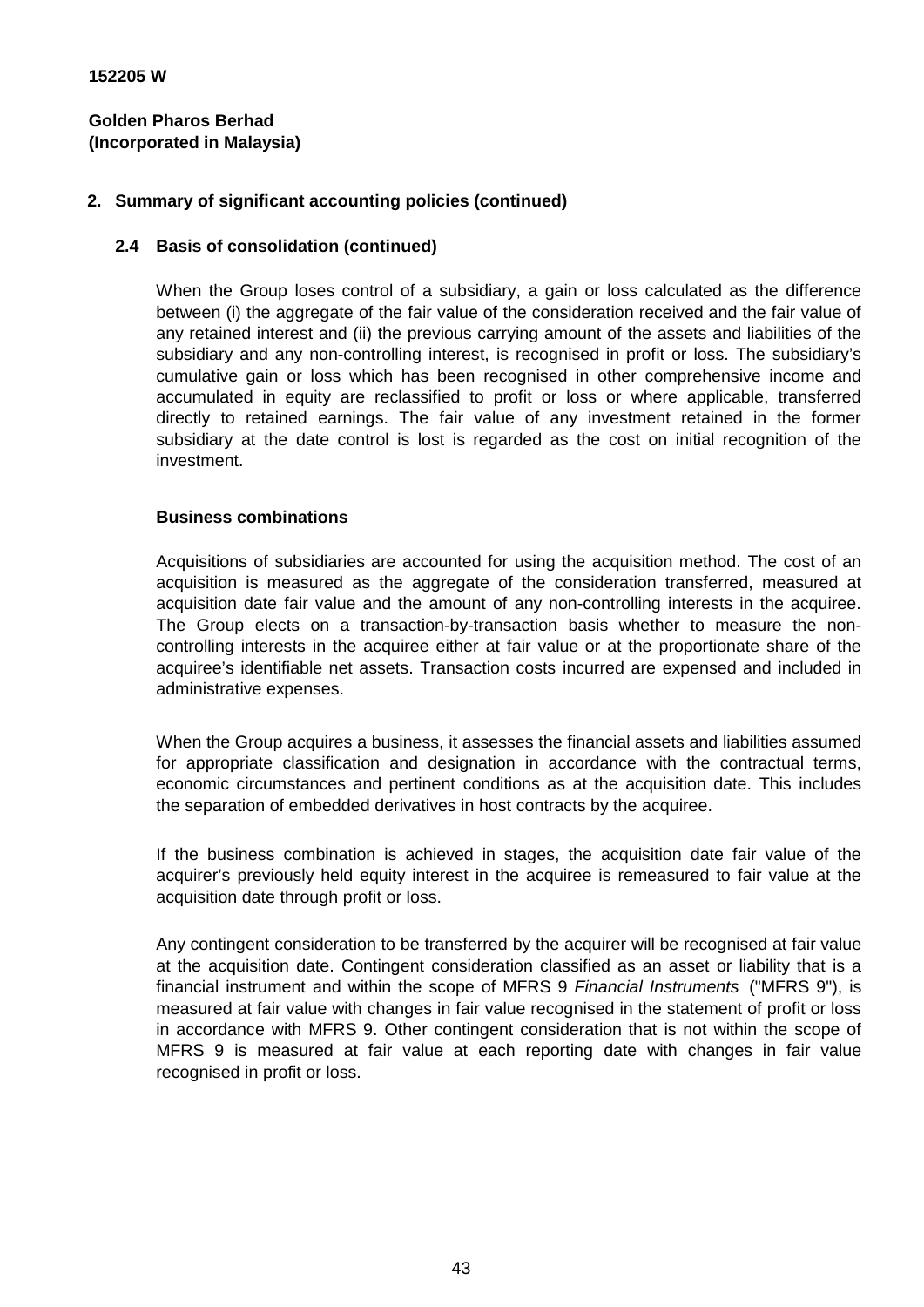#### **152205 W**

## **Golden Pharos Berhad (Incorporated in Malaysia)**

## **2. Summary of significant accounting policies (continued)**

## **2.4 Basis of consolidation (continued)**

## **Business combinations (continued)**

Goodwill is initially measured at cost, being the excess of the aggregate of the consideration transferred and the amount recognised for non-controlling interests over the net identifiable assets acquired and liabilities assumed. If this consideration is lower than fair value of the net assets of the subsidiary acquired, the difference is recognised in profit or loss. The accounting policy for goodwill is set out in Note 2.7.

#### **2.5 Subsidiaries**

A subsidiary is an entity over which the Group has all the following:

- (a) Power over the investee (i.e existing rights that give it the current ability to direct the relevant activities of the investee);
- (b) Exposure, or rights, to variable returns from its investment with the investee; and
- (c) The ability to use its power over the investee to affect its returns.

In the Company's separate financial statements, investments in subsidiaries are accounted for at cost less impairment losses. On disposal of such investments, the difference between net disposal proceeds and their carrying amounts is included in profit or loss.

#### **2.6 Investments in associates**

An associate is an entity in which the Group has significant influence. Significant influence is the power to participate in the financial and operating policy decisions of the investee but is not control or joint control over those policies.

On acquisition of an investment in associate, any excess of the cost of investment over the Group's share of the net fair value of the identifiable assets and liabilities of the investee is recognised as goodwill and included in the carrying amount of the investment. Any excess of the Group's share of the net fair value of the identifiable assets and liabilities of the investee over the cost of investment is excluded from the carrying amount of the investment and is instead included as income in the determination of the Group's share of the associate's profit or loss for the period in which the investment is acquired.

An associate is equity accounted for from the date on which the investee becomes an associate.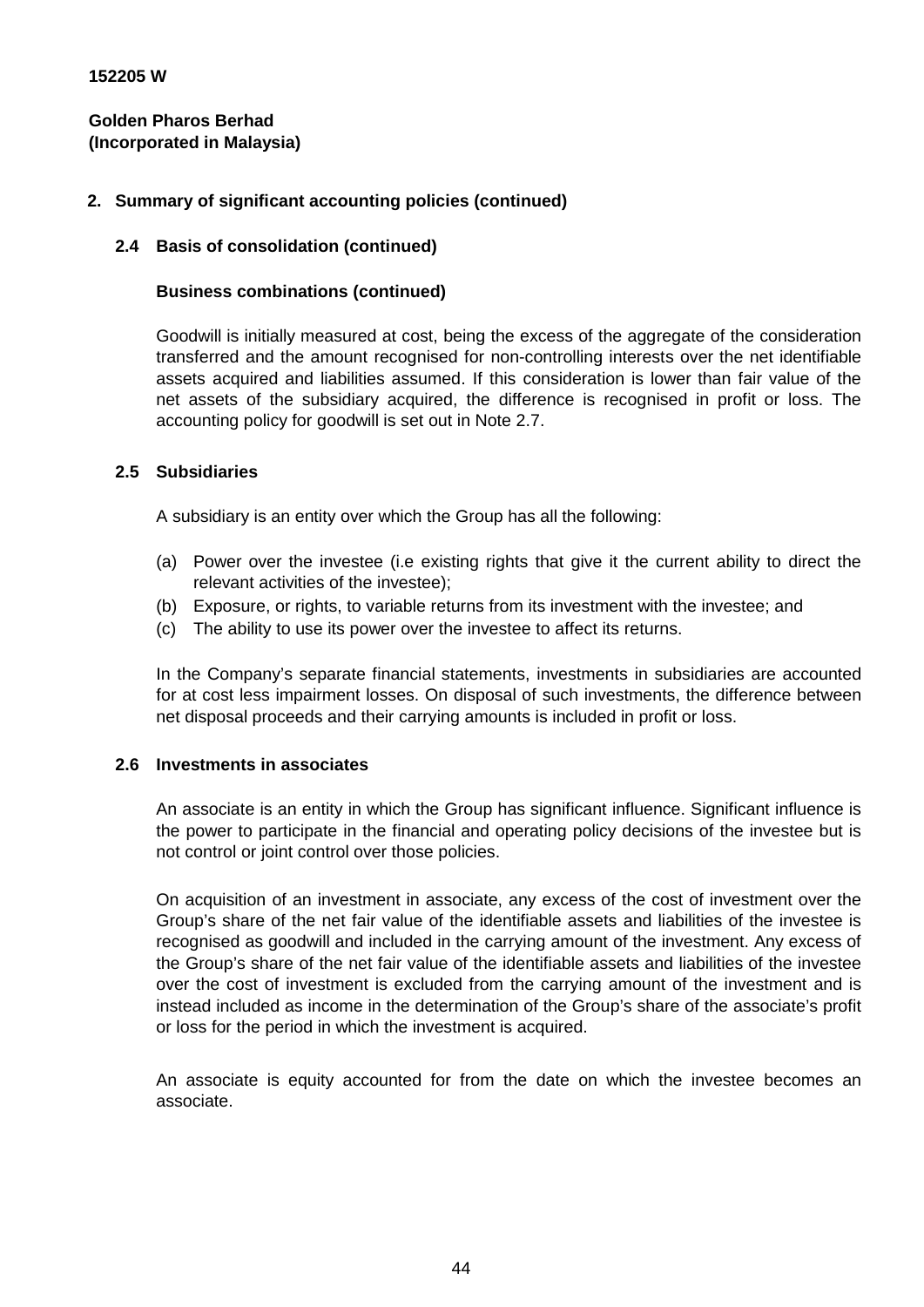## **2. Summary of significant accounting policies (continued)**

## **2.6 Investments in associates (continued)**

Under the equity method, on initial recognition the investment in an associate is recognised at cost, and the carrying amount is increased or decreased to recognise the Group's share of the profit or loss and other comprehensive income of the associate after the date of acquisition. When the Group's share of losses in an associate equal or exceeds its interest in the associate, the Group does not recognise further losses, unless it has incurred legal or constructive obligations or made payments on behalf of the associate.

Profits and losses resulting from upstream and downstream transactions between the Group and its associate are recognised in the Group's financial statements only to the extent of unrelated investors' interests in the associate. Unrealised losses are eliminated unless the transaction provides evidence of an impairment of the asset transferred.

After application of the equity method, the Group determines whether it is necessary to recognise an additional impairment loss on the Group's investment in its associates. The Group determines at each reporting date whether there is any objective evidence that the investment in the associate is impaired. If this is the case, the Group calculates the amount of impairment as the difference between the recoverable amount of the associate and its carrying value and recognises the amount in profit or loss.

The financial statements of the associates are prepared as of the same reporting date as the Company. Where necessary, adjustments are made to bring the accounting policies in line with those of the Group.

In the Company's separate financial statements, investments in associates are accounted for at cost less impairment losses. On disposal of such investments, the difference between net disposal proceeds and their carrying amounts is included in profit or loss.

#### **2.7 Goodwill**

Goodwill is initially measured at cost. Following initial recognition, goodwill is measured at cost less any accumulated impairment losses.

For the purpose of impairment testing, goodwill acquired in a business combination is, from the acquisition date, allocated to the Group's cash-generating units that are expected to benefit from the synergies of the combination, irrespective of whether other assets or liabilities of the acquiree are assigned to those units.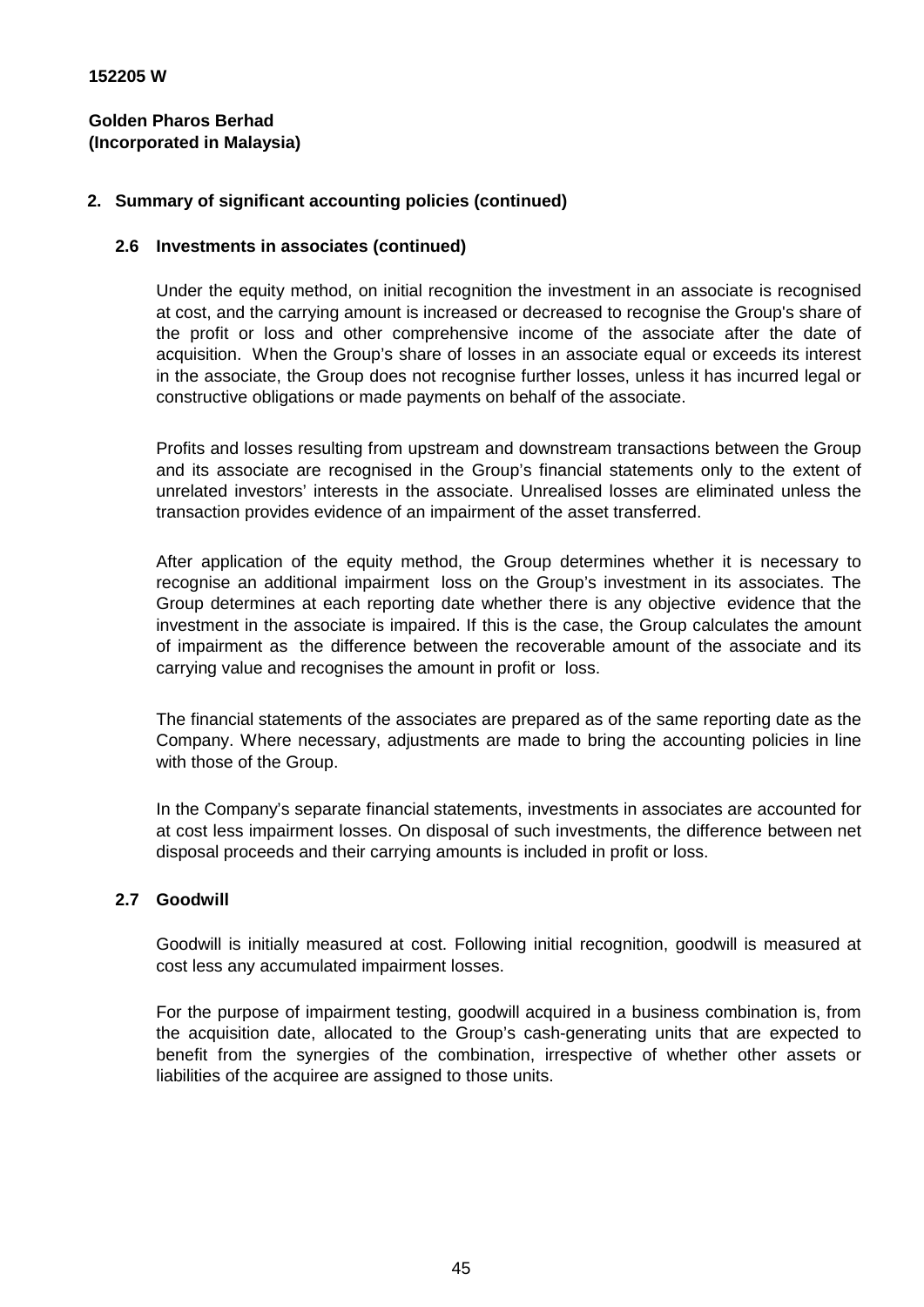## **2. Summary of significant accounting policies (continued)**

## **2.7 Goodwill (continued)**

The cash-generating units to which goodwill have been allocated is tested for impairment annually and whenever there is an indication that the cash-generating unit may be impaired. Impairment is determined for goodwill by assessing the recoverable amount of each cashgenerating unit (or group of cash-generating units) to which the goodwill relates. Where the recoverable amount of the cash-generating unit is less than the carrying amount, an impairment loss is recognised in profit or loss. Impairment losses recognised for goodwill are not reversed in subsequent periods.

Where goodwill forms part of a cash-generating unit and part of the operation within that cash-generating unit is disposed of, the goodwill associated with the operation disposed of is included in the carrying amount of the operation when determining the gain or loss on disposal of the operation. Goodwill disposed of in this circumstance is measured based on the relative fair values of the operations disposed of and the portion of the cash-generating unit retained.

## **2.8 Property, plant and equipment**

All items of property, plant and equipment are initially recorded at cost. The cost of an item of property, plant and equipment is recognised as an asset if, and only if, it is probable that future economic benefits associated with the item will flow to the Group and the cost of the item can be measured reliably.

Subsequent to recognition, property, plant and equipment are measured at cost less accumulated depreciation and any accumulated impairment losses. When significant parts of property, plant and equipment are required to be replaced in intervals, the Group recognises such parts as individual assets with specific useful lives and depreciation, respectively. Likewise, when a major inspection is performed, its cost is recognised in the carrying amount of the plant and equipment as a replacement if the recognition criteria are satisfied. All other repair and maintenance costs are recognised in profit or loss as incurred.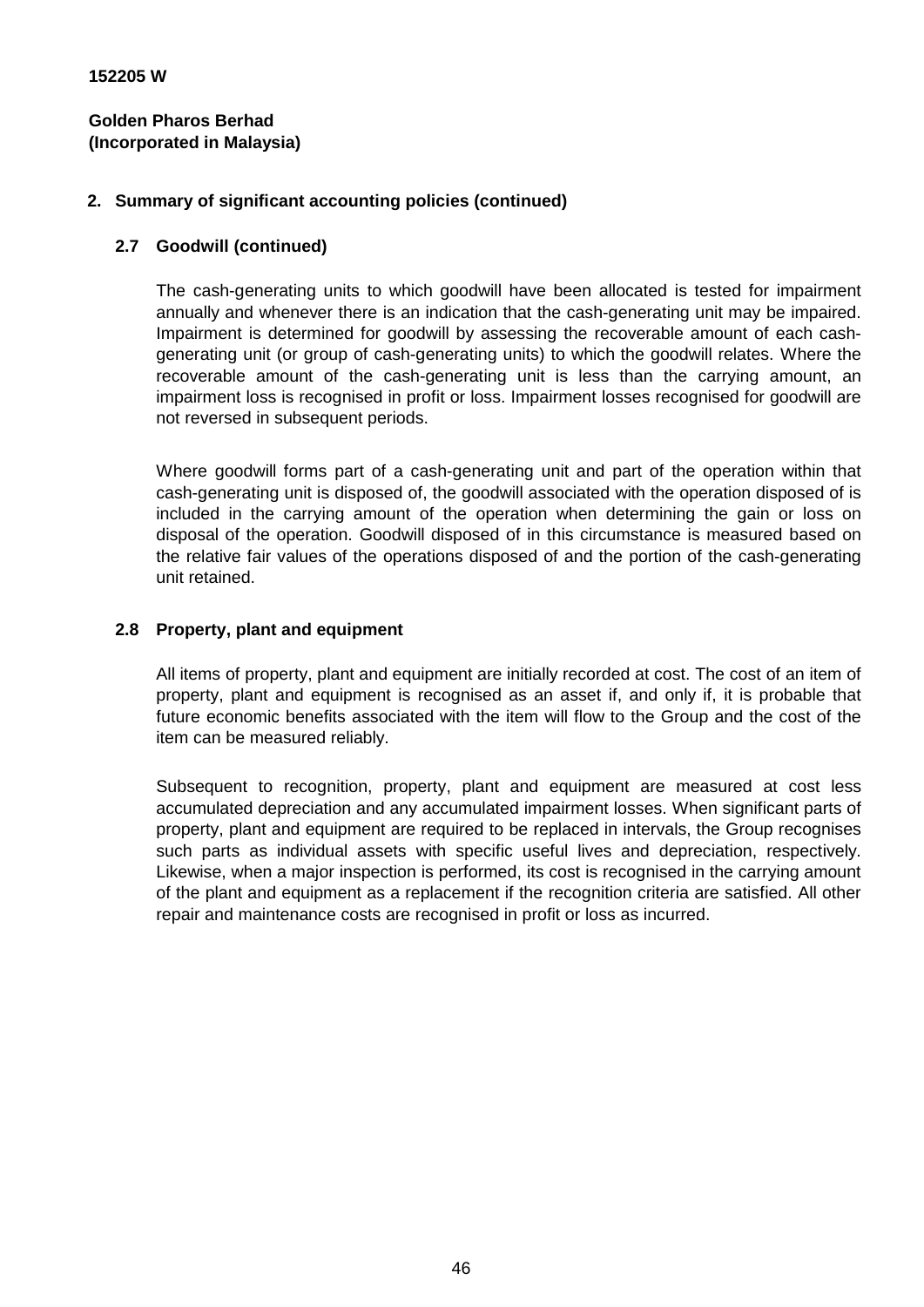## **2. Summary of significant accounting policies (continued)**

#### **2.8 Property, plant and equipment (continued)**

Freehold land has an unlimited useful life and therefore is not depreciated. Work-in-progress included in property, plant and equipment are not depreciated as these are assets not yet available for use. Depreciation of other property, plant and equipment is provided for on a straight-line basis to write off the cost of each asset to its residual value over the estimated useful lives of the assets, at the following annual rates and useful life:

| Leasehold land                    | 50 - 60 years |
|-----------------------------------|---------------|
| <b>Buildings</b>                  | $2\% - 5\%$   |
| Plant and machinery               | $5\% - 20\%$  |
| Furniture, fittings and equipment | $5\%$ - 20%   |
| Motor vehicles                    | 10% - 20%     |
| Road and bridge                   | $5\% - 20\%$  |

The carrying values of property, plant and equipment are reviewed for impairment when events or changes in circumstances indicate that the carrying value may not be recoverable.

The residual value, useful life and depreciation method are reviewed at each financial yearend, and adjusted prospectively, if appropriate.

An item of property, plant and equipment is derecognised upon disposal or when no future economic benefits are expected from its use or disposal. Any gain or loss on derecognition of the asset is included in the profit or loss in the year the asset is derecognised.

#### **2.9 Investment properties**

Investment properties are initially measured at cost, including transaction costs. Investment properties are measured using cost model. Thus, subsequent to initial recognition, investment properties are stated at cost less accumulated depreciation and accumulated impairment losses.

Investment properties are derecognised when either they have been disposed of or when the investment property is permanently withdrawn from use and no future economic benefit is expected from its disposal. Any gain or loss on the retirement or disposal of an investment property is recognised in profit or loss in the year of retirement or disposal.

Transfers are made to or from investment property only when there is a change in use. For a transfer from investment property to owner-occupied property, the deemed cost for subsequent accounting is the fair value at the date of change in use. For a transfer from owner-occupied property to investment property, the property is accounted for in accordance with the accounting policy for property, plant and equipment set out in Note 2.8 up to the date of change in use.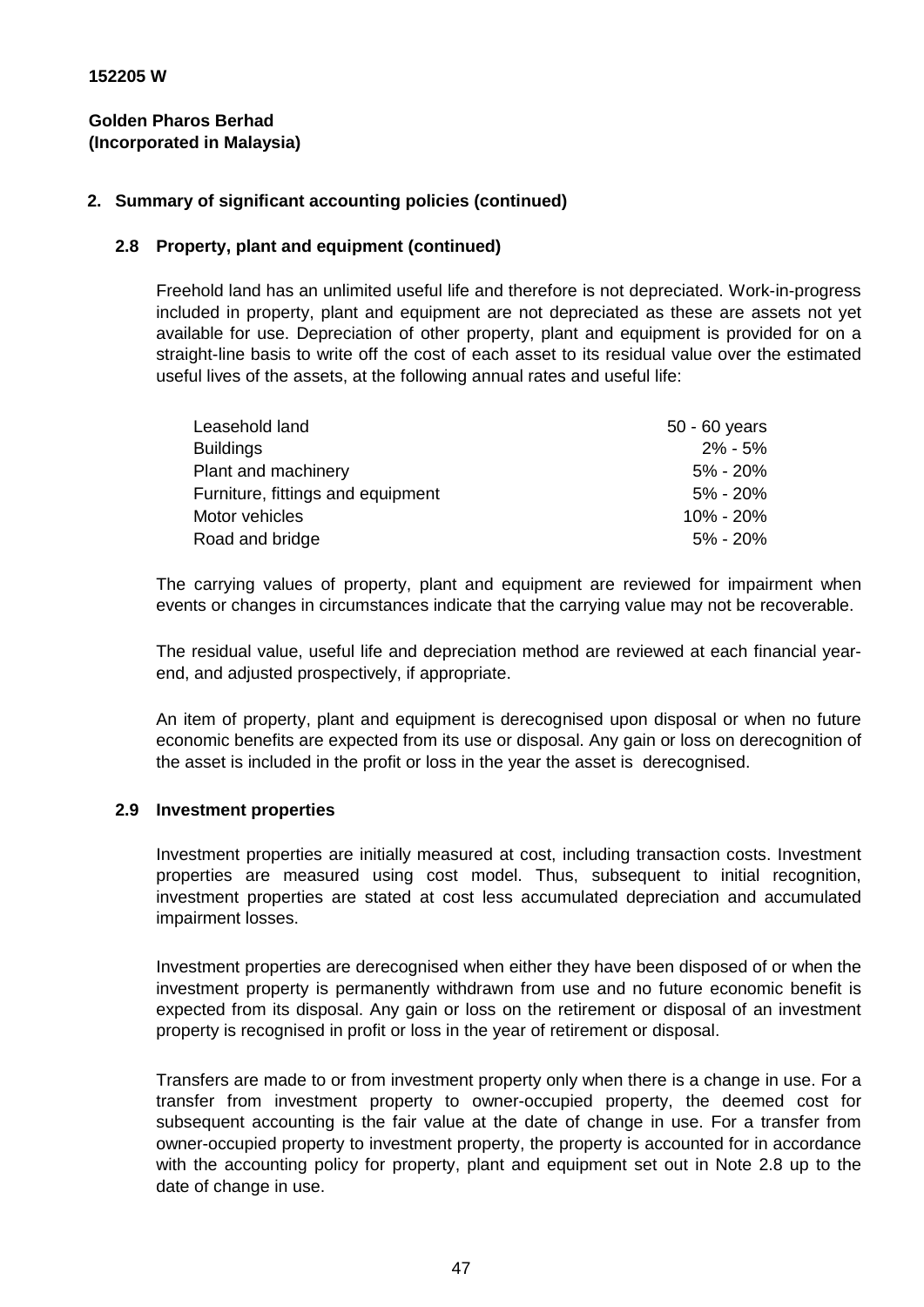## **2. Summary of significant accounting policies (continued)**

#### **2.10 Impairment of non-financial assets**

The Group assesses at each reporting date whether there is an indication that an asset may be impaired. If any such indication exists, or when an annual impairment assessment for an asset is required, the Group makes an estimate of the asset's recoverable amount.

An asset's recoverable amount is the higher of an asset's fair value less costs to sell and its value in use. For the purpose of assessing impairment, assets are grouped at the lowest levels for which there are separately identifiable cash flows (cash-generating units ("CGU")).

In assessing value in use, the estimated future cash flows expected to be generated by the asset are discounted to their present value using a pre-tax discount rate that reflects current market assessments of the time value of money and the risks specific to the asset. Where the carrying amount of an asset exceeds its recoverable amount, the asset is written down to its recoverable amount. Impairment losses recognised in respect of a CGU or groups of CGUs are allocated first to reduce the carrying amount of any goodwill allocated to those units or groups of units and then, to reduce the carrying amount of the other assets in the unit or groups of units on a pro-rata basis.

Impairment losses are recognised in profit or loss.

An assessment is made at each reporting date as to whether there is any indication that previously recognised impairment losses may no longer exist or may have decreased. A previously recognised impairment loss is reversed only if there has been a change in the estimates used to determine the asset's recoverable amount since the last impairment loss was recognised. If that is the case, the carrying amount of the asset is increased to its recoverable amount. That increase cannot exceed the carrying amount that would have been determined, net of depreciation, had no impairment loss been recognised previously. Such reversal is recognised in profit or loss, unless the asset is measured at revalued amount, in which case the reversal is treated as a revaluation increase. Impairment loss on goodwill is not reversed in a subsequent period.

#### **2.11 Financial assets**

Financial assets are recognised in the statements of financial position when, and only when, the Group and the Company become a party to the contractual provisions of the instrument.

#### **(a) Initial recognition and measurement**

Financial assets are classified, at initial recognition, as subsequently measured at amortised cost, fair value through other comprehensive income ("FVTOCI"), and fair value through profit or loss ("FVTPL").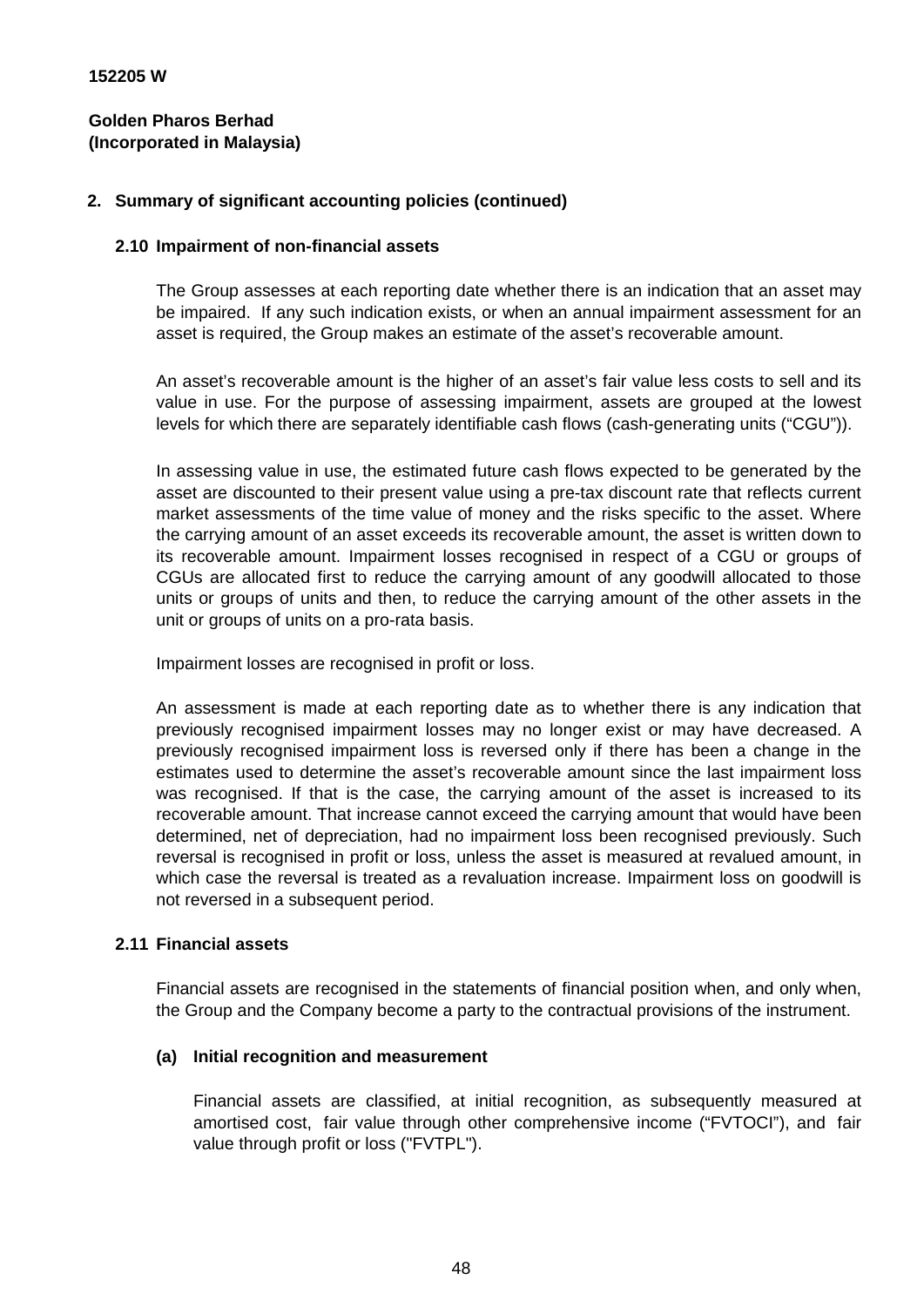## **2. Summary of significant accounting policies (continued)**

#### **2.11 Financial assets (continued)**

#### **(a) Initial recognition and measurement (continued)**

The classification of financial assets at initial recognition depends on the financial asset's contractual cash flow characteristics and the Group's business model for managing them. With the exception of trade receivables that do not contain a significant financing component or for which the Group has applied the practical expedient, the Group initially measures a financial asset at its fair value plus, in the case of a financial asset not at FVTPL, transaction costs. Trade receivables that do no contain a significant financing component or for which the Group has applied the practical expedient are measured at the transaction price determined under MFRS 15.

In order for a financial asset to be classified and measured at amortised cost or FVTOCI, it needs to give rise to cash flows that are solely payments of principal and interest ("SPPI") on the principal amount outstanding. This assessment is referred to as the SPPI test and is performed at an instrument level.

The Group's business model for managing financial assets refers to how it manages its financial assets in order to generate cash flows. The business model determines whether cash flows will result from collecting contractual cash flows, selling the financial assets, or both.

Purchases or sales of financial assets that require delivery of assets within a time frame established by regulation or convention in the market place ("regular way trades") are recognised on the trade date, that is the date that the Group commits to purchase or sell the asset.

#### **(b) Subsequent measurement**

For purposes of subsequent measurement, financial assets are classified in four categories:

- (i) Financial assets at amortised cost (debt instruments)
- (ii) Financial assets at FVTOCI with recycling of cumulative gains and losses (debt instruments)
- (iii) Financial assets designated at FVTOCI with no recycling of cumulative gains and losses upon derecognition (equity instruments)
- (iv) Financial assets at FVTPL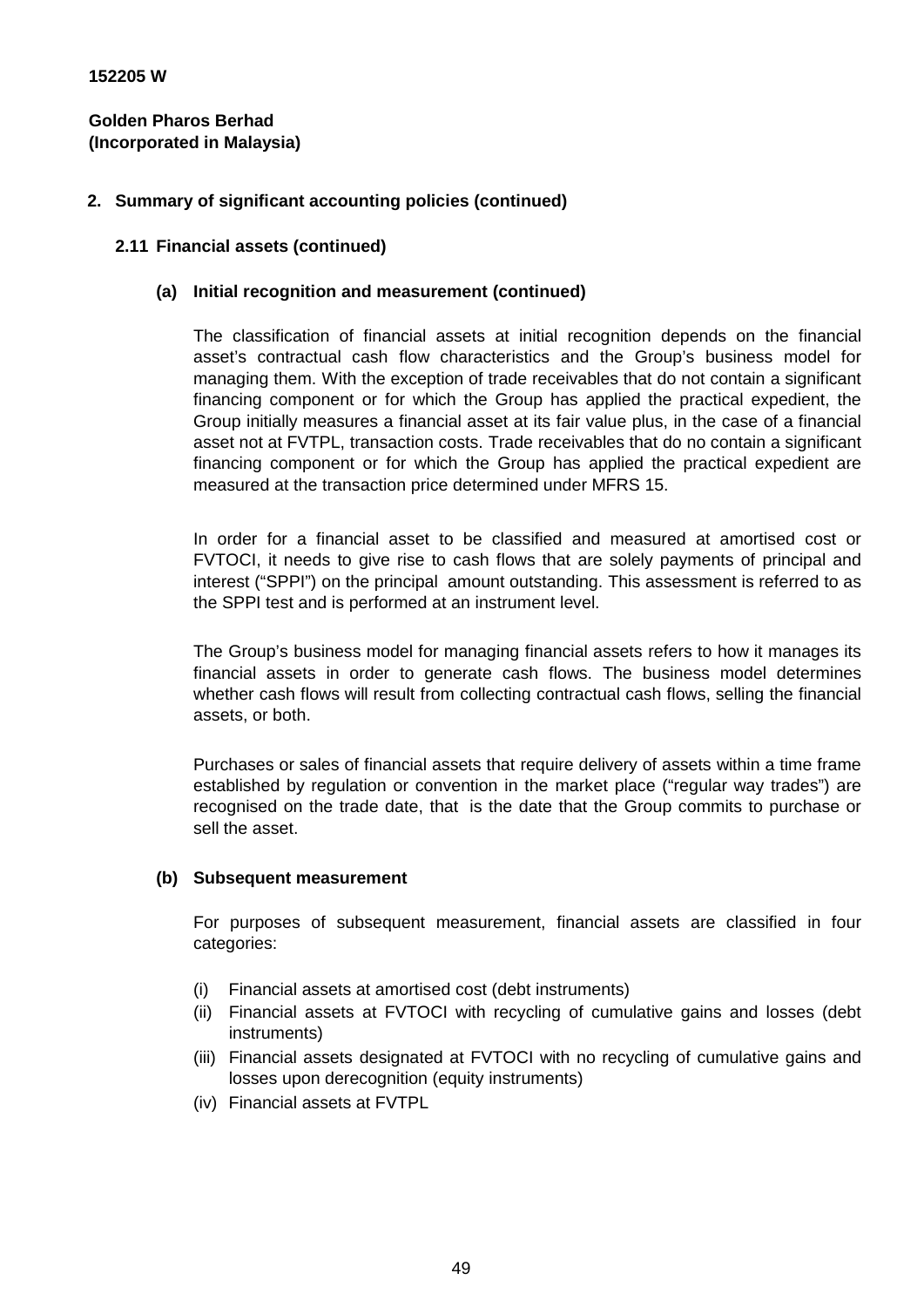## **2. Summary of significant accounting policies (continued)**

#### **2.11 Financial assets (continued)**

#### **(b) Subsequent measurement (continued)**

The Group does not have any financial assets at FVTOCI with recycling of cumulative gains and losses (debt instruments) or financial assets at FVTPL.

*Financial assets at amortised cost (debt instruments)*

This category is the most relevant to the Group and the Company. The Group and the Company measure financial assets at amortised cost if both of the following conditions are met:

- (i) The financial asset is held within a business model with the objective to hold financial assets in order to collect contractual cash flows; and
- (ii) The contractual terms of the financial asset give rise on specified dates to cash flows that are SPPI on the principal amount outstanding.

Financial assets at amortised cost are subsequently measured using the effective interest ("EIR") method and are subject to impairment. Gains and losses are recognised in profit or loss when the asset is derecognised, modified or impaired.

The Group's and the Company's financial assets at amortised cost comprises solely trade and other receivables.

*Financial assets designated at FVTOCI with no recycling of cumulative gains and losses upon derecognition (equity instruments)*

Upon initial recognition, the Group and the Company can elect to classify irrevocably its equity investments as equity instruments designated at FVTOCI when they meet the definition of equity under IAS 32 *Financial Instruments: Presentation* and are not held for trading. The classification is determined in an instrument-by-instrument basis.

Gains and losses on these financial assets are never recycled to profit or loss. Dividends are recognised as other income in the statement of profit or loss when the right of payment has been established, except when the Group benefits from such proceeds as a recovery of part of the cost of the financial asset, in which case, such gains are recorded in other comprehensive income. Equity instruments designated at FVTOCI are not subject to impairment assessment.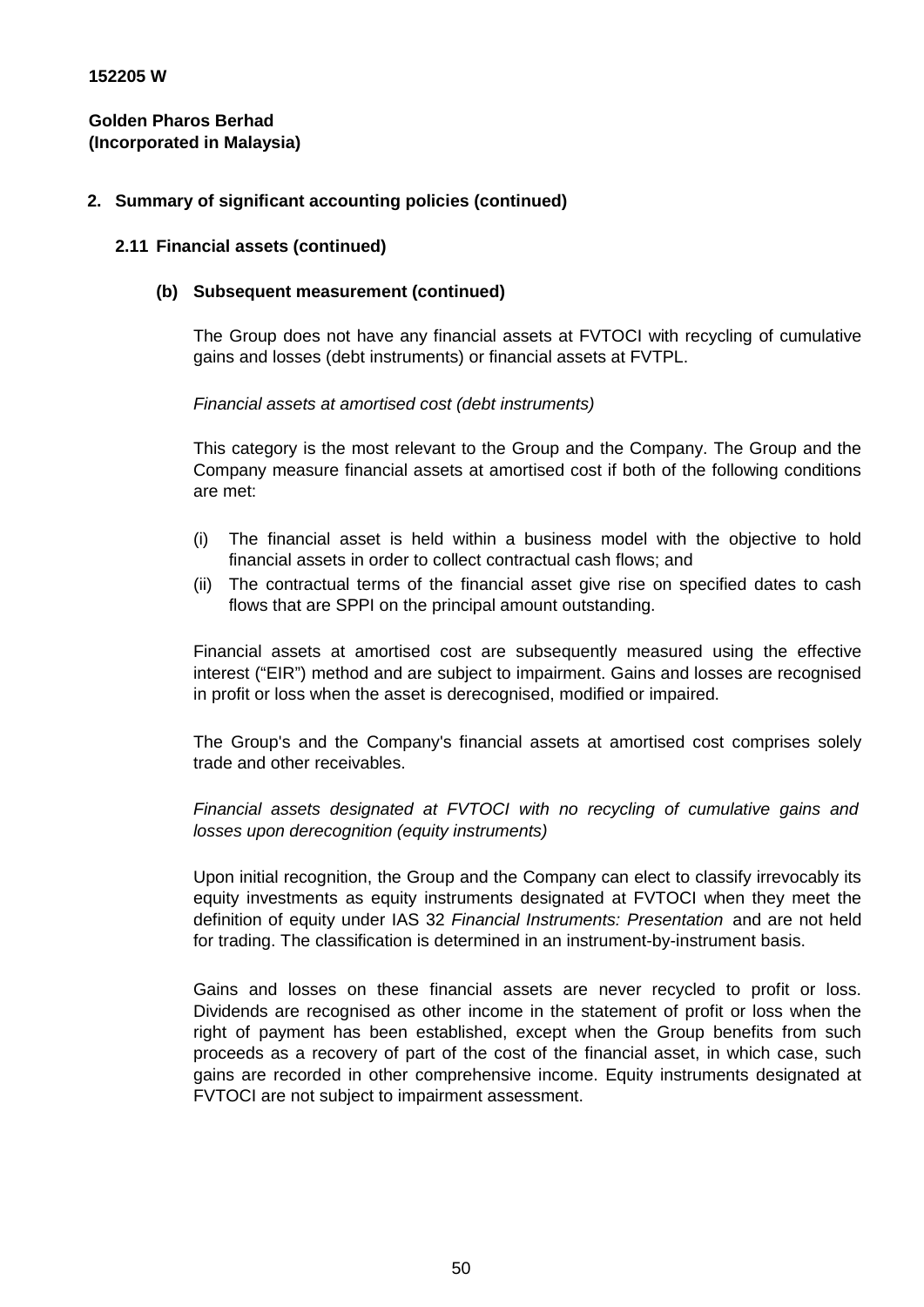## **2. Summary of significant accounting policies (continued)**

## **2.11 Financial assets (continued)**

## **(c) Derecognition**

A financial asset (or, where applicable, a part of a financial asset or part of a group of similar financial assets) is primarily derecognised (i.e., removed from the Group's and the Company's statements of financial position) when:

- (i) The rights to receive cash flows from the asset have expired; or
- (ii) The Group and the Company have transferred their rights to receive cash flows from the asset or have assumed an obligation to pay the received cash flows in full without material delay to a third party under a 'pass-through' arrangement; and either: (a) the Group and the Company have transferred substantially all the risks and rewards of the asset, or (b) the Group and the Company have neither transferred nor retained substantially all the risks and rewards of the asset, but have transferred control of the asset.

When the Group and the Company have transferred their rights to receive cash flows from an asset or have entered into a pass-through arrangement, they evaluate if, and to what extent, they have retained the risks and rewards of ownership. When they have neither transferred nor retained substantially all of the risks and rewards of the asset, nor transferred control of the asset, the Group and the Company continue to recognise the transferred asset to the extent of its continuing involvement. In that case, the Group and the Company also recognise an associated liability. The transferred asset and the associated liability are measured on a basis that reflects the rights and obligations that the Group and the Company have retained.

Continuing involvement that takes the form of a guarantee over the transferred asset is measured at the lower of the original carrying amount of the asset and the maximum amount of consideration that the Group and the Company would required to repay.

#### **2.12 Impairment of financial assets**

The Group and the Company recognise an allowance for expected credit losses ("ECLs") for all debt instruments not held at FVTPL. ECLs are based on the difference between the contractual cash flows due in accordance with the contract and all the cash flows that the Group and the Company expect to receive, discounted at an approximation of the original effective interest rate. The expected cash flows will include cash flows from the sale of collateral held or other credit enhancements that are integral to the contractual terms.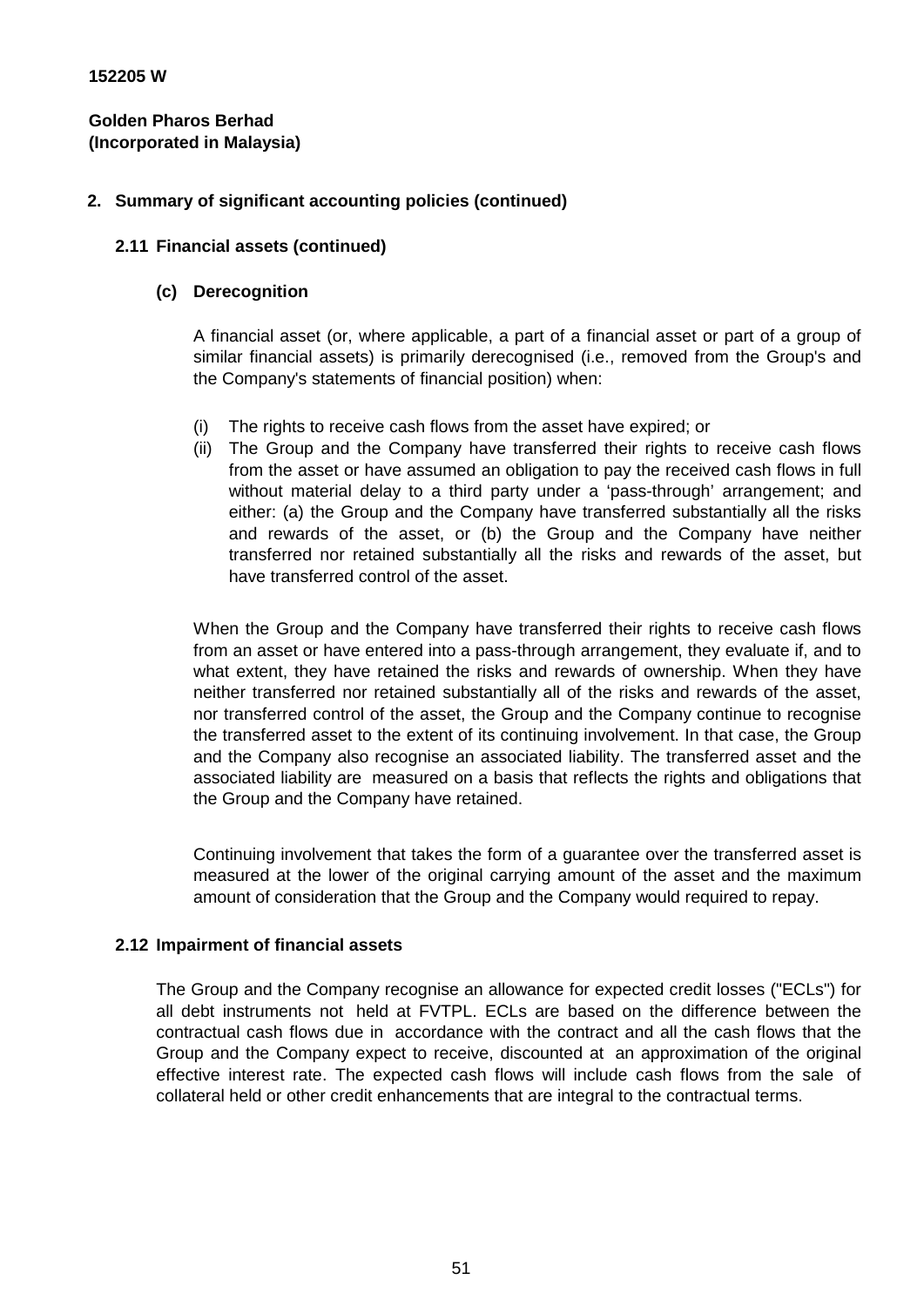## **2. Summary of significant accounting policies (continued)**

#### **2.12 Impairment of financial assets (continued)**

ECLs are recognised in two stages. For credit exposures for which there has not been a significant increase in credit risk since initial recognition, ECLs are provided for credit losses that result from default events that are possible within the next 12-months (a 12-months ECL). For those credit exposures for which there has been a significant increase in credit risk since initial recognition, a loss allowance is required for credit losses expected over the remaining life of the exposure, irrespective of the timing of the default (a lifetime ECL).

For trade receivables and contract assets, the Group and the Company apply a simplified approach in calculating ECLs. Therefore, the Group and the Company do not track changes in credit risk, but instead recognises a loss allowance based on lifetime ECLs at each reporting date. The Group and the Company have established a provision matrix that is based on its historical credit loss experience, adjusted for forward-looking factors specific to the debtors and the economic environment.

The Group and the Company consider a financial asset in default when contractual payments are 365 days past due. However, in certain cases, the Group and the Company may also consider a financial asset to be in default when internal or external information indicates that the Group and the Company are unlikely to receive the outstanding contractual amounts in full before taking into account any credit enhancements held by the Group and the Company. A financial asset is written off when there is no reasonable expectation of recovering the contractual cash flows. enhancements held by the Group and the Company. A financial asset is written off when there is no reasonable expectation of recovering the contractual cash flows.

#### **2.13 Cash and cash equivalents**

Cash and short-term deposits in the statements of financial position comprise cash at banks and on hand and short-term deposits with a maturity of three months or less.

For the purpose of the statements of cash flows, cash and cash equivalents consist of cash and short-term deposits, as defined above, net of outstanding bank overdraft.

## **2.14 Inventories**

Inventories are stated at the lower of cost and net realisable value. Costs incurred in bringing the inventories to their present location and condition are accounted for as follows:

- Raw materials and consumable materials: purchase costs on a first-in first-out basis.
- Finished goods and work-in-progress: costs of direct materials and labour and a proportion of manufacturing overheads based on normal operating capacity. These costs are assigned on a first-in first-out basis.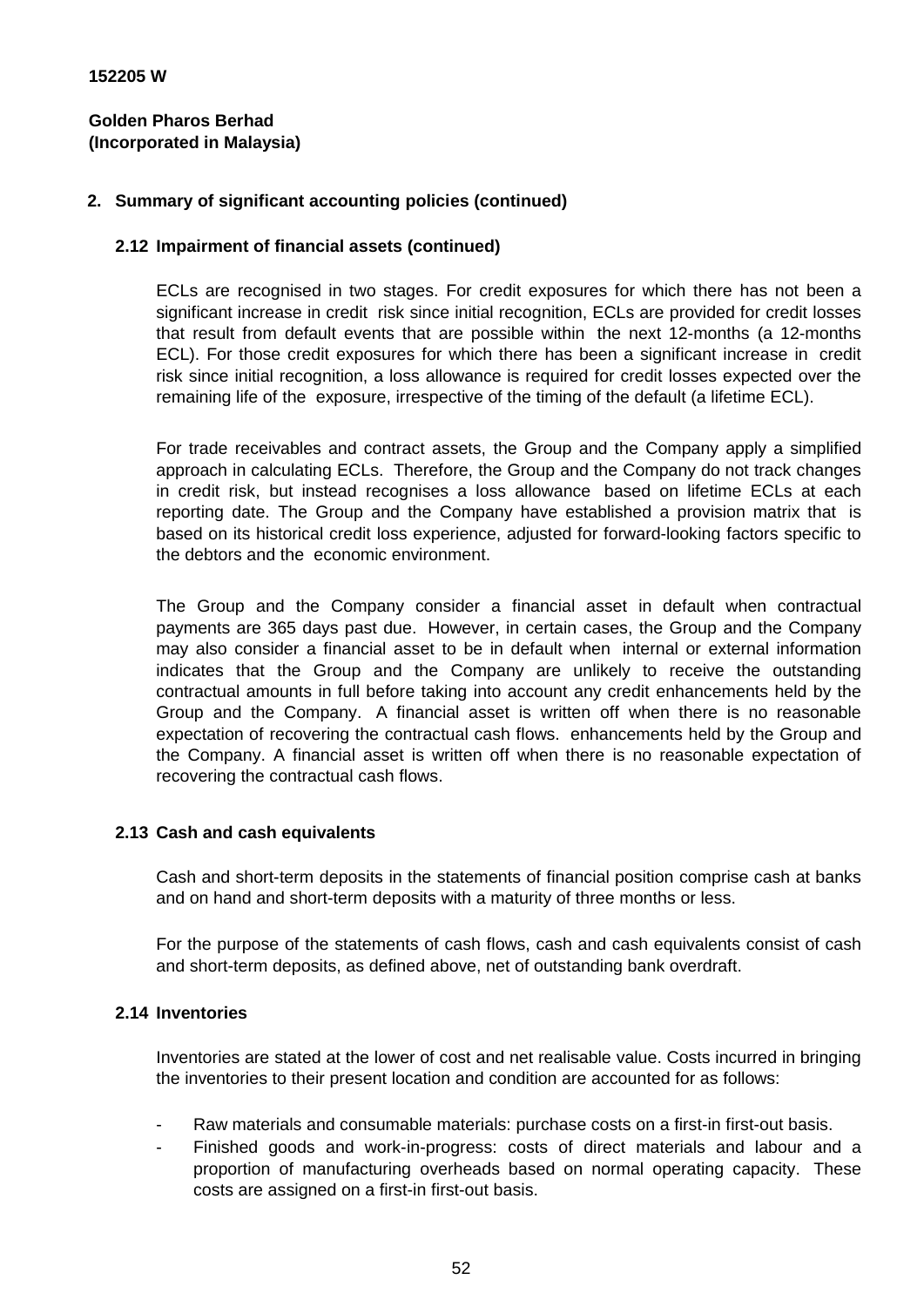## **2. Summary of significant accounting policies (continued)**

## **2.14 Inventories (continued)**

Net realisable value is the estimated selling price in the ordinary course of business less estimated costs of completion and the estimated costs necessary to make the sale.

#### **2.15 Provisions**

Provisions are recognised when the Group has a present obligation (legal or constructive) as a result of a past event, it is probable that an outflow of economic resources will be required to settle the obligation and the amount of the obligation can be estimated reliably.

Provisions are reviewed at each reporting date and adjusted to reflect the current best estimate. If it is no longer probable that an outflow of economic resources will be required to settle the obligation, the provision is reversed. If the effect of the time value of money is material, provisions are discounted using a current pre tax rate that reflects, where appropriate, the risks specific to the liability. When discounting is used, the increase in the provision due to the passage of time is recognised as a finance cost.

#### **2.16 Financial liabilities**

#### **(a) Initial recognition and measurement**

Financial liabilities are classified, at initial recognition, as financial liabilities at FVTPL or loans and borrowings, as appropriate.

All financial liabilities are recognised initially at fair value and, in the case of loans and borrowings, net of directly attributable transaction costs.

The Group's and the Company's financial liabilities include trade and other payables, and borrowings.

#### **(b) Subsequent measurement**

The measurement of financial liabilities depends on their classification, as described below:

#### *Financial liabilities at FVTPL*

Financial liabilities at FVTPL include financial liabilities held for trading and financial liabilities designated upon initial recognition as at FVTPL.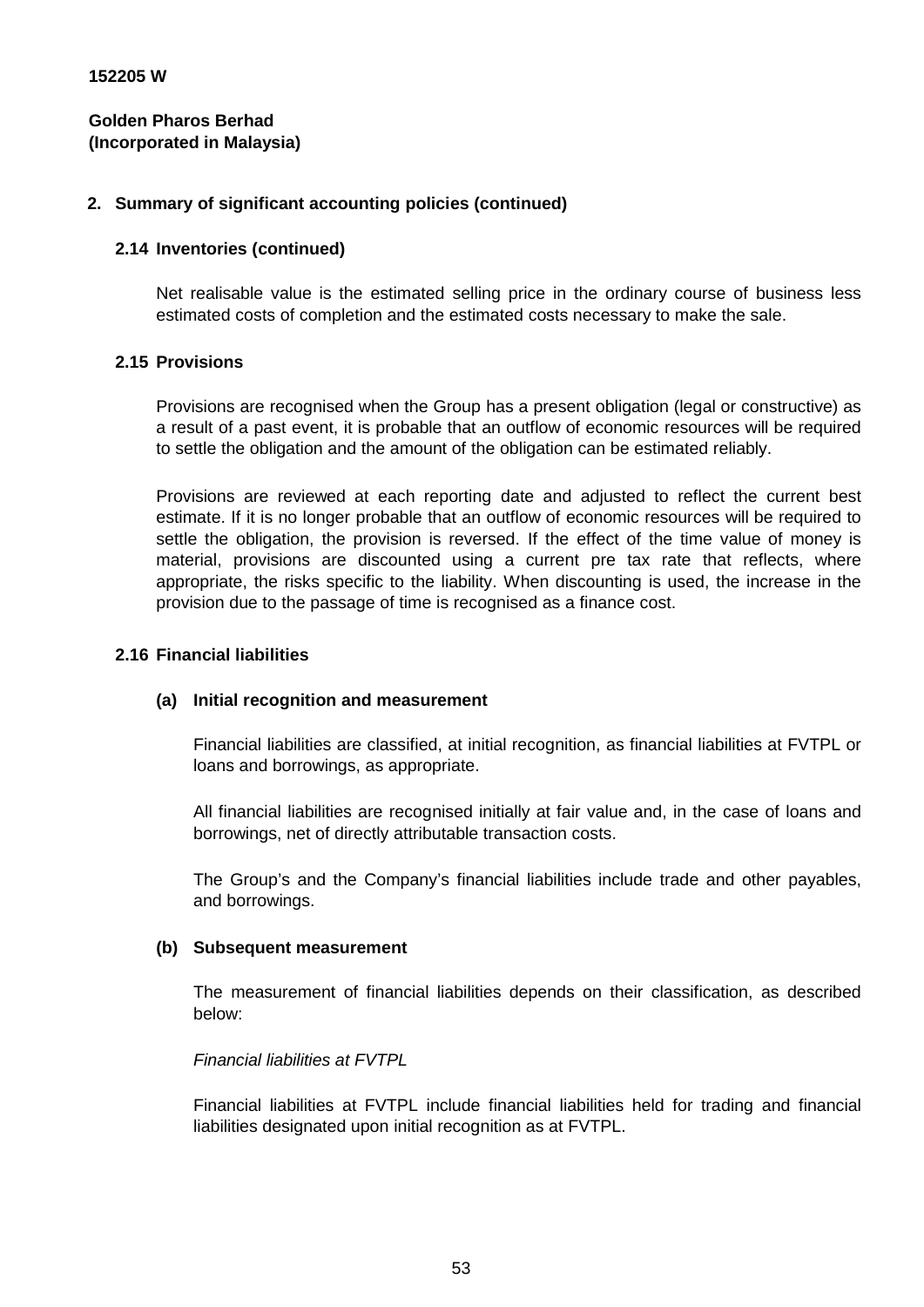## **2. Summary of significant accounting policies (continued)**

## **2.16 Financial liabilities (continues)**

## **(b) Subsequent measurement (continued)**

#### *Financial liabilities at FVTPL (continued)*

Financial liabilities are classified as held for trading if they are incurred for the purpose of repurchasing in the near term. This category also includes derivative financial instruments that are not designated as hedging instruments in hedge relationships as defined by MFRS 9. Separated embedded derivatives are also classified as held for trading unless they are designated as effective hedging instruments.

Gains or losses on liabilities held for trading are recognised in the statements of comprehensive income.

Financial liabilities designated upon initial recognition at FVTPL are designated at the initial date of recognition, and only if the criteria in MFRS 9 are satisfied. The Group did not have any financial liabilities at FVTPL.

#### *Loans and borrowings*

After initial recognition, interest-bearing loans and borrowings are subsequently measured at amortised cost using the EIR method. Gains and losses are recognised in profit or loss when the liabilities are derecognised as well as through the EIR amortisation process.

Amortised cost is calculated by taking into account any discount or premium on acquisition and fees or costs that are an integral part of the EIR. The EIR amortisation is included as finance costs in the statement of profit or loss.

This category generally applies to the Group's and the Company's trade and other payables, and borrowings.

#### **(c) Derecognition**

A financial liability is derecognised when the obligation under the liability is discharged or cancelled or expires. When an existing financial liability is replaced by another from the same lender on substantially different terms, or the terms of an existing liability are substantially modified, such an exchange or modification is treated as the derecognition of the original liability and the recognition of a new liability. The difference in the respective carrying amounts is recognised in the profit or loss.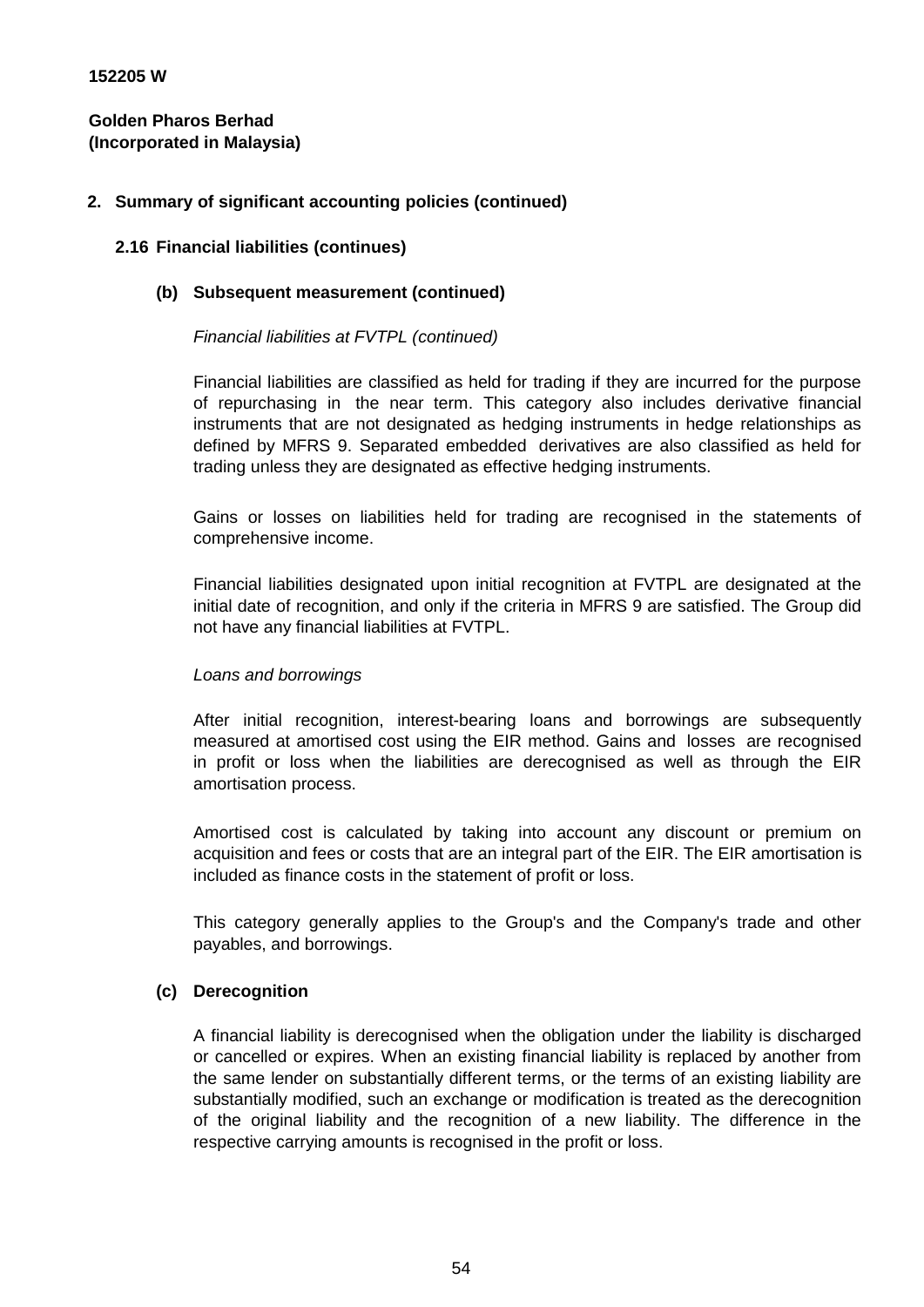#### **2. Summary of significant accounting policies (continued)**

#### **2.17 Offsetting of financial instruments**

Financial assets and financial liabilities are offset and the net amount is reported in the consolidated statement of financial position if, and only if, there is a currently enforceable legal right to offset the recognised amounts and there is an intention to settle on a net basis, or to realise the assets and settle the liabilities simultaneously.

## **2.18 Financial guarantee contracts**

A financial guarantee contract is a contract that requires the issuer to make specified payments to reimburse the holder for a loss it incurs because a specified debtor fails to make payment when due in accordance with the terms of a debt instrument.

Financial guarantees are recognised initially as a liability at fair value, adjusted for transaction costs that are directly attributable to the issuance of the guarantee. Subsequent to initial recognition, financial guarantees are recognised as income in profit or loss over the period of the guarantee. If it is probable that the liability will be higher than the amount initially recognised less amortisation, the liability is recorded at the higher amount with the difference charged to profit or loss.

#### **2.19 Employee benefits**

#### **(a) Short-term benefits**

Wages, salaries, bonuses and social security contributions are recognised as an expense in the year in which the associated services are rendered by employees of the Company. Short-term accumulating compensated absences such as paid annual leave are recognised when services are rendered by employees that increase their entitlement to future compensated absences, and short term non-cumulating compensated absences such as sick leave are recognised when the absences occur.

#### **(b) Defined contribution plans**

The Group participates in the national pension schemes as defined by the laws of the countries in which it has operations. The Malaysian companies in the Group make contributions to the Employee Provident Fund in Malaysia, a defined contribution pension scheme. Contributions to defined contribution pension schemes are recognised as an expense in the period in which the related service is performed.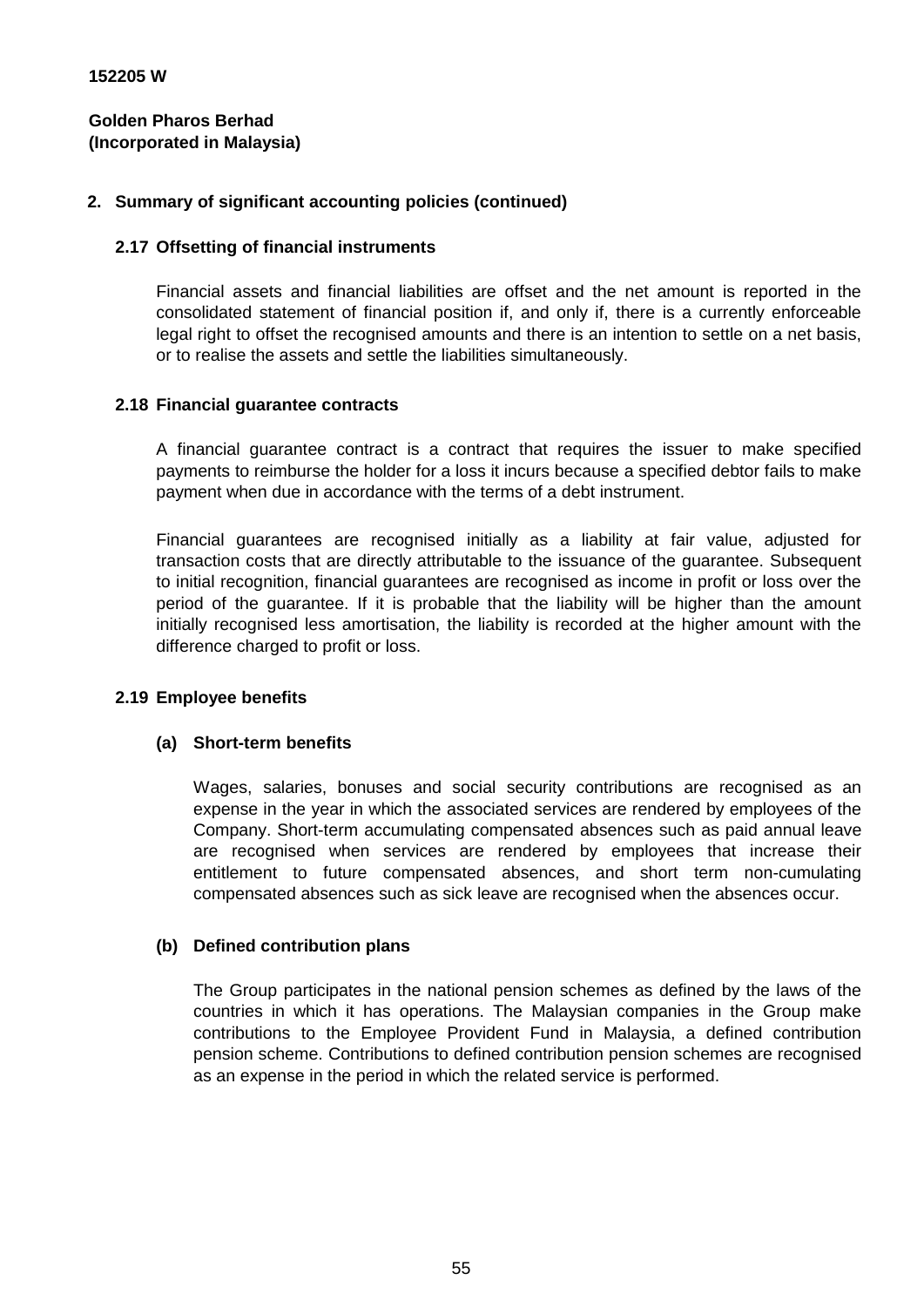## **2. Summary of significant accounting policies (continued)**

## **2.19 Employee benefits (continued)**

#### **(c) Defined benefit plans**

The net defined benefit liability or asset is the aggregate of the present value of the defined benefit obligation (derived using a discount rate based on high quality corporate bonds) at the end of the reporting period reduced by the fair value of plan assets (if any), adjusted for any effect of limiting a net defined benefit asset to the asset ceiling. The asset ceiling is the present value of any economic benefits available in the form of refunds from the plan or reductions in future contributions to the plan.

The cost of providing benefits under the defined benefit plans is determined separately for each plan using the projected unit credit method.

Defined benefit costs comprise the following:

- Service cost
- Net interest on the net defined benefit liability or asset
- Remeasurements of net defined benefit liability or asset

Service costs which include current service costs, past service costs and gains or losses on non-routine settlements are recognised as expense in profit or loss. Past service costs are recognised when plan amendment or curtailment occurs.

Net interest on the net defined benefit liability or asset is the change during the period in the net defined benefit liability or asset that arises from the passage of time which is determined by applying the discount rate based on high quality corporate bonds to the net defined benefit liability or asset. Net interest on the net defined benefit liability or asset is recognised as expense or income in profit or loss.

Remeasurements comprising actuarial gains and losses, return on plan assets and any change in the effect of the asset ceiling (excluding net interest on defined benefit liability) are recognised immediately in other comprehensive income in the period in which they arise. Remeasurements are recognised in retained earnings within equity and are not reclassified to profit or loss in subsequent periods.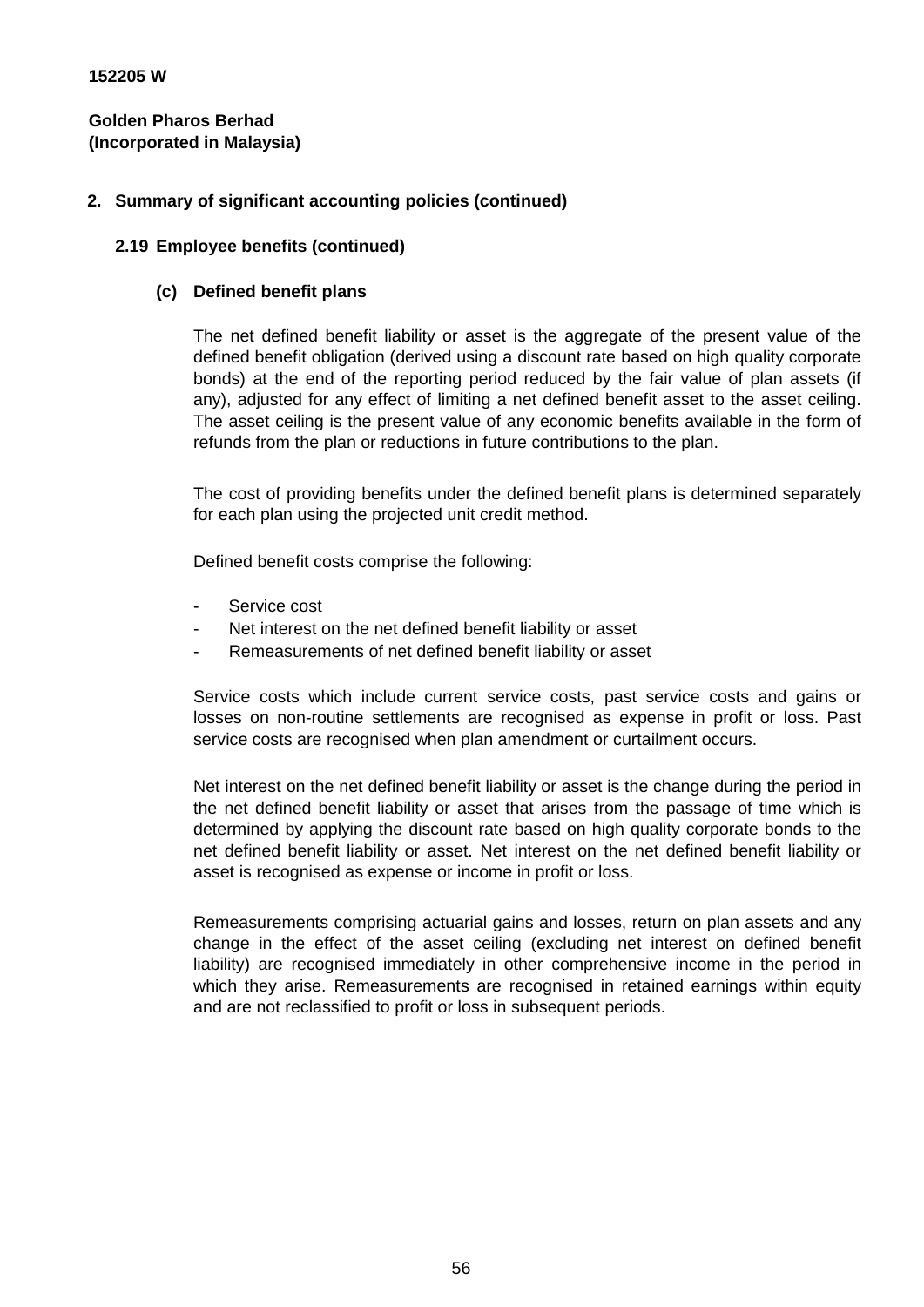## **2. Summary of significant accounting policies (continued)**

#### **2.19 Employee benefits (continued)**

#### **(c) Defined benefit plans (continued)**

Plan assets are assets that are held by a long-term employee benefit fund or qualifying insurance policies. Plan assets are not available to the creditors of the Group, nor can they be paid directly to the Group. Fair value of plan assets is based on market price information. When no market price is available, the fair value of plan assets is estimated by discounting expected future cash flows using a discount rate that reflects both the risk associated with the plan assets and the maturity or expected disposal date of those assets (or, if they have no maturity, the expected period until the settlement of the related obligations).

The Group's right to be reimbursed of some or all of the expenditure required to settle a defined benefit obligation is recognised as a separate asset at fair value when and only when reimbursement is virtually certain.

#### **(d) Termination benefits**

Termination benefits are payable when employment is terminated before the normal retirement date or whenever an employee accepts voluntary redundancy in exchange for these benefits. The Company recognises termination benefits when it is demonstrably committed to either to terminate the employment of current employees according to the detailed plan without possibility of withdrawal; or providing termination benefits as a result of an offer made to encourage voluntary redundancy. In the case of an offer made to encourage voluntary redundancy, the measurement of termination benefits is based on the number of employees expected to accept the offer. Benefits falling due more than 12 months after the reporting date are discounted to present value.

#### **(e) Share-based payment transactions**

The Group operates an equity-settled share-based long term incentive plan ("LTIP" or "Scheme") which comprises the Executive Share Grant Scheme ("ESGS") and Employee Share Option Scheme ("ESOS") for its employees.

#### ESGS

Managerial employees are entitled to ESGS when the Vesting Conditions are fully and duly satisfied pursuant to By-Laws 13.1.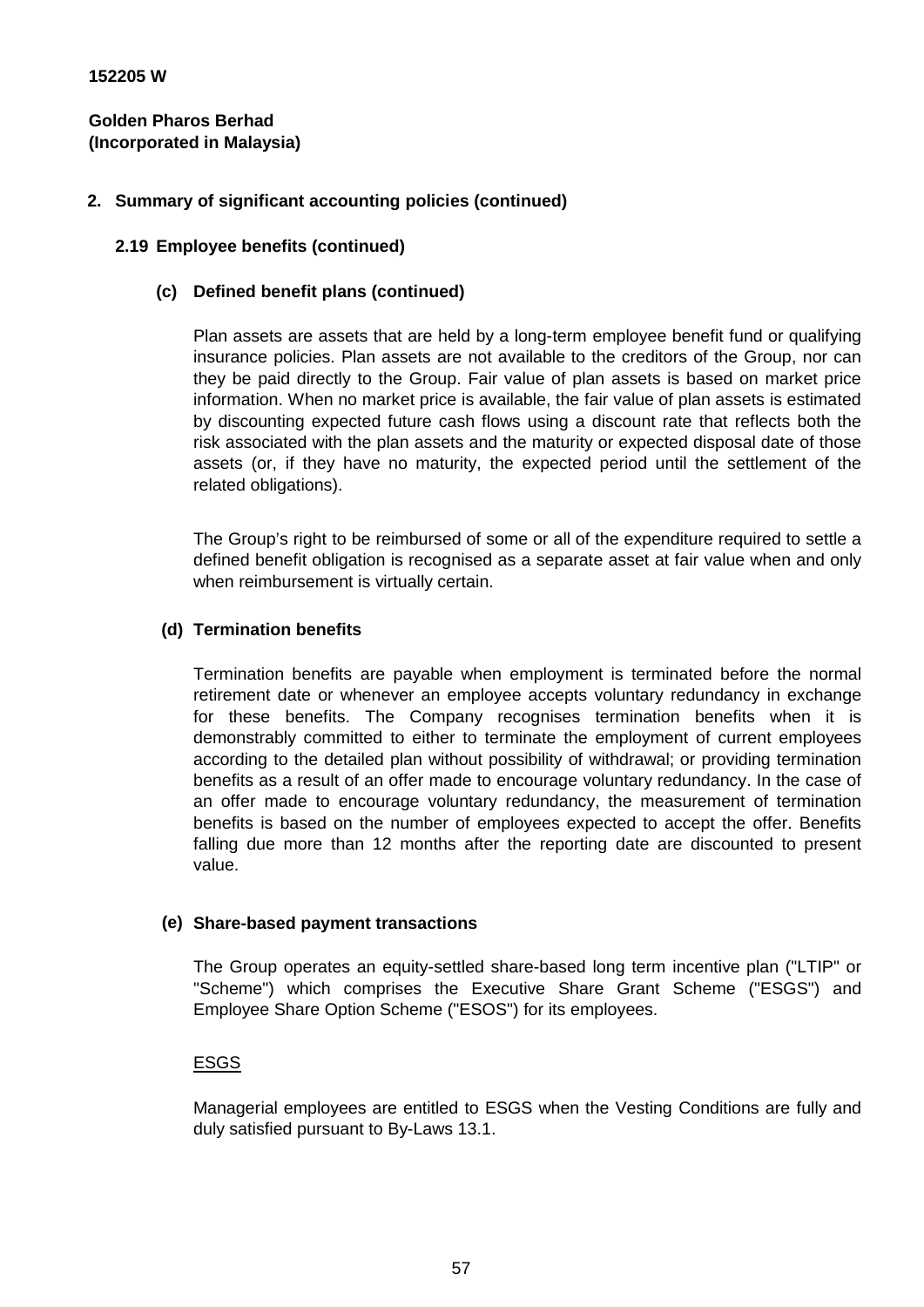## **2. Summary of significant accounting policies (continued)**

#### **2.19 Employee benefits (continued)**

#### **(e) Share-based payment transactions (continued)**

#### ESGS (continued)

The ESGS are settled by way of issuance and transfer of new shares upon vesting. The total fair value of ESGS granted is recognised as an employee cost with a corresponding increase in the share options reserve within equity over the vesting period after taking into account the probability that the ESGS will vest.

At each reporting date, the Group revises its estimates of the number of ESGS that are expected to vest on vesting date. It recognises the impact of the revision of original estimates, if any, in profit or loss and a corresponding adjustment to equity over the remaining vesting period. The equity amount is recognised in the share-based payment reserve.

#### ESOS

The ESOS allows the Group's employees to acquire shares of the Company. The total fair value of share options granted is recognised as an employeee cost with the corresponding increase in share options reserve within equity over the vesting period and taking into account the probability that the options will vest.

The fair value of share options is measured at grant date using the binominal model, taking into account, if any, the market vesting conditions upon which the options were granted but excluding the impact of any non-market vesting conditions. Non-market conditions are included in assumptions about the number of options that are expected to become exercisable on vesting date.

At each reporting date, the Group revises its estimates of the number of options that are expected to become exercisable on vesting conditions. It recognises the impact of the revision of original estimates. If any, in profit or loss and a corresponding adjustment to equity over the remaining vesting period. The equity amount is recognised in the share-based payment reserve.

The fair value of the share options recognised in the share-based payment reserve is transferred to share capital when the share options are exercised, or transferred to retained earnings upon expiry of the share-based payment options.

The proceeds received net of any direct attributable transactions costs are credited to equity when the option are exercised.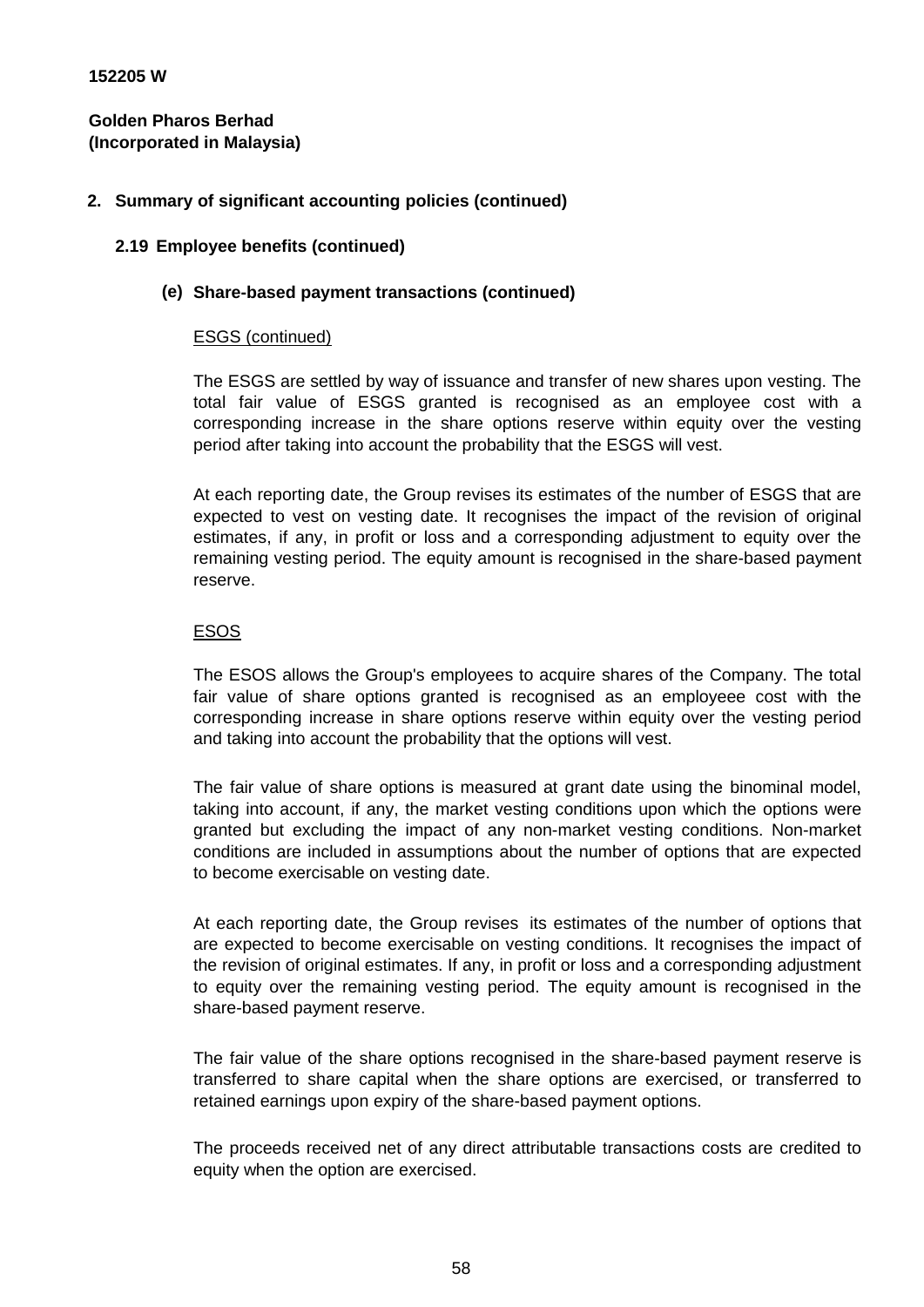## **2. Summary of significant accounting policies (continued)**

#### **2.20 Leases**

Finance leases, which transfer to the Group substantially all the risks and rewards incidental to ownership of the leased item, are capitalised at the inception of the lease at the fair value of the leased asset or, if lower, at the present value of the minimum lease payments. Any initial direct costs are also added to the amount capitalised. Lease payments are apportioned between the finance charges and reduction of the lease liability so as to achieve a constant rate of interest on the remaining balance of the liability. Finance charges are charged to profit or loss. Contingent rents, if any, are charged as expenses in the periods in which they are incurred.

Leased assets are depreciated over the estimated useful lives of the assets. However, if there is no reasonable certainty that the Group will obtain ownership by the end of the lease term, the assets are depreciated over the shorter of the estimated useful lives and the lease terms.

Operating lease payments are recognised as an expense in profit or loss on a straight-line basis over the lease term. The aggregate benefit of incentives provided by the lessor is recognised as a reduction of rental expense over the lease term on a straight-line basis.

#### **2.21 Revenue**

The Group recognises revenue from contracts with customers based on the five-steps model as set out below:

- (a) Identify contract with a customer. A contract is defined as an agreement between two or more parties that creates enforceable rights and obligations and sets out the criteria that must be met.
- (b) Identify performance obligations in the contract. A performance obligation is a promise in a contract with a customer to transfer a good or service to the customer.
- (c) Determine the transaction price. The transaction price is the amount of consideration to which the Group expects to be entitled in exchange for transferring promised goods or services to a customer, excluding amounts collected on behalf of third parties.
- (d) Allocate the transaction price to the performance obligations in the contract. For a contract that has more than one performance obligation, the Group allocates the the transaction price to each performance obligation in an amount that depicts the amount of consideration to which the Group expects to be entitled in exchange for satisfying each performance obligation.
- (e) Recognise revenue when (or as) the Group satisfies a performance obligation.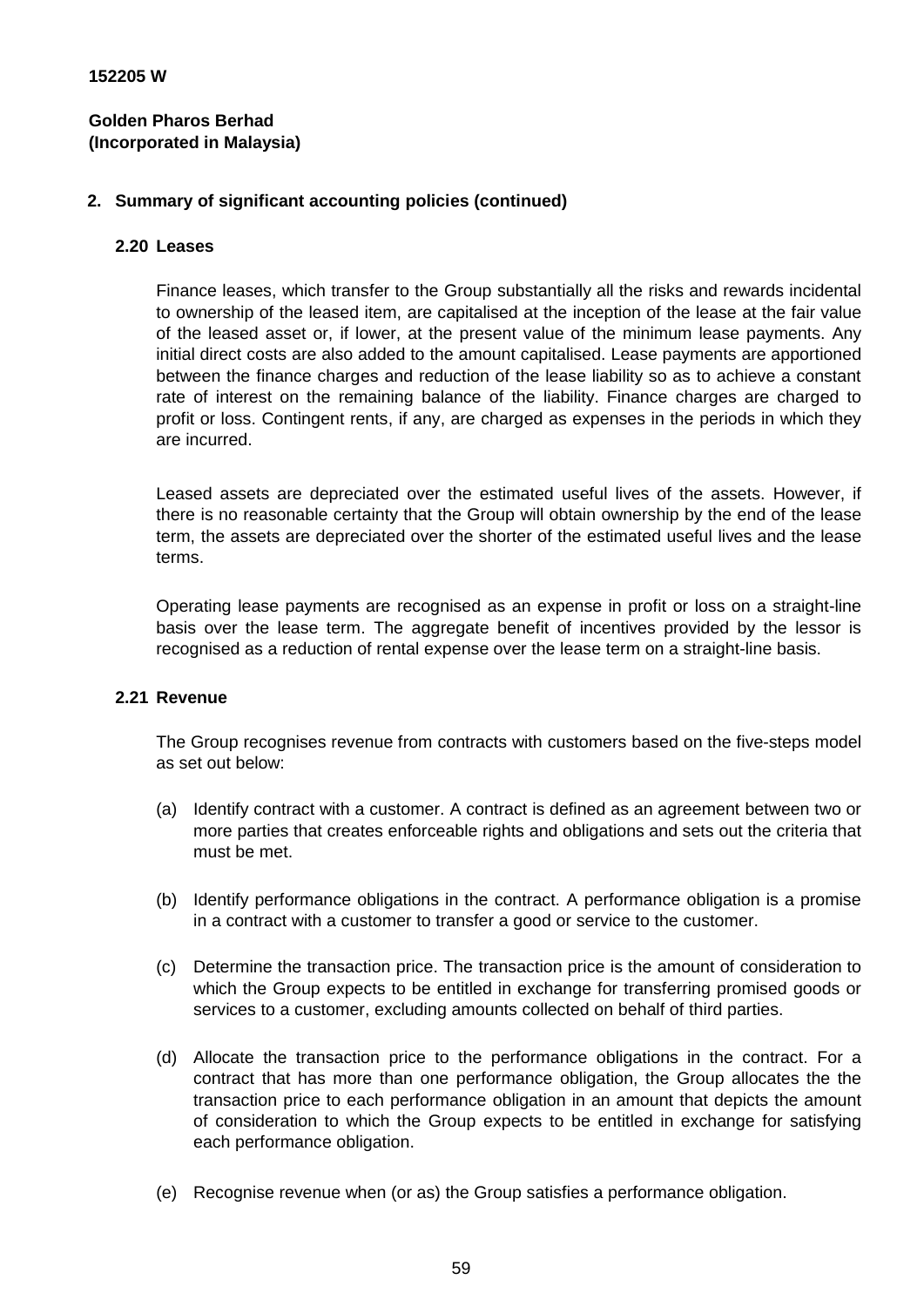## **2. Summary of significant accounting policies (continued)**

#### **2.21 Revenue (continued)**

The Group satisfies a performance obligation and recognises revenue over time if the Group's performance.

- (a) Do not create an asset with an alternative use to the Group and have an enforceable right to payment for performance completed to-date; or
- (b) Create or enhance an asset that the customer controls as the asset is created or enhanced; or
- (c) Provide benefits that the customer simultaneously receives and consumes as the Group performs.

For performance obligations where any one of the above conditions is not met, revenue is recognised at the point in time at which the performance obligation is satisfied.

The Group has generally concluded that it is the principal in its revenue arrangements because it typically controls the goods or services before transferring them to the customer.

Revenue is measured at the fair value of consideration received or receivable.

#### **(a) Sale of goods**

Revenue from sale of goods is recognised at the point in time when control of the asset is transferred to the customer, generally upon the transfer of significant risks and rewards of ownership of the goods to the customer. Revenue is not recognised to the extent where there are significant uncertainties regarding recovery of the consideration due, associated costs or the possible return of goods.

#### **(b) Rental income**

Rental income is accounted for on a straight-line basis over the lease terms. The aggregate costs of incentives provided to lessees are recognised as a reduction of rental income over the lease term on a straight-line basis.

#### **(c) Dividend income**

Dividend income is recognised when the Group's right to receive payment is established.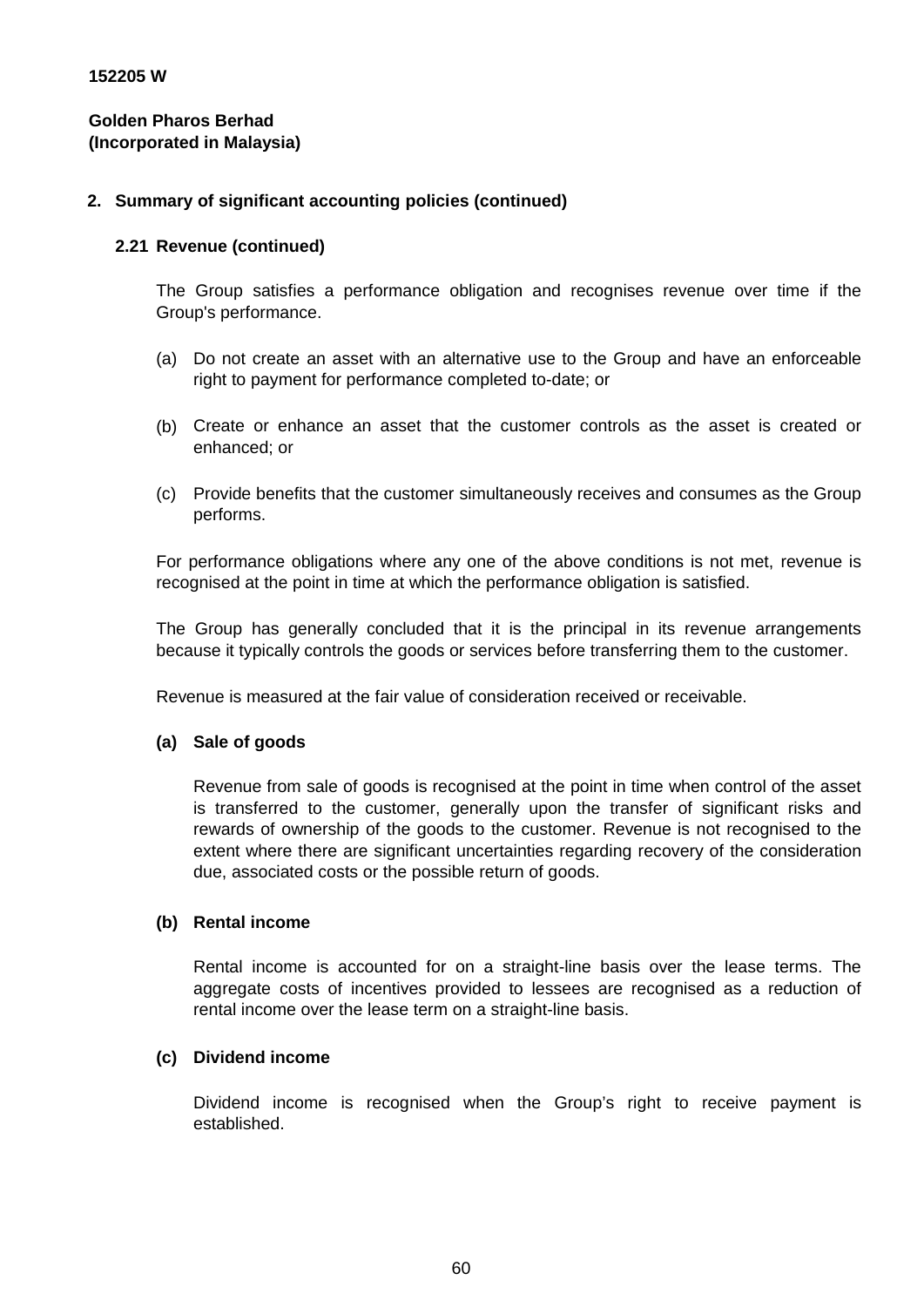## **2. Summary of significant accounting policies (continued)**

## **2.21 Revenue (continued)**

## **(d) Management fees**

Management fees are recognised when services are rendered.

#### **(e) Interest income**

Interest income is recognised using the effective interest method.

## **2.22 Income taxes**

#### **(a) Current tax**

Current tax assets and liabilities are measured at the amount expected to be recovered from or paid to the taxation authorities. The tax rates and tax laws used to compute the amount are those that are enacted or substantively enacted by the reporting date.

Current taxes are recognised in profit or loss except to the extent that the tax relates to items recognised outside profit or loss, either in other comprehensive income or directly in equity.

#### **(b) Deferred tax**

Deferred tax is provided using the liability method on temporary differences at the reporting date between the tax bases of assets and liabilities and their carrying amounts for financial reporting purposes.

Deferred tax liabilities are recognised for all temporary differences, except:

- where the deferred tax liability arises from the initial recognition of goodwill or of an asset or liability in a transaction that is not a business combination and, at the time of the transaction, affects neither the accounting profit nor taxable profit or loss; and
- in respect of taxable temporary differences associated with investments in subsidiaries, associates and interests in joint ventures, where the timing of the reversal of the temporary differences can be controlled and it is probable that the temporary differences will not reverse in the foreseeable future.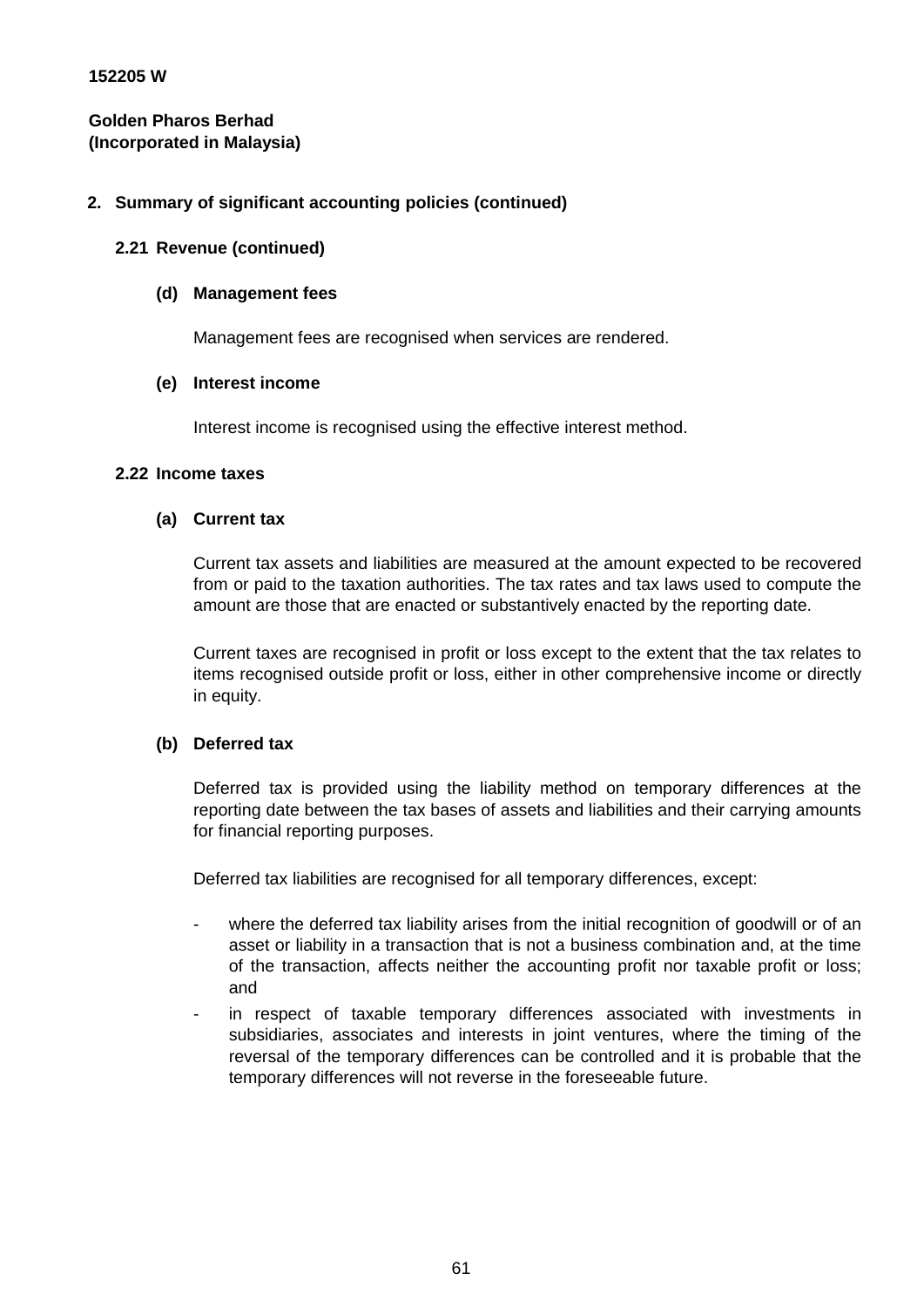## **2. Summary of significant accounting policies (continued)**

#### **2.22 Income taxes (continued)**

## **(b) Deferred tax (continued)**

Deferred tax assets are recognised for all deductible temporary differences, carry forward of unused tax credits and unused tax losses, to the extent that it is probable that taxable profit will be available against which the deductible temporary differences, and the carry forward of unused tax credits and unused tax losses can be utilised except:

- where the deferred tax asset relating to the deductible temporary difference arises from the initial recognition of an asset or liability in a transaction that is not a business combination and, at the time of the transaction, affects neither the accounting profit nor taxable profit or loss; and
- in respect of deductible temporary differences associated with investments in subsidiaries, associates and interests in joint ventures, deferred tax assets are recognised only to the extent that it is probable that the temporary differences will reverse in the foreseeable future and taxable profit will be available against which the temporary differences can be utilised.

The carrying amount of deferred tax assets is reviewed at each reporting date and reduced to the extent that it is no longer probable that sufficient taxable profit will be available to allow all or part of the deferred tax asset to be utilised. Unrecognised deferred tax assets are reassessed at each reporting date and are recognised to the extent that it has become probable that future taxable profit will allow the deferred tax assets to be utilised.

Deferred tax assets and liabilities are measured at the tax rates that are expected to apply to the year when the asset is realised or the liability is settled, based on tax rates and tax laws that have been enacted or substantively enacted at the reporting date.

Deferred tax relating to items recognised outside profit or loss is recognised outside profit or loss. Deferred tax items are recognised in correlation to the underlying transaction either in other comprehensive income or directly in equity and deferred tax arising from a business combination is adjusted against goodwill on acquisition.

Deferred tax assets and deferred tax liabilities are offset, if a legally enforceable right exists to set off current tax assets against current tax liabilities and the deferred taxes relate to the same taxable entity and the same taxation authority.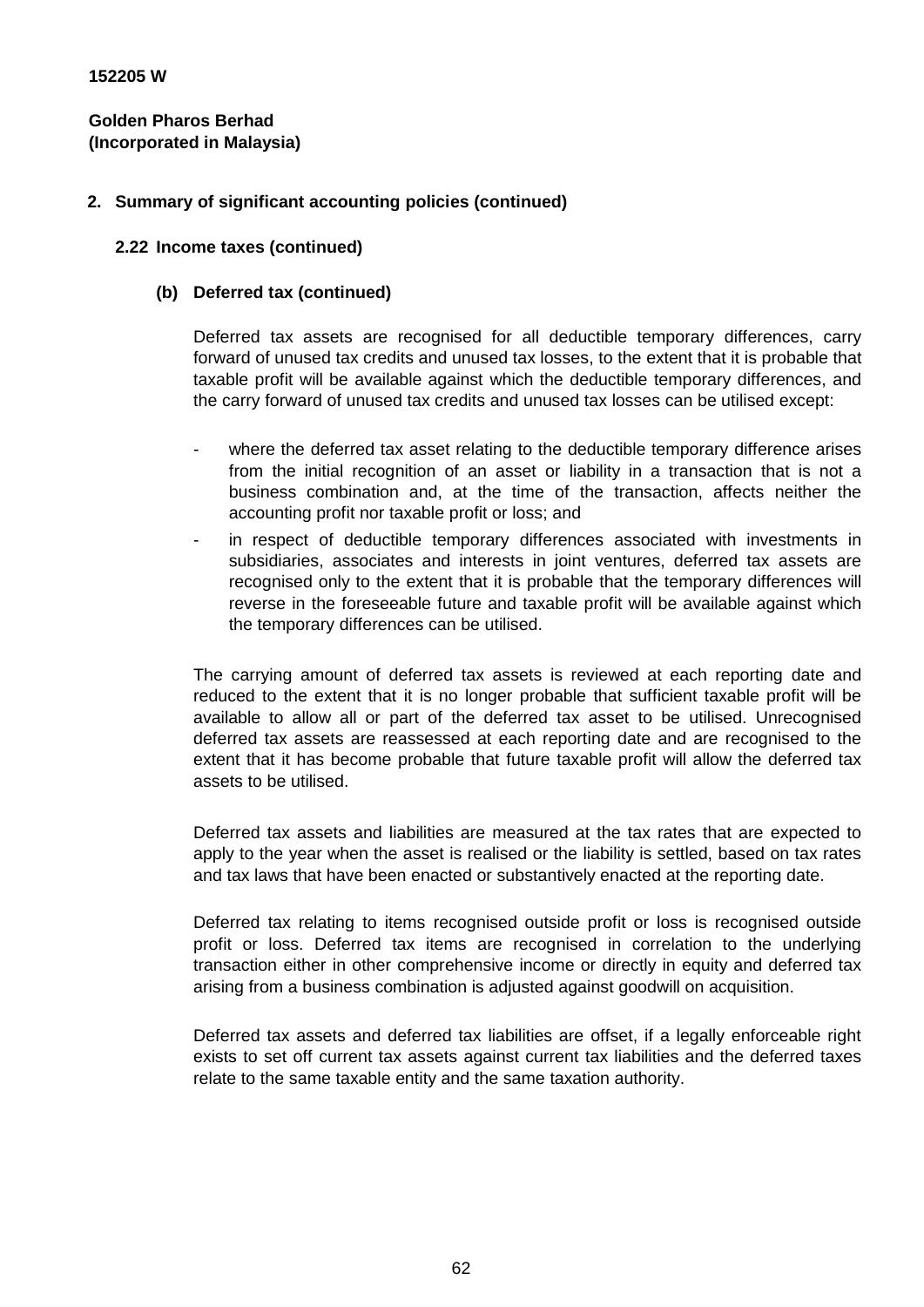## **2. Summary of significant accounting policies (continued)**

## **2.22 Income taxes (continued)**

## **(c) Goods and Services Tax ("GST")**

The net amount of GST, being the difference between output and input of GST, payable to or receivable from the respective authorities at the reporting date, is included in trade and other payables or trade and other receivables in the statement of financial position.

Legislation to implement Malaysia's new Sales and Service tax ("SST") and repeal the GST has received Royal Assent and was published in the official gazatte on 28 August 2018 (the Sales Tax Act, the Service Tax Act and the GST Repeal Act). The GST ended on 31 August 2018, and the SST applies as from 1 September 2018.

## **(d) Sales and Services Tax ("SST")**

Revenue, expenses and assets are recognised net of the amount of SST except:

- Where the amount of SST incurred in a purchase of assets or services is not recoverable from the taxation authority, in which case the SST is recognised as part of the cost of acquisition of the asset or as part of the expense item as applicable; and
- Receivables and payables that are stated with the amount of SST included.

The net amount of SST recoverable from, or payable to, the taxation authority is included as part of receivables or payables in the statements of financial position.

#### **2.23 Segment reporting**

For management purposes, the Group is organised into operating segments based on their products and services which are independently managed by the respective segment managers responsible for the performance of the respective segments under their charge. The segment managers report directly to the management of the Company who regularly review the segment results in order to allocate resources to the segments and to assess the segment performance. Additional disclosures on each of these segments are shown in Note 35, including the factors used to identify the reportable segments and the measurement basis of segment information.

#### **2.24 Share capital and share issuance expenses**

An equity instrument is any contract that evidences a residual interest in the assets of the Group and the Company after deducting all of its liabilities. Ordinary shares are equity instruments.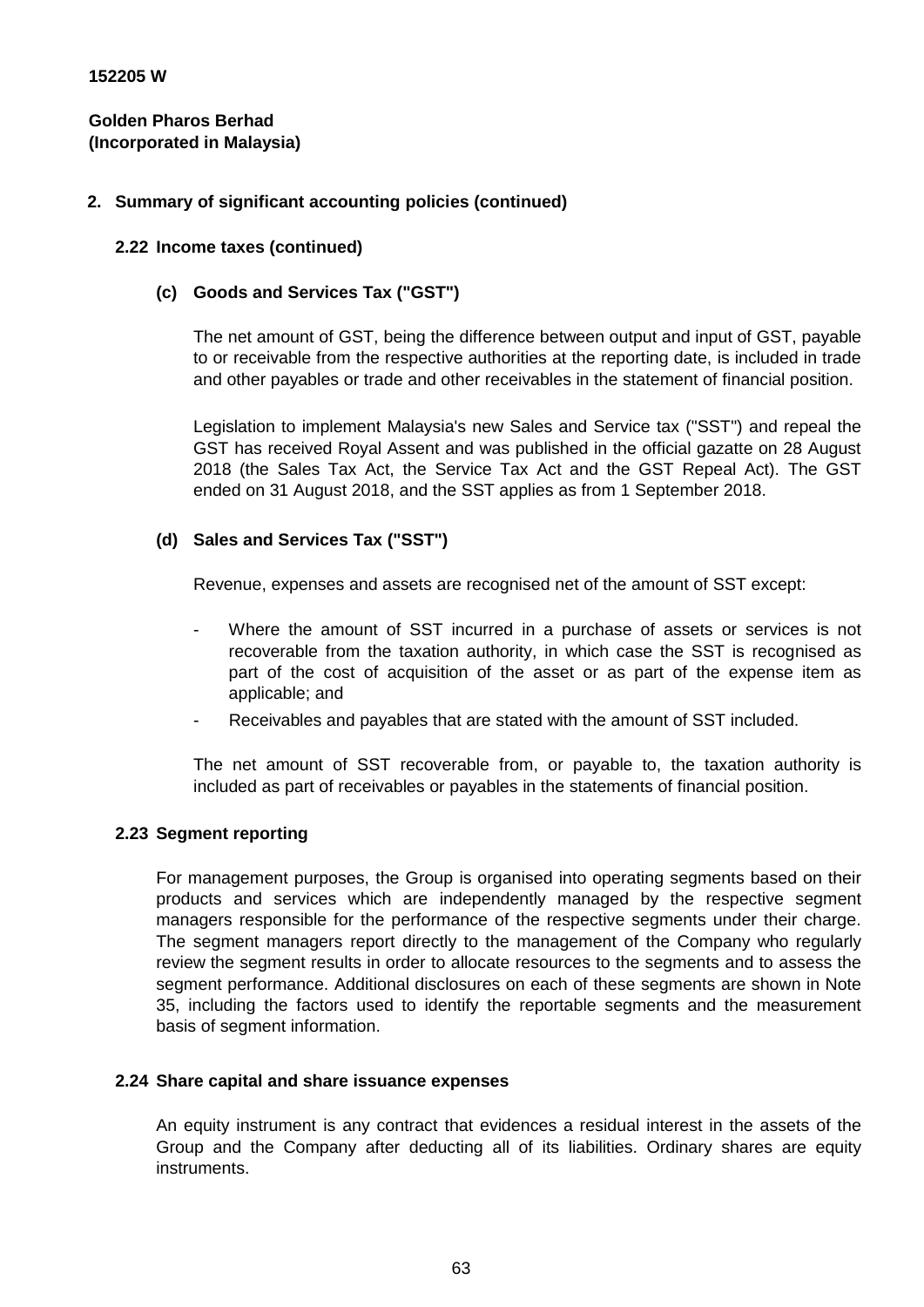#### **2. Summary of significant accounting policies (continued)**

#### **2.24 Share capital and share issuance expenses (continued)**

Ordinary shares are recorded at the proceeds received, net of directly attributable incremental transaction costs. Ordinary shares are classified as equity. Dividends on ordinary shares are recognised in equity in the period in which they are declared.

#### **2.25 Current versus non-current classification**

Assets and liabilities in the statements of financial position are presented based on current/non-current classification. An asset is current when it is:

- Expected to be realised or intended to be sold or consumed in the normal operating cycle
- Held primarily for the purpose of trading;
- Expected to be realised within twelve months after the reporting period; or
- Cash or cash equivalent unless restricted from being exchanged or used to settle a liability for at least twelve months after the reporting period.

All other assets are classified as non-current.

A liability is current when:

- It is expected to be settled in the normal operating cycle;
- It is held primarily for the purpose of trading;
- It is due to be settled within twelve months after the reporting period; or
- There is no unconditional right to defer the settlement of the liability for at least twelve months after the reporting period.

All other liabilities are classified as non-current.

#### **2.26 Fair value measurements**

The Group measures its financial instruments, such as, derivatives, at fair value at each reporting date. Also, fair values of financial instruments measured at amortised cost are disclosed in Note 32(b).

Fair value is the price that would be received to sell an asset or paid to transfer a liability in an orderly transaction between market participants at the measurement date. The fair value measurement is based on the presumption that the transaction to sell the asset or transfer the liability takes place either:

- (i) In the principal market for the asset or liability; or
- (ii) In the absence of a principal market, in the most advantageous market for the asset or liability.

The principal or the most advantageous market must be accessible to by the Group.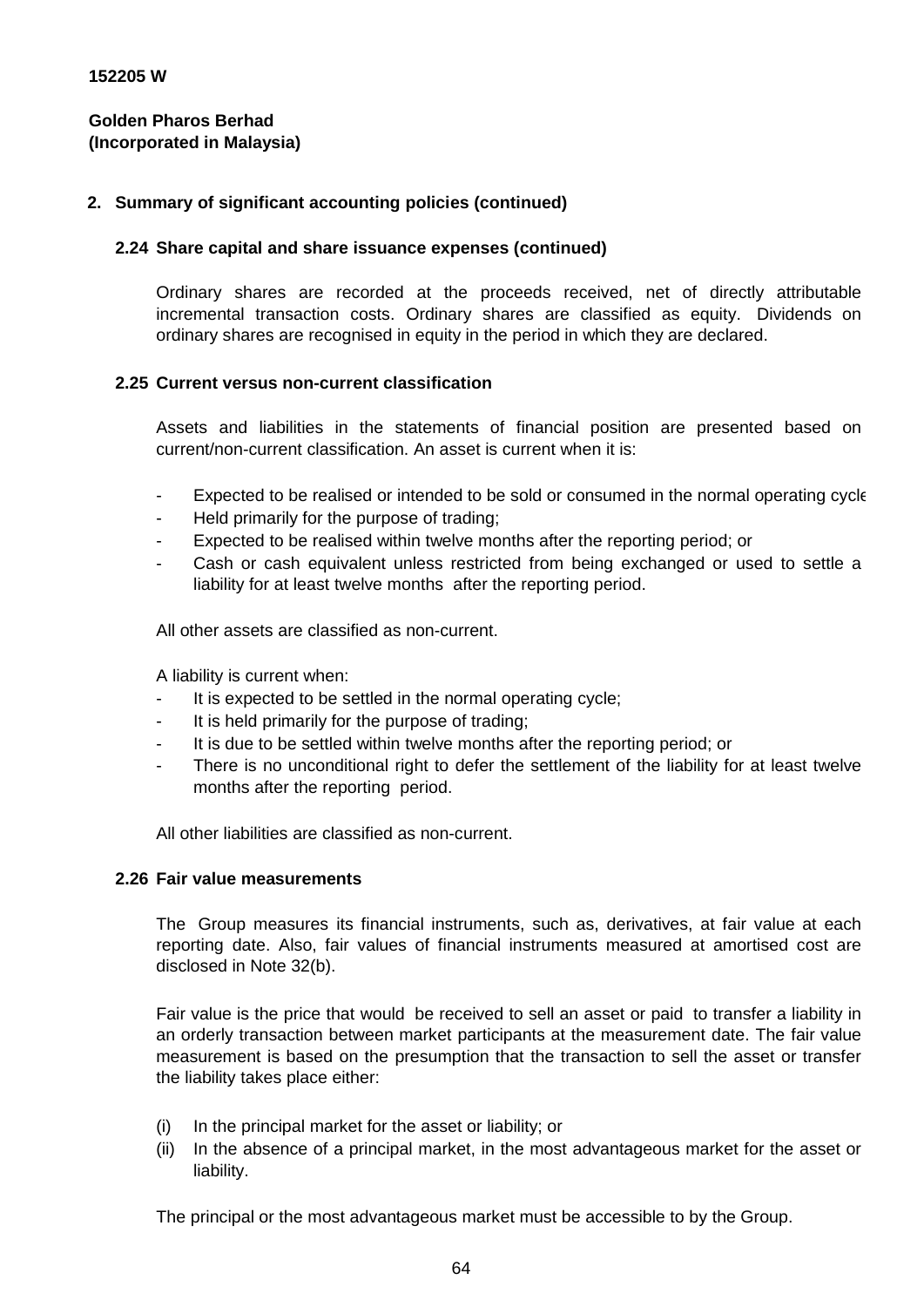## **2. Summary of significant accounting policies (continued)**

#### **2.26 Fair value measurements (continued)**

The fair value of an asset or a liability is measured using the assumptions that market participants would use when pricing the asset or liability, assuming that market participants act in their economic best interest.

A fair value measurement of a non-financial asset takes into account a market participant's ability to generate economic benefits by using the asset in its highest and best use or by selling it to another market participant that would use the asset in its highest and best use.

The Group uses valuation techniques that are appropriate in the circumstances and for which sufficient data are available to measure fair value, maximising the use of relevant observable inputs and minimising the use of unobservable inputs.

All assets and liabilities for which fair value is measured or disclosed in the financial statements are categorised within the fair value hierarchy, described as follows, based on the lowest level input that is significant to the fair value measurement as a whole:

- Level 1 Quoted (unadjusted) market prices in active markets for identical assets or liabilities
- Level 2 Valuation techniques for which the lowest level input that is significant to the fair value measurement is directly or indirectly observable
- Level 3 Valuation techniques for which the lowest level input that is significant to the fair value measurement is unobservable

For assets and liabilities that are recognised in the financial statements on a recurring basis, the Group determines whether transfers have occurred between levels in the hierarchy by re-assessing categorisation (based on the lowest level input that is significant to the fair value measurement as a whole) at the end of each reporting period.

## **2.27 Foreign currency**

#### **(a) Functional and presentation currency**

The individual financial statements of each entity in the Group are measured using the currency of the primary economic environment in which the entity operates ("the functional currency"). The consolidated financial statements are presented in Ringgit Malaysia ("RM"), which is also the Company's functional currency.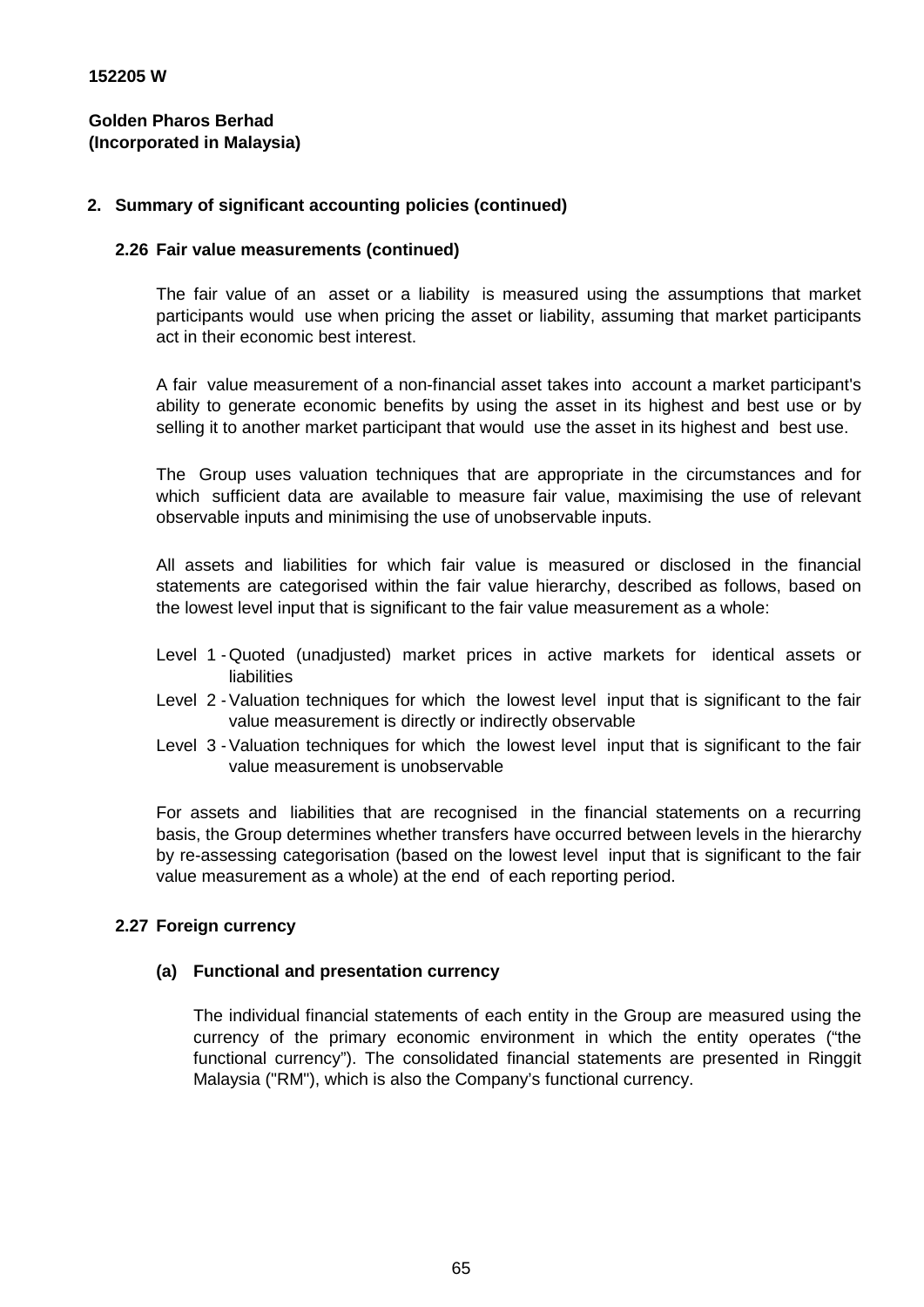## **2. Summary of significant accounting policies (continued)**

## **2.27 Foreign currency (continued)**

#### **(b) Foreign currency transactions**

Transactions in foreign currencies are measured in the respective functional currencies of the Company and its subsidiaries and are recorded on initial recognition in the functional currencies at exchange rates approximating those ruling at the transaction dates. Monetary assets and liabilities denominated in foreign currencies are translated at the rate of exchange ruling at the reporting date. Non-monetary items denominated in foreign currencies that are measured at historical cost are translated using the exchange rates as at the dates of the initial transactions.

Exchange differences arising on the settlement of monetary items or on translating monetary items at the reporting date are recognised in profit or loss.

#### **3. Significant accounting judgements and estimates**

The preparation of the Group's financial statements requires management to make judgements, estimates and assumptions that affect the reported amounts of revenues, expenses, assets and liabilities, and the disclosure of contingent liabilities at the reporting date. However, uncertainty about these assumptions and estimates could result in outcomes that could require a material adjustment to the carrying amount of the asset or liability affected in the future.

#### **3.1 Judgements made in applying accounting policies**

There were no significant judgements made in applying the accounting policies of the Group which may have significant effects of the amounts recognised in the financial statements.

#### **3.2 Key sources of estimation uncertainty**

The key assumptions concerning the future and other key sources of estimation uncertainty at the reporting date that have a significant risk of causing a material adjustment to the carrying amounts of assets and liabilities within the next financial year are discussed below.

#### **(a) Estimated useful lives of plant and machineries**

The cost of plant and machineries for the manufacture of glass and wood related products is depreciated on a straight-line basis over the assets' useful lives. Management estimates the useful lives of these plant and machineries to be within 5 to 20 years. These are common life expectancies applied in the industry. Changes in the expected level of usage and technological developments could impact the economic useful lives and the residual values of these assets, therefore, future depreciation charges could be revised. The net carrying amount of the Group's plant and machineries at the reporting are disclosed in Note 14.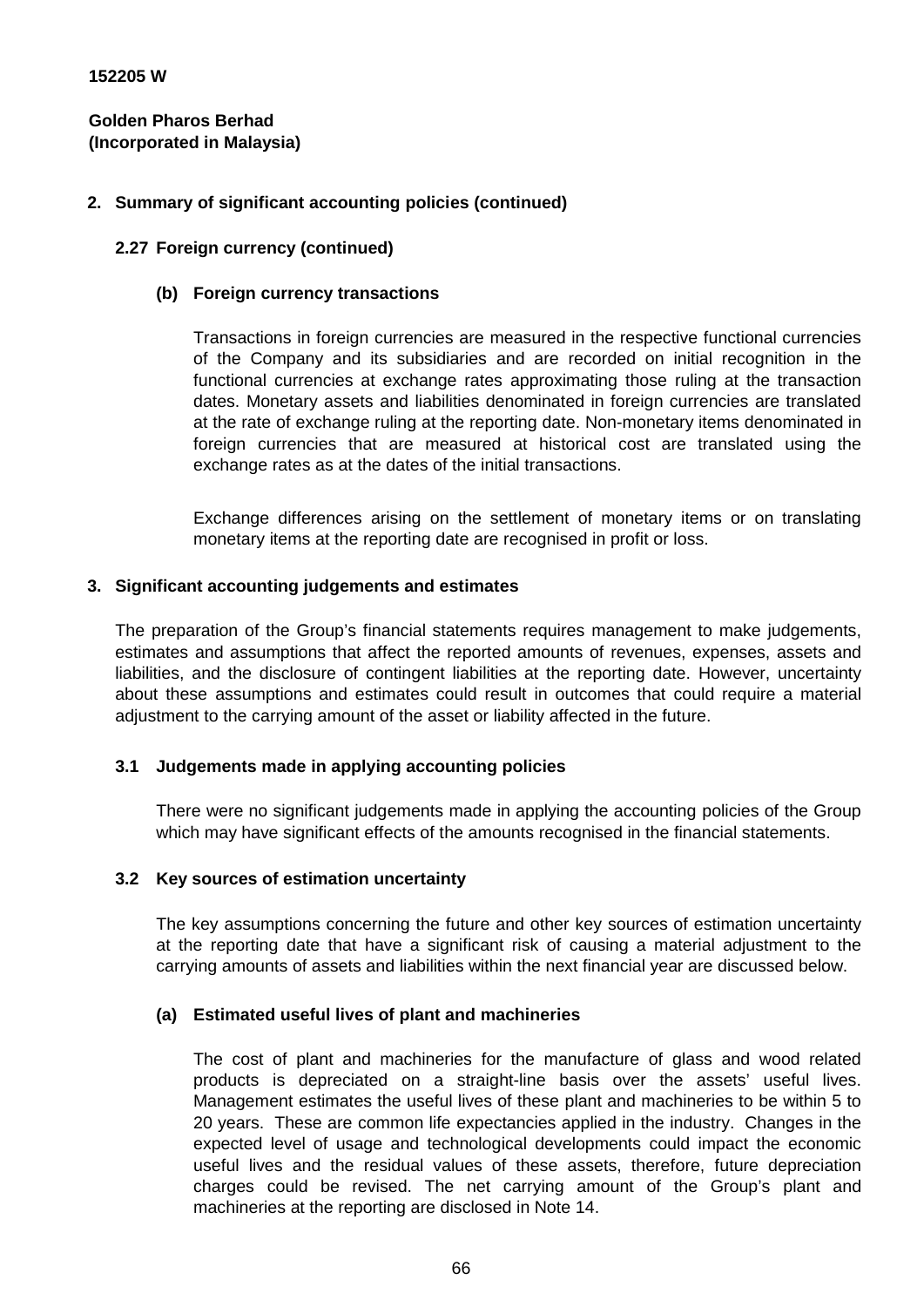## **3. Significant accounting judgements and estimates (continued)**

## **3.2 Key sources of estimation uncertainty (continued)**

## **(b) Deferred tax assets**

Deferred tax assets are recognised for all unabsorbed tax losses and unutilised capital allowances to the extent that it is probable that taxable profit will be available against which the losses and capital allowances can be utilised. Significant management judgement is required to determine the amount of deferred tax assets that can be recognised, based upon the likely timing and level of future taxable profits together with future tax planning strategies.

Assumptions about generation of future taxable profits depend on management's estimates of future cash flows. These depend on estimates of future production and sales volume, operating costs, capital expenditure, dividends and other capital management transactions. Judgement is also required about application of income tax legislation. These judgements and assumptions are subject to risks and uncertainty, hence there is a possibility that changes in circumstances will alter expectations, which may impact the amount of deferred tax assets recognised in the statement of financial position and the amount of unrecognised tax losses and capital allowances.

The carrying amount of the Group's deferred tax assets at the reporting date is disclosed in Note 19.

#### **(c) Provision for expected credit losses ("ECLs") of trade and other receivables**

The Group uses a provision matrix to calculate ECLs for trade and other receivables. The provision rates are based on days past due for groupings of various customer segments that have similar loss patterns (e.g. by geography, product type, customer type and rating, and coverage by letters of credit and other forms of credit insurance).

The provision matrix is initially based on the Company's historical observed defaults rates. The Company will calibrate the matrix to adjust the historical credit loss experience with forward-looking information. For instance, if forecast economic condition (e.g., gross domestic product) are expected to deteriorate over the next year which can lead to an increased number of defaults in the manufacturing sector, the historical default rates are adjusted. At every reporting date, the historical observed default rates are updated and changes in the forward-looking estimates are analysed.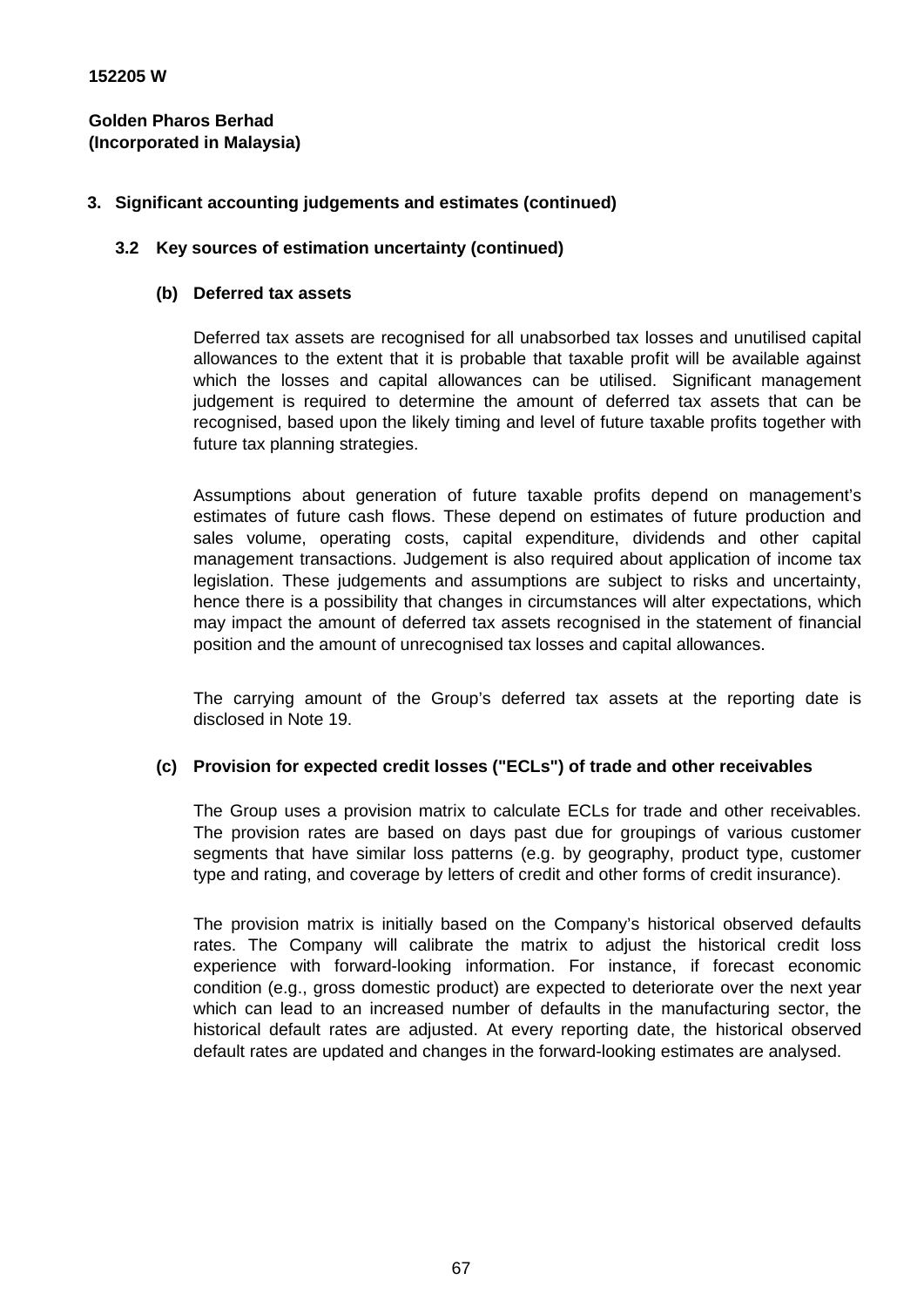## **3. Significant accounting judgements and estimates (continued)**

#### **3.2 Key sources of estimation uncertainty (continued)**

#### **(c) Provision for expected credit loss of trade and other receivables (continued)**

The assessment of the correlation between historical observed default rates, forecast economic conditions and ECLs is a significant estimate. The amount of ECLs is sensitive to changes in circumstances and of forecast economic conditions. The Company's historical credit loss experience and forecast of economic conditions may also not be representative of customer's actual default in the future. The information about ECLs in the Company's trade receivables is disclosed in Note 33(a).

#### **(d) Defined benefit plan**

The cost of defined benefit pension plan is determined using the actuarial valuations. The actuarial valuation involves making assumptions about discount rates, future salary increases and mortality rates. All assumptions are reviewed at each reporting date. The carrying amounts of the Group's and of the Company's defined benefit plan at the reporting date and related assumptions are disclosed in Note 25.

#### **(e) Impairment of investments in subsidiaries**

MFRS 136 *Impairment of Assets* requires entities to assess at each reporting date whether there is any indication that an impairment loss may no longer exist or may have decreased. If there is any such indication, the entity is required to recalculate the recoverable amount of the asset.

Judgements made by the management in the process of applying the Group's accounting policies in respect of investments in subsidiaries includes determination whether reversal of impairment following certain indications such as, amongst others, evidence from internal reporting that the economic performance of the subsidiaries is or will be, better than expected.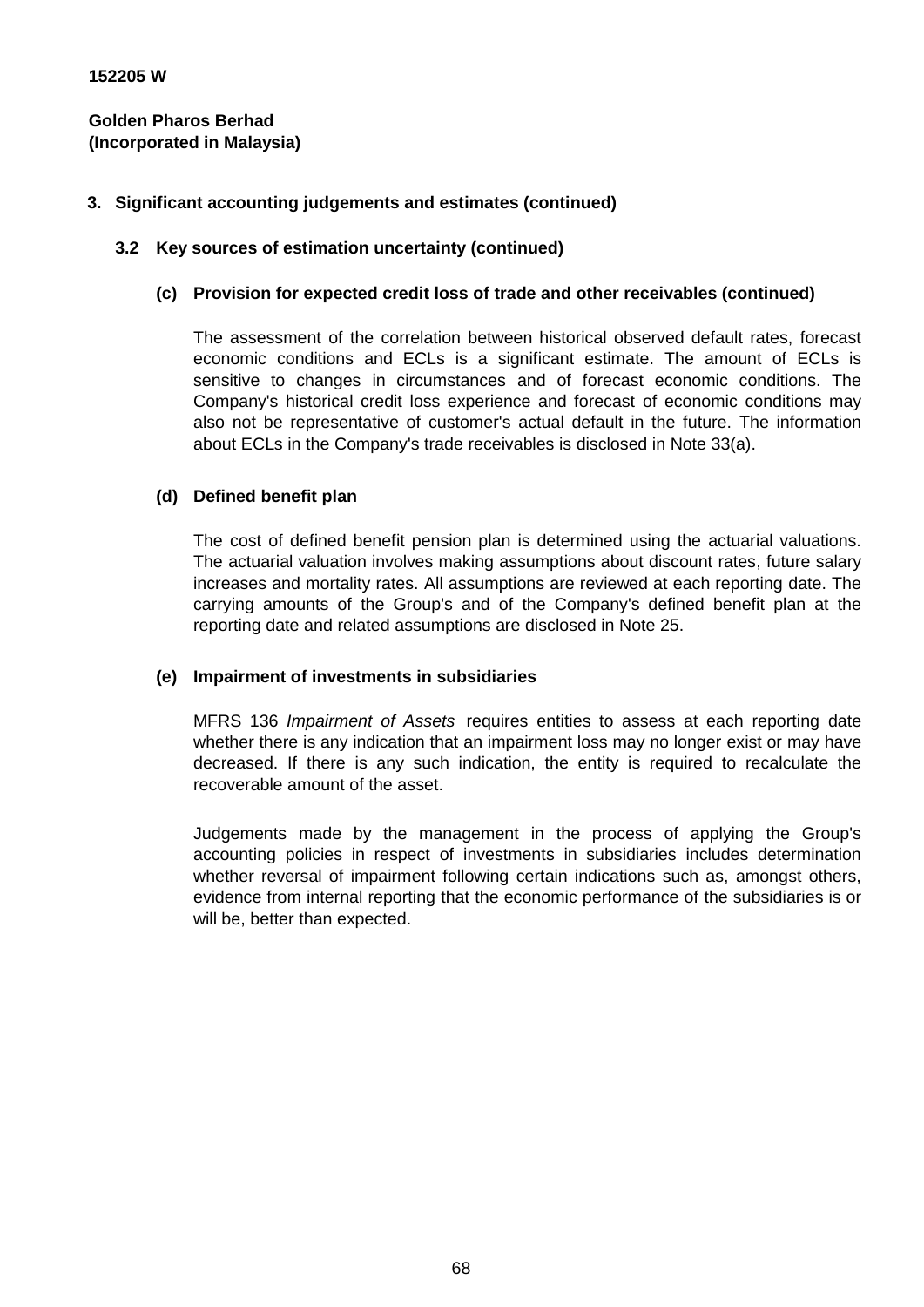## **3. Significant accounting judgements and estimates**

#### **3.2 Key sources of estimation uncertainty (continued)**

#### **(e) Impairment of investments in subsidiaries (continued)**

During the financial year, management has assessed that its investment in Permint Timber Corporation Sdn. Bhd. ("Permint") has indication of reversal of impairment losses. The management has applied the value in use ("VIU") to determine the recoverable amount of the investment so that the reversal can be quantified. This VIU entails the preparation of discounted cash flow. This method requires the management to make certain assumptions concerning the future. These assumptions and other key sources of estimation uncertainty at reporting date, may have a significant risk of causing material adjustment of the carrying amount of the investment within the next financial year. Assumptions by the management included, amongst others, assumption on expected future cash flows, revenue growth, terminal value and discount rate used for purposes of discounting future cash flows which incorporates the relevant risk and expected future outcome based on certain past trends.

In arriving at the discounted cash flow, the management assumed that veneer operation which represents a new revenue stream under Permint Plywood Sdn. Bhd. ("PPSB") will be in full operation in year 2019 and will achieve its optimum capacity in year 2020 onwards. PPSB is a subsidiary of Permint.

#### *Sensitivity analysis*

With regard to the assessment of the recoverable amount, should there be a decrease of 1% in the discount rate, it will result in a reversal of impairment in the investment of Permint approximately RM200,000. However, should there be an increase of 1% in discount rate, it will result in an addition of impairment of approximately RM200,000.

#### **4. Revenue**

|                                   | Group                    |                       | Company               |                       |
|-----------------------------------|--------------------------|-----------------------|-----------------------|-----------------------|
|                                   | 2018<br><b>RM'000</b>    | 2017<br><b>RM'000</b> | 2018<br><b>RM'000</b> | 2017<br><b>RM'000</b> |
| Sale of goods                     | 74,091                   | 65,573                | ٠                     |                       |
| Rental income (Note 15)           | 27                       | 70                    | 608                   | 728                   |
| Dividend income from subsidiaries | $\overline{\phantom{a}}$ |                       | 1,467                 | 336                   |
| Management fees from subsidiaries | $\overline{\phantom{a}}$ |                       | 1,737                 | 1,773                 |
|                                   | 74,118                   | 65,643                | 3,812                 | 2,837                 |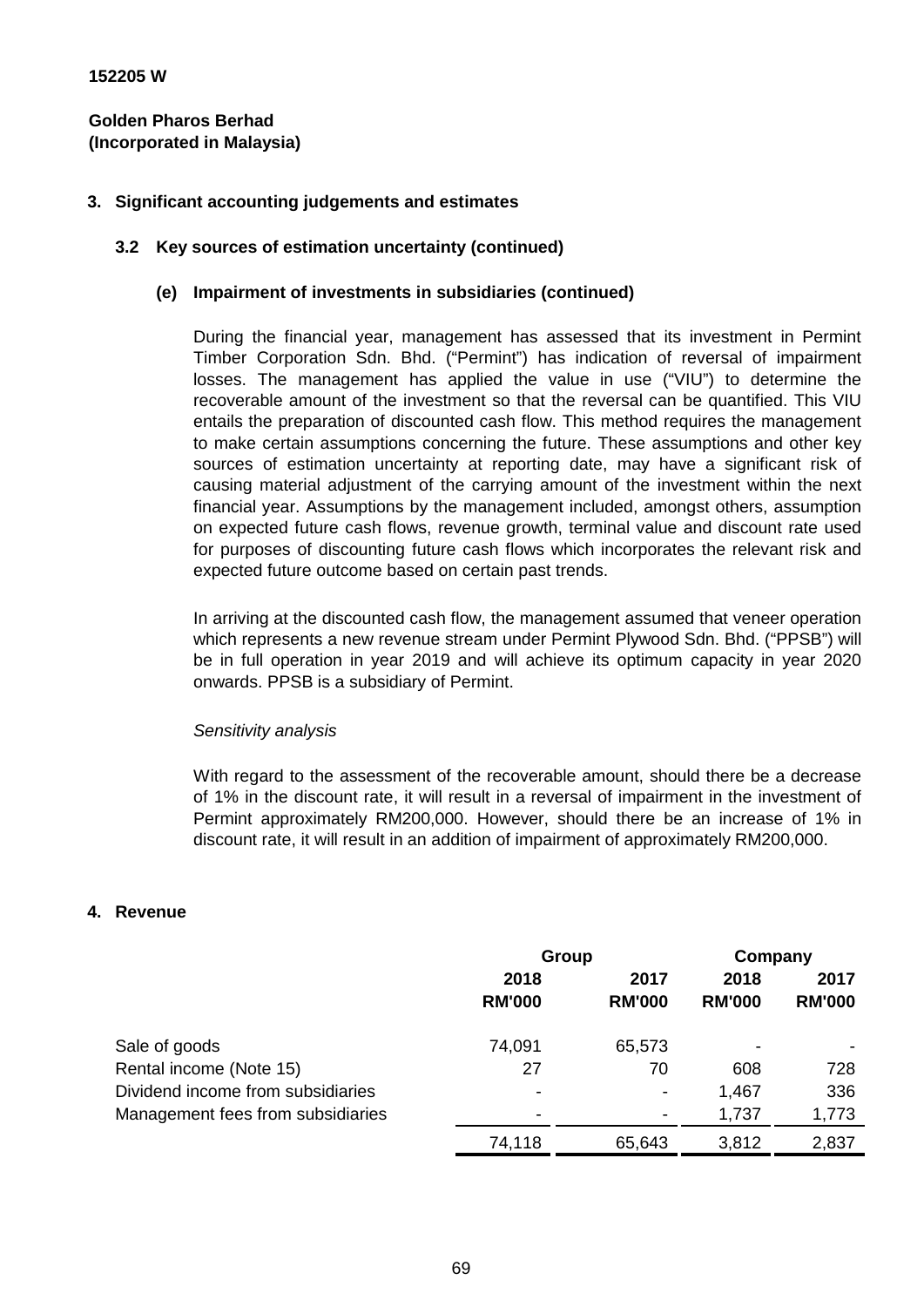# **4. Revenue (continued)**

Set out below is the disaggregation of the Group's revenue from contracts with customers:

| Group                               |                          |                                           |                |
|-------------------------------------|--------------------------|-------------------------------------------|----------------|
| For the year ended 31 December 2018 |                          |                                           |                |
|                                     |                          | <b>Others</b>                             | Total          |
| <b>RM'000</b>                       | <b>RM'000</b>            | <b>RM'000</b>                             | <b>RM'000</b>  |
|                                     |                          |                                           |                |
| 48,651                              | 21,806                   | 1,783                                     | 72,240         |
| 683                                 |                          |                                           | 683            |
| 74                                  |                          |                                           | 74             |
| 465                                 | 656                      |                                           | 1,121          |
|                                     |                          |                                           |                |
| 49,873                              | 22,462                   | 1,783                                     | 74,118         |
|                                     |                          |                                           |                |
|                                     |                          |                                           | 6,043          |
|                                     |                          |                                           | 42,608         |
|                                     |                          |                                           | 1,222          |
|                                     |                          |                                           | 1,757          |
|                                     |                          |                                           | 22,462         |
|                                     |                          | 26                                        | 26             |
|                                     |                          |                                           |                |
| 49,873                              | 22,462                   | 1,783                                     | 74,118         |
|                                     |                          |                                           |                |
|                                     | 6,043<br>42,608<br>1,222 | <b>Harvesting Manufacturing</b><br>22,462 | 1,757<br>Group |

|                                     | Group                               |                                 |               |               |
|-------------------------------------|-------------------------------------|---------------------------------|---------------|---------------|
|                                     | For the year ended 31 December 2017 |                                 |               |               |
|                                     |                                     | <b>Harvesting Manufacturing</b> | <b>Others</b> | Total         |
|                                     | <b>RM'000</b>                       | <b>RM'000</b>                   | <b>RM'000</b> | <b>RM'000</b> |
| <b>Primary geographical markets</b> |                                     |                                 |               |               |
| Malaysia                            | 35,883                              | 26,389                          | 1,078         | 63,350        |
| United Kingdom                      | 926                                 |                                 |               | 926           |
| Other regions                       | 520                                 | 847                             |               | 1,367         |
| Total revenue from contracts with   |                                     |                                 |               |               |
| customers                           | 37,329                              | 27,236                          | 1,078         | 65,643        |
| Major product or service line       |                                     |                                 |               |               |
| Logs                                | 5,738                               |                                 |               | 5,738         |
| Sawn timbers                        | 30,144                              |                                 |               | 30,144        |
| Mouldings                           | 1,447                               |                                 |               | 1,447         |
| Woodchips                           |                                     |                                 | 1,008         | 1,008         |
| Manufactured glasses                |                                     | 27,236                          |               | 27,236        |
| Rental income                       |                                     |                                 | 70            | 70            |
| Total revenue from contracts with   |                                     |                                 |               |               |
| customers                           | 37,329                              | 27,236                          | 1,078         | 65,643        |
|                                     |                                     |                                 |               |               |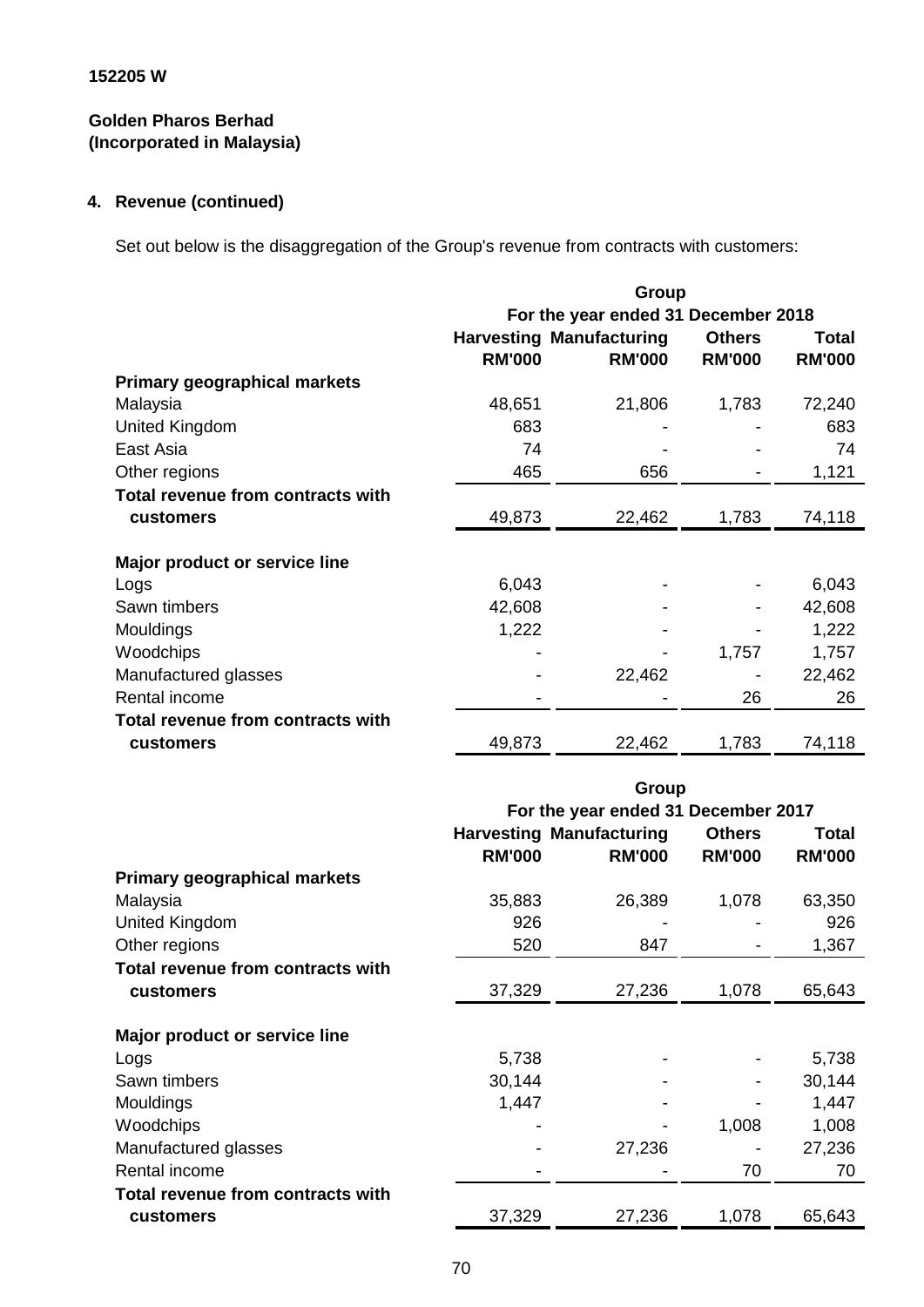**6. Dividend income**

# **Golden Pharos Berhad (Incorporated in Malaysia)**

# **5. Interest income**

|                                           |               | Group         | Company       |               |
|-------------------------------------------|---------------|---------------|---------------|---------------|
|                                           | 2018          | 2017          | 2018          | 2017          |
|                                           | <b>RM'000</b> | <b>RM'000</b> | <b>RM'000</b> | <b>RM'000</b> |
| Profit and interest income from deposits  |               |               |               |               |
| with licensed banks                       | 366           | 166           |               |               |
| <b>Dividend income</b>                    |               | Group         |               | Company       |
|                                           | 2018          | 2017          | 2018          | 2017          |
|                                           | <b>RM'000</b> | <b>RM'000</b> | <b>RM'000</b> | <b>RM'000</b> |
| Dividend income from:                     |               |               |               |               |
| <b>FVTOCI</b> financial assets            |               |               |               |               |
| - Equity instruments (quoted in Malaysia) | 67            | 133           |               |               |

# **7. Other income**

|                                     |                       | Group                 |                       | Company               |  |  |
|-------------------------------------|-----------------------|-----------------------|-----------------------|-----------------------|--|--|
|                                     | 2018<br><b>RM'000</b> | 2017<br><b>RM'000</b> | 2018<br><b>RM'000</b> | 2017<br><b>RM'000</b> |  |  |
| Reversal of impairment losses on:   |                       |                       |                       |                       |  |  |
| - Trade receivables (Note 22 (a))   | 55                    | 43                    |                       |                       |  |  |
| - Other receivables (Note 22 (c))   |                       | 164                   |                       | 9                     |  |  |
| Sale of scrap and other products    | 9                     | 83                    |                       |                       |  |  |
| Gain on disposal of property, plant |                       |                       |                       |                       |  |  |
| and equipment                       | 43                    | 27                    | 2,958                 |                       |  |  |
| Reversal of impairment losses on    |                       |                       |                       |                       |  |  |
| investment in subsidiary            |                       |                       | 1,400                 |                       |  |  |
| Realised gain on foreign exchange   | 23                    | 83                    |                       |                       |  |  |
| Profit income from Al-Mudharabah    | 58                    | 44                    | 5                     | 10                    |  |  |
| Insurance compensation              | 94                    |                       |                       |                       |  |  |
| <b>Miscellaneous</b>                | 31                    | 206                   |                       | 6                     |  |  |
|                                     | 313                   | 650                   | 4,364                 | 25                    |  |  |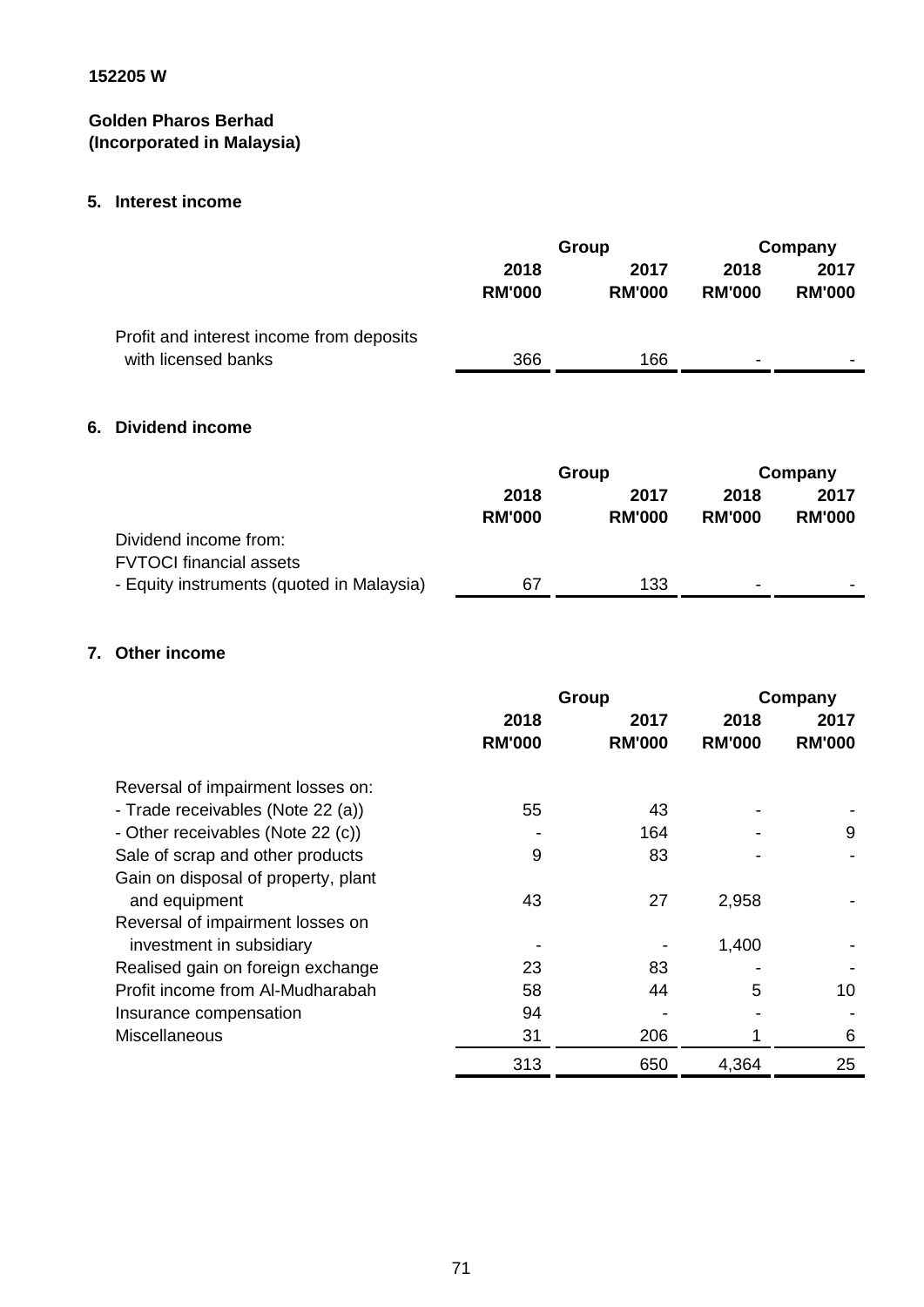# **8. Finance costs**

|                                  | Group                                          |     | Company                  |                       |  |
|----------------------------------|------------------------------------------------|-----|--------------------------|-----------------------|--|
|                                  | 2018<br>2017<br><b>RM'000</b><br><b>RM'000</b> |     | 2018<br><b>RM'000</b>    | 2017<br><b>RM'000</b> |  |
| Interest expense on:             |                                                |     |                          |                       |  |
| Obligations under finance leases | 99                                             | 102 | 13                       | 15                    |  |
| Bankers' acceptances             | 4                                              | 16  | $\overline{\phantom{a}}$ |                       |  |
| <b>Bank overdraft</b>            | 38                                             | 98  | $\overline{\phantom{a}}$ |                       |  |
|                                  | 141                                            | 216 | 13                       | 15                    |  |

## **9. Profit/(loss) before tax**

The following items have been included in arriving at profit/(loss) before tax:

|                                           |               | Group         | Company       |               |  |
|-------------------------------------------|---------------|---------------|---------------|---------------|--|
|                                           | 2018          | 2017          | 2018          | 2017          |  |
|                                           | <b>RM'000</b> | <b>RM'000</b> | <b>RM'000</b> | <b>RM'000</b> |  |
| Auditors' remuneration:                   |               |               |               |               |  |
| - Current year                            | 175           | 170           | 63            | 60            |  |
| - Other services                          | 40            | 30            | 40            | 30            |  |
| Employee benefits expense (Note 10)       | 21,274        | 18,079        | 2,315         | 1,466         |  |
| Non-executive directors' remuneration     |               |               |               |               |  |
| excluding benefits-in-kind (Note 11)      | 1,071         | 971           | 519           | 458           |  |
| Depreciation of property, plant           |               |               |               |               |  |
| and equipment (Note 14)                   | 3,566         | 3,505         | 173           | 129           |  |
| Depreciation of investment properties     |               |               |               |               |  |
| (Note 15)                                 | 233           | 233           | 146           | 138           |  |
| Gain on disposal of property, plant       |               |               |               |               |  |
| and equipment                             | (43)          | (27)          | (2,958)       |               |  |
| Property, plant and equipment written off | 87            | 1             |               |               |  |
| Allowance for impairment on:              |               |               |               |               |  |
| - Trade receivables (Note 22 (a))         | 6             | 9             |               |               |  |
| - Other receivables (Note 22 (c))         | 44            |               | 239           | 141           |  |
| Sustainable forest management expenses    | 5,772         | 1,550         |               |               |  |
| Rental of equipment                       | 29            | 26            | 2             | 4             |  |
| Rental of land and buildings              | 29            | 49            | 77            | 77            |  |
| Inventories written off (Note 21)         |               |               |               |               |  |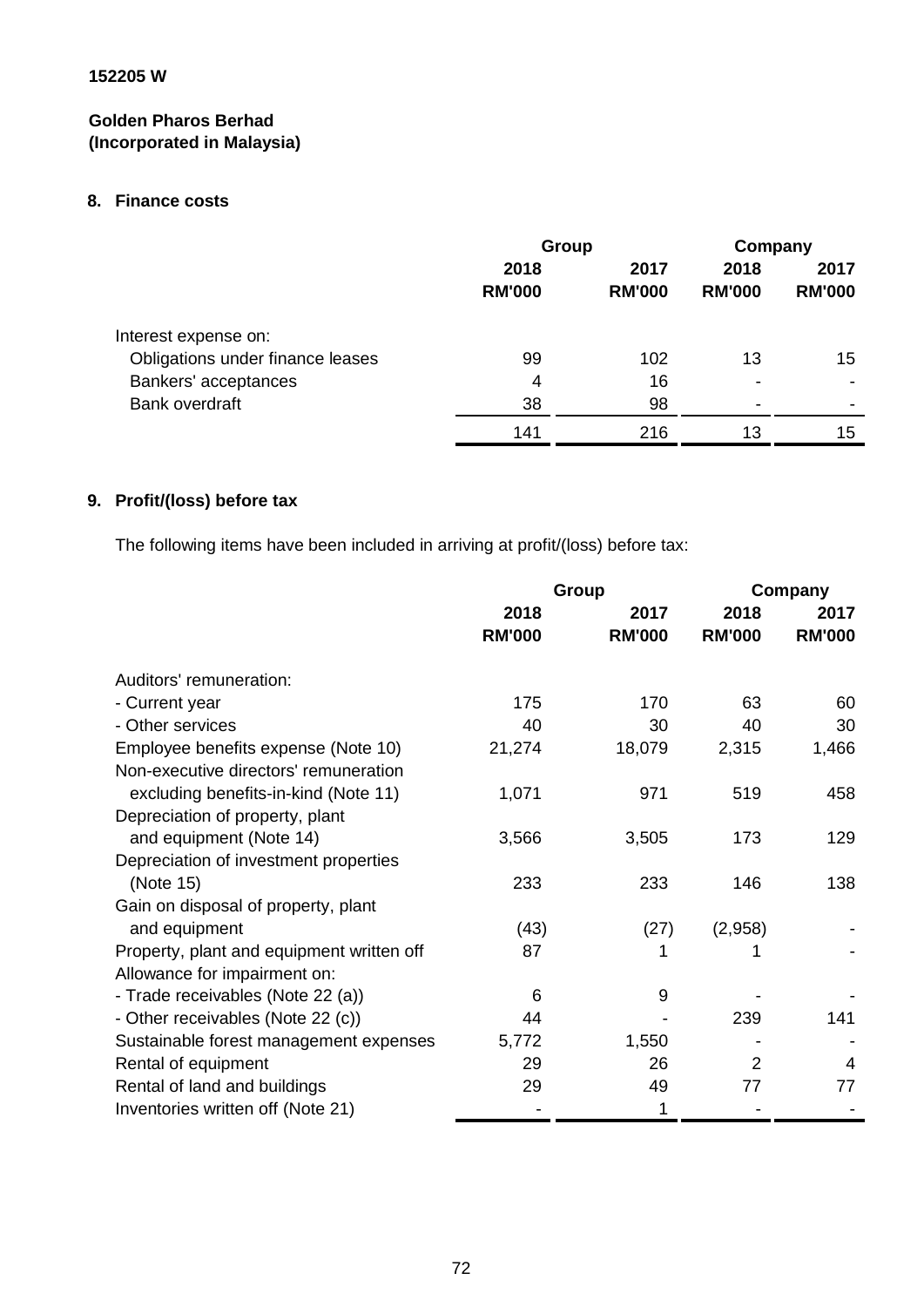# **10. Employee benefits expense**

|                                               | Group         |               | Company       |               |
|-----------------------------------------------|---------------|---------------|---------------|---------------|
|                                               | 2018          | 2017          | 2018          | 2017          |
|                                               | <b>RM'000</b> | <b>RM'000</b> | <b>RM'000</b> | <b>RM'000</b> |
| Wages and salaries                            | 14,293        | 11,651        | 1,142         | 986           |
| Social security contributions                 | 214           | 278           | 13            | 12            |
| Contributions to defined contribution plan    | 1,845         | 1,672         | 241           | 172           |
| Provision for retirement benefits obligations |               |               |               |               |
| (Note 25)                                     | 1,109         | 993           | 76            | 70            |
| Share-based payment under the LTIP:           |               |               |               |               |
| - Exercise of ESGS                            | 294           |               | 294           |               |
| - Grant of ESOS                               | 34            |               | 5             |               |
| Provision for short-term accumulating         |               |               |               |               |
| compensated absences                          | 94            | 91            | 10            | 7             |
| Other benefits                                | 3,391         | 3,394         | 534           | 219           |
|                                               | 21,274        | 18,079        | 2,315         | 1,466         |

## **11. Directors' remuneration**

The details of remuneration receivable by directors of the Company during the year are as follows:

|                                                                             |                       | Group                 | Company               |                       |
|-----------------------------------------------------------------------------|-----------------------|-----------------------|-----------------------|-----------------------|
|                                                                             | 2018<br><b>RM'000</b> | 2017<br><b>RM'000</b> | 2018<br><b>RM'000</b> | 2017<br><b>RM'000</b> |
| <b>Executive:</b>                                                           |                       |                       |                       |                       |
| Salaries and other emoluments                                               |                       | 131                   |                       |                       |
| Fees                                                                        |                       | 6                     |                       |                       |
| Defined contribution plan                                                   |                       | 2                     |                       |                       |
| Total executive directors' remuneration                                     |                       | 139                   |                       |                       |
| Non-executive:                                                              |                       |                       |                       |                       |
| Fees                                                                        | 275                   | 278                   | 180                   | 180                   |
| Other emoluments                                                            | 796                   | 693                   | 339                   | 278                   |
| Total directors' remuneration                                               |                       |                       |                       |                       |
| (excluding benefits-in-kind) (Note 9)                                       | 1,071                 | 971                   | 519                   | 458                   |
| Benefits-in-kind                                                            | 17                    |                       | 17                    |                       |
| Total non-executive directors' remuneration<br>(including benefits-in-kind) | 1,088                 | 971                   | 536                   | 458                   |
| Total directors' remuneration                                               | 1,088                 | 1,110                 | 536                   | 458                   |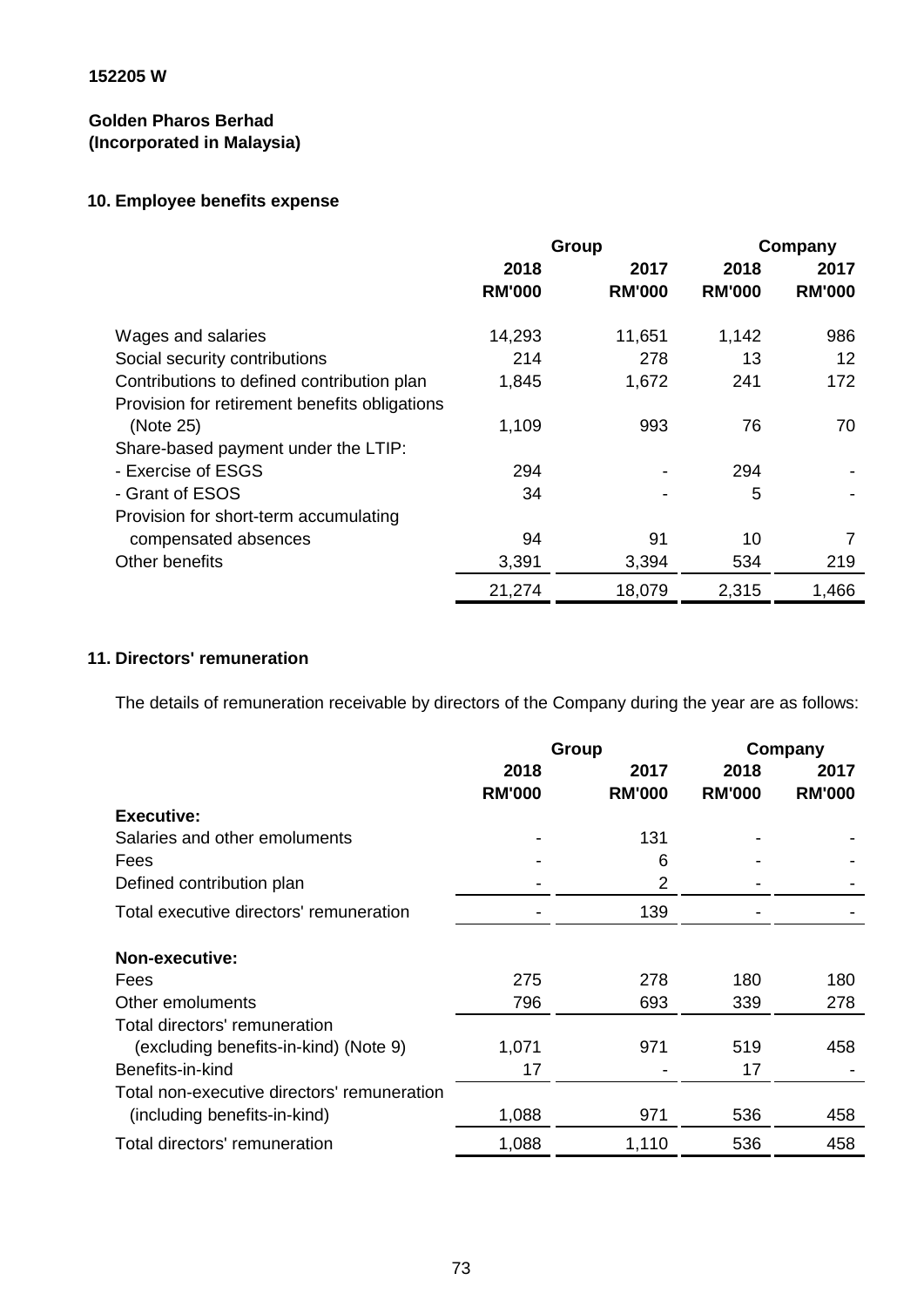### **Golden Pharos Berhad (Incorporated in Malaysia)**

## **11. Directors' remuneration (continued)**

The number of directors of the Company whose total remuneration during the financial year fell within the following bands is analysed below:

|                                 |                          | <b>Number of directors</b> |  |  |
|---------------------------------|--------------------------|----------------------------|--|--|
|                                 | 2018                     | 2017                       |  |  |
| <b>Non-executive directors:</b> |                          |                            |  |  |
| <b>Below RM50,000</b>           | 6                        | 4                          |  |  |
| RM50,001 to RM100,000           |                          | 2                          |  |  |
| Above RM100,000                 | $\overline{\phantom{a}}$ |                            |  |  |
|                                 |                          |                            |  |  |

#### **12. Income tax expense/(benefit)**

#### Major components of income tax expense/(benefit)

The major components of income tax expense/(benefit) for the years ended 31 December 2018 and 2017 are:

|                                                                 |                       | Group                 | Company               |                       |  |
|-----------------------------------------------------------------|-----------------------|-----------------------|-----------------------|-----------------------|--|
|                                                                 | 2018<br><b>RM'000</b> | 2017<br><b>RM'000</b> | 2018<br><b>RM'000</b> | 2017<br><b>RM'000</b> |  |
|                                                                 |                       |                       |                       |                       |  |
| Statements of profit or loss and<br>other comprehensive income: |                       |                       |                       |                       |  |
| Current income tax:                                             |                       |                       |                       |                       |  |
| Malaysian income tax                                            | 1,692                 | 823                   |                       |                       |  |
| Overprovision in respect of                                     |                       |                       |                       |                       |  |
| previous years                                                  | (115)                 | (4)                   |                       |                       |  |
|                                                                 | 1,577                 | 819                   |                       |                       |  |
| Deferred tax (Note 19):                                         |                       |                       |                       |                       |  |
| Relating to (reversal)/origination of                           |                       |                       |                       |                       |  |
| temporary differences                                           | (101)                 | 156                   |                       |                       |  |
| Overprovision in respect of                                     |                       |                       |                       |                       |  |
| previous years                                                  | (174)                 | (583)                 |                       | (24)                  |  |
|                                                                 | (275)                 | (427)                 |                       | (24)                  |  |
| Total income tax expense/(benefit)                              |                       |                       |                       |                       |  |
| recognised in profit or loss                                    | 1,302                 | 392                   |                       | (24)                  |  |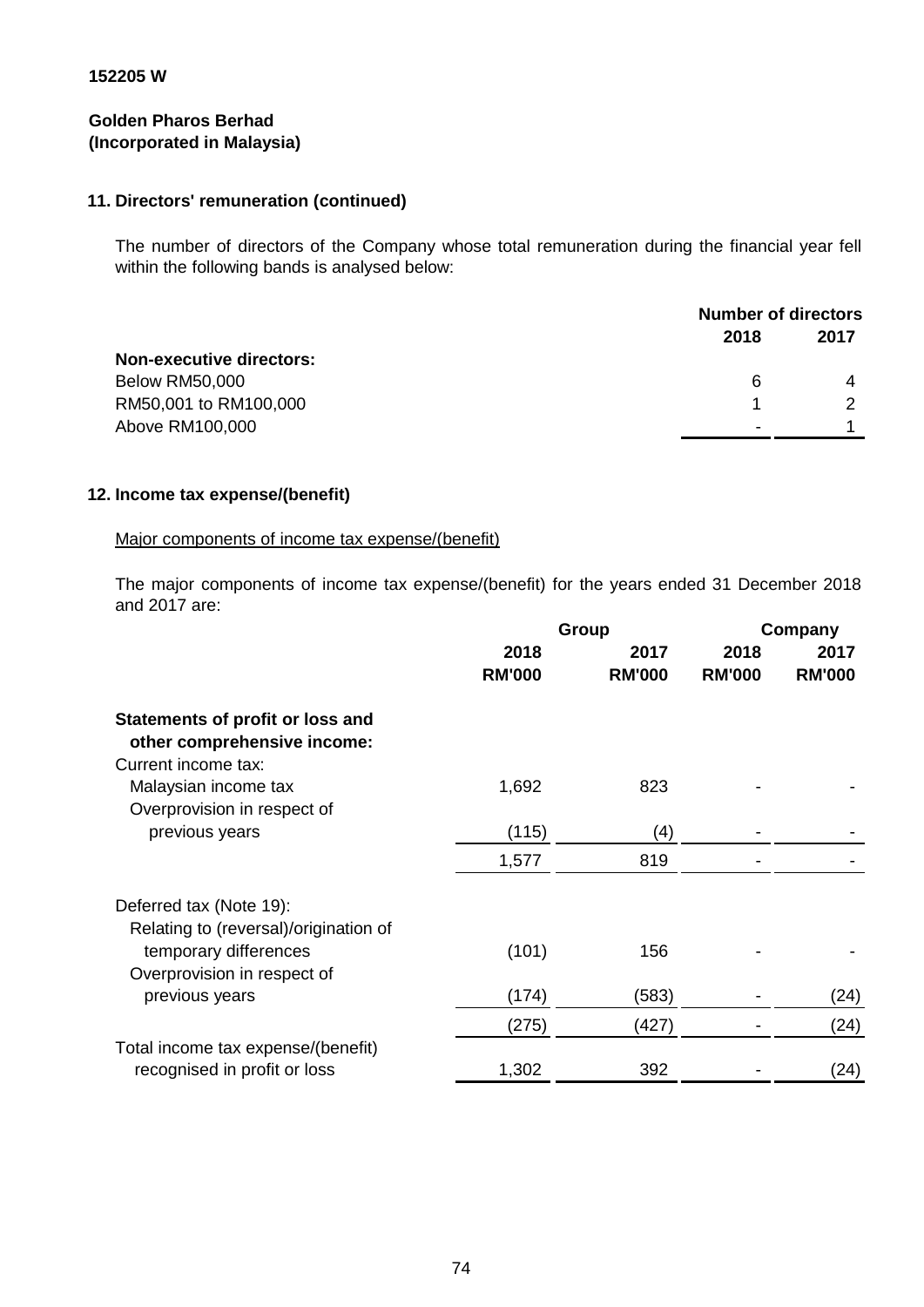#### **12. Income tax expense/(benefit) (continued)**

#### Reconciliation between tax expense/(benefit) and accounting profit/(loss)

The reconciliation between tax expense/(benefit) and the product of accounting profit/(loss) multiplied by the applicable corporate tax rate for the years ended 31 December 2018 and 2017 is as follows:

|                                                                        | 2018<br><b>RM'000</b> | 2017<br><b>RM'000</b> |
|------------------------------------------------------------------------|-----------------------|-----------------------|
| Group                                                                  |                       |                       |
| Profit before tax                                                      | 1,815                 | 499                   |
| Tax at Malaysian statutory tax rate of 24% (2017: 24%)                 | 436                   | 120                   |
| Adjustments:                                                           |                       |                       |
| Income not subject to tax                                              | (132)                 | (53)                  |
| Non-deductible expenses                                                | 1,441                 | 1,988                 |
| Effect of tax exempt and relief                                        | (10)                  | (21)                  |
| Utilisation of current year's reinvestment allowances                  | (175)                 | (132)                 |
| Utilisation of unabsorbed capital allowances and unutilised tax losses | (413)                 | (1, 398)              |
| Deferred tax assets not recognised                                     | 529                   | 598                   |
| Share of tax of an associate                                           | (85)                  | (123)                 |
| Overprovision of deferred income tax in respect of previous years      | (174)<br>(115)        | (583)                 |
| Overprovision of income tax in respect of previous years               |                       | (4)                   |
| Total income tax expense recognised in profit or loss                  | 1,302                 | 392                   |
|                                                                        | 2018<br><b>RM'000</b> | 2017<br><b>RM'000</b> |
| Company                                                                |                       |                       |
| Profit/(loss) before tax                                               | 3,239                 | (450)                 |
| Tax at Malaysian statutory tax rate of 24% (2017: 24%)                 | 777                   | (108)                 |
| Adjustments:                                                           |                       |                       |
| Income not subject to tax                                              | (1,409)               | (81)                  |
| Non-deductible expenses                                                | 166                   | 128                   |
| Deferred tax assets not recognised                                     | 466                   | 61                    |
| Overprovision of deferred tax in respect of previous years             |                       | (24)                  |
| Total income tax benefit recognised in profit or loss                  |                       | (24)                  |

Current income tax is calculated at the statutory tax rate of 24% (2017: 24%) of the estimated assessable profit/(loss) for the year.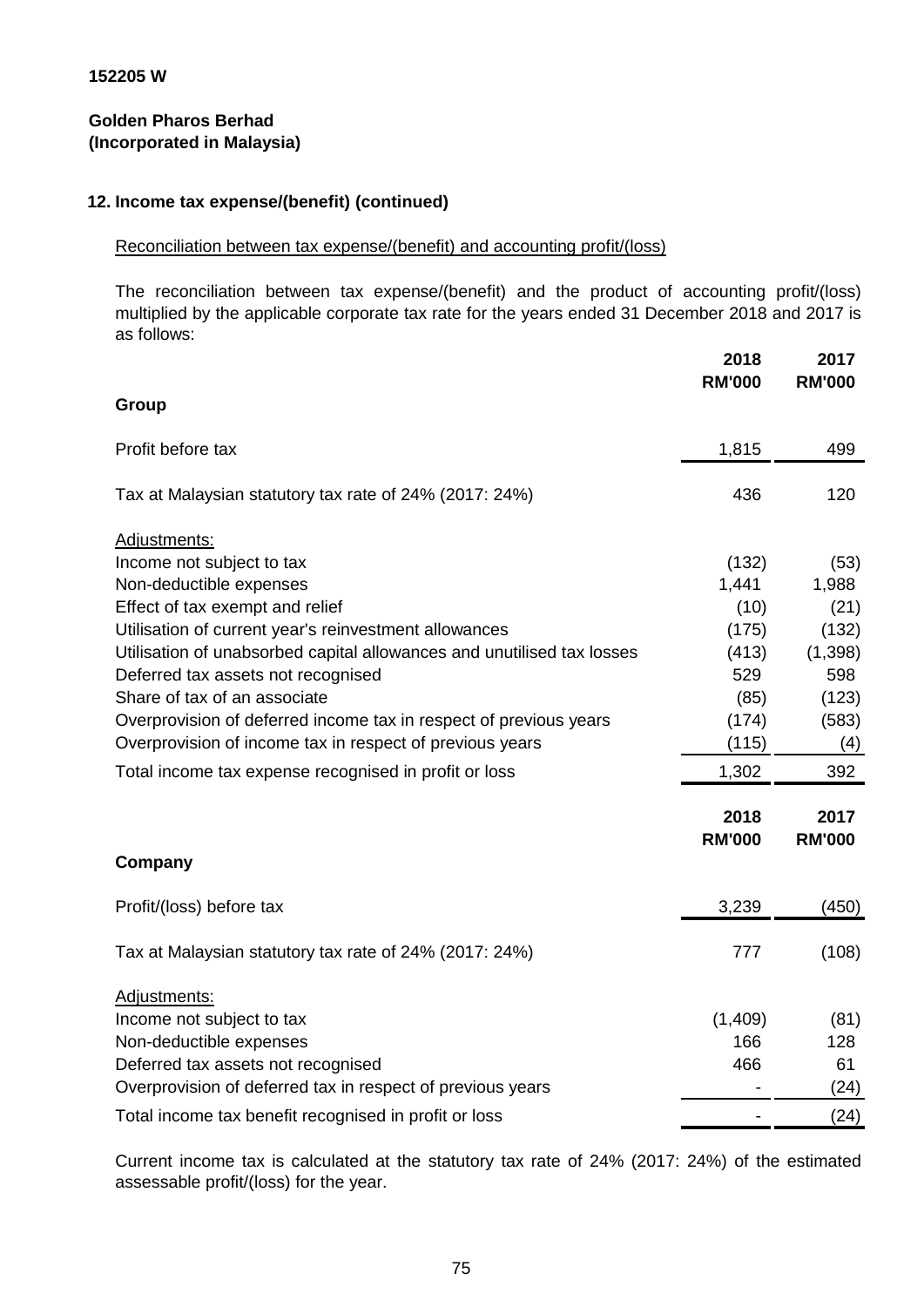### **Golden Pharos Berhad (Incorporated in Malaysia)**

#### **12. Income tax expense/(benefit) (continued)**

Tax savings during the financial year arising from:

|                                                 | Group                    |                       | Company               |                       |
|-------------------------------------------------|--------------------------|-----------------------|-----------------------|-----------------------|
|                                                 | 2018<br><b>RM'000</b>    | 2017<br><b>RM'000</b> | 2018<br><b>RM'000</b> | 2017<br><b>RM'000</b> |
| Utilisation of current year's tax losses        | 919                      | 223                   |                       | 4                     |
| Utilisation of previously unutilised tax losses | $\overline{\phantom{0}}$ | 56                    | $\,$                  |                       |

#### **13. Earnings per share**

Basic earnings per share amounts are calculated by dividing profit net of tax, attributable to owners of the parent by weighted average number of ordinary shares outstanding during the financial year.

Basic earnings per share amounts are calculated by dividing profit net of tax, attributable to owners of the parent by the weighted average number of ordinary shares outstanding during the financial year plus the weighted average number of ordinary shares outstanding during the financial year plus the weighted average number of ordinary shares that would be issued on the conversion of all dilutive potential ordinary shares into ordinary shares.

The following reflects the profit and share data used in the computation of basic and diluted earnings per share for the financial years ended 31 December:

|                                                                  | Group   |         |
|------------------------------------------------------------------|---------|---------|
|                                                                  | 2018    | 2017    |
| Profit net of tax, attributable to owners of the parent (RM'000) | 513     | 516     |
| Number of ordinary shares ('000):                                |         |         |
| - In issue                                                       | 135,135 | 134,546 |
| - Effect of dilution: share options                              | 3,998   |         |
|                                                                  | 139,133 | 134,546 |
| Earnings per share (sen):                                        |         |         |
| - Basic                                                          | 0.38    | 0.38    |
| - Diluted                                                        | 0.37    | 0.38    |
|                                                                  |         |         |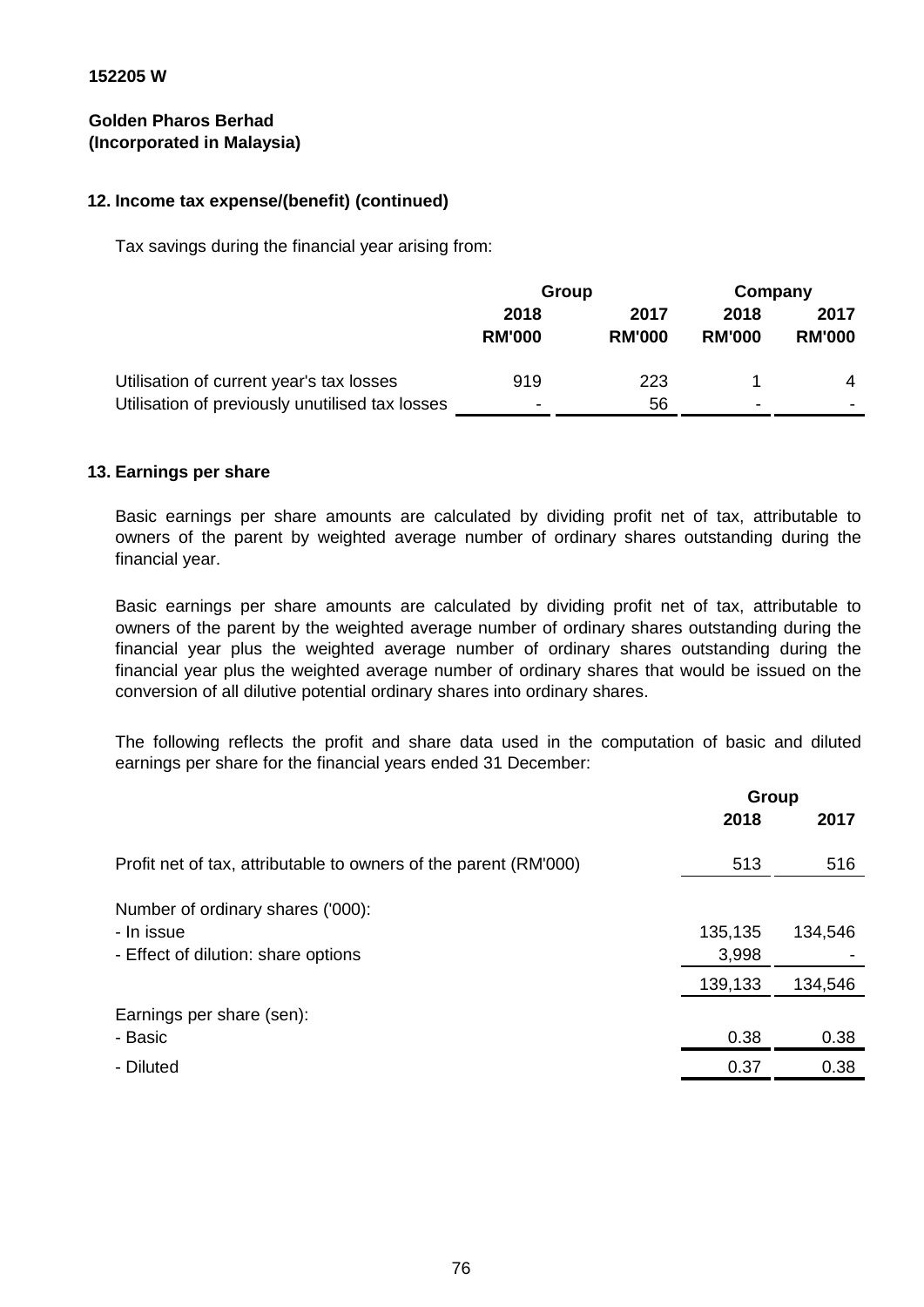# **14. Property, plant and equipment**

|                                           |                                                |                                                | Furniture,<br>fittings            |                                           |                                           |                                       |                               |
|-------------------------------------------|------------------------------------------------|------------------------------------------------|-----------------------------------|-------------------------------------------|-------------------------------------------|---------------------------------------|-------------------------------|
|                                           | <b>Land and</b><br>buildings*<br><b>RM'000</b> | <b>Plant and</b><br>machinery<br><b>RM'000</b> | and<br>equipment<br><b>RM'000</b> | <b>Motor</b><br>vehicles<br><b>RM'000</b> | <b>Other</b><br>assets**<br><b>RM'000</b> | Work-in-<br>progress<br><b>RM'000</b> | <b>Total</b><br><b>RM'000</b> |
| Group                                     |                                                |                                                |                                   |                                           |                                           |                                       |                               |
| Cost:                                     |                                                |                                                |                                   |                                           |                                           |                                       |                               |
| At 1 January 2017                         | 51,815                                         | 78,518                                         | 12,941                            | 12,016                                    | 1,963                                     | 609                                   | 157,862                       |
| Additions                                 | 12                                             | 1,148                                          | 132                               | 793                                       | 7                                         | 1,298                                 | 3,390                         |
| <b>Disposals</b><br>Write offs            | (225)                                          | (1, 351)<br>(3,581)                            | (3)<br>(112)                      | (637)<br>$\qquad \qquad \blacksquare$     | (377)                                     | (29)<br>$\overline{\phantom{a}}$      | (2, 245)<br>(4,070)           |
| Transferred to investment                 |                                                |                                                |                                   |                                           |                                           |                                       |                               |
| properties (Note 15)                      | (481)                                          |                                                |                                   |                                           |                                           |                                       | (481)                         |
| At 31 December 2017                       |                                                |                                                |                                   |                                           |                                           |                                       |                               |
| and 1 January 2018                        | 51,121                                         | 74,734                                         | 12,958                            | 12,172                                    | 1,593                                     | 1,878                                 | 154,456                       |
| Additions                                 | 260                                            | 775                                            | 115                               | 264                                       |                                           |                                       | 1,414                         |
| <b>Disposals</b>                          |                                                | (555)                                          | (113)                             | (1, 810)                                  |                                           |                                       | (2, 478)                      |
| Write offs<br>Reclassification            | 841                                            | (264)                                          | (1,895)                           | (343)                                     | (867)                                     |                                       | (3,369)                       |
|                                           |                                                | 1,037                                          |                                   |                                           |                                           | (1,878)                               |                               |
| At 31 December 2018                       | 52,222                                         | 75,727                                         | 11,065                            | 10,283                                    | 726                                       |                                       | 150,023                       |
| <b>Accumulated</b><br>depreciation:       |                                                |                                                |                                   |                                           |                                           |                                       |                               |
| At 1 January 2017<br>Depreciation charge  | 9,435                                          | 72,682                                         | 12,076                            | 9,037                                     | 1,200                                     |                                       | 104,430                       |
| for the year (Note 9)                     | 1,606                                          | 744                                            | 248                               | 890                                       | 17                                        |                                       | 3,505                         |
| <b>Disposals</b>                          | (24)                                           | (1, 347)                                       | (7)                               | (600)                                     |                                           |                                       | (1,978)                       |
| Write offs                                |                                                | (3,580)                                        | (112)                             | $\qquad \qquad \blacksquare$              | (377)                                     |                                       | (4,069)                       |
| Transferred to investment                 |                                                |                                                |                                   |                                           |                                           |                                       |                               |
| properties (Note 15)                      | (119)                                          |                                                |                                   |                                           |                                           |                                       | (119)                         |
| At 31 December 2017<br>and 1 January 2018 | 10,898                                         | 68,499                                         | 12,205                            | 9,327                                     | 840                                       |                                       | 101,769                       |
| Depreciation charge                       |                                                |                                                |                                   |                                           |                                           |                                       |                               |
| for the year (Note 9)                     | 1,607                                          | 796                                            | 211                               | 883                                       | 17                                        | 52                                    | 3,566                         |
| <b>Disposals</b>                          |                                                | (555)                                          | (113)                             | (1,663)                                   |                                           | -                                     | (2, 331)                      |
| Write offs                                |                                                | (264)                                          | (1,893)                           | (257)                                     | (868)                                     |                                       | (3,282)                       |
| Reclassification                          | 52                                             |                                                |                                   |                                           | ۰                                         | (52)                                  |                               |
| At 31 December 2018                       | 12,557                                         | 68,476                                         | 10,410                            | 8,290                                     | (11)                                      | $\overline{\phantom{0}}$              | 99,722                        |
| Net carrying amount:                      |                                                |                                                |                                   |                                           |                                           |                                       |                               |
| At 31 December 2017                       | 40,223                                         | 6,235                                          | 753                               | 2,845                                     | 753                                       | 1,878                                 | 52,687                        |
| At 31 December 2018                       | 39,665                                         | 7,251                                          | 655                               | 1,993                                     | 737                                       | $\qquad \qquad \blacksquare$          | 50,301                        |

\*\* Other assets consist of roads and bridges.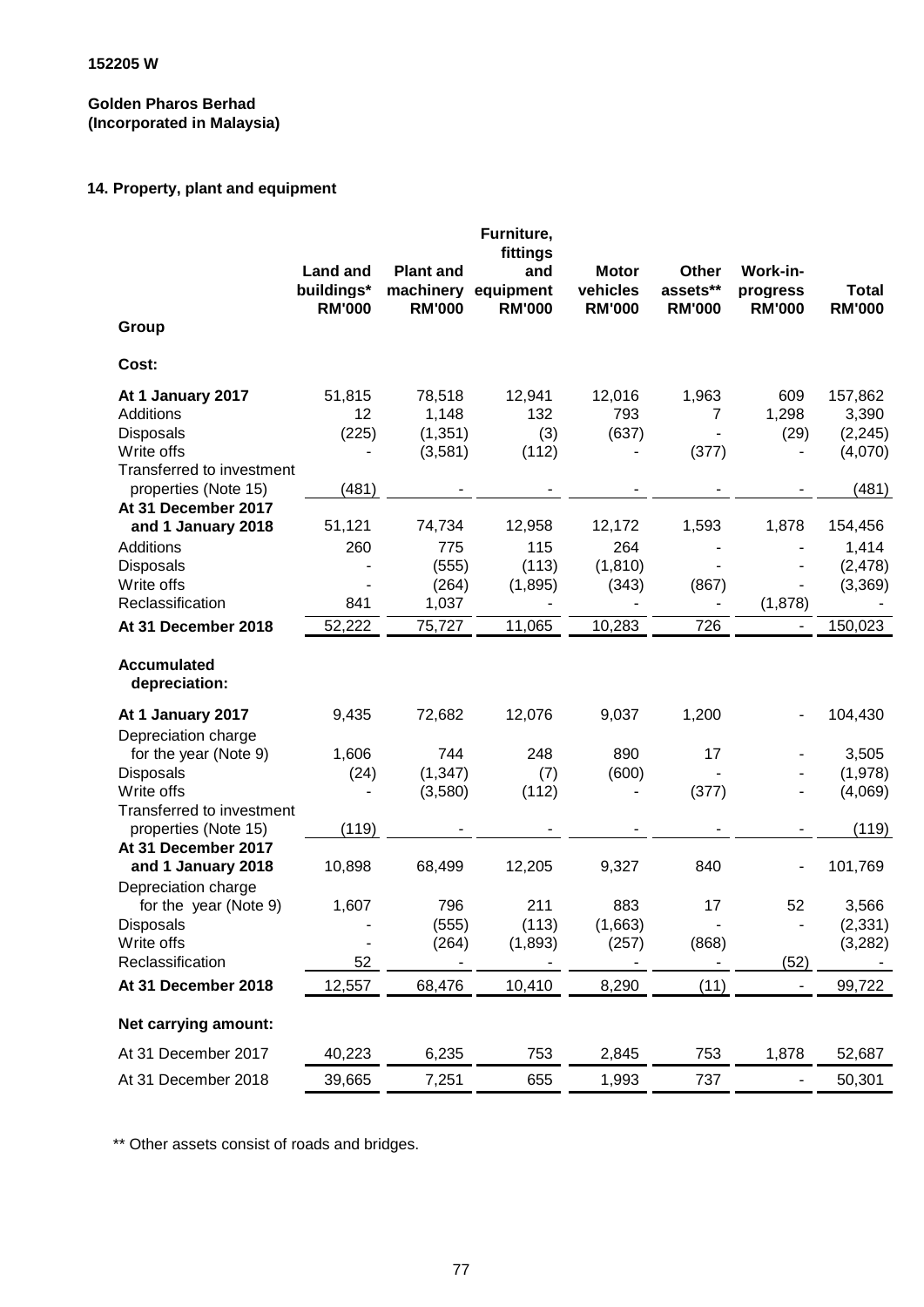# **14. Property, plant and equipment (continued)**

**\* Land and buildings of the Group:**

|                                      | <b>Freehold</b><br>land<br><b>RM'000</b> | Leasehold<br>land<br><b>RM'000</b> | <b>Buildings</b><br><b>RM'000</b> | <b>Total</b><br><b>RM'000</b> |
|--------------------------------------|------------------------------------------|------------------------------------|-----------------------------------|-------------------------------|
| <b>Group (continued)</b>             |                                          |                                    |                                   |                               |
| Cost:                                |                                          |                                    |                                   |                               |
| At 1 January 2017                    | 409                                      | 35,512                             | 15,894                            | 51,815                        |
| Addition                             |                                          |                                    | 12                                | 12                            |
| Disposal                             |                                          |                                    | (225)                             | (225)                         |
| Transferred to investment properties |                                          | (481)                              |                                   | (481)                         |
| At 31 December 2017 and              |                                          |                                    |                                   |                               |
| 1 January 2018                       | 409                                      | 35,031                             | 15,681                            | 51,121                        |
| <b>Additions</b>                     |                                          |                                    | 260                               | 260                           |
| Reclassification                     |                                          |                                    | 841                               | 841                           |
| At 31 December 2018                  | 409                                      | 35,031                             | 16,782                            | 52,222                        |
| <b>Accumulated depreciation:</b>     |                                          |                                    |                                   |                               |
| At 1 January 2017                    |                                          | 5,773                              | 3,662                             | 9,435                         |
| Depreciation charge for the year     |                                          | 953                                | 653                               | 1,606                         |
| Disposal                             |                                          |                                    | (24)                              | (24)                          |
| Transferred to investment properties |                                          | (119)                              |                                   | (119)                         |
| At 31 December 2017 and              |                                          |                                    |                                   |                               |
| 1 January 2018                       |                                          | 6,607                              | 4,291                             | 10,898                        |
| Depreciation charge for the year     |                                          | 953                                | 654                               | 1,607                         |
| Reclassification                     |                                          |                                    | 52                                | 52                            |
| At 31 December 2018                  |                                          | 7,560                              | 4,997                             | 12,557                        |
| Net carrying amount:                 |                                          |                                    |                                   |                               |
| At 31 December 2017                  | 409                                      | 28,424                             | 11,390                            | 40,223                        |
| At 31 December 2018                  | 409                                      | 27,471                             | 11,785                            | 39,665                        |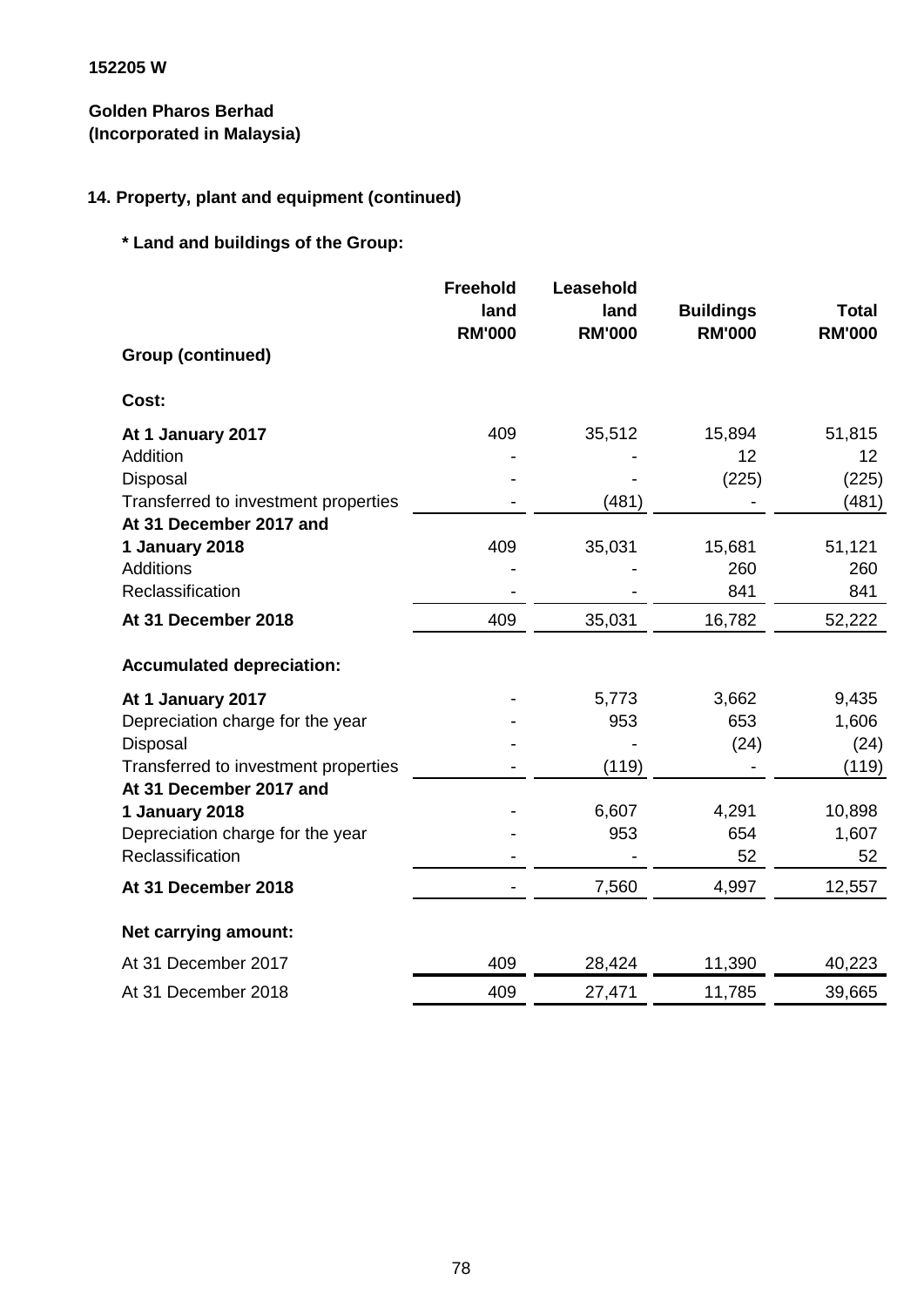# **14. Property, plant and equipment (continued)**

|                                           | Furniture,<br>fittings and<br>equipment<br><b>RM'000</b> | <b>Motor</b><br>vehicles<br><b>RM'000</b> | <b>Total</b><br><b>RM'000</b> |
|-------------------------------------------|----------------------------------------------------------|-------------------------------------------|-------------------------------|
| Company                                   |                                                          |                                           |                               |
| Cost:                                     |                                                          |                                           |                               |
| At 1 January 2017                         | 850                                                      | 592                                       | 1,442                         |
| Addition                                  | 12                                                       |                                           | 12                            |
| At 31 December 2017 and 1 January 2018    | 862                                                      | 592                                       | 1,454                         |
| <b>Additions</b>                          | 15                                                       | 264                                       | 279                           |
| <b>Disposals</b>                          | (488)                                                    |                                           | (488)                         |
| At 31 December 2018                       | 389                                                      | 856                                       | 1,245                         |
| <b>Accumulated depreciation:</b>          |                                                          |                                           |                               |
| At 1 January 2017                         | 667                                                      | 144                                       | 811                           |
| Depreciation charge for the year (Note 9) | 67                                                       | 62                                        | 129                           |
| At 31 December 2017 and 1 January 2018    | 734                                                      | 206                                       | 940                           |
| Depreciation charge for the year (Note 9) | 42                                                       | 131                                       | 173                           |
| <b>Disposals</b>                          | (442)                                                    |                                           | (442)                         |
| At 31 December 2018                       | 334                                                      | 337                                       | 671                           |
| Net carrying amount:                      |                                                          |                                           |                               |
| At 31 December 2017                       | 128                                                      | 386                                       | 514                           |
| At 31 December 2018                       | 55                                                       | 519                                       | 574                           |
|                                           |                                                          |                                           |                               |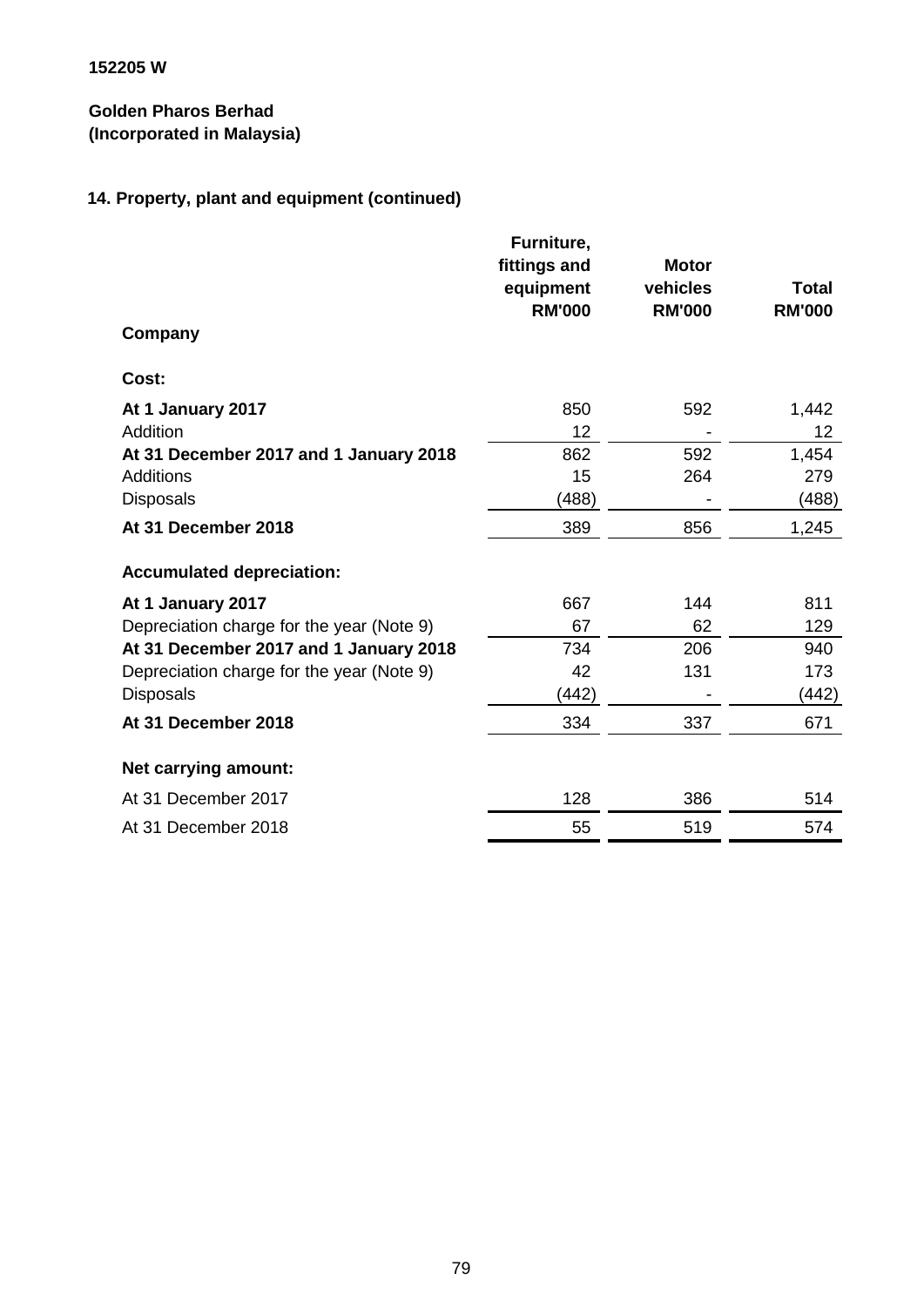### **14. Property, plant and equipment (continued)**

#### Assets held under finance lease

During the financial year, the Group acquired motor vehicles with an aggregate cost of RM416,000 (2017: RM677,000), by means of finance lease. The cash outflow on acquisition of property, plant and equipment of the Group and of the Company amounted to RM998,000 (2017: RM2,713,000) and RM52,000 (2017: RM12,000) respectively.

The net carrying amount of plant and machinery, equipment and motor vehicles held under finance leases at the reporting date were RM516,000 (2017: RM383,000) and RM861,000 (2017: RM2,203,000) for the Company and for the Group respectively.

#### Assets pledged as securities

In addition to assets held under finance leases, the Group's land with net carrying amount of RM5,136,000 (2017: RMNil) are mortgaged to secure the Group's bank borrowings (Note 24).

#### **15. Investment properties**

|                                                                                                                            | Leasehold<br>land<br><b>RM'000</b> | <b>Building</b><br><b>RM'000</b> | <b>Total</b><br><b>RM'000</b> |
|----------------------------------------------------------------------------------------------------------------------------|------------------------------------|----------------------------------|-------------------------------|
| Group                                                                                                                      |                                    |                                  |                               |
| Cost:                                                                                                                      |                                    |                                  |                               |
| At 1 January 2017<br>Transferred from property, plant and equipment (Note 14)                                              | 13,399<br>481                      | 139                              | 13,538<br>481                 |
| At 31 December 2017/31 December 2018                                                                                       | 13,880                             | 139                              | 14,019                        |
| <b>Accumulated depreciation:</b>                                                                                           |                                    |                                  |                               |
| At 1 January 2017<br>Depreciation charge for the year (Note 9)<br>Transferred from property, plant and equipment (Note 14) | 1,263<br>230<br>119                | 9<br>3                           | 1,272<br>233<br>119           |
| At 31 December 2017 and 1 January 2018<br>Depreciation charge for the year (Note 9)                                        | 1,612<br>230                       | 12<br>3                          | 1,624<br>233                  |
| At 31 December 2018                                                                                                        | 1,842                              | 15                               | 1,857                         |
| Net carrying amount:                                                                                                       |                                    |                                  |                               |
| At 31 December 2017                                                                                                        | 12,268                             | 127                              | 12,395                        |
| At 31 December 2018                                                                                                        | 12,038                             | 124                              | 12,162                        |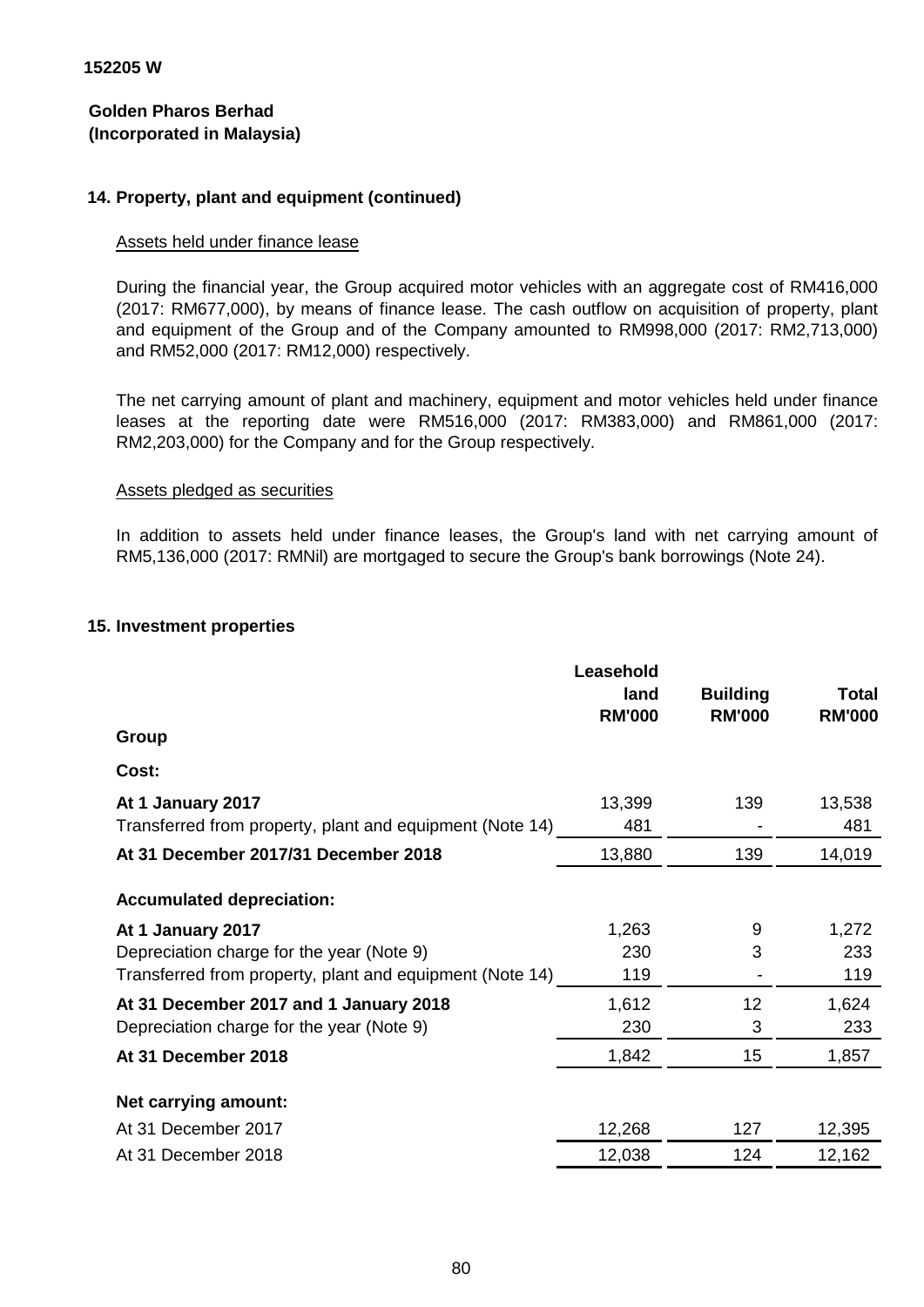### **15. Investment properties (continued)**

|                                                                                                 | Leasehold<br>land<br><b>RM'000</b> | <b>Building</b><br><b>RM'000</b> | <b>Total</b><br><b>RM'000</b> |
|-------------------------------------------------------------------------------------------------|------------------------------------|----------------------------------|-------------------------------|
| Company                                                                                         |                                    |                                  |                               |
| Cost:                                                                                           |                                    |                                  |                               |
| At 1 January 2017/2018<br>Disposal                                                              | 3,000<br>(3,000)                   | 5,290<br>(5,290)                 | 8,290<br>(8, 290)             |
| At 31 December 2018                                                                             |                                    |                                  |                               |
| <b>Accumulated depreciation:</b>                                                                |                                    |                                  |                               |
| At 1 January 2017<br>Depreciation charge for the year (Note 9)                                  | 241<br>40                          | 618<br>98                        | 859<br>138                    |
| At 31 December 2017 and 1 January 2018<br>Depreciation charge for the year (Note 9)<br>Disposal | 281<br>40<br>(321)                 | 716<br>106<br>(822)              | 997<br>146<br>(1, 143)        |
| At 31 December 2018                                                                             |                                    |                                  |                               |
| Net carrying amount:                                                                            |                                    |                                  |                               |
| At 31 December 2017                                                                             | 2,719                              | 4,574                            | 7,293                         |
| At 31 December 2018                                                                             |                                    |                                  |                               |
|                                                                                                 |                                    |                                  |                               |

#### Fair value information

The Group has engaged an independent professional valuer, who holds a recognised relevant professional qualification and has recent experience in the locations and categories of the investment properties valued to determine the fair value of its investment property. A valuation is conducted at each financial year end.

Based on the valuation report dated 21 February 2019, fair value of leasehold land and buildings of the Group and of the Company as at 31 December 2018 to be RM13,880,000 (2017: RM13,880,000) and RM400,000 (2017: RM130,000) and RMNil (2017: RM3,650,000) and RMNil (2017: RM5,100,000) respectively.

#### Level 3 fair values

Fair value of the leasehold and buildings have been generally derived using the sales comparison approach. Sales price of comparable properties in close proximity are adjusted for differences in key attributes such as property size, location and physical characteristics to arrive at market value. The most significant input into this valuation approach is price per square foot of comparable properties.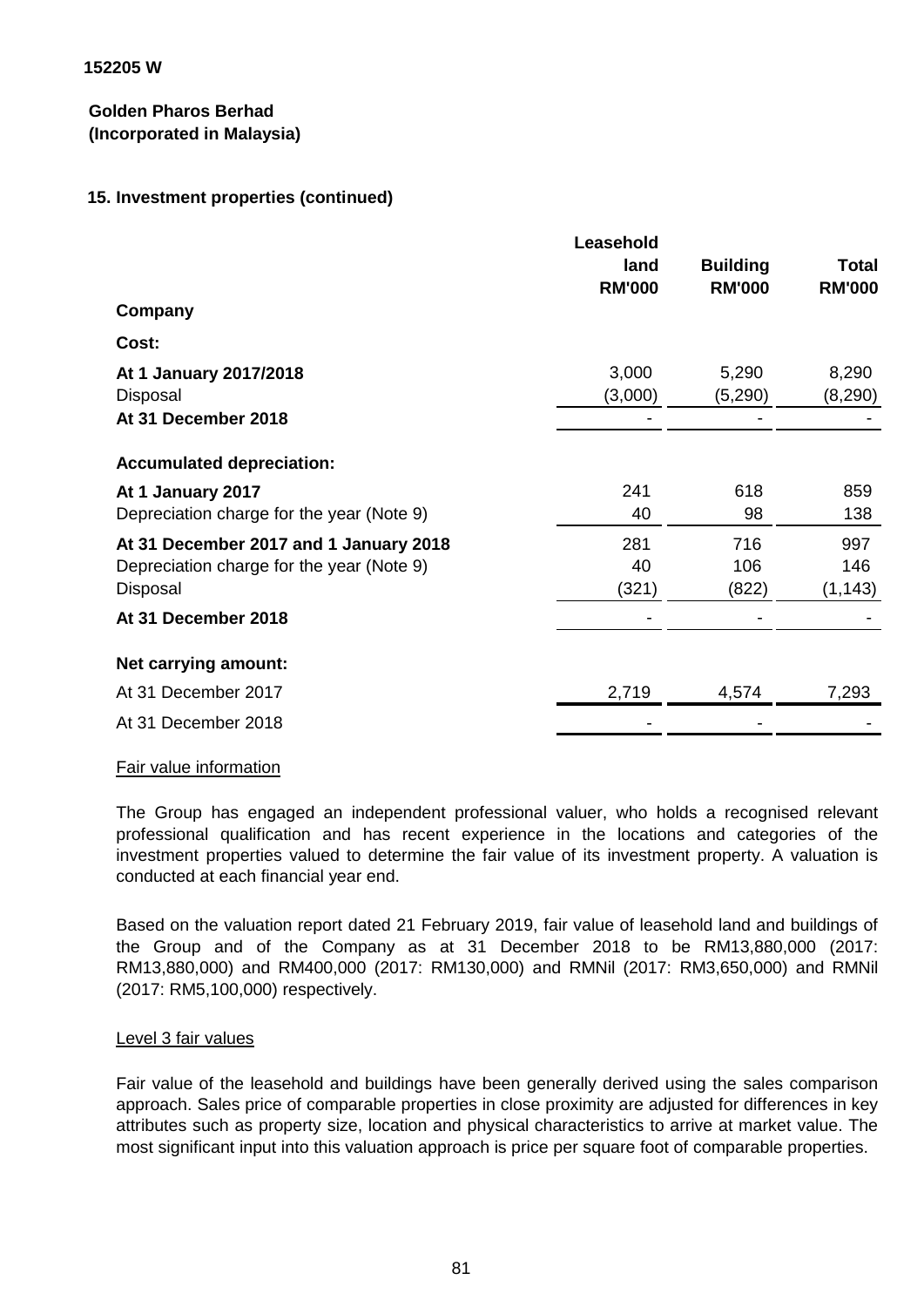## **Golden Pharos Berhad (Incorporated in Malaysia)**

# **15. Investment properties (continued)**

The following is recognised in profit or loss in respect of investment properties:

|                                       |                       | Group                 |                       | Company               |  |
|---------------------------------------|-----------------------|-----------------------|-----------------------|-----------------------|--|
|                                       | 2018<br><b>RM'000</b> | 2017<br><b>RM'000</b> | 2018<br><b>RM'000</b> | 2017<br><b>RM'000</b> |  |
| Rental income (Note 4)                | 27                    | 70                    | 608                   | 728                   |  |
| 16. Goodwill                          |                       |                       |                       |                       |  |
|                                       |                       |                       | 2018<br><b>RM'000</b> | 2017<br><b>RM'000</b> |  |
| Cost:                                 |                       |                       |                       |                       |  |
| At 1 January/31 December              |                       |                       | 613                   | 613                   |  |
| <b>Accumulated impairment losses:</b> |                       |                       |                       |                       |  |
| At 1 January/31 December              |                       |                       | (613)                 | (613)                 |  |
| Net carrying amount:                  |                       |                       |                       |                       |  |
| At 31 December                        |                       |                       |                       |                       |  |
|                                       |                       |                       |                       |                       |  |

### **17. Investments in subsidiaries**

|                                                                 | Company               |                       |
|-----------------------------------------------------------------|-----------------------|-----------------------|
|                                                                 | 2018<br><b>RM'000</b> | 2017<br><b>RM'000</b> |
| Unquoted shares, at cost<br>Less: Accumulated impairment losses | 118,824<br>(72, 483)  | 118,824<br>(73, 883)  |
| Provision for financial guarantee                               | 46,341<br>14          | 44,941<br>14          |
|                                                                 | 46,355                | 44,955                |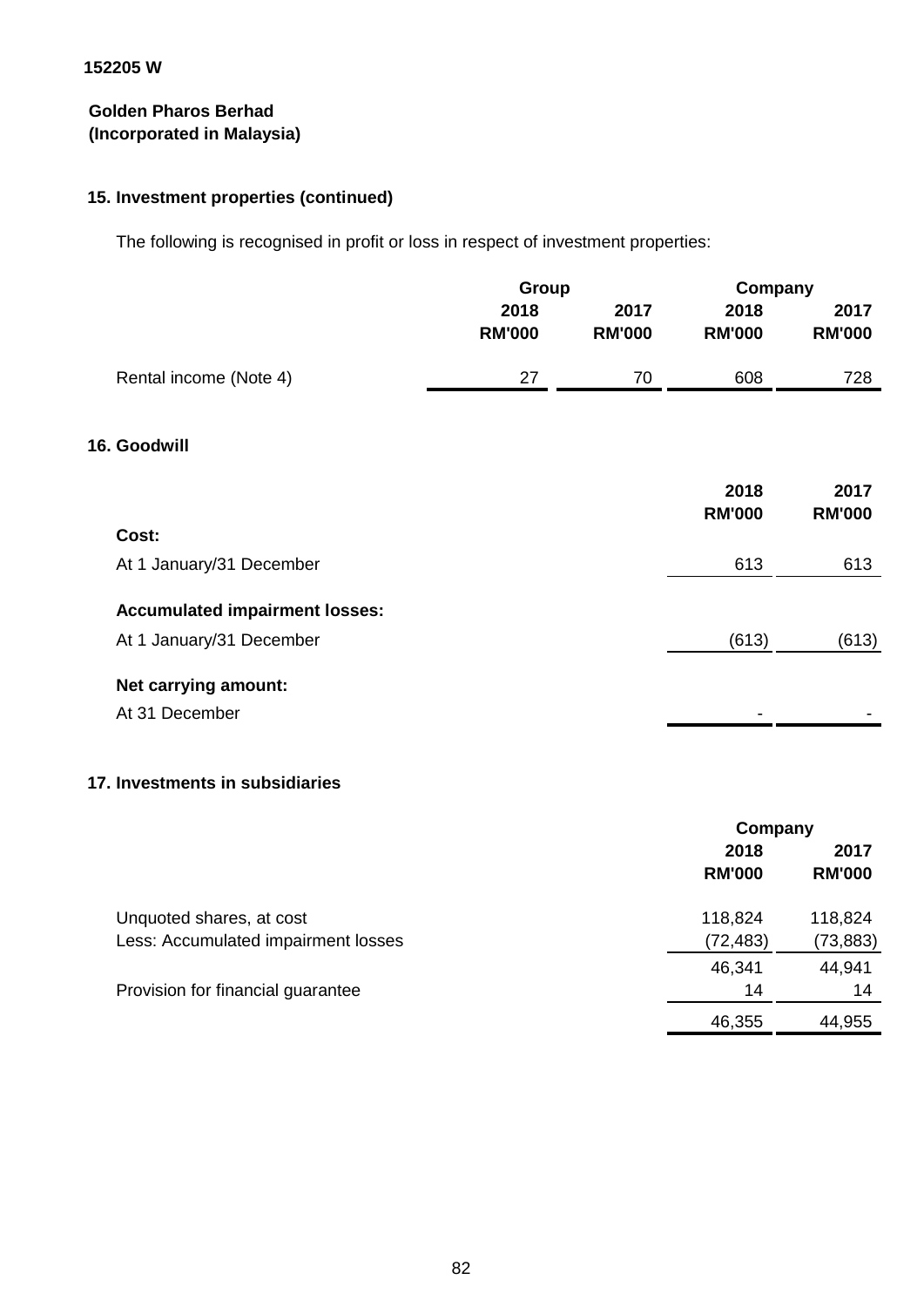## **17. Investments in subsidiaries (continued)**

(a) Details of subsidiaries are as follows:

| <b>Names</b>                                               | <b>Country of</b><br>incorporation | <b>Principal activities</b>                                                                                                                             |          | Proportion (%) of<br>ownership interest |
|------------------------------------------------------------|------------------------------------|---------------------------------------------------------------------------------------------------------------------------------------------------------|----------|-----------------------------------------|
| <b>Held by the Company:</b>                                |                                    |                                                                                                                                                         | 2018     | 2017                                    |
| <b>Golden Pharos Doors</b><br>Sdn. Bhd.                    | Malaysia Inactive                  |                                                                                                                                                         | 100      | 100                                     |
| <b>Golden Pharos Glass</b><br>Sdn. Bhd.                    | Malaysia                           | Manufacturing and trading<br>of glass                                                                                                                   | 100      | 100                                     |
| <b>Golden Pharos</b><br><b>Overseas Sales</b><br>Sdn. Bhd. | Malaysia                           | Inactive                                                                                                                                                | 100      | 100                                     |
| <b>Golden Pharos</b><br>Overseas<br>Sdn. Bhd.**            | Malaysia                           | Dormant                                                                                                                                                 | 100      | 100                                     |
| <b>Golden Pharos Fiber</b><br>Sdn. Bhd.                    | Malaysia                           | Dormant                                                                                                                                                 | 100      | 100                                     |
| <b>Permint Timber</b><br>Corporation Sdn. Bhd.             |                                    | Malaysia Investment holding                                                                                                                             | 100      | 100                                     |
| Held through Permint Timber Corporation Sdn. Bhd.:         |                                    |                                                                                                                                                         |          |                                         |
| Pesama Timber<br>Corporation Sdn. Bhd.                     | Malaysia                           | Sawmilling, harvesting,<br>moulding, producing<br>finger joint and furniture,<br>and kiln drying                                                        | 100      | 100                                     |
| Pesaka Trengganu<br><b>Berhad</b>                          | Malaysia                           | Sawmilling                                                                                                                                              | 100      | 100                                     |
| Kumpulan Pengurusan<br>Kayu-Kayan Trengganu<br>Sdn. Bhd.   | Malaysia                           | Harvesting and<br>sustainable forest<br>management                                                                                                      | 100      | 100                                     |
| Permint Plywood Sdn.<br>Bhd.                               | Malaysia                           | Rental of buildings, plant<br>and machinery, selling of<br>logs, sale of right to log,<br>trading of woodchips and<br>manufacture and sale of<br>veneer | 100      | 100                                     |
| <b>GP Tropical Furniture</b><br>Sdn. Bhd.                  | Malaysia                           | Dormant                                                                                                                                                 | $50.39*$ | $50.39*$                                |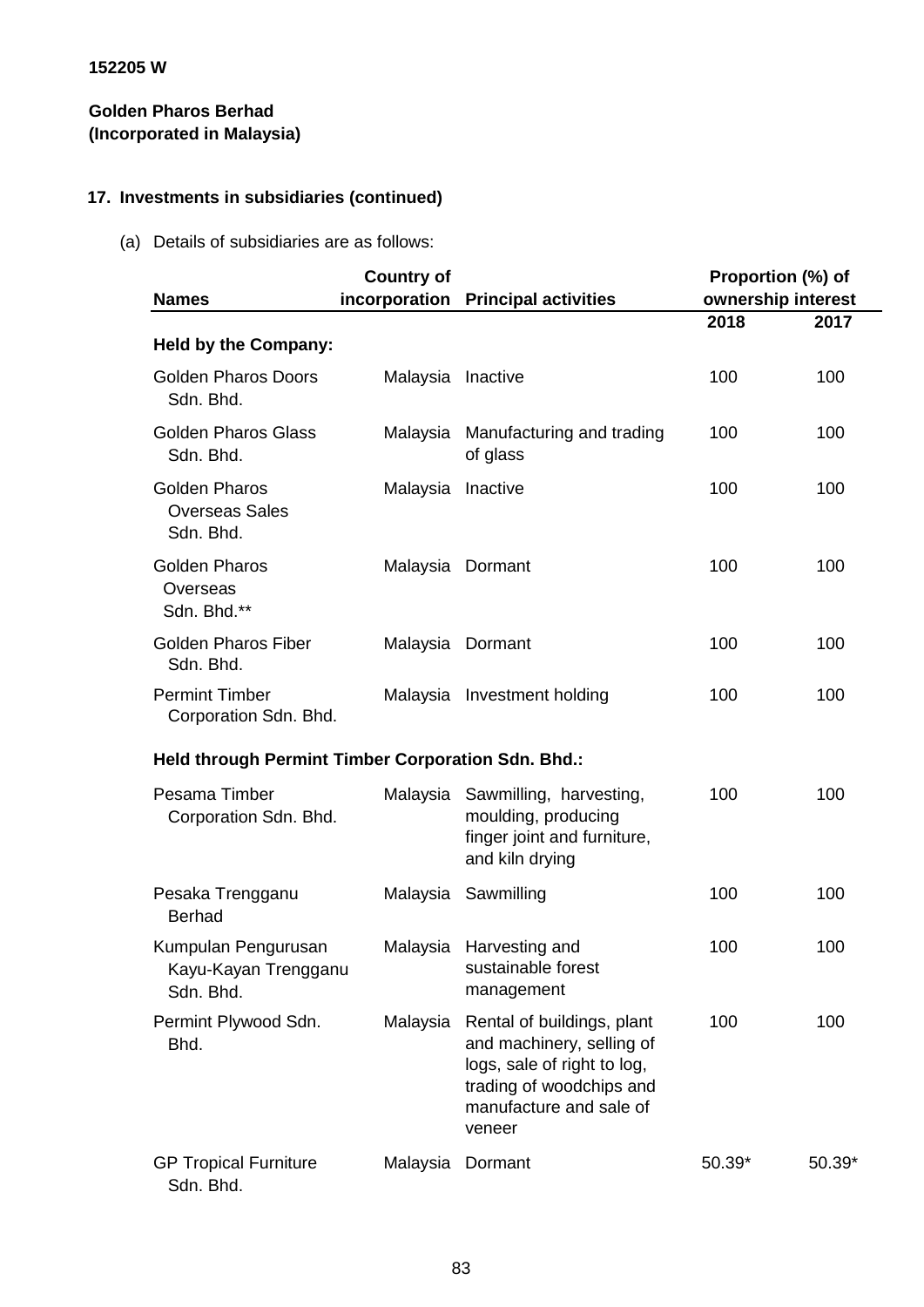#### **17. Investments in subsidiaries (continued)**

(a) Details of subsidiaries are as follows (continued):

| <b>Names</b>                           | <b>Country of</b><br>incorporation Principal activities | Proportion (%) of<br>ownership interest |       |
|----------------------------------------|---------------------------------------------------------|-----------------------------------------|-------|
|                                        | Held through Permint Plywood Sdn. Bhd.:                 | 2018                                    | 2017  |
| <b>GP Dynamic Venture</b><br>Sdn. Bhd. | Malaysia Dormant                                        | 100                                     | $60*$ |

- **\*** Percentage of ownership interest was held by non-controlling interest equal to the proportion of voting rights held.
- \*\* This subsidiary holds 19% equity interest in Prestige Doors PLC, a company incorporated in the United Kingdom.

#### Subscription of non-controlling interest in GP Dynamic Venture Sdn. Bhd. ("GPDV")

During the year, the Group's subsidiary, Permint Plywood Sdn. Bhd. ("PPSB"), acquired noncontrolling interest of 40% in GPDV for a cash consideration of RM29,000. The subscription of this 40% interest caused GPDV became wholly-owned subsidiary of PPSB.

- (b) Summarised financial information of GPDV which had non-controlling interest that was material to the Group is set out below. The summarised financial information presented below was the amount before inter-company elimination.
	- (i) Summarised statement of financial position

|                                                                          | 2017<br><b>RM'000</b> |
|--------------------------------------------------------------------------|-----------------------|
| Non-current assets<br><b>Current assets</b>                              | 1,140<br>108          |
| <b>Total assets</b>                                                      | 1,248                 |
| <b>Current liabilities</b><br>Non-current liabilities                    | 1,119<br>56           |
| <b>Total liabilities</b>                                                 | 1,175                 |
| Net assets                                                               | 73                    |
| Equity attributable to owners of the Company<br>Non-controlling interest | 44<br>29              |
|                                                                          |                       |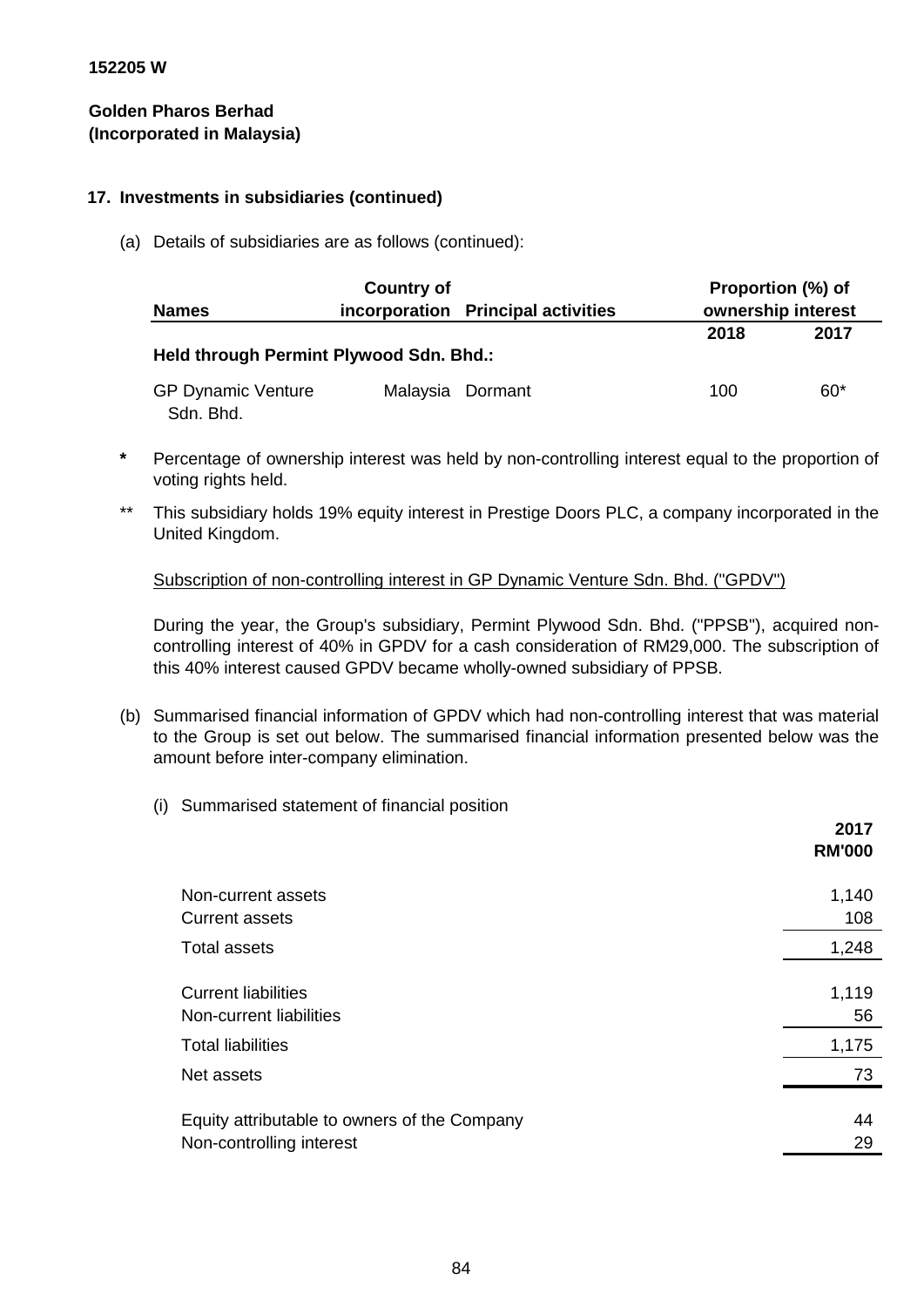# **17. Investments in subsidiaries (continued)**

(ii) Summarised statement of comprehensive income

|                                                                       | 2017<br><b>RM'000</b> |
|-----------------------------------------------------------------------|-----------------------|
| Revenue                                                               |                       |
| Loss for the year                                                     | 1,022                 |
| Loss attributable to owners of the company                            | 613                   |
| Loss attributable to the non-controlling interest                     | 409                   |
| Total comprehensive loss for the year                                 | 1,022                 |
|                                                                       |                       |
| Total comprehensive loss attributable to owners of the company        | 613                   |
| Total comprehensive loss attributable to the non-controlling interest | 409                   |
|                                                                       | 1,022                 |
| (iii) Summarised statement of cash flows                              |                       |
|                                                                       | 2017                  |
|                                                                       | <b>RM'000</b>         |
| Net cash flows from operating activities                              | 449                   |
| Net cash flows used in investing activities                           | (458)                 |
| Net cash flows used in financing activities                           | (23)                  |
| Net decrease in cash and cash equivalents                             | (32)                  |
| Cash and cash equivalents at the beginning of the year                | 34                    |
| Cash and cash equivalents at the end of the year                      | 2                     |

### **18. Investments in associates**

|                                                                          | Group                 |                       |
|--------------------------------------------------------------------------|-----------------------|-----------------------|
|                                                                          | 2018<br><b>RM'000</b> | 2017<br><b>RM'000</b> |
| Unquoted ordinary shares, at cost<br>Unquoted preference shares, at cost | 3,981<br>7,764        | 3,981<br>7,764        |
|                                                                          | 11,745                | 11,745                |
| Share of post-acquisition reserves                                       | 2,210<br>13,955       | 1,860<br>13,605       |
| Less: Accumulated impairment losses                                      | (11, 407)<br>2,548    | (11, 407)<br>2,198    |
| <b>Represented by:</b><br>Share of net tangible assets                   | 2,548                 | 2,198                 |
|                                                                          |                       |                       |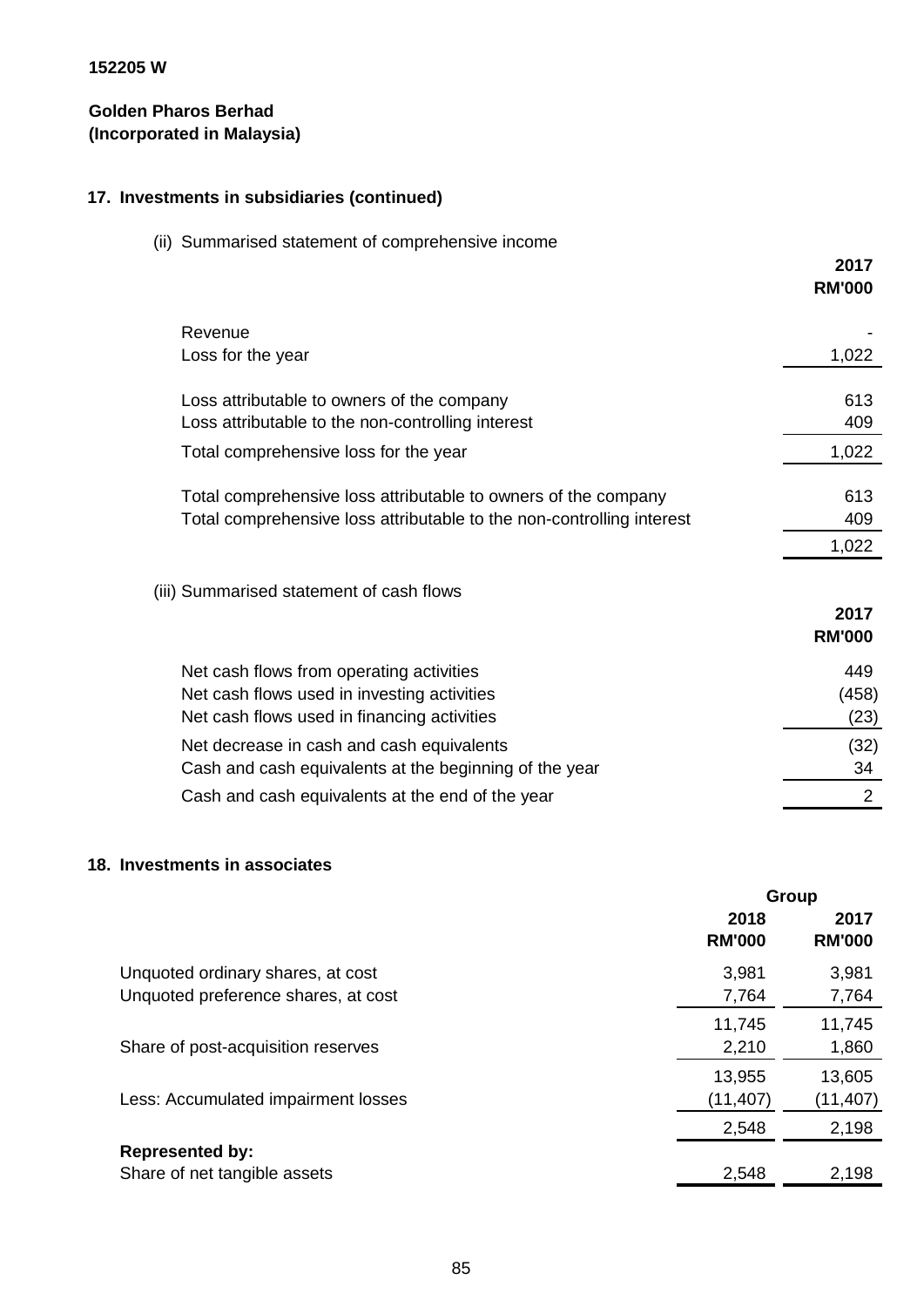## **18. Investments in associates (continued)**

Details of the associates are as follows:

|                                                        | <b>Country of</b>              | Proportion (%) of  |       |                     |                             |
|--------------------------------------------------------|--------------------------------|--------------------|-------|---------------------|-----------------------------|
| <b>Names</b>                                           | incorporation                  | ownership interest |       |                     | <b>Principal activities</b> |
|                                                        |                                | 2018               | 2017  |                     |                             |
| Konsortium Perumahan<br>Rakyat Terengganu<br>Sdn. Bhd. | Malaysia                       | 35                 | 35    | Housing development |                             |
| Kemaman Furniture<br>Industries Sdn. Bhd.              | Malaysia                       | 43.59              | 43.59 | Dormant             |                             |
| Pesama Renors (M)<br>Sdn. Bhd.                         | Malaysia                       | 25                 | 25    | Dormant             |                             |
| <b>GPB Seabridge</b><br>International, Inc.+           | United<br>States of<br>America | 20                 | 20    | Dormant             |                             |

+ Audited by a firm of auditors other than Ernst & Young.

#### Konsortium Perumahan Rakyat Terengganu Sdn. Bhd.

The summarised financial information of the associate, not adjusted for the proportion of ownership interest held by the Group, is as follows:

(i) Summarised statement of financial position

|                                | 2018<br><b>RM'000</b> | 2017<br><b>RM'000</b> |
|--------------------------------|-----------------------|-----------------------|
| <b>Assets and liabilities:</b> |                       |                       |
| Total assets                   | 22,142                | 21,721                |
| <b>Total liabilities</b>       | (17,482)              | (16,340)              |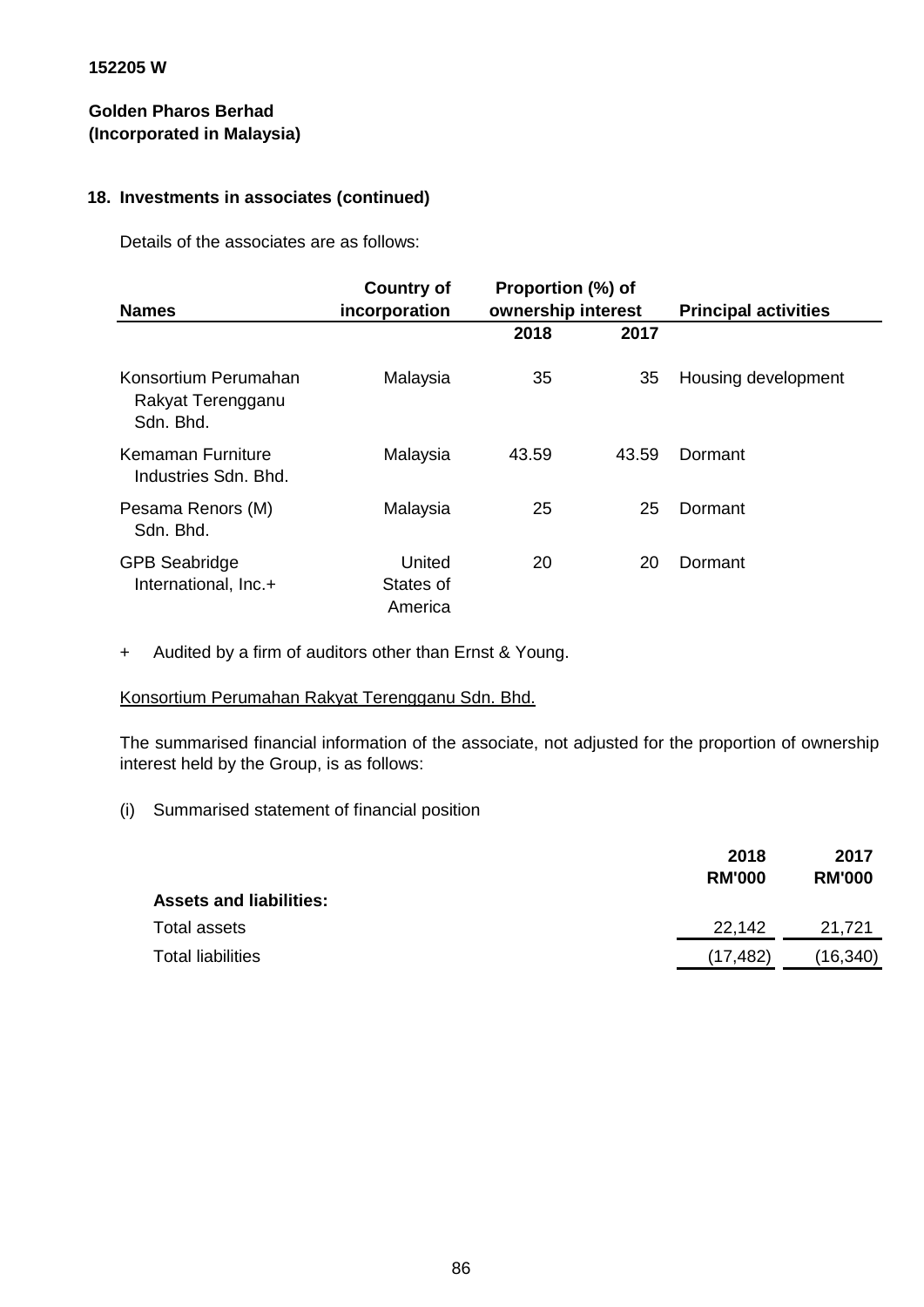# **18. Investments in associates (continued)**

(ii) Summarised statement of comprehensive income

|                     | 2018          | 2017          |
|---------------------|---------------|---------------|
|                     | <b>RM'000</b> | <b>RM'000</b> |
| <b>Results:</b>     |               |               |
| Revenue             | 9,559         | 15,099        |
| Profit for the year | 1,000         | 1,461         |

(iii) Reconciliation of the summarised financial information presented above to the carrying amount of the Group's interest in associate:

|                                                    | 2018<br><b>RM'000</b> | 2017<br><b>RM'000</b> |
|----------------------------------------------------|-----------------------|-----------------------|
| Net assets at 1 January                            | 6,280                 | 4,819                 |
| Profit for the year                                | 1,000                 | 1,461                 |
| Net assets at 31 December<br>Interest in associate | 7,280<br>35%          | 6,280<br>35%          |
|                                                    | 2,548                 | 2,198                 |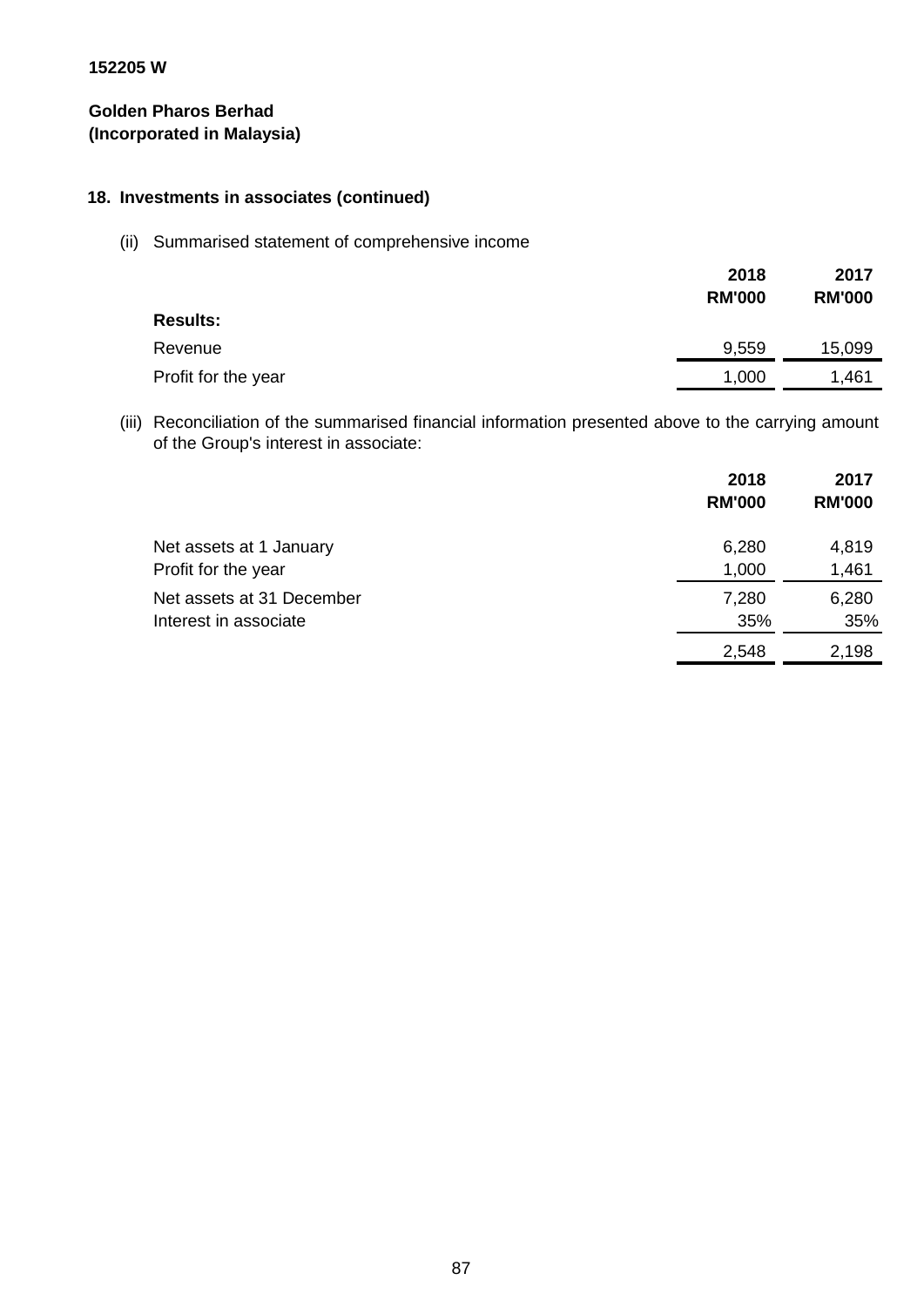## **Golden Pharos Berhad (Incorporated in Malaysia)**

## **19. Deferred tax**

Deferred income tax as at 31 December relates to the following:

|                                                                                                 | As at<br>1 January<br>2017<br><b>RM'000</b> | Recognised<br>in profit<br>or loss<br><b>RM'000</b><br>(Note 12) | As at<br>31 December<br>2017<br><b>RM'000</b> | <b>Recognised</b><br>in profit<br>or loss<br><b>RM'000</b><br>(Note 12) | As at<br>31 December<br>2018<br><b>RM'000</b> |
|-------------------------------------------------------------------------------------------------|---------------------------------------------|------------------------------------------------------------------|-----------------------------------------------|-------------------------------------------------------------------------|-----------------------------------------------|
| Group                                                                                           |                                             |                                                                  |                                               |                                                                         |                                               |
| <b>Deferred tax liabilities:</b>                                                                |                                             |                                                                  |                                               |                                                                         |                                               |
| Property, plant and equipment<br>Other payables                                                 | 8,109                                       | (1,094)<br>(39)                                                  | 7,015<br>(39)                                 | (65)                                                                    | 6,950<br>(39)                                 |
|                                                                                                 | 8,109                                       | (1, 133)                                                         | 6,976                                         | (65)                                                                    | 6,911                                         |
| Deferred tax assets:                                                                            |                                             |                                                                  |                                               |                                                                         |                                               |
| Provisions and retirement benefit obligations<br>Unutilised tax losses, unabsorbed reinvestment | (2,633)                                     | 28                                                               | (2,605)                                       | 219                                                                     | (2,386)                                       |
| allowances and capital allowances                                                               | (5,838)                                     | 678                                                              | (5, 160)                                      | (429)                                                                   | (5,589)                                       |
|                                                                                                 | (8, 471)                                    | 706                                                              | (7, 765)                                      | (210)                                                                   | (7, 975)                                      |
|                                                                                                 | (362)                                       | (427)                                                            | (789)                                         | (275)                                                                   | (1,064)                                       |
| Company                                                                                         |                                             |                                                                  |                                               |                                                                         |                                               |
| <b>Deferred tax liabilities:</b>                                                                |                                             |                                                                  |                                               |                                                                         |                                               |
| Property, plant and equipment                                                                   | 2,413                                       | (2, 413)                                                         |                                               |                                                                         |                                               |
| <b>Deferred tax assets:</b>                                                                     |                                             |                                                                  |                                               |                                                                         |                                               |
| Provisions and retirement benefit obligations                                                   | (226)                                       | 226                                                              |                                               |                                                                         |                                               |
| Unutilised tax losses and unabsorbed capital allowances                                         | (2, 163)                                    | 2,163                                                            |                                               |                                                                         |                                               |
|                                                                                                 | (2, 389)                                    | 2,389                                                            |                                               |                                                                         |                                               |
|                                                                                                 | 24                                          | (24)                                                             |                                               |                                                                         |                                               |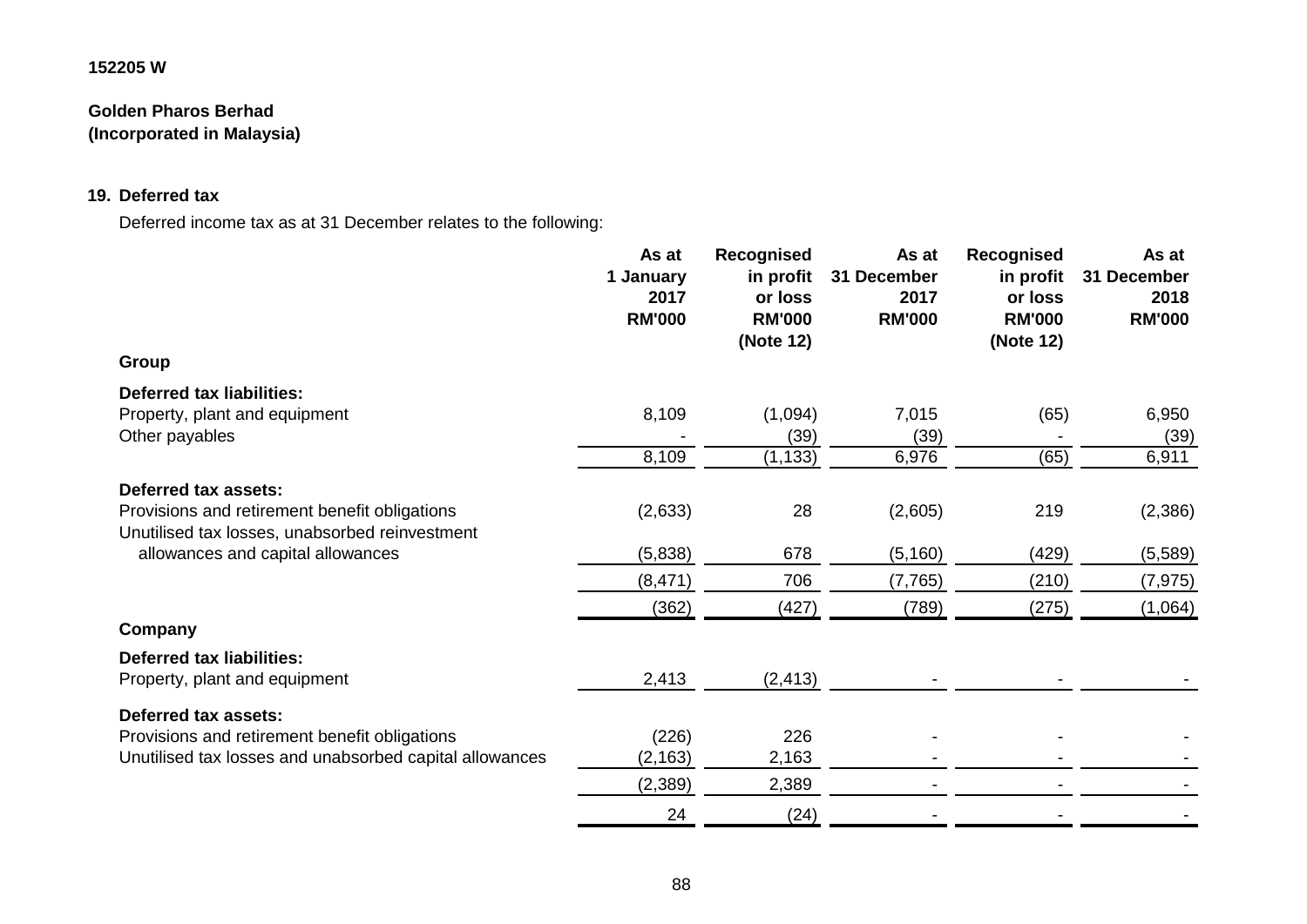### **19. Deferred tax (continued)**

#### **Presented after offsetting as follows:**

|                     | Group                 |                       | Company               |                       |
|---------------------|-----------------------|-----------------------|-----------------------|-----------------------|
|                     | 2018<br><b>RM'000</b> | 2017<br><b>RM'000</b> | 2018<br><b>RM'000</b> | 2017<br><b>RM'000</b> |
| Deferred tax assets | (1,064)               | 789)                  | -                     | ٠                     |

#### Unutilised tax losses, unabsorbed capital allowances and reinvestment allowances

At the reporting date, the Group has unutilised tax losses, unabsorbed capital allowances and reinvestment allowances of approximately RM186,813,000 (2017: RM186,069,000), RM8,785,000 (2017: RM8,548,000) and RM2,774,000 (2017: RM2,774,000) respectively that are available for offset against future taxable profits of the companies in which the losses arose, for which no deferred tax asset is recognised due to uncertainty of its recoverability.

Section 44(5A) and Paragraph 75A of Schedule 3 of the Malaysian Income Tax Act 1967 which became effective in Year of Assessment 2006 restricts the utilisation of unutilised tax losses and unabsorbed capital allowances where there is a substantial change in the ordinary shareholder of a company. The test for determining whether there is a substantial change in shareholders is carried out by comparing the shareholders on the last day of the basis period in which the unabsorbed losses/capital allowances were ascertained with those on the first day of the basis period in which the unabsorbed losses/capital allowances are to be utilised.

Pursuant to guidelines issued by the Malaysian tax authorities in 2008, the Ministry of Finance has exempted all companies from the provision of Section 44(5A) and Paragraph 75A of Schedule 3 except dormant companies.

In accordance with the provision in Finance Act 2018, the unutilised tax losses are available for utilisation in the next seven years, for which, any excess at the end of the seventh year, will be disregarded. Deferred tax assets have not been recognised in respect of other temporary differences and unutilised tax losses because it is probable that the future taxable profits of certain loss-making subsidiaries would not be available against which the tax losses and temporary differences can be utilised.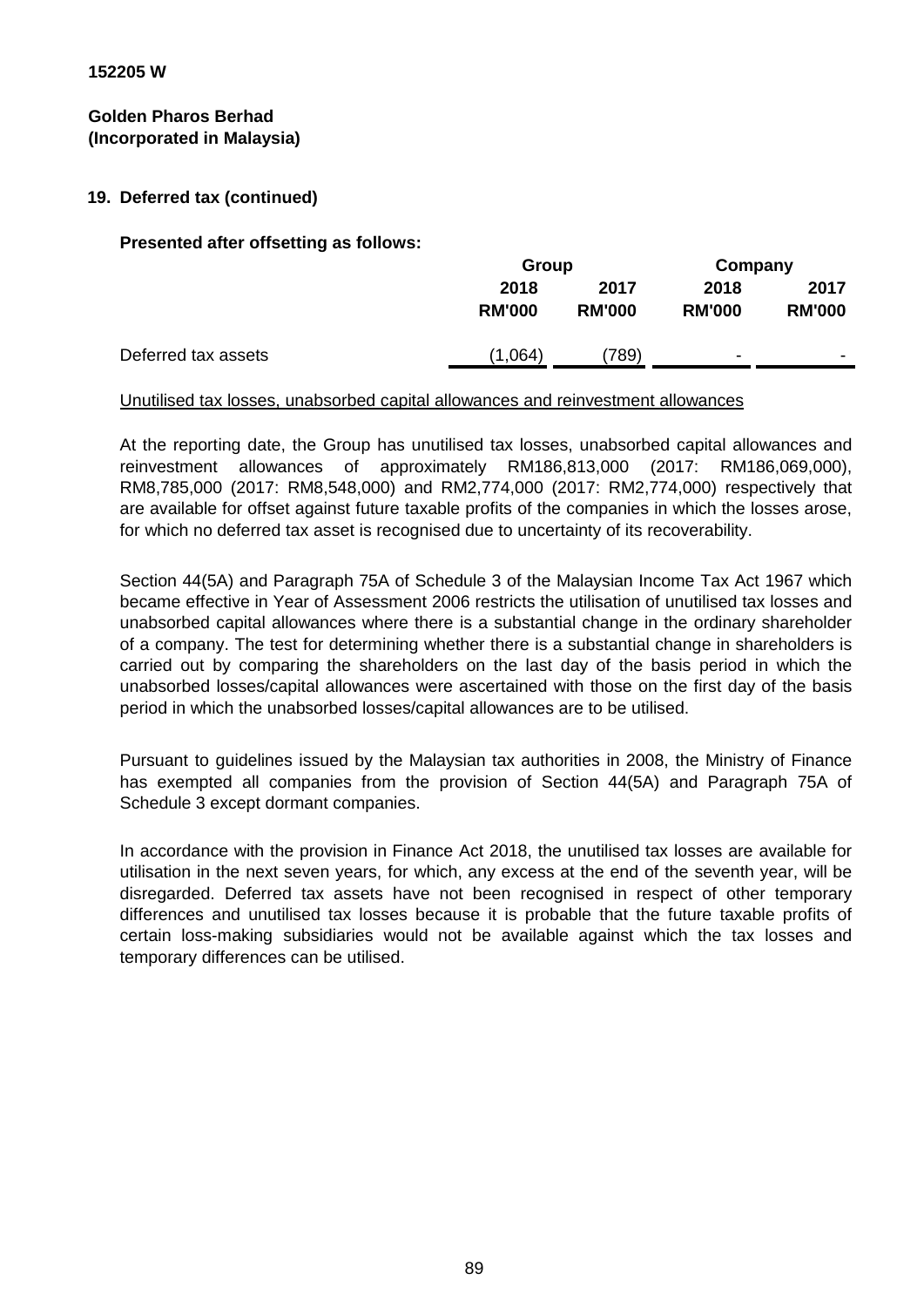## **20. Investment securities**

|                                                               | Group                 |                       |
|---------------------------------------------------------------|-----------------------|-----------------------|
|                                                               | 2018<br><b>RM'000</b> | 2017<br><b>RM'000</b> |
| <b>Non-current</b>                                            |                       |                       |
| FVTOCI financial assets, at fair value<br>Quoted in Malaysia: |                       |                       |
| - Equity instruments                                          | 531                   | 1,427                 |
| - Unit trust, Amanah Saham Darul Iman ("ASDI")                | 833                   | 1,007                 |
|                                                               | 1,364                 | 2,434                 |

None of these financial assets are impaired.

### **21. Inventories**

|                      |                       | Group                 |  |  |
|----------------------|-----------------------|-----------------------|--|--|
|                      | 2018<br><b>RM'000</b> | 2017<br><b>RM'000</b> |  |  |
| At cost              |                       |                       |  |  |
| Raw materials        | 5,816                 | 6,718                 |  |  |
| Work-in-progress     | 962                   | 18                    |  |  |
| Finished goods       | 5                     | 319                   |  |  |
| Consumable materials | 543                   | 510                   |  |  |
|                      | 7,326                 | 7,565                 |  |  |

During the financial year, the amount of inventories recognised as an expenses in cost of sales of the Group was RM37,337,000 (2017: RM31,551,000).

In prior year, the Group's inventories amounting to RM1,000 were written off (Note 9).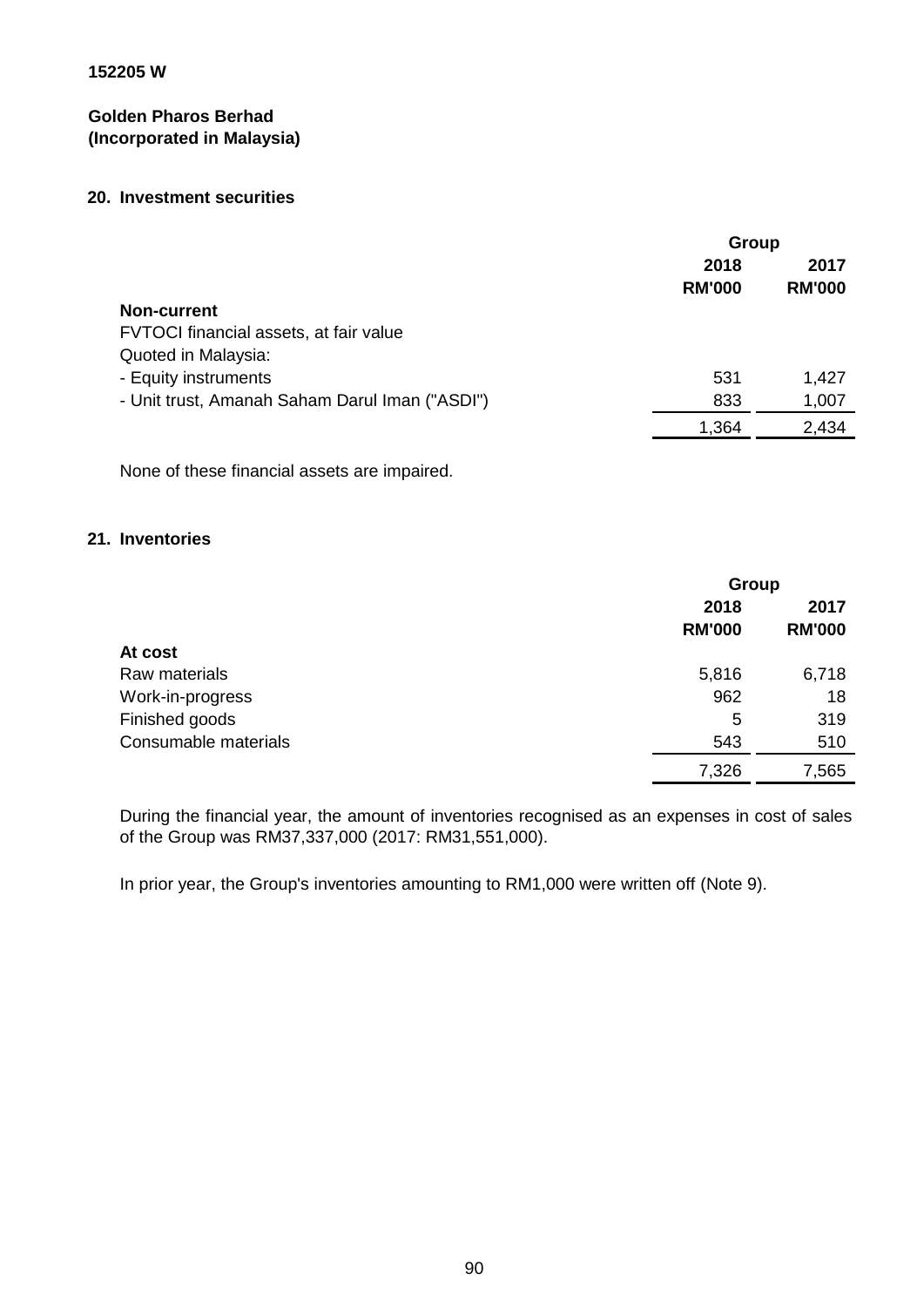### **22. Trade and other receivables**

|                                                   | Group                 |                       | Company               |                       |
|---------------------------------------------------|-----------------------|-----------------------|-----------------------|-----------------------|
|                                                   | 2018<br><b>RM'000</b> | 2017<br><b>RM'000</b> | 2018<br><b>RM'000</b> | 2017<br><b>RM'000</b> |
| <b>Trade receivables</b>                          |                       |                       |                       |                       |
| Third parties                                     | 20,352                | 22,312                |                       |                       |
| Less: Allowance for impairment                    |                       |                       |                       |                       |
| Third parties                                     | (11, 946)             | (11, 927)             |                       |                       |
| Trade receivables, net                            | 8,406                 | 10,385                |                       |                       |
| <b>Other receivables</b>                          |                       |                       |                       |                       |
| Amounts due from subsidiaries                     |                       |                       | 88,453                | 80,431                |
| Loans to subsidiaries                             |                       |                       | 4,665                 | 4,665                 |
| Amounts due from associates                       | 1,104                 | 1,142                 | 429                   |                       |
| Sundry receivables                                | 8,653                 | 8,517                 | 7,006                 | 7,048                 |
| <b>Deposits</b>                                   | 3,272                 | 2,527                 | 15                    | 15                    |
| <b>Goods and Services Tax</b>                     |                       |                       |                       |                       |
| ("GST") receivable                                | 82                    | 48                    |                       |                       |
|                                                   | 13,111                | 12,234                | 100,568               | 92,159                |
| Less: Allowance for impairment                    |                       |                       |                       |                       |
| Amounts due from subsidiaries                     |                       |                       | (76, 732)             | (76, 493)             |
| Loans to subsidiaries                             |                       |                       | (4,665)               | (4,665)               |
| Amounts due from associates<br>Sundry receivables | (1, 104)              | (1,065)               | (7,000)               | (7,000)               |
|                                                   | (7, 751)              | (7, 746)              |                       |                       |
|                                                   | (8, 855)              | (8, 811)              | (88, 397)             | (88, 158)             |
| Other receivables, net                            | 4,256                 | 3,423                 | 12,171                | 4,001                 |
| Total trade and other receivables                 | 12,662                | 13,808                | 12,171                | 4,001                 |
| Add: Cash and bank balances (Note 23)             | 18,812                | 11,413                | 1,318                 | 88                    |
| Less: GST receivable                              | (82)                  | (48)                  |                       |                       |
| Total financial assets carried at                 |                       |                       |                       |                       |
| amortised cost                                    | 31,392                | 25,173                | 13,489                | 4,089                 |

#### **(a) Trade receivables**

Trade receivables are non-interest bearing and are generally on 30 to 90 day (2017: 30 to 90 day) terms. They are recognised at their original invoice amounts which represent their fair values on initial recognition.

Included in trade receivables is an amount of RM4,995,000 (2017: RM4,995,000) due from affiliated companies, which were fully impaired. Affiliated companies refer to companies related to Golden Pharos Berhad's associates.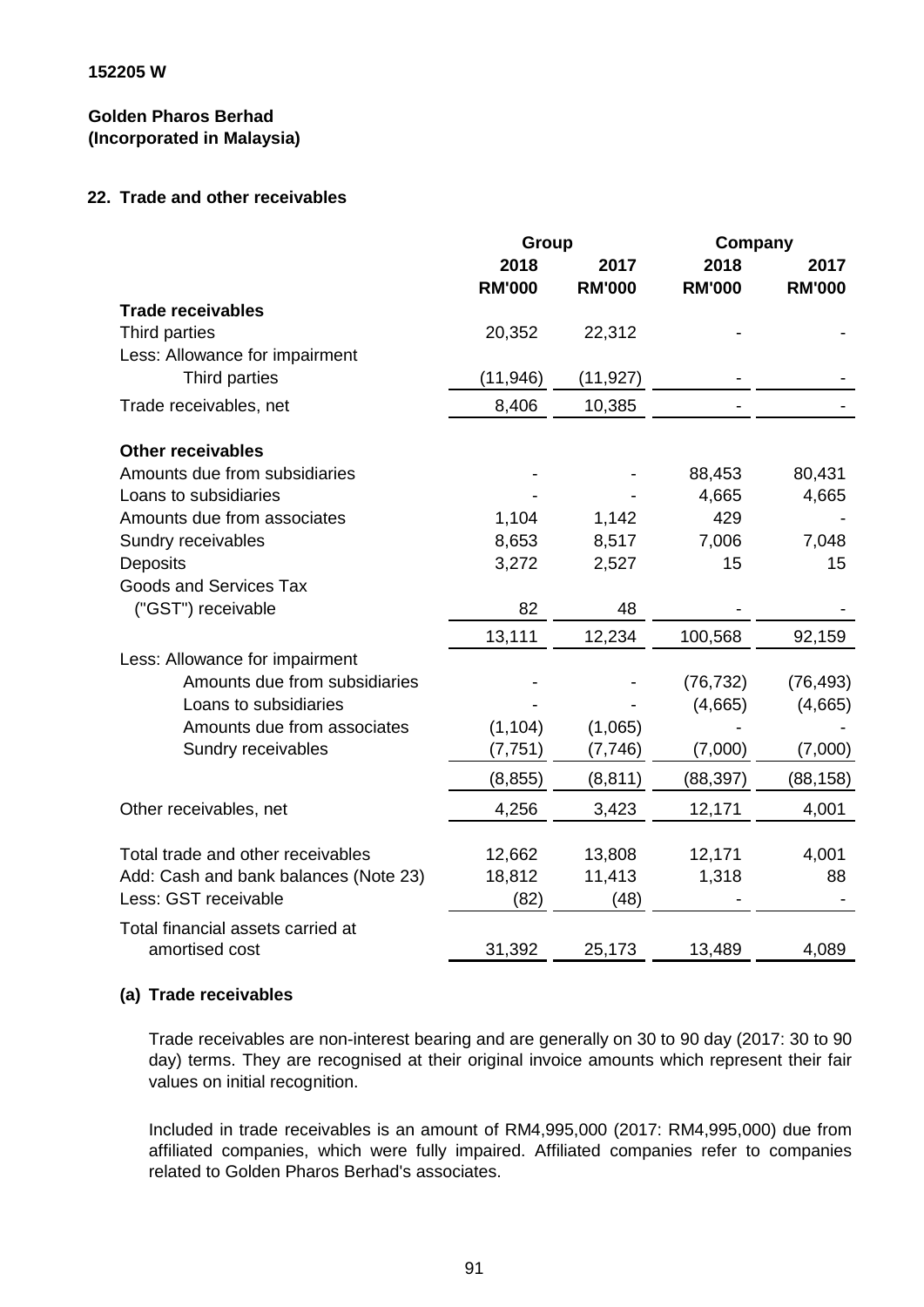#### **Golden Pharos Berhad (Incorporated in Malaysia)**

### **22. Trade and other receivables (continued)**

#### **(a) Trade receivables (continued)**

#### Ageing analysis of trade receivables

The ageing analysis of the Group's trade receivables is as follows:

|                                          | Group         |               |  |
|------------------------------------------|---------------|---------------|--|
|                                          | 2018          | 2017          |  |
|                                          | <b>RM'000</b> | <b>RM'000</b> |  |
| Neither past due nor impaired            | 3,711         | 8,477         |  |
| 1 to 30 days past due not impaired       | 1,887         | 965           |  |
| 31 to 60 days past due not impaired      | 1,293         | 513           |  |
| 61 to 90 days past due not impaired      | 700           | 14            |  |
| 91 to 120 days past due not impaired     | 320           | 415           |  |
| More than 121 days past due not impaired | 495           |               |  |
|                                          | 4,695         | 1,908         |  |
| Impaired                                 | 11,946        | 11,927        |  |
|                                          | 20,352        | 22,312        |  |

#### Receivables that are neither past due nor impaired

Trade and other receivables that are neither past due nor impaired are creditworthy debtors with good payment records with the Group.

None of the Group's trade receivables that are neither past due nor impaired have been renegotiated during the financial year.

#### Receivables that are past due but not impaired

The Group has trade receivables amounting to RM4,695,000 (2017: RM1,908,000) that are past due at the reporting date but not impaired.

Based on past experience and no adverse information to date, the directors of the Group are of the opinion that no allowance for impairment is necessary in respect of these balances as there has not been a significant change in the credit quality and the balances are still considered fully recoverable.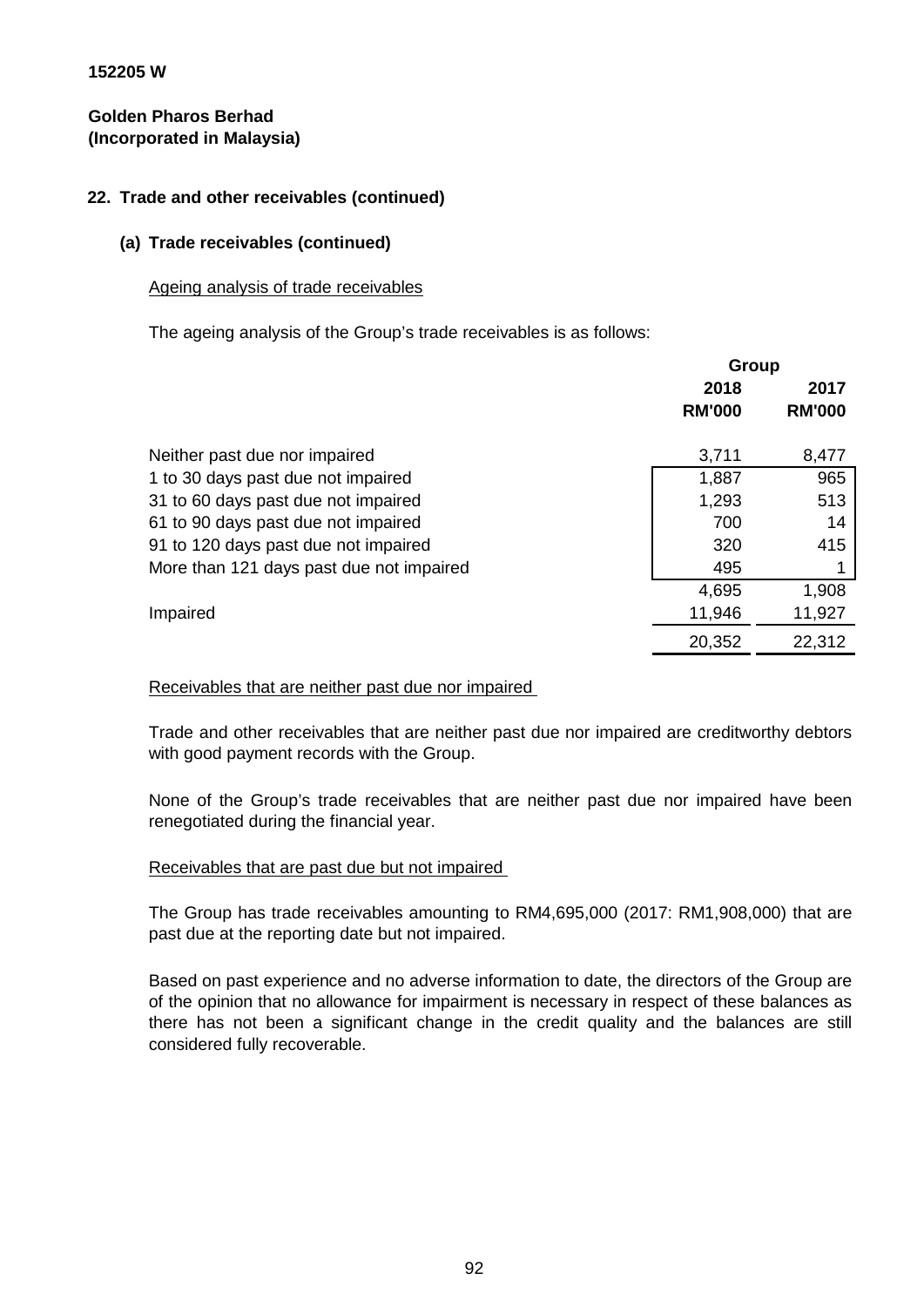#### **Golden Pharos Berhad (Incorporated in Malaysia)**

### **22. Trade and other receivables (continued)**

#### **(a) Trade receivables (continued)**

#### Receivables that are impaired

The Group's trade receivables that are impaired at the reporting date and the movement of the allowance for expected credit losses of trade receivables are as below:

|                                    | Group                        |               |  |
|------------------------------------|------------------------------|---------------|--|
|                                    | <b>Individually impaired</b> |               |  |
|                                    | 2018                         |               |  |
|                                    | <b>RM'000</b>                | <b>RM'000</b> |  |
| Trade receivables - nominal amount | 11,946                       | 11,927        |  |
| Less: Allowance for impairment     | (11, 946)                    | (11, 927)     |  |
|                                    |                              |               |  |
| Movement in allowance accounts:    |                              |               |  |
|                                    | Group                        |               |  |
|                                    | 2018                         | 2017          |  |
|                                    | <b>RM'000</b>                | <b>RM'000</b> |  |
| At 1 January, as previously stated | 11,927                       | 11,961        |  |
| Effect of adoption of MFRS 9       | 68                           |               |  |
| At 1 January, as restated          | 11,995                       | 11,961        |  |
| Charge for the year (Note 9)       | 6                            | 9             |  |
| Reversal for the year (Note 7)     | (55)                         | (43)          |  |

#### At 31 December 2011,927

Trade receivables that are individually determined to be impaired at the reporting date relate to debtors that are in significant financial difficulties and have defaulted on payments. These receivables are not secured by any collateral or credit enhancements.

#### **(b) Related party balances**

Amounts due from subsidiaries are unsecured, non-interest bearing and are repayable on demand.

Loans to subsidiaries are unsecured, bear interest ranging from 2.5% to 4.0% per annum (2017: 2.5% to 4.0% per annum) and are repayable on demand.

Amounts due from associates are unsecured, non-interest bearing and are repayable on demand.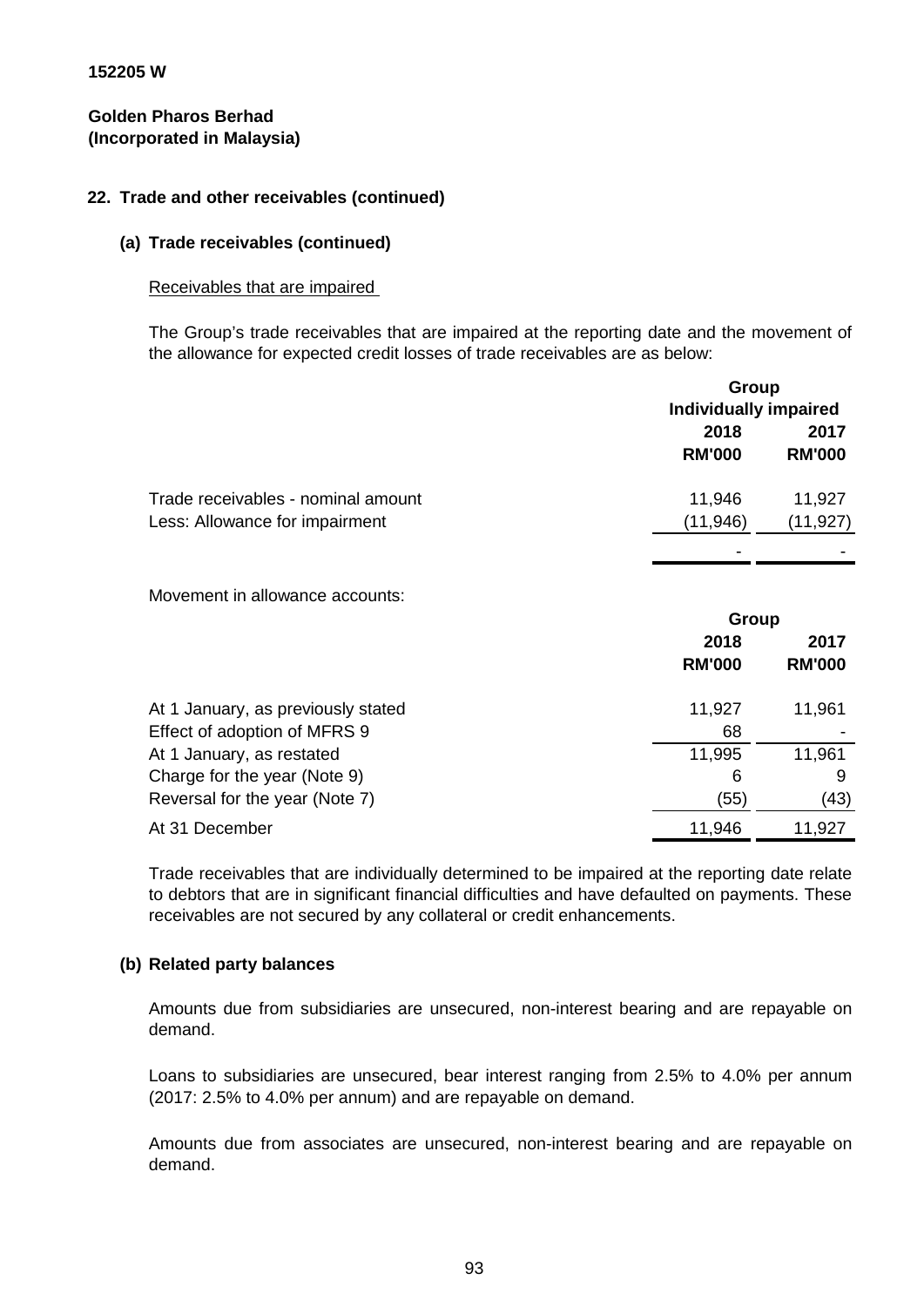### **22. Trade and other receivables (continued)**

#### **(c ) Other receivables**

#### Other receivables that are impaired

At the reporting date, the Group and the Company have provided allowances of RM8,855,000 (2017: RM8,811,000) and RM88,397,000 (2017: RM88,158,000) respectively, for other receivables.

Movement in allowance accounts:

|                                        | Group                    |                       | Company                  |                       |
|----------------------------------------|--------------------------|-----------------------|--------------------------|-----------------------|
|                                        | 2018<br><b>RM'000</b>    | 2017<br><b>RM'000</b> | 2018<br><b>RM'000</b>    | 2017<br><b>RM'000</b> |
| At 1 January                           | 8,811                    | 8,975                 | 88,158                   | 88,026                |
| Charge for the year (Note 9)           | 44                       | $\,$                  | 239                      | 141                   |
| Reversal of impairment losses (Note 7) | $\overline{\phantom{a}}$ | (164)                 | $\overline{\phantom{a}}$ | (9)                   |
| At 31 December                         | 8,855                    | 8,811                 | 88,397                   | 88,158                |

#### **23. Cash and bank balances**

|                              | Group                 |                       | Company               |                       |
|------------------------------|-----------------------|-----------------------|-----------------------|-----------------------|
|                              | 2018<br><b>RM'000</b> | 2017<br><b>RM'000</b> | 2018<br><b>RM'000</b> | 2017<br><b>RM'000</b> |
| Cash in hand and at banks    | 8,701                 | 9,616                 | 1,318                 | 88                    |
| Deposits with licensed banks | 10,111                | 1,797                 | -                     | ۰                     |
|                              | 18,812                | 11,413                | 1,318                 | 88                    |

Cash at banks earn interest at floating rates based on daily bank deposit rates. Deposits are made for varying periods of between 1 day to 365 days depending on the immediate cash requirements of the Group, and earn interests at the respective deposit rates. The weighted average effective interest rate as at 31 December 2018 for the Group was 3.4% (2017: 3.0%) per annum.

Deposits with licensed banks of the Group amounting to RM600,000 (2017: RM600,000) are pledged as securities for borrowings (Note 24).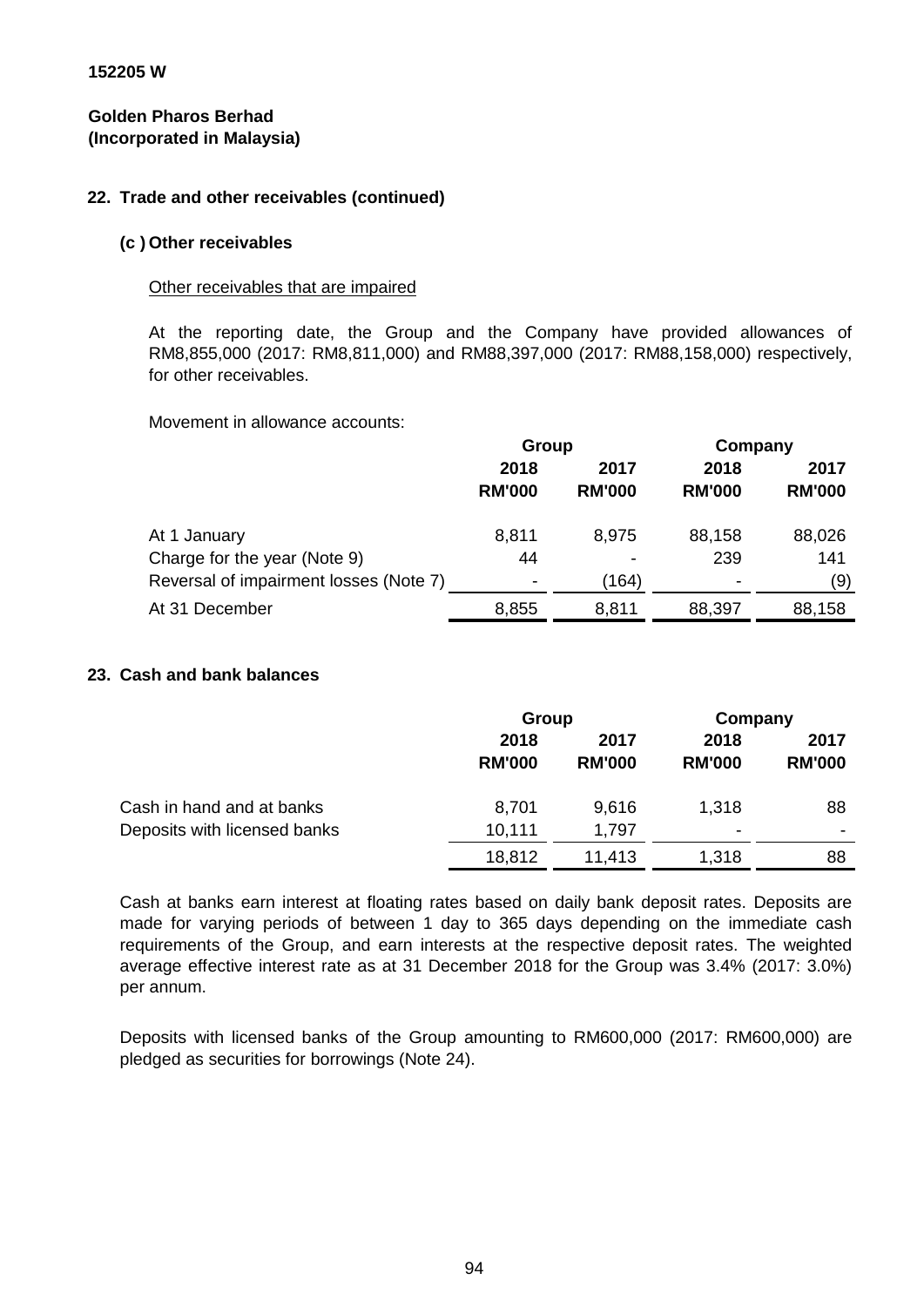## **23. Cash and bank balances (continued)**

In prior year, deposit with a licensed bank of the Group amounting to RM12,000 was pledged as bank guarantee for the facility utilised by a subsidiary.

For the purpose of the statements of cash flows, cash and cash equivalents comprise the following at the reporting date:

|                                                                      | Group         |               | Company       |               |  |      |
|----------------------------------------------------------------------|---------------|---------------|---------------|---------------|--|------|
|                                                                      | 2018          | 2017          | 2018          |               |  | 2017 |
|                                                                      | <b>RM'000</b> | <b>RM'000</b> | <b>RM'000</b> | <b>RM'000</b> |  |      |
| Cash in hand and at banks<br>Less: Deposits with licensed banks with | 18,812        | 11,413        | 1,318         | 88            |  |      |
| maturity period more than 90 days                                    | (1,040)       | (1,052)       | -             |               |  |      |
| Cash and cash equivalents                                            | 17,772        | 10,361        | 1,318         | 88            |  |      |

### **24. Borrowings**

|                                |                 |                       | Group                 | Company               |                       |
|--------------------------------|-----------------|-----------------------|-----------------------|-----------------------|-----------------------|
|                                | <b>Maturity</b> | 2018<br><b>RM'000</b> | 2017<br><b>RM'000</b> | 2018<br><b>RM'000</b> | 2017<br><b>RM'000</b> |
| <b>Current</b><br>Secured:     |                 |                       |                       |                       |                       |
| Bankers' acceptances           | On demand       | 205                   | 350                   |                       |                       |
| Term loan                      | 2019            | 3                     |                       |                       |                       |
| Obligations under finance      |                 |                       |                       |                       |                       |
| leases (Note 31(b))            | 2019            | 288                   | 487                   | 144                   | 106                   |
|                                |                 | 496                   | 837                   | 144                   | 106                   |
| <b>Non-current</b><br>Secured: |                 |                       |                       |                       |                       |
| Term loan                      | 2020 - 2025     | 832                   |                       |                       |                       |
| Obligations under finance      |                 |                       |                       |                       |                       |
| leases (Note 31(b))            | 2020 - 2025     | 439                   | 797                   | 233                   | 145                   |
|                                |                 | 1,271                 | 797                   | 233                   | 145                   |
| <b>Total borrowings</b>        |                 | 1,767                 | 1,634                 | 377                   | 251                   |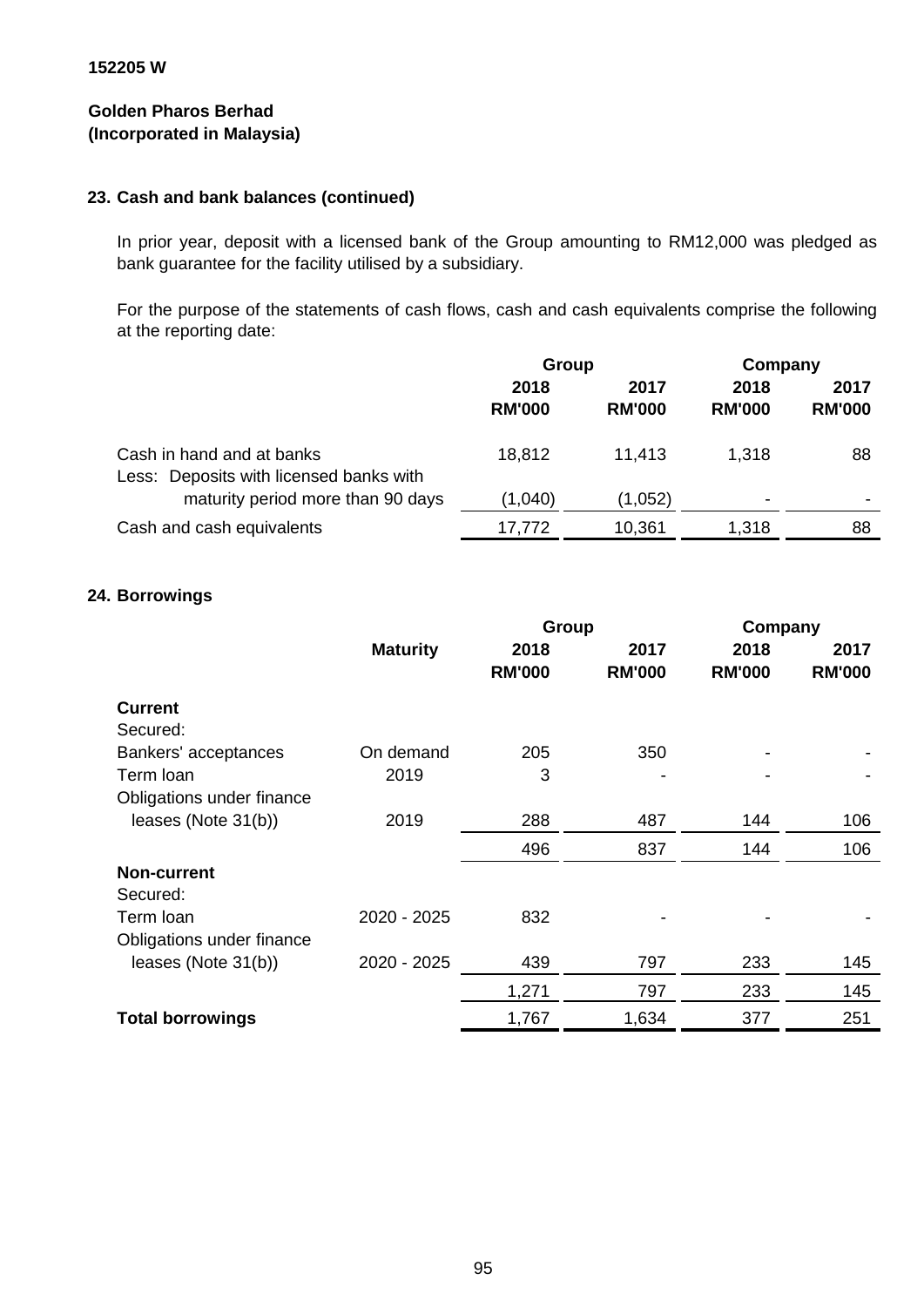#### **24. Borrowings (continued)**

The remaining maturities of the borrowings as at 31 December 2018 are as follows:

|                                         | Group                 |                       | Company               |                       |
|-----------------------------------------|-----------------------|-----------------------|-----------------------|-----------------------|
|                                         | 2018<br><b>RM'000</b> | 2017<br><b>RM'000</b> | 2018<br><b>RM'000</b> | 2017<br><b>RM'000</b> |
| On demand or within one year            | 496                   | 837                   | 126                   | 106                   |
| More than 1 year and less than 2 years  | 234                   | 342                   | 84                    | 98                    |
| More than 2 years and less than 5 years | 1,037                 | 455                   | 100                   | 47                    |
| More than 5 years                       |                       |                       | 67                    |                       |
|                                         | 1,767                 | 1,634                 | 377                   | 251                   |

#### Bankers' acceptances

The weighted average interest rate at the reporting date for bankers' acceptances was 3.83% (2017: 5.40%) per annum. The bankers' acceptances are secured by corporate guarantee provided by the Company to its subsidiaries.

#### Term loan

This loan is secured by certain property, plant and equipment (Note 14) and corporate guarantee by the Company to a subsidiary.

#### Obligations under finance leases

These obligations are secured by a charge over the leased assets (Note 14). The discount rate implicit in the leases is range from 3.19% to 8.97% (2017: 4.92% to 13.49%) per annum.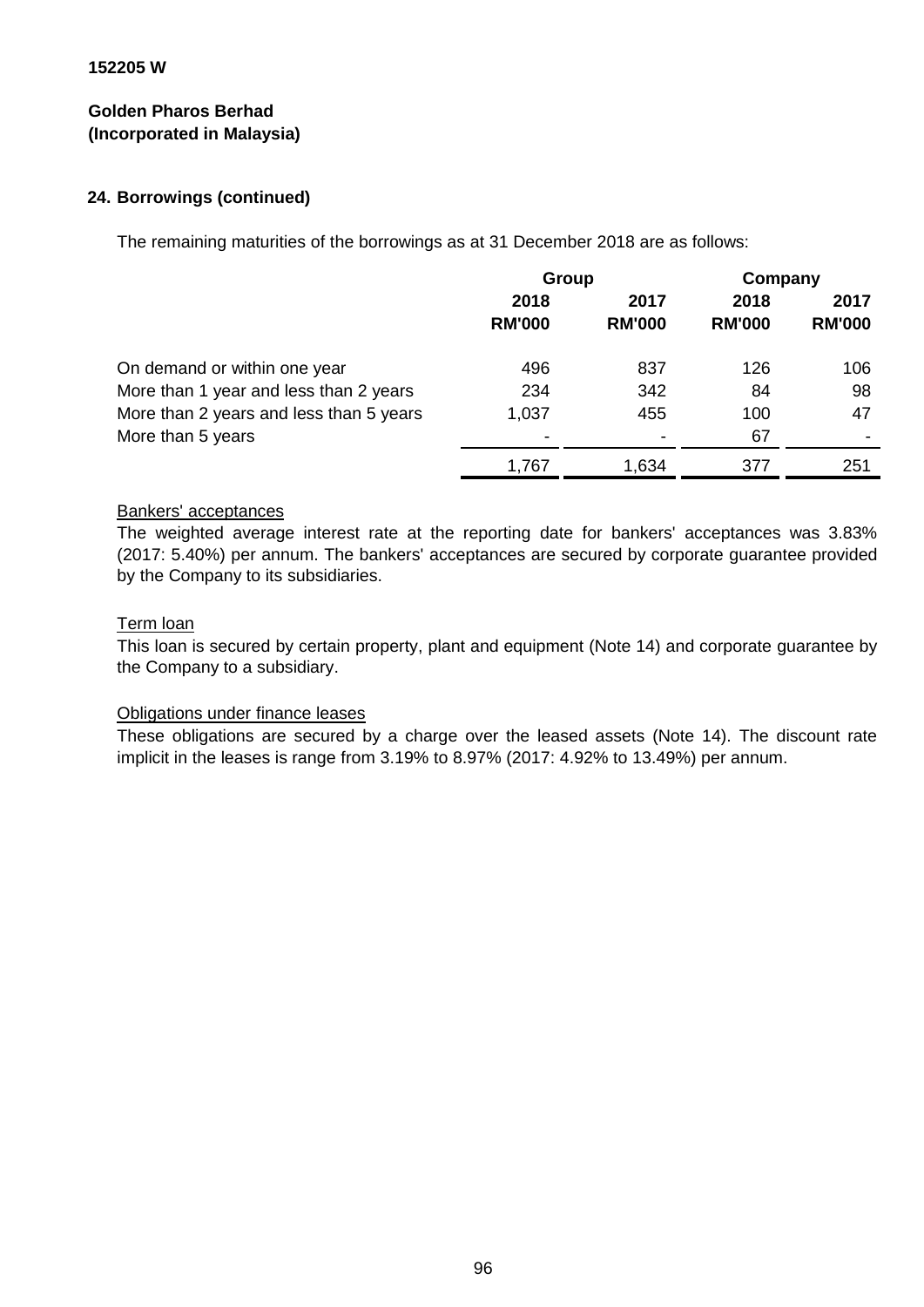# **24. Borrowings (continued)**

Reconcilation of movement of liabilities to cash flows arising from financing activities

|                                                                               | <b>Term</b><br>loan | <b>Bankers'</b><br>acceptances | <b>Obligations</b><br>under<br>finance<br>leases                  | <b>Total</b>                  |
|-------------------------------------------------------------------------------|---------------------|--------------------------------|-------------------------------------------------------------------|-------------------------------|
| Group                                                                         | <b>RM'000</b>       | <b>RM'000</b>                  | <b>RM'000</b>                                                     | <b>RM'000</b>                 |
| <b>Balance at 1 January 2018</b>                                              |                     | 350                            | 1,284                                                             | 1,634                         |
| Drawdown of:<br>Bankers' acceptances<br>Term loan                             | 836                 | 407                            |                                                                   | 407<br>836                    |
| Repayment of:<br>Bankers' acceptances<br>Obligations under finance leases     |                     | (552)                          | (785)                                                             | (552)<br>(785)                |
| Total changes from financing cash flows                                       | 836                 | (145)                          | (785)                                                             | (94)                          |
| New finance leases, representing total<br>liabilities related to other change |                     |                                | 227                                                               | 227                           |
| <b>Balance as at 31 December 2018</b>                                         | 836                 | 205                            | 726                                                               | 1,767                         |
| Company                                                                       |                     |                                | <b>Obligations</b><br>under<br>finance<br>leases<br><b>RM'000</b> | <b>Total</b><br><b>RM'000</b> |
| <b>Balance at 1 January 2018</b>                                              |                     |                                | 251                                                               | 251                           |
| Repayment of:<br>Obligations under finance leases, representing total         |                     |                                |                                                                   |                               |
| changes from financing cash flows                                             |                     |                                | (100)                                                             | (100)                         |
|                                                                               |                     |                                | 151                                                               | 151                           |
| New finance leases, representing total liabilities related to other change    |                     |                                | 226                                                               | 226                           |
| Balance as at 31 December 2018                                                |                     |                                | 377                                                               | 377                           |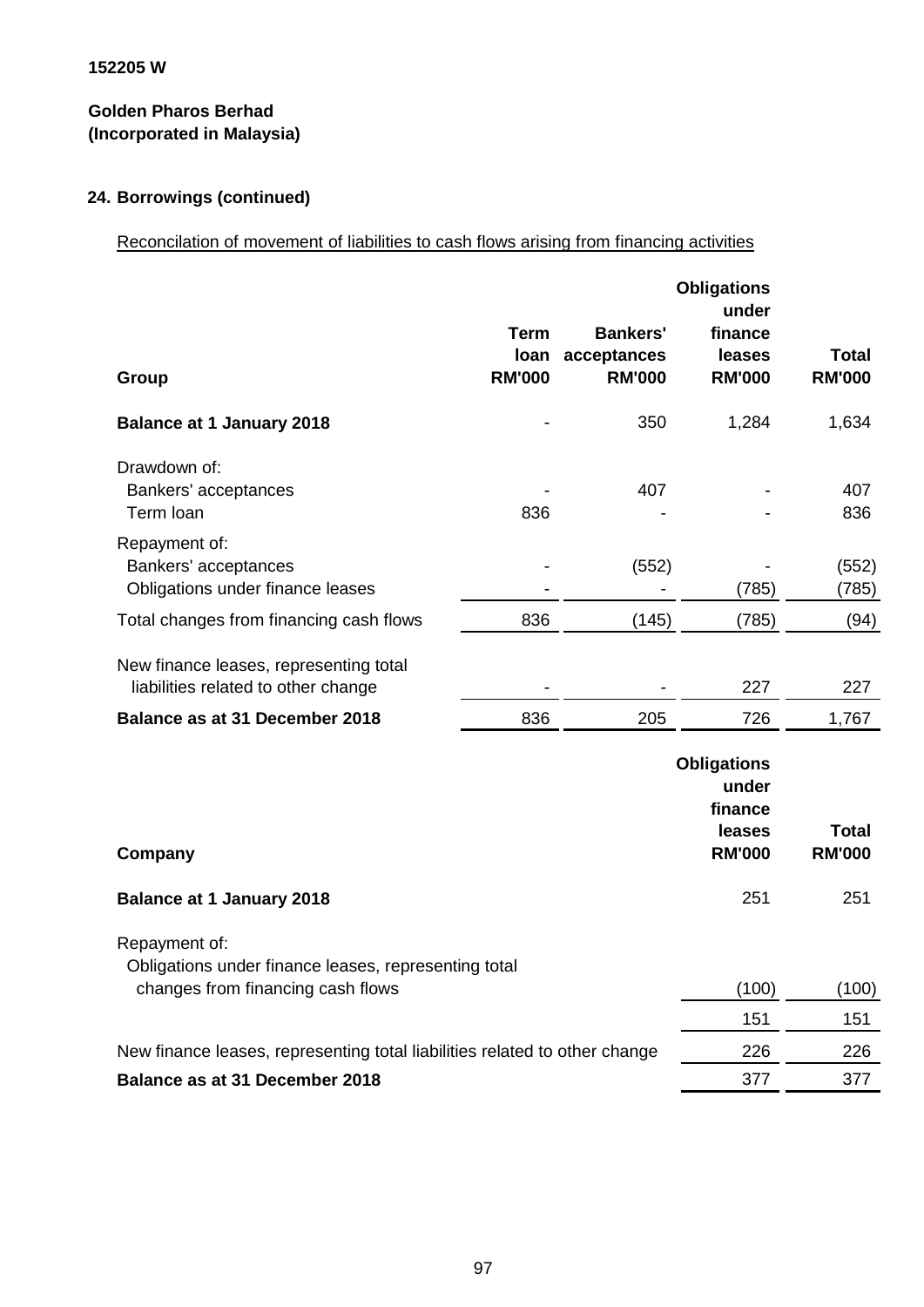#### **25. Defined benefit obligations**

The Group operates an unfunded, defined benefit Retirement Benefit Scheme ("the Scheme") for eligible employees. The Group's obligations under this Scheme are determined based on triennial actuarial valuation using the projected unit credit method. The latest actuarial valuation of this Scheme was carried out as at 31 December 2018.

The amounts recognised in the statements of profit or loss and other comprehensive income are as follows:

|                                                                                | Group         |               | Company       |               |
|--------------------------------------------------------------------------------|---------------|---------------|---------------|---------------|
|                                                                                | 2018          | 2017          | 2018          | 2017          |
|                                                                                | <b>RM'000</b> | <b>RM'000</b> | <b>RM'000</b> | <b>RM'000</b> |
| Charged to profit or loss:                                                     |               |               |               |               |
| Current service cost                                                           | 504           | 476           | 45            | 43            |
| Past service cost                                                              | 41            |               |               |               |
| Interest cost                                                                  | 564           | 517           | 31            | 27            |
| Total included in employee benefits                                            |               |               |               |               |
| expense (Note 10)                                                              | 1,109         | 993           | 76            | 70            |
| Charged to other comprehensive income:<br>Net gain on remeasurement of defined |               |               |               |               |
| benefit obligations                                                            | (1,541)       |               | (405)         |               |

The amounts recognised in the statements of financial position are determined as follows:

|                                                          | Group                 |                       | Company               |                       |
|----------------------------------------------------------|-----------------------|-----------------------|-----------------------|-----------------------|
|                                                          | 2018<br><b>RM'000</b> | 2017<br><b>RM'000</b> | 2018<br><b>RM'000</b> | 2017<br><b>RM'000</b> |
| Present value of unfunded defined<br>benefit obligations | 8,360                 | 9,306                 | 237                   | 566                   |

Changes in present value of defined benefit obligations are as follows:

|                                           | Group         |               | Company       |               |
|-------------------------------------------|---------------|---------------|---------------|---------------|
|                                           | 2018          | 2017          | 2018          | 2017          |
|                                           | <b>RM'000</b> | <b>RM'000</b> | <b>RM'000</b> | <b>RM'000</b> |
| At 1 January                              | 9,306         | 8,930         | 566           | 496           |
| Recognised in profit or loss (Note 10)    | 1,109         | 993           | 76            | 70            |
| Recognised in other comprehensive income: |               |               |               |               |
| Net gain on remeasurement of defined      | (1,541)       |               | (405)         |               |
| benefit obligations                       |               |               |               |               |
| Benefits paid                             | (514)         | (617)         |               |               |
| At 31 December                            | 8,360         | 9,306         | 237           | 566           |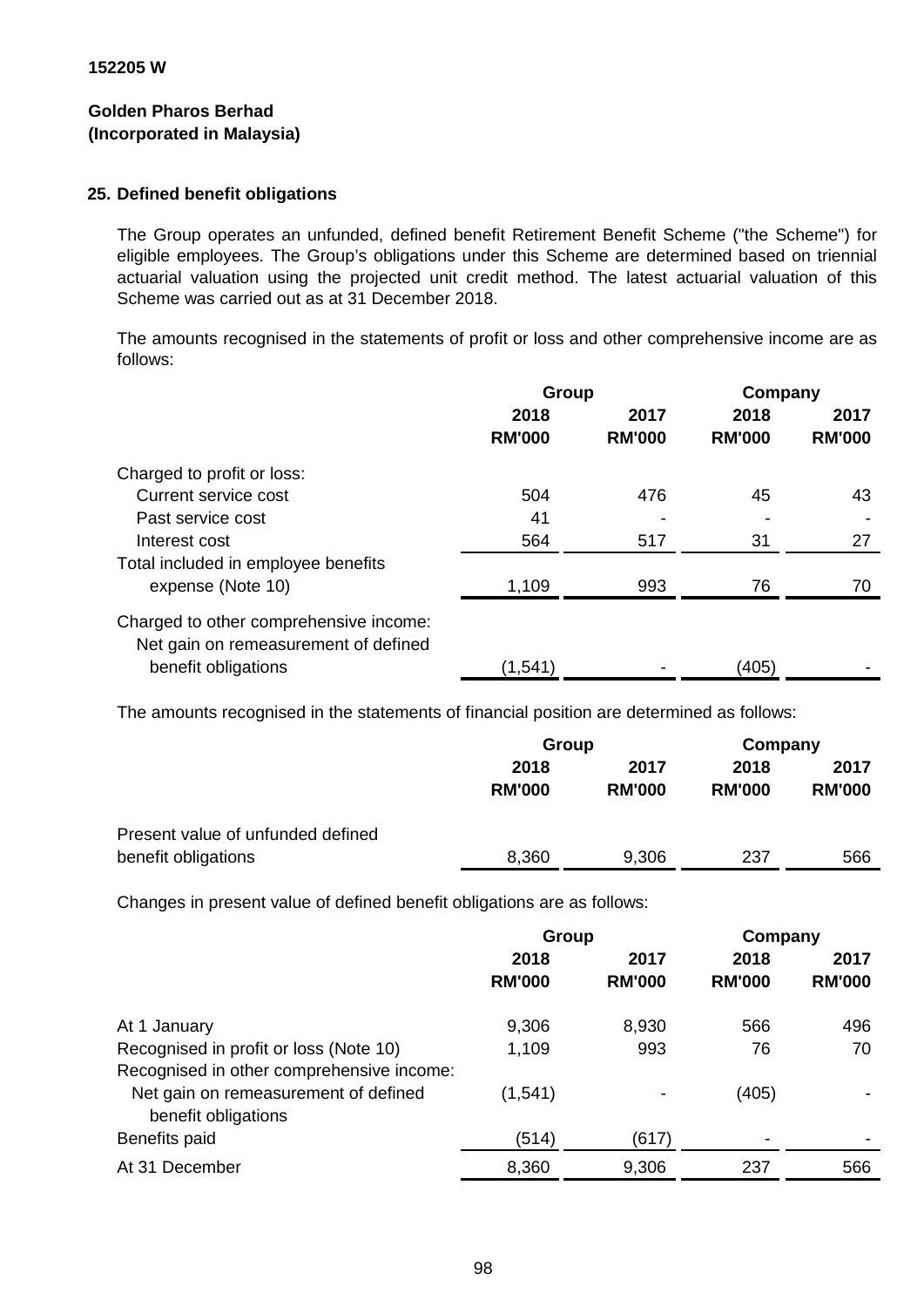### **25. Defined benefit obligations (continued)**

|                                               |                       | Group                 |                       | Company               |
|-----------------------------------------------|-----------------------|-----------------------|-----------------------|-----------------------|
|                                               | 2018<br><b>RM'000</b> | 2017<br><b>RM'000</b> | 2018<br><b>RM'000</b> | 2017<br><b>RM'000</b> |
| Analysed as:                                  |                       |                       |                       |                       |
| <b>Current</b>                                | 992                   | 400                   |                       |                       |
| Non-current                                   |                       |                       |                       |                       |
| Later than 1 year but not later than 2 years  | 507                   | 991                   | 21                    |                       |
| Later than 2 years but not later than 5 years | 3,030                 | 2,899                 | 38                    | 63                    |
| Later than 5 years                            | 3,831                 | 5,016                 | 178                   | 503                   |
|                                               | 7,368                 | 8,906                 | 237                   | 566                   |
|                                               | 8,360                 | 9,306                 | 237                   | 566                   |

In calculating the defined benefit obligations and the related current service cost and past service cost using the Projected Unit Credit Method for the Group and the Company, the following assumptions were used and calculated on a weighted average basis.

|                                  | 2018 | 2017 |
|----------------------------------|------|------|
|                                  | %    | %    |
| Discount rate                    | 4.9  | 5.5  |
| Expected rate of salary increase | 5.0  | 5.0  |

The sensitivity of the defined benefit obligations to changes in the relevant actuarial assumptions is as follows:

|                                                                    | Group<br><b>Defined benefit</b><br>obligations |                                  | Company<br><b>Defined benefit</b><br>obligations |                                  |
|--------------------------------------------------------------------|------------------------------------------------|----------------------------------|--------------------------------------------------|----------------------------------|
|                                                                    | <b>Increase</b><br><b>RM'000</b>               | <b>Decrease</b><br><b>RM'000</b> | <b>Increase</b><br><b>RM'000</b>                 | <b>Decrease</b><br><b>RM'000</b> |
| 2019                                                               |                                                |                                  |                                                  |                                  |
| Discount rate (1% of movement)<br>Expected rate of salary increase | (8, 255)                                       | 8,840                            | (224)                                            | 250                              |
| (1% of movement)                                                   | 8,838                                          | (8, 255)                         | 251                                              | (224)                            |

The sensitivity analysis presented above may not be representative of the potential actual change in the defined benefit obligations as it is unlikely that the change in assumptions would occur in isolation of one another as some of the assumptions may be correlated.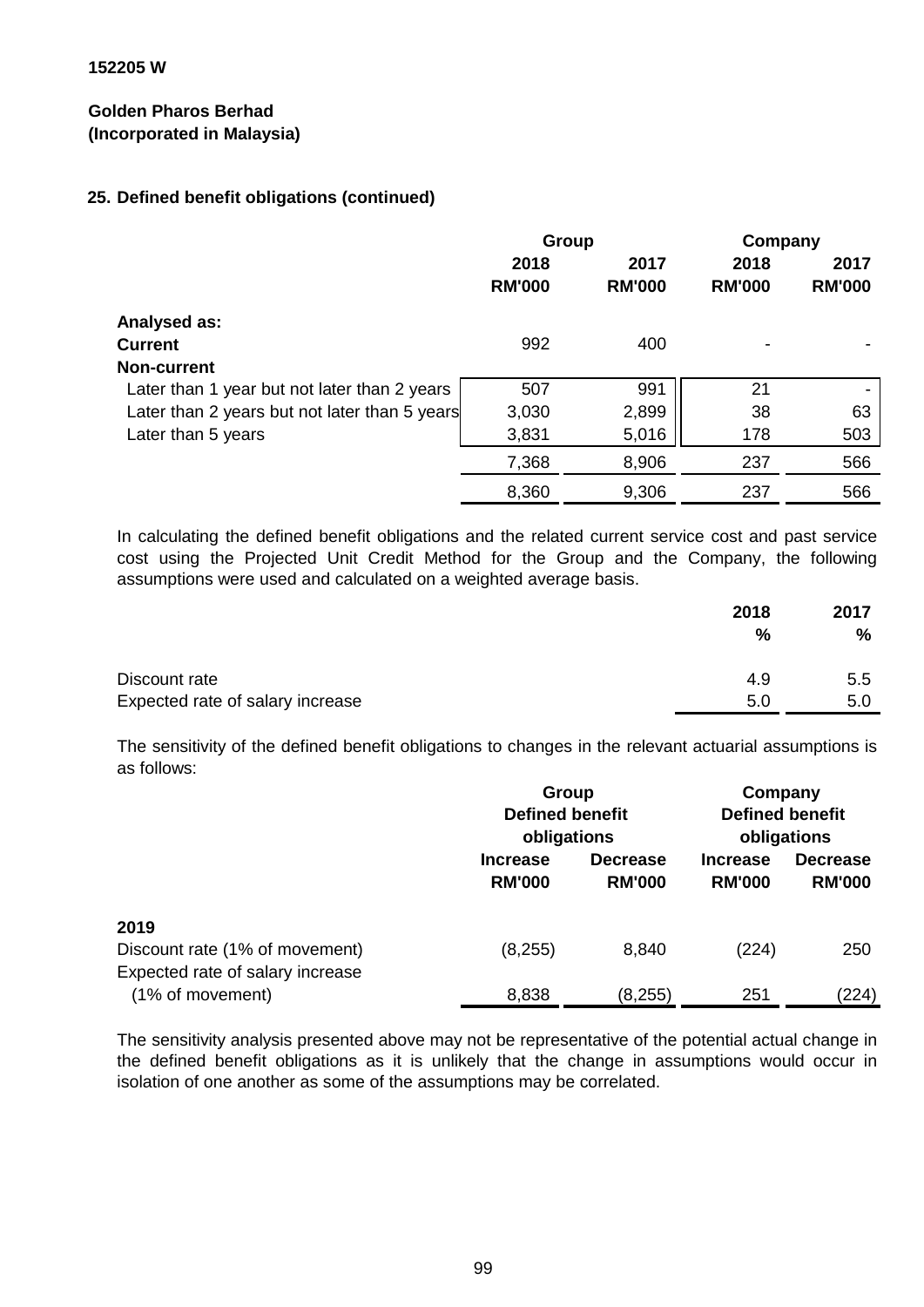#### **26. Trade and other payables**

|                                            | Group                 |                       | Company               |                       |
|--------------------------------------------|-----------------------|-----------------------|-----------------------|-----------------------|
|                                            | 2018<br><b>RM'000</b> | 2017<br><b>RM'000</b> | 2018<br><b>RM'000</b> | 2017<br><b>RM'000</b> |
| <b>Current</b><br><b>Trade payables</b>    |                       |                       |                       |                       |
| Third parties                              | 1,311                 | 1,086                 |                       |                       |
| Other payables                             |                       |                       |                       |                       |
| Amount due to holding company              | 15,273                | 15,268                | 12,121                | 12,115                |
| Amount due to a corporate shareholder      | 640                   | 640                   | 640                   | 640                   |
| Amounts due to subsidiaries                |                       |                       | 16,478                | 16,402                |
| Accruals                                   | 6,975                 | 6,542                 | 435                   | 375                   |
| Sundry payables                            | 1,487                 | 1,720                 | 222                   | 515                   |
| Goods and Services Tax ("GST") payable     |                       |                       |                       | 22                    |
|                                            | 24,375                | 24,170                | 29,896                | 30,069                |
| Total trade and other payables             | 25,686                | 25,256                | 29,896                | 30,069                |
| Add: Borrowings (Note 24)                  | 1,767                 | 1,634                 | 377                   | 251                   |
| Less: GST payable                          |                       |                       |                       | (22)                  |
| <b>Total financial liabilities carried</b> |                       |                       |                       |                       |
| at amortised cost                          | 27,453                | 26,890                | 30,273                | 30,298                |

#### **(a) Trade payables**

These amounts are non-interest bearing. Trade payables are normally settled on 60 day (2017: 60 day) terms.

### **(b) Other payables**

These amounts are non-interest bearing. Other payables are normally settled on an average term of three months (2017: average term of three months).

### **(c) Amount due to holding company**

The amount is unsecured, bears interest at Nil% (2017: 4%) per annum and has no fixed terms of repayment.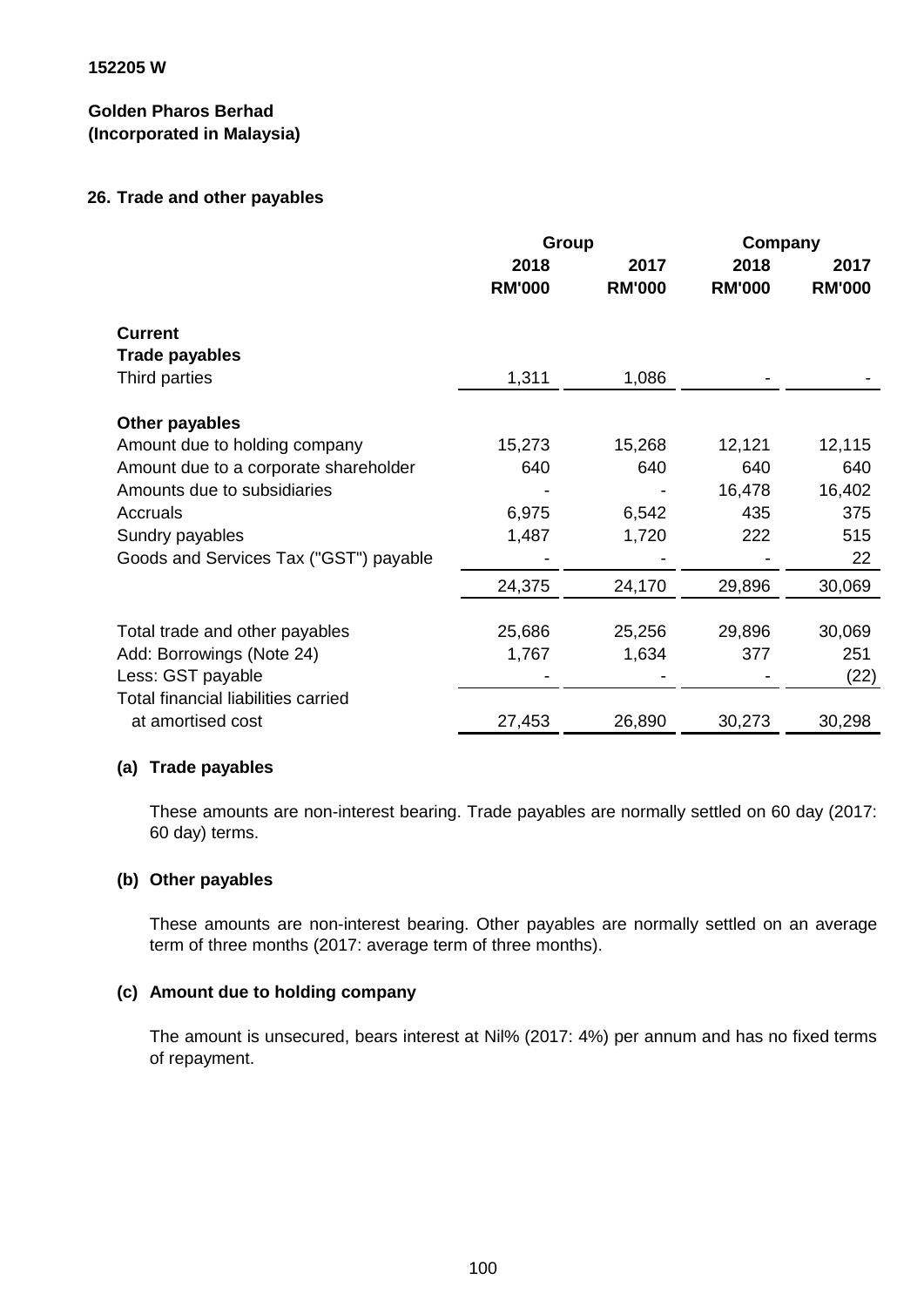#### **26. Trade and other payables (continued)**

#### **(d) Amounts due to a corporate shareholder**

The amount relates to advances for working capital purposes named as Al-Mudharabah, which are non-interest bearing and has no fixed terms of repayment.

#### **(e) Amounts due to subsidiaries**

The amounts are unsecured, non-interest bearing and are repayable on demand. The amounts relate to funds placed by certain subsidiaries in the Pool Fund Account ('the Fund") managed by the Company. The Fund is to be used for working capital requirements by the companies within the Group.

#### **27. Share capital**

|                                                  | <b>Group and Company</b> |                       |  |
|--------------------------------------------------|--------------------------|-----------------------|--|
|                                                  | 2018<br><b>RM'000</b>    | 2017<br><b>RM'000</b> |  |
| <b>Issued and fully paid:</b>                    |                          |                       |  |
| Ordinary shares                                  |                          |                       |  |
| At 1 January                                     | 67,898                   | 67,898                |  |
| Issuance of shares arising from exercise of ESGS | 294                      |                       |  |
| At 31 December                                   | 68,192                   | 67,898                |  |

During the financial year, the Company increased its issued and paid-up capital by way of allotment of 1,226,360 new ordinary shares pursuant to the vesting of shares under the Executive Share Grant Scheme ("ESGS"). The new ordinary shares rank pari passu in all respects with the existing ordinary shares of the Company.

New ordinary shares rank pari passu in all respects with the existing ordinary shares of the Company.

The holders of ordinary shares are entitled to receive dividends as and when declared by the Company. All ordinary shares carry one vote per share without restrictions and rank equally with regard to the Company's residual assets.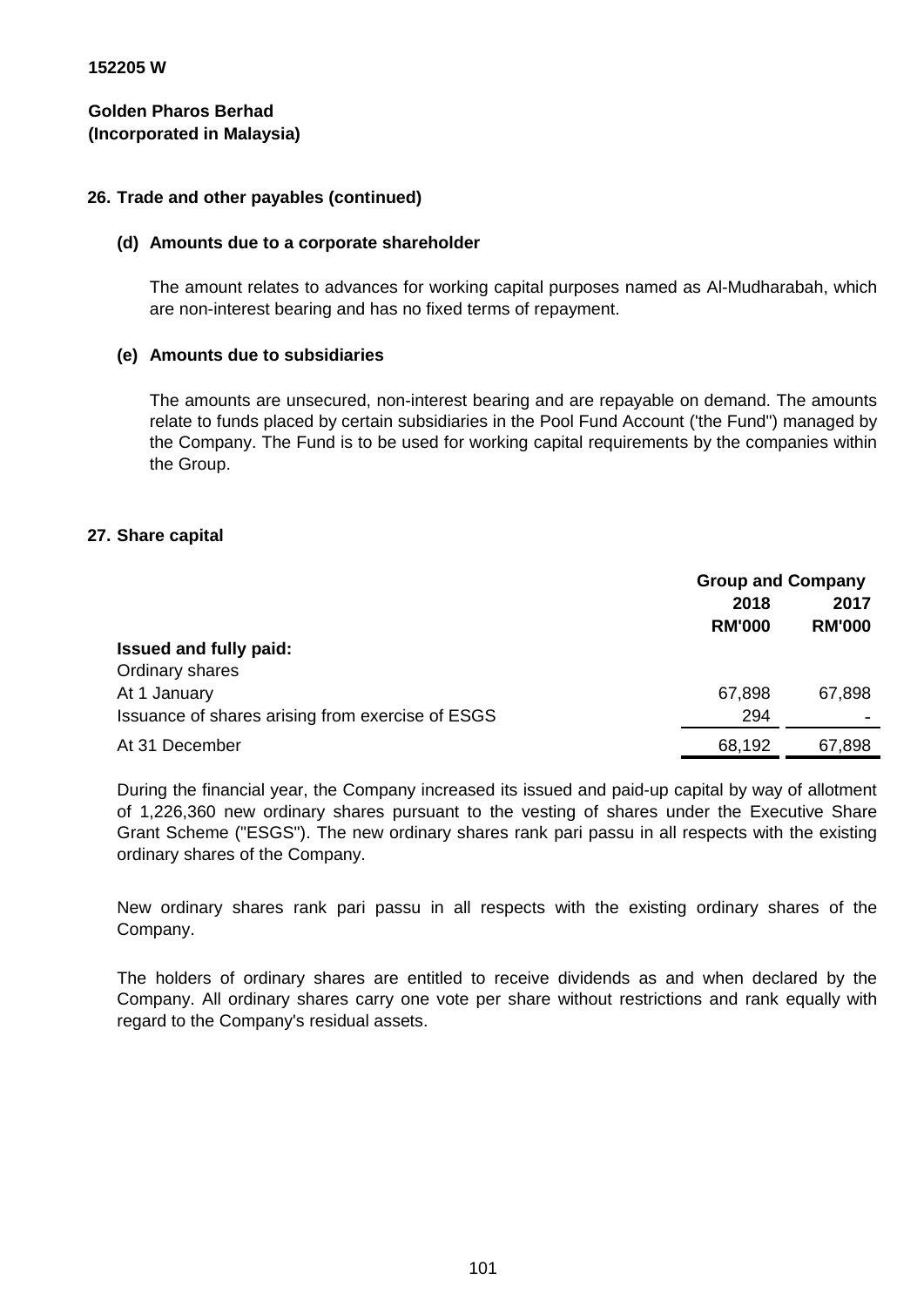# **Golden Pharos Berhad (Incorporated in Malaysia)**

## **28. Other reserves**

|                                                                                                                 | <b>Equity</b><br>contribution<br>from<br>owners<br><b>RM'000</b> | <b>Fair value</b><br>adjustment<br>reserve<br><b>RM'000</b> | <b>Reserve</b><br>arising<br>from<br>merger<br><b>RM'000</b> | <b>Employee</b><br>share<br>options<br>reserve<br><b>RM'000</b> | <b>Total</b><br><b>RM'000</b> |
|-----------------------------------------------------------------------------------------------------------------|------------------------------------------------------------------|-------------------------------------------------------------|--------------------------------------------------------------|-----------------------------------------------------------------|-------------------------------|
| Group                                                                                                           |                                                                  |                                                             |                                                              |                                                                 |                               |
| At 1 January 2017                                                                                               | 1,262                                                            | 1,505                                                       | (22, 718)                                                    |                                                                 | (19, 951)                     |
| Other comprehensive loss:<br>Investment securities: FVTOCI financial assets<br>- Net loss on fair value changes |                                                                  | (570)                                                       |                                                              |                                                                 | (570)                         |
| At 31 December 2017 and 1 January 2018                                                                          | 1,262                                                            | 935                                                         | (22, 718)                                                    | ۰                                                               | (20, 521)                     |
| Other comprehensive loss:<br>Investment securities: FVTOCI financial assets<br>- Net loss on fair value changes |                                                                  | (1,069)                                                     |                                                              | $\overline{\phantom{a}}$                                        | (1,069)                       |
| <b>Transaction with owners:</b><br>- Share-based payment under the LTIP: Grant of ESOS                          |                                                                  |                                                             |                                                              | 34                                                              | 34                            |
| At 31 December 2018                                                                                             | 1,262                                                            | (134)                                                       | (22, 718)                                                    | 34                                                              | (21, 556)                     |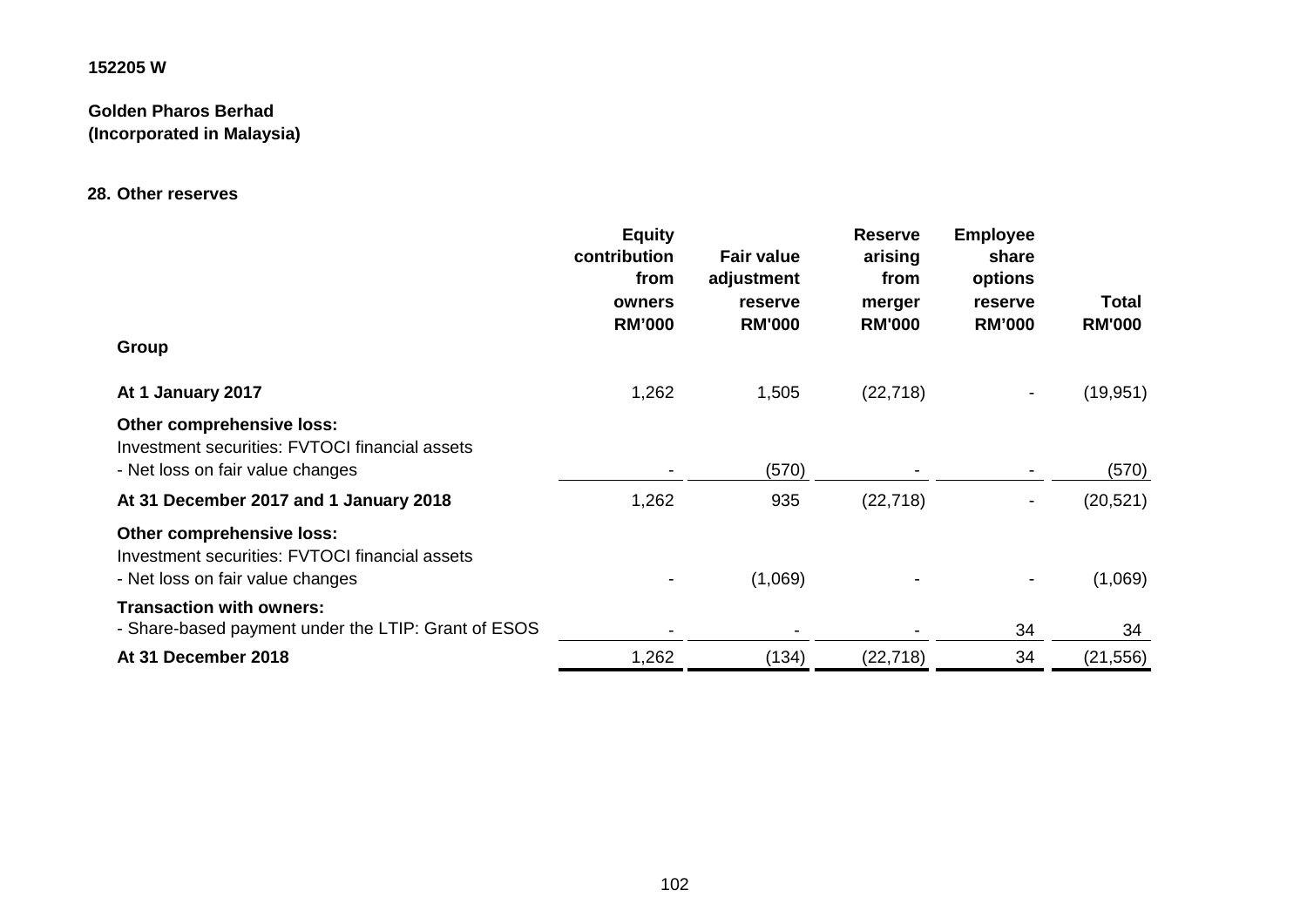#### **28. Other reserves (continued)**

|                                                                                        | <b>Equity</b><br>contribution<br>from<br>owners<br><b>RM'000</b> | <b>Employee</b><br>share<br>options<br>reserve<br><b>RM'000</b> | <b>Total</b><br><b>RM'000</b> |
|----------------------------------------------------------------------------------------|------------------------------------------------------------------|-----------------------------------------------------------------|-------------------------------|
| Company                                                                                |                                                                  |                                                                 |                               |
| At 1 January 2017/2018                                                                 | 967                                                              | $\overline{\phantom{a}}$                                        | 967                           |
| <b>Transaction with owners:</b><br>- Share-based payment under the LTIP: Grant of ESOS |                                                                  | 5                                                               | 5                             |
| At 31 December 2018                                                                    | 967                                                              | 5                                                               | 972                           |

#### **(a) Equity contribution from owners**

The amount represents waiver of amount due to the Group's holding company.

#### **(b) Fair value adjustment reserve**

Fair value adjustment reserve represents the cumulative fair value changes, net of tax, of FVTOCI financial assets until they are disposed of or impaired.

#### **(c) Reserve arising from merger**

Reserve arising on merger represents the difference between the nominal value of the shares issued as consideration for the acquisition of Permint Timber Corporation Sdn. Bhd. and its subsidiaries and the nominal value of the shares transferred for these investments.

#### **(d) Employee share options reserve**

Employee share options reserve represents the grant of share options to the Group's and the Company's employees. The reserve is made up of the cumulative value of services received from employees recorded over the vesting period commencing from the grant date of the share options, and is reduced by the expiry of exercise of the share options.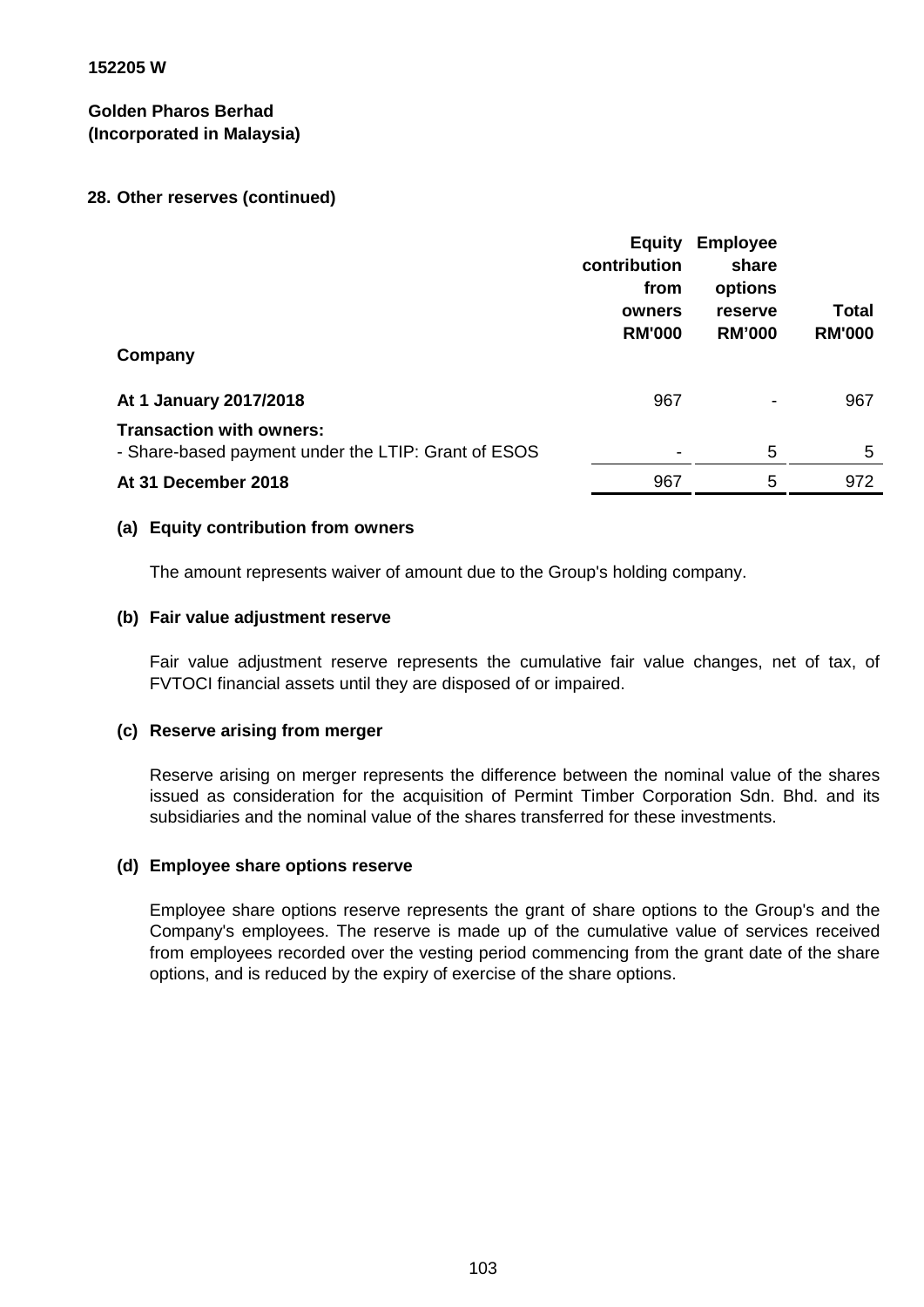### **29. Executive Share Grant Scheme ("ESGS") and Employee Share Options ("ESOS") Scheme**

The Long Term Incentive Plan ("LTIP" or "Scheme") was implemented on 30 August 2018. The LTIP which comprises the ESGS and ESOS allows the Company to grant shares and/or share options under ESGS and ESOS respectively to eligible employees of the Group and of the Company up to 15% of the issued and paid-up share capital of the Company. The LTIP is governed by the By-Laws of the LTIP which was approved by the shareholders on 26 June 2018 and is administered by the LTIP Committee and as such the LTIP shall be in force for a period of 5 years up to 29 August 2023.

The main features of the Scheme are as follows:

- (a) The maximum number of new ordinary shares which may be made available under the Scheme at the point in time when an LTIP award is offerred shall not be more than fifteen percent (15%) of the issued and paid-up ordinary share capital of the Company.
- (b) The LTIP awards shall be awarded after taking into consideration the employee's position, contribution and performance (where applicable) or such creiteria as the LTIP Committee mey deem fit subject to the following:
	- (i) that the number of new ordinary shares made available under the Scheme shall not exceed the amount stipulated in (a) above,
	- (ii) not more than 10% of the total number of ordinary shares to be issued under Scheme at the point in time when an LTIP award is offered be allocated to any employee who, either singly or collectively through persons connected with the employee, holds 20% or more of the total number of issued shares of the Company, and
	- (iii) not more than 80% of the new ordinary shares availabe under the Scheme shall be allocated in aggregate to the managerial employees of the Group.
- (c) In the case of the ESGS, the shares will be vested with the grantee at no consideration on the vesting date, while in the case of ESOS, the option price will be determined based on the five (5) days volume weighted average market price of the ordinary shares on the date the ESOS award is offerred with a potential discount of not more than ten percent (10%) there from or such other percentage or discount as may be permitted by Bursa Malaysia Securities Berhad and/or any other relavant authorities as may be amended from time to time.
- (d) The shares and share options granted under the ESGS and ESOS will vest over a period of up to five (5) years from the date of the LTIP award.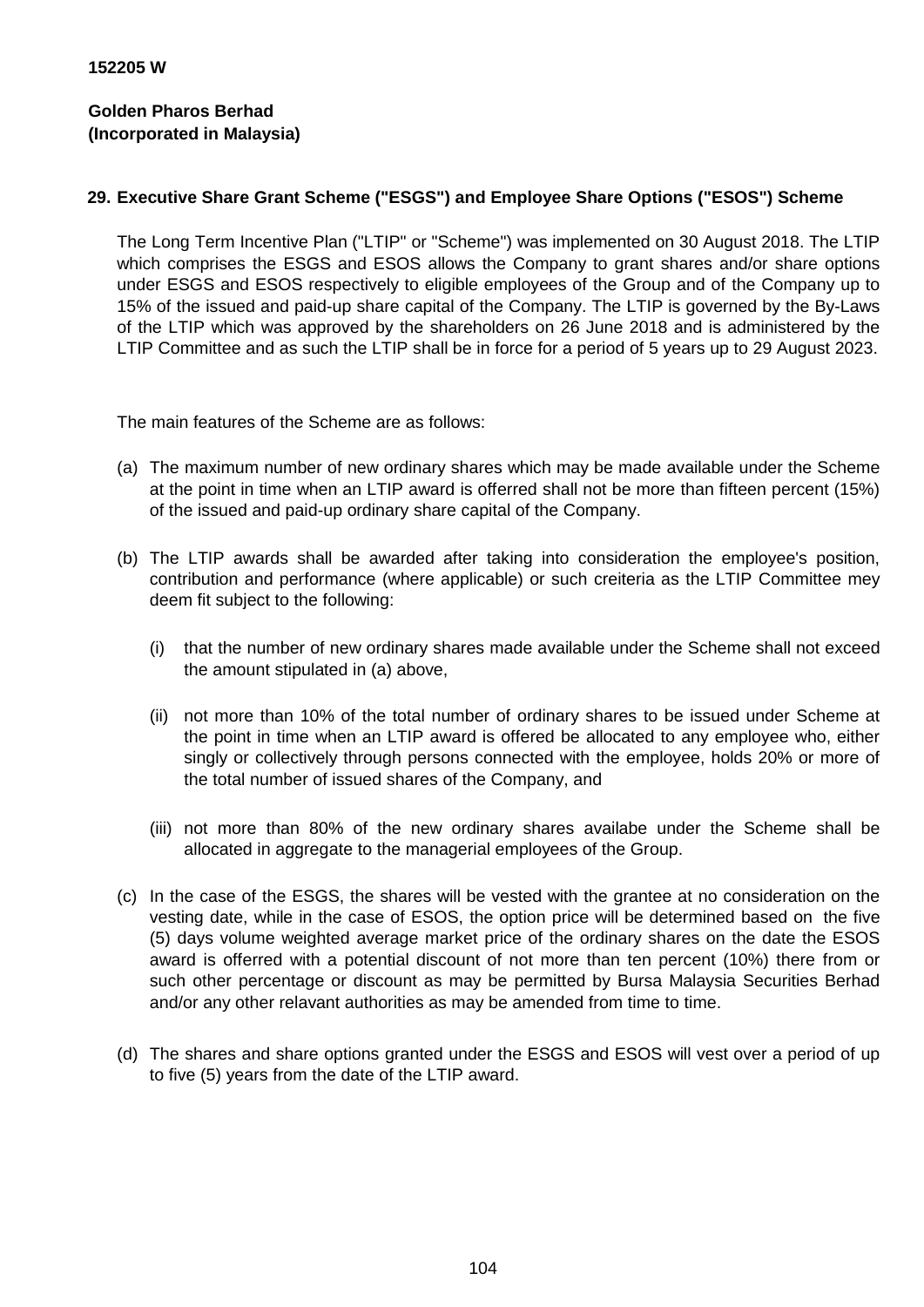## **29. Executive Share Grant Scheme ("ESGS") and Employee Share Options ("ESOS") Scheme (continued)**

The movement during the financial year in the number of shares and share options in which employees of the Group and of the Company are entitled to are as follows:

 **At**

|             |             |                |                          | AL                      |
|-------------|-------------|----------------|--------------------------|-------------------------|
|             | At 1.1.2018 | <b>Granted</b> | <b>Vested</b>            | Lapsed 31.12.2018       |
| <b>ESGS</b> |             | 1,270,000      | (1,226,360)              | 43,640                  |
|             | At 1.1.2018 | <b>Granted</b> | Exercised                | At<br>Lapsed 31.12.2018 |
| <b>ESOS</b> |             | 3,998,060      | $\overline{\phantom{0}}$ | 3,998,060               |

The fair values of the shares and share options granted under the ESGS and ESOS to which MFRS 2 applies were determined using binomial model. The significant inputs into the model were as follows:

|                                               | <b>ESGS</b>    | <b>ESOS</b>    |  |
|-----------------------------------------------|----------------|----------------|--|
| Exercise price                                | $\star$        | RM0.27         |  |
| Date of grant                                 | 5 October 2018 | 30 August 2018 |  |
| Fair value at grant date (per ordinary share) | RM0.24         | RM0.27         |  |
| Vesting period/option life                    | 5 years        | 5 years        |  |
| Weighted average share price on grant date    | RM0.21         | RM0.22         |  |

\*The shares under the ESGS will vest with the grantee at no consideration on the vesting date.

The expected life of the shares and share options are based in historical data and is not necessarily indicative of the exercise patterns that may occur. The expected volatility reflects the assumption that the historical volatility is indicative of future trends, which may also not necessarily be the actual outcome. No other features of the shares and/or share options granted were incorporated into the measurement of fair value.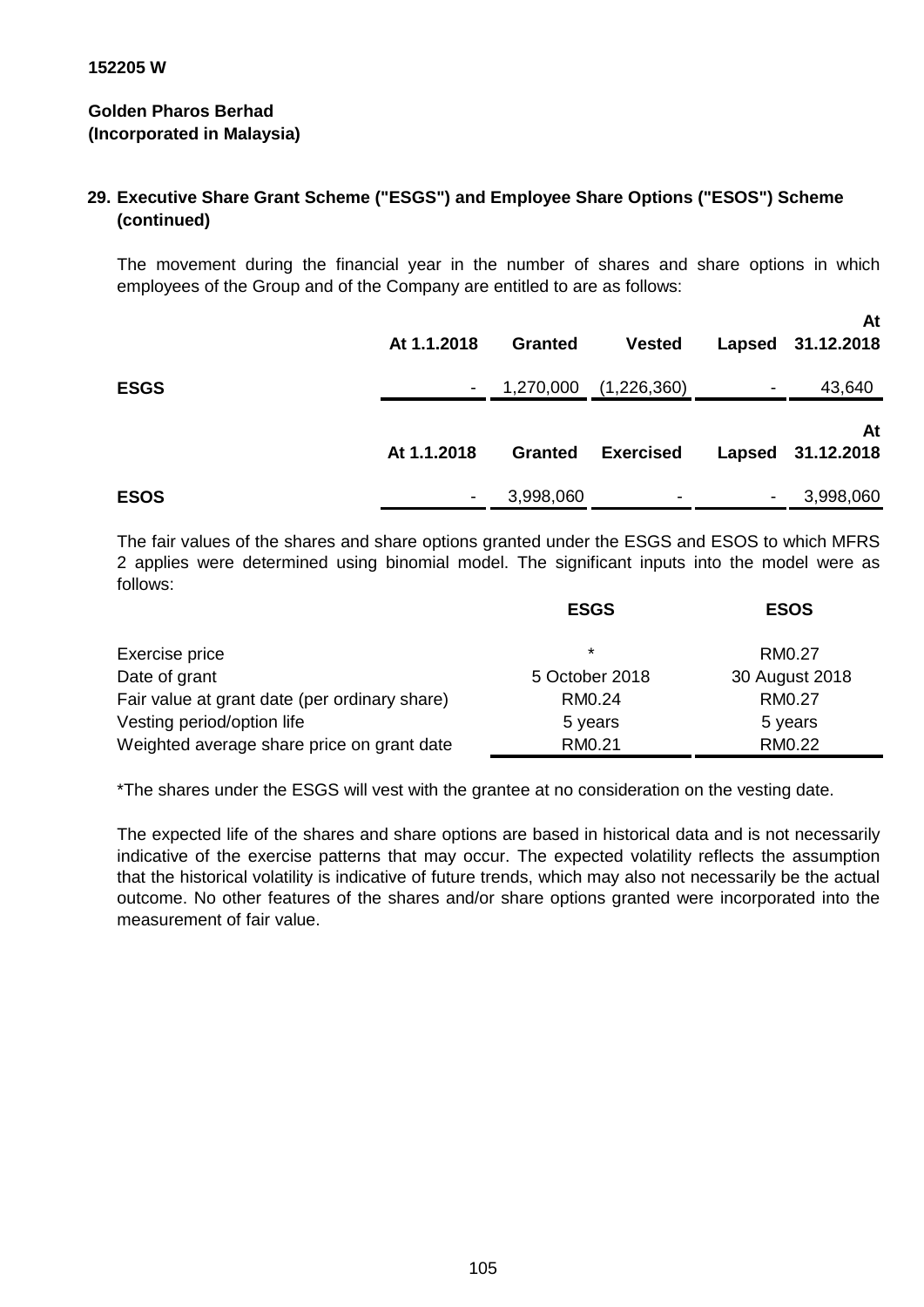### **30. Related party transactions**

**(a)** In addition to the related party information disclosed elsewhere in the financial statements, the following significant transactions between the Company and related parties took place at terms agreed between the parties during the financial year:

|                                            | Group         |               | Company       |               |
|--------------------------------------------|---------------|---------------|---------------|---------------|
|                                            | 2018          | 2017          | 2018          | 2017          |
|                                            | <b>RM'000</b> | <b>RM'000</b> | <b>RM'000</b> | <b>RM'000</b> |
| Rental income from land and building       |               |               |               |               |
| charged to a subsidiary (Note 4)           |               |               | (608)         | (728)         |
| Management fees charged to                 |               |               |               |               |
| subsidiaries (Note 4)                      |               |               | (1,737)       | (1,773)       |
| Dividend income from subsidiaries (Note 4) |               |               | (1,467)       | (336)         |
| Loans and advances from                    |               |               |               |               |
| holding company                            |               | 1,000         |               | 1,000         |
| Secretarial fee charged by                 |               |               |               |               |
| holding company                            | 5             | 5             | 5             | 5             |
| Building rental charged by a               |               |               |               |               |
| related company                            |               |               | 48            | 48            |
|                                            |               |               |               |               |

### **(b) Compensation of key management personnel**

|                                    | Group         |               | Company       |               |
|------------------------------------|---------------|---------------|---------------|---------------|
|                                    | 2018          | 2017          | 2018          | 2017          |
|                                    | <b>RM'000</b> | <b>RM'000</b> | <b>RM'000</b> | <b>RM'000</b> |
| Short-term employee benefits       | 4,388         | 3,957         | 1,466         | 1,203         |
| Defined contribution plan          | 470           | 444           | 142           | 108           |
| Defined benefit plan               | 216           | 193           | 63            | 25            |
| Share-based payment under the LTIP | 299           | ۰             | 297           |               |
|                                    | 5,373         | 4,594         | 1,968         | 1,336         |

Included in compensation of key management personnel is:

|                                   | Group                 |                       | Company               |                       |
|-----------------------------------|-----------------------|-----------------------|-----------------------|-----------------------|
|                                   | 2018<br><b>RM'000</b> | 2017<br><b>RM'000</b> | 2018<br><b>RM'000</b> | 2017<br><b>RM'000</b> |
| Directors' remuneration (Note 11) | 1,088                 | 1,110                 | 519                   | 458                   |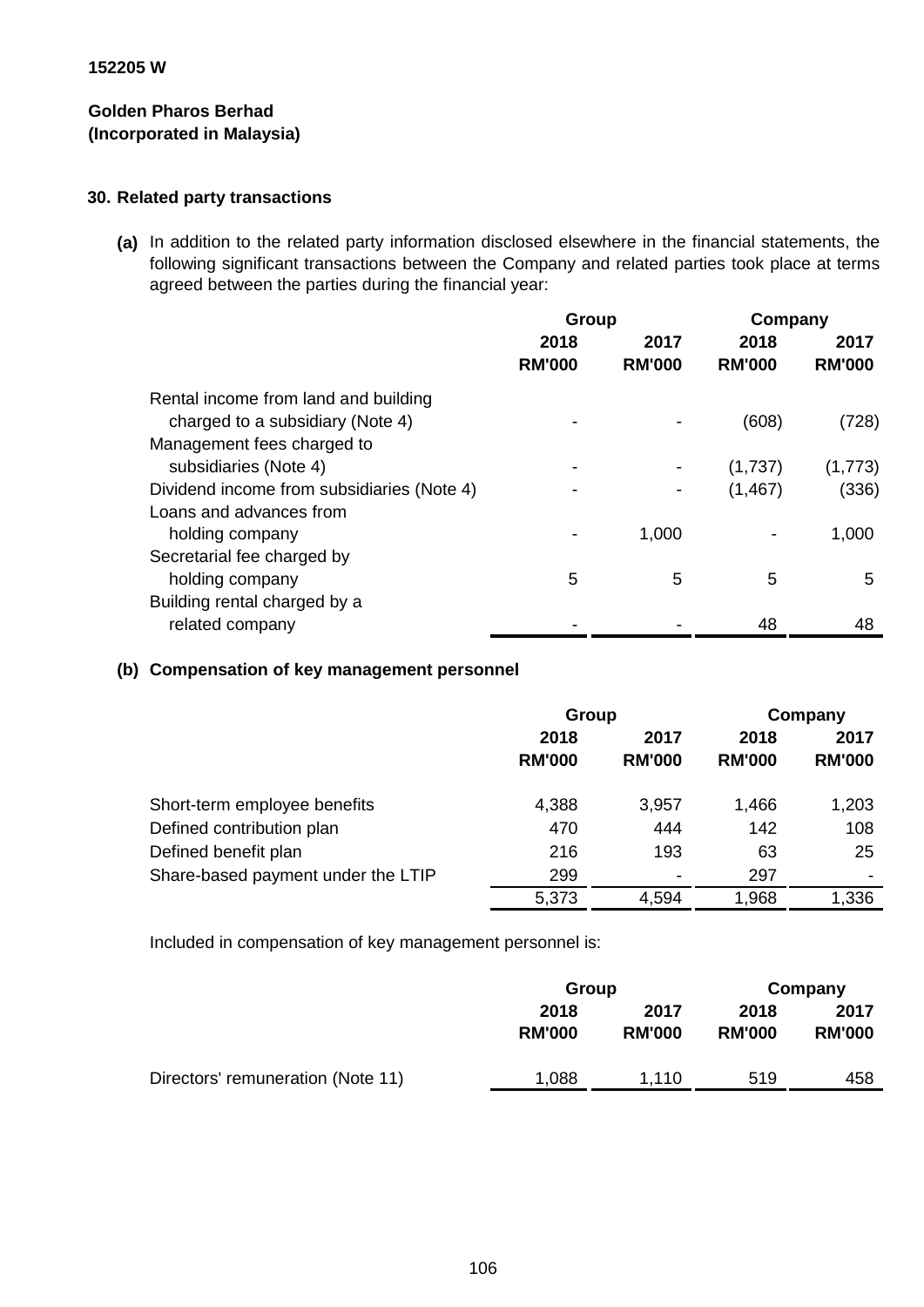# **31. Commitments**

## **(a) Capital commitments**

Capital expenditure as at reporting date is as follows:

|                                  | Group         | Company       |                          |               |
|----------------------------------|---------------|---------------|--------------------------|---------------|
|                                  | 2018          | 2017          | 2018                     | 2017          |
|                                  | <b>RM'000</b> | <b>RM'000</b> | <b>RM'000</b>            | <b>RM'000</b> |
| Approved but not contracted for: |               |               |                          |               |
| Property, plant and equipment    | 1,250         | 5,008         | 200                      | 100           |
| Approved and contracted for:     |               |               |                          |               |
| Property, plant and equipment    | 4,700         | 193           | $\overline{\phantom{0}}$ |               |

## **(b) Finance lease commitments**

The Group and the Company have finance leases for certain items of plant and machinery and motor vehicles (Note 14). These leases do not have terms of renewal, but have purchase options at nominal values at the end of the lease term.

Future minimum lease payments under finance leases together with the present value of the net minimum lease payments are as follows:

|                                                                              | Group         |               | Company       |               |  |
|------------------------------------------------------------------------------|---------------|---------------|---------------|---------------|--|
|                                                                              | 2018          | 2017          | 2018          | 2017          |  |
|                                                                              | <b>RM'000</b> | <b>RM'000</b> | <b>RM'000</b> | <b>RM'000</b> |  |
| Minimum lease payments:                                                      |               |               |               |               |  |
| Not later than 1 year                                                        | 302           | 548           | 141           | 106           |  |
| More than 1 year and less than 2 years                                       | 218           | 380           | 95            | 103           |  |
| More than 2 years and less than 5 years                                      | 296           | 491           | 117           | 59            |  |
| More than 5 years                                                            |               |               | 70            |               |  |
| Total minimum lease payments                                                 | 816           | 1,419         | 423           | 268           |  |
| Less: Amounts representing finance charges                                   | (89)          | (135)         | (46)          | (17)          |  |
| Present value of minimum lease payments                                      | 727           | 1,284         | 377           | 251           |  |
| <b>Present value of payments:</b>                                            |               |               |               |               |  |
| Not later than 1 year                                                        | 288           | 487           | 126           | 106           |  |
| More than 1 year and less than 2 years                                       | 129           | 342           | 84            | 98            |  |
| More than 2 years and less than 5 years                                      | 310           | 455           | 100           | 47            |  |
| More than 5 years                                                            |               |               | 67            |               |  |
| Present value of minimum lease payments<br>Less: Amount due within 12 months | 727           | 1,284         | 377           | 251           |  |
| (Note 24)                                                                    | (288)         | (487)         | (144)         | (106)         |  |
| Amount due after 12 months (Note 24)                                         | 439           | 797           | 233           | 145           |  |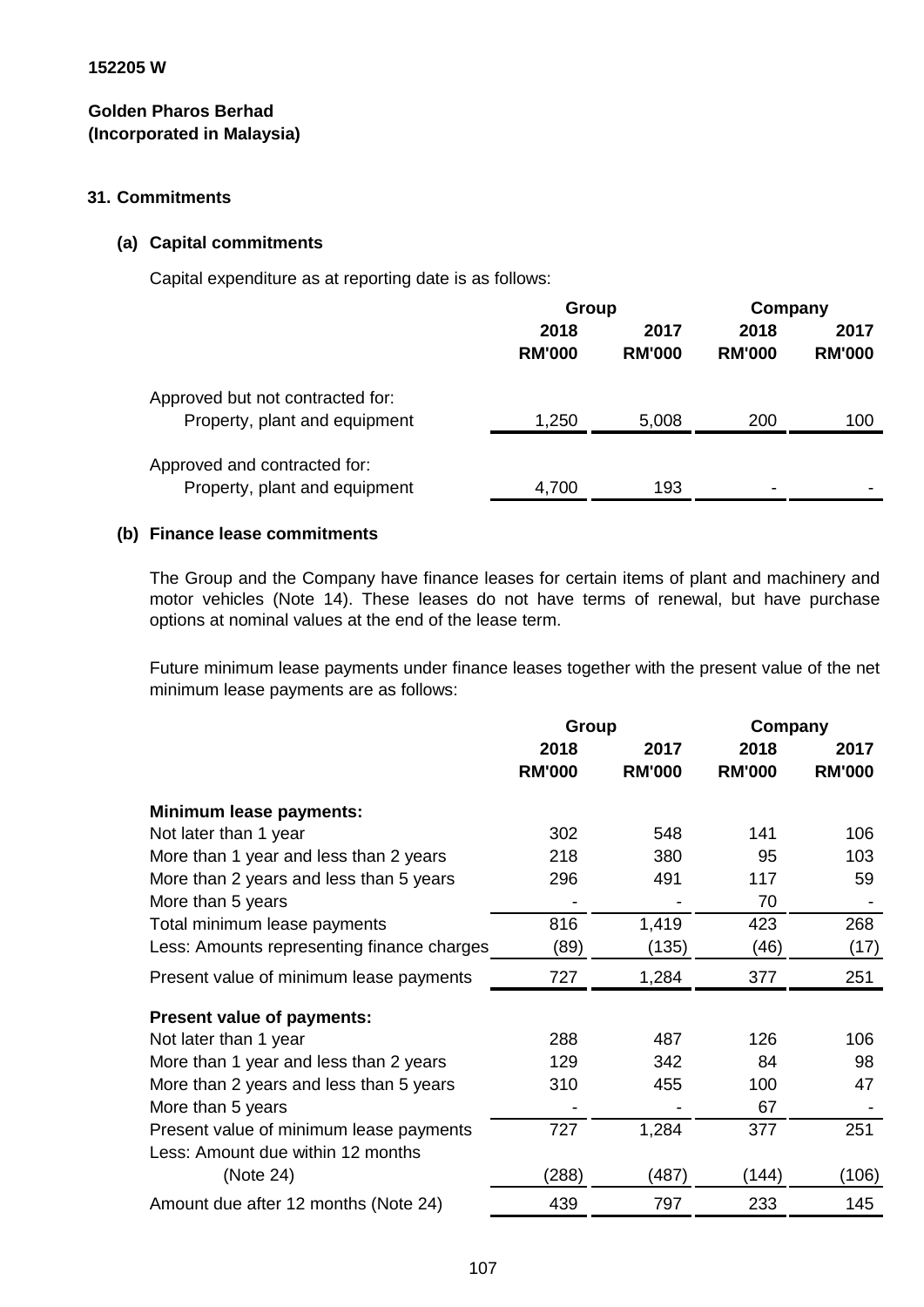# **32. Fair value of financial instruments**

Fair value of financial instruments by classes that are not carried at fair value and whose (a) carrying amounts are not reasonable approximation of fair value.

|                                                                                                  |             | <b>Group</b>                        | Company                        |                                            |                                |
|--------------------------------------------------------------------------------------------------|-------------|-------------------------------------|--------------------------------|--------------------------------------------|--------------------------------|
|                                                                                                  | <b>Note</b> | Carrying<br>amount<br><b>RM'000</b> | Fair<br>value<br><b>RM'000</b> | <b>Carrying</b><br>amount<br><b>RM'000</b> | Fair<br>value<br><b>RM'000</b> |
| 2018                                                                                             |             |                                     |                                |                                            |                                |
| <b>Financial liabilities:</b><br>Borrowings (non-current)<br>- Obligations under finance         |             |                                     |                                |                                            |                                |
| leases                                                                                           | 31(b)       | 439                                 | 460                            | 233                                        | 254                            |
| - Term Ioan                                                                                      |             | 832                                 | 839                            |                                            |                                |
| 2017<br><b>Financial liabilities:</b><br>Borrowings (non-current)<br>- Obligations under finance |             |                                     |                                |                                            |                                |
| leases                                                                                           | 31(b)       | 797                                 | 820                            | 145                                        | 158                            |

(b) Determination of fair value

# Financial instruments that are not carried at fair value and whose carrying amounts are reasonable approximation of fair value

The following are classes of financial instruments that are not carried at fair value and whose carrying amounts are reasonable approximation of fair value:

|                                       | <b>Note</b> |
|---------------------------------------|-------------|
| Trade and other receivables (current) | 22          |
| Borrowings (current)                  | 24          |
| Trade and other payables (current)    | 26          |

The carrying amounts of these financial assets and liabilities are reasonable approximation of fair values due to their short-term nature.

The carrying amounts of the current portion of borrowings are reasonable approximations of fair values due to the insignificant impact of discounting.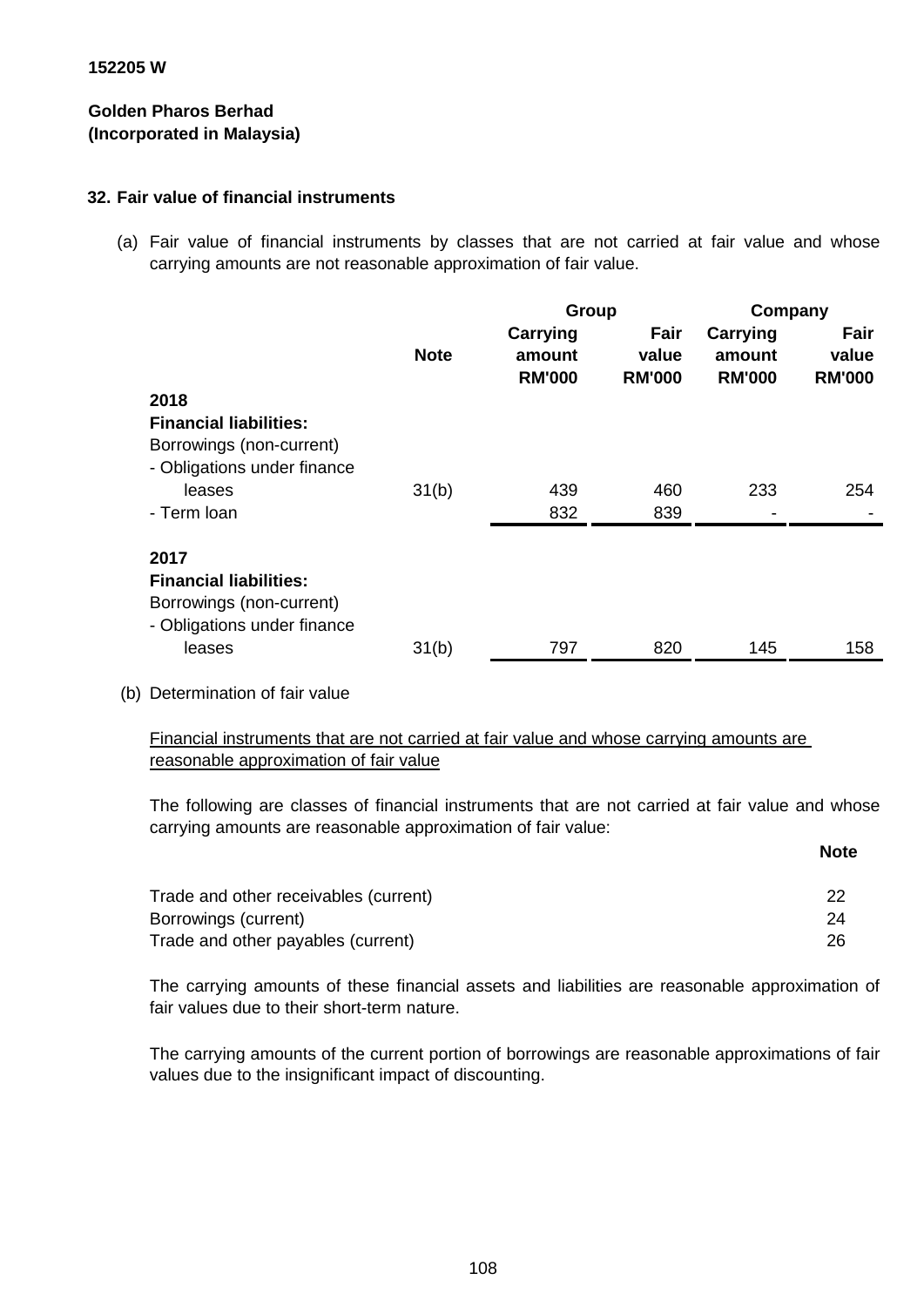## **32. Fair value of financial instruments (continued)**

(b) Determination of fair value (continued)

#### Amounts due from/to subsidiaries and associates, and loans from/to subsidiaries

The fair values of these financial instruments are estimated by discounting expected future cash flows at market incremental lending rate for similar types of lending, borrowing or leasing arrangements at the reporting date.

#### Quoted equity instruments

Fair value is determined directly by reference to their published market bid price at the reporting date.

#### Financial guarantee

Fair value is determined based on probability weighted discounted cash flow method. The probability has been estimated and assigned for the following key assumptions:

- The likelihood of the guaranteed party defaulting within the guaranteed period;
- The exposure on the portion that is not expected to be recovered due to the guaranteed party's default; and
- The estimated loss exposure if the party guaranteed were to default.

#### (c) Valuation of financial instruments

The table below analyses financial instruments, measured at fair value at the end of the reporting date, by the level in the fair value hierarchy into which the fair value measurement is categorised:

**Level 1**

| Group                                                     | <b>Note</b> | Level I<br><b>RM'000</b> |
|-----------------------------------------------------------|-------------|--------------------------|
| 31 December 2018                                          |             |                          |
| <b>Financial assets:</b><br>Investment securities: FVTOCI | 20          | 1,364                    |
| 31 December 2017<br><b>Financial assets:</b>              |             |                          |
| Investment securities: FVTOCI                             | 20          | 2,434                    |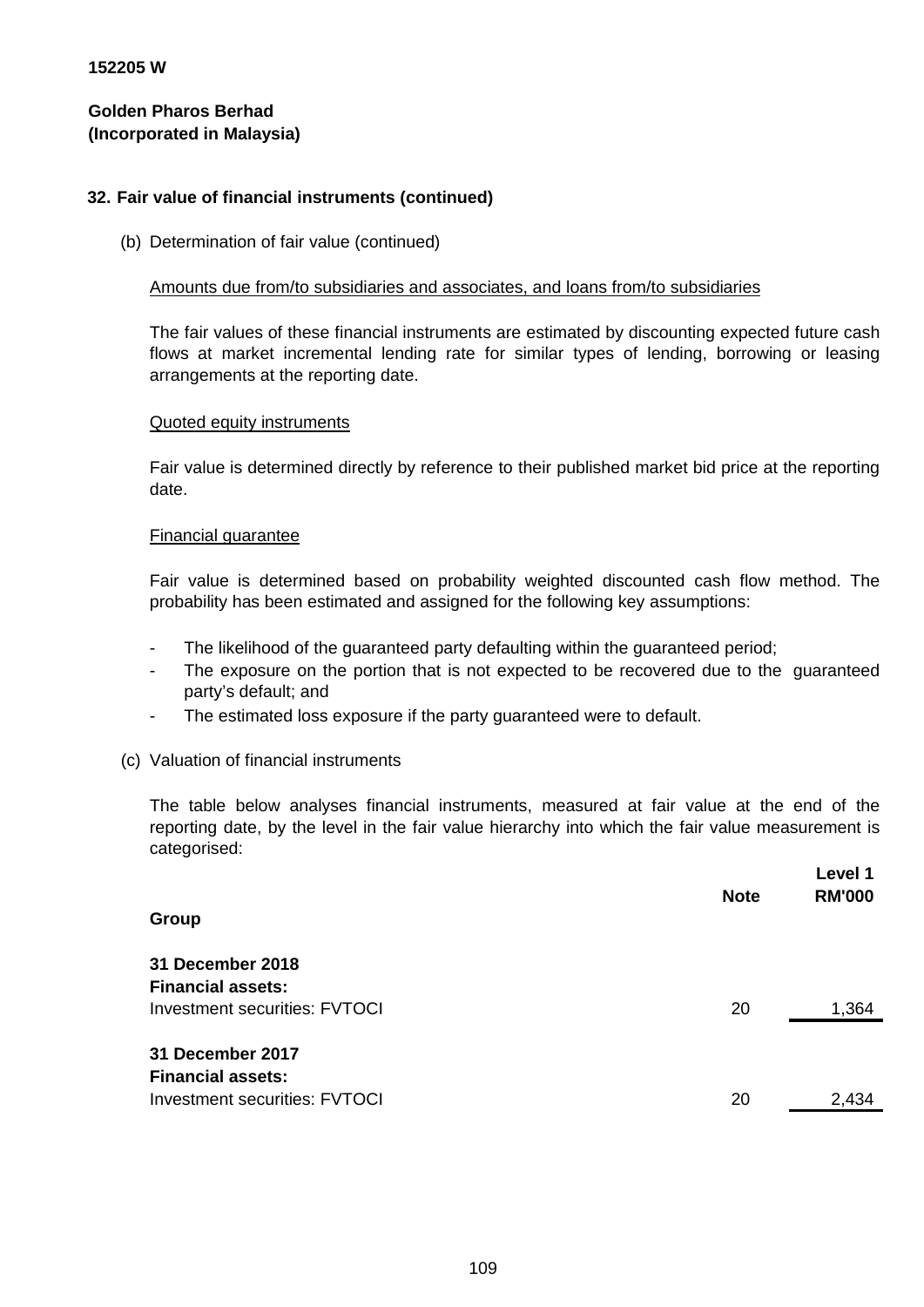#### **33. Financial risk management objectives and policies**

The Group and the Company are exposed to financial risks arising from their operations and the use of financial instruments. The key financial risks include credit risk, liquidity risk, interest rate risk, foreign currency risk and market price risk.

It is, and has been throughout the current and previous financial year, the Group's policy that no derivatives shall be undertaken except for the use as hedging instruments where appropriate and cost-efficient. The Group and the Company do not apply hedge accounting.

The following sections provide details regarding the Group's and Company's exposure to the abovementioned financial risks and the objectives, policies and processes for the management of these risks.

#### **(a) Credit risk**

Credit risk is the risk of loss that may arise on outstanding financial instruments should a counterparty default on its obligations. The Group's and the Company's exposure to credit risk arises primarily from trade and other receivables. For other financial assets (including investment securities and cash and bank balances), the Group and the Company minimise credit risk by dealing exclusively with high credit rating counterparties.

The Group's objective is to seek continual revenue growth while minimising losses incurred due to increased credit risk exposure. The Group trades only with recognised and creditworthy third parties. It is the Group's policy that all customers who wish to trade on credit terms are subject to credit verification procedures. In addition, receivable balances are monitored on an ongoing basis with the result that the Group's exposure to bad debts is not significant.

An impairment analysis is performed at each reporting date using a provision matrix to measure expected credit losses. The provision rates are based on days past due for groupings of various customer segments with similar loss patterns (i.e., by geographical region, product type, customer type and rating, and coverage by letters of credit or other forms of credit insurance). The calculation reflects the probability-weighted outcome, the time value of money and reasonable and supportable information that is available at the reporting date about past events, current conditions and forecasts of future economic conditions. Any receivables having significant balances past due more than 365 days, which are deemed to have higher default risk, are monitored individually.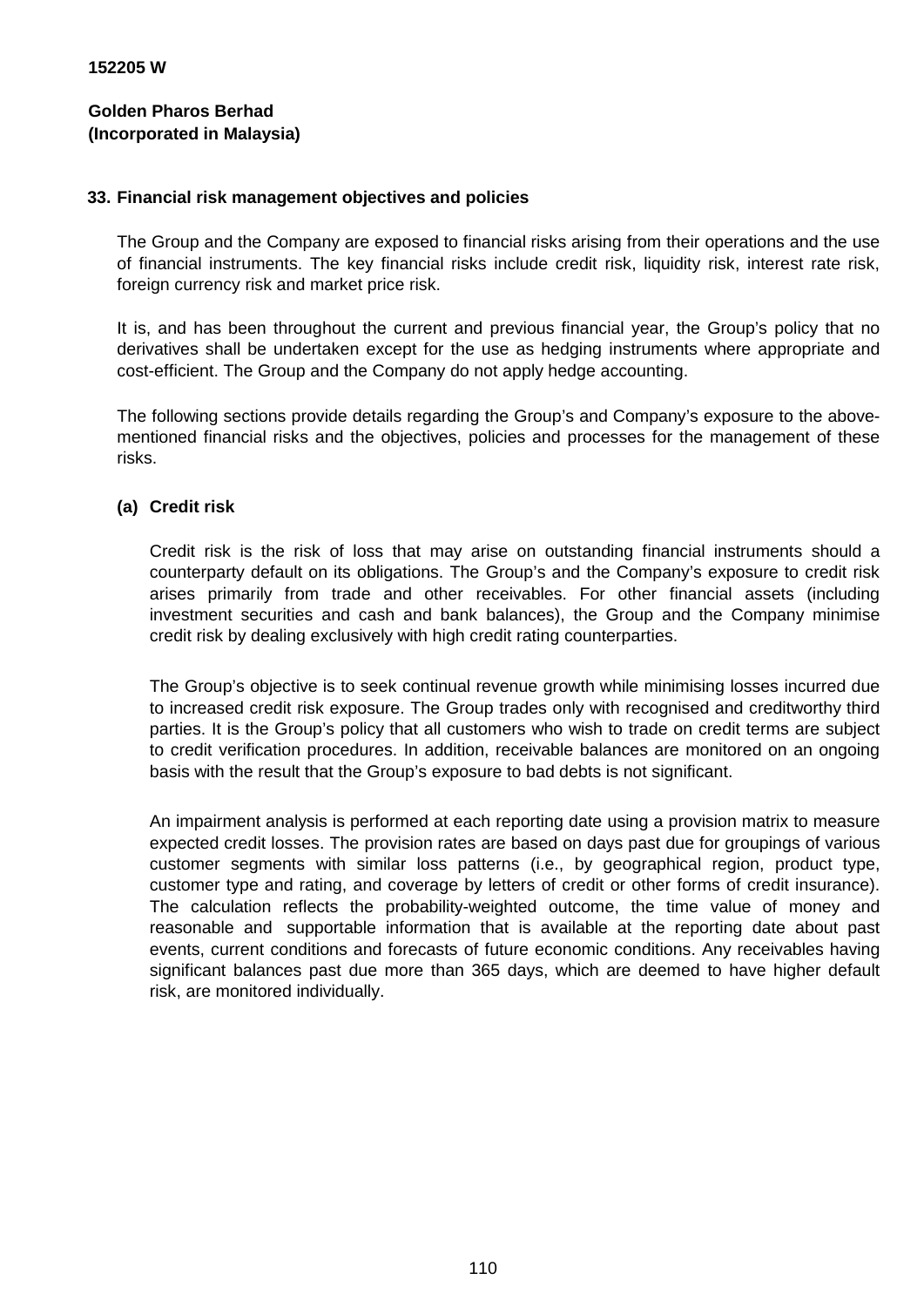## **33. Financial risk management objectives and policies (continued)**

#### **(a) Credit risk (continued)**

#### Exposure to credit risk

The Group does not have any significant exposure to any individual customer or counterparty nor does it have any major concentration of credit risk related to any financial assets.

Management has taken reasonable steps to ensure that receivables that are neither past due nor impaired are measured at their realisable values. A significant portion of these receivables are due from regular customers of the Group. The Group uses ageing analysis to monitor the credit quality of the receivables. Any receivables having significant balances past due more than 365 days, which are deemed to have higher credit risk, are monitored individually.

At the reporting date, the Group's and the Company's maximum exposure to credit risk is represented by:

- (i) The carrying amount of each class of financial assets recognised in the statements of financial position.
- (ii) Corporate guarantees provided by the Company to banks for credit facilities granted to subsidiaries.

#### Credit risk concentration profile

The Group determines concentrations of credit risk by monitoring the country and industry sector profile of its trade receivables on an ongoing basis. The credit risk concentration profile of the Group's trade receivables at the reporting date are as follows:

|                                           | Group         |            |               |            |  |
|-------------------------------------------|---------------|------------|---------------|------------|--|
|                                           |               | 2018       |               | 2017       |  |
|                                           | <b>RM'000</b> | % of total | <b>RM'000</b> | % of total |  |
| By industry sectors:                      |               |            |               |            |  |
| Harvesting, sawmilling, kiln drying of    |               |            |               |            |  |
| timber and sales of logs and right to log | 2,223         | 26%        | 2,995         | 29%        |  |
| Manufacturing                             | 5,819         | 70%        | 7,322         | 70%        |  |
| <b>Others</b>                             | 364           | 4%         | 68            | 1%         |  |
|                                           | 8,406         | 100%       | 10,385        | 100%       |  |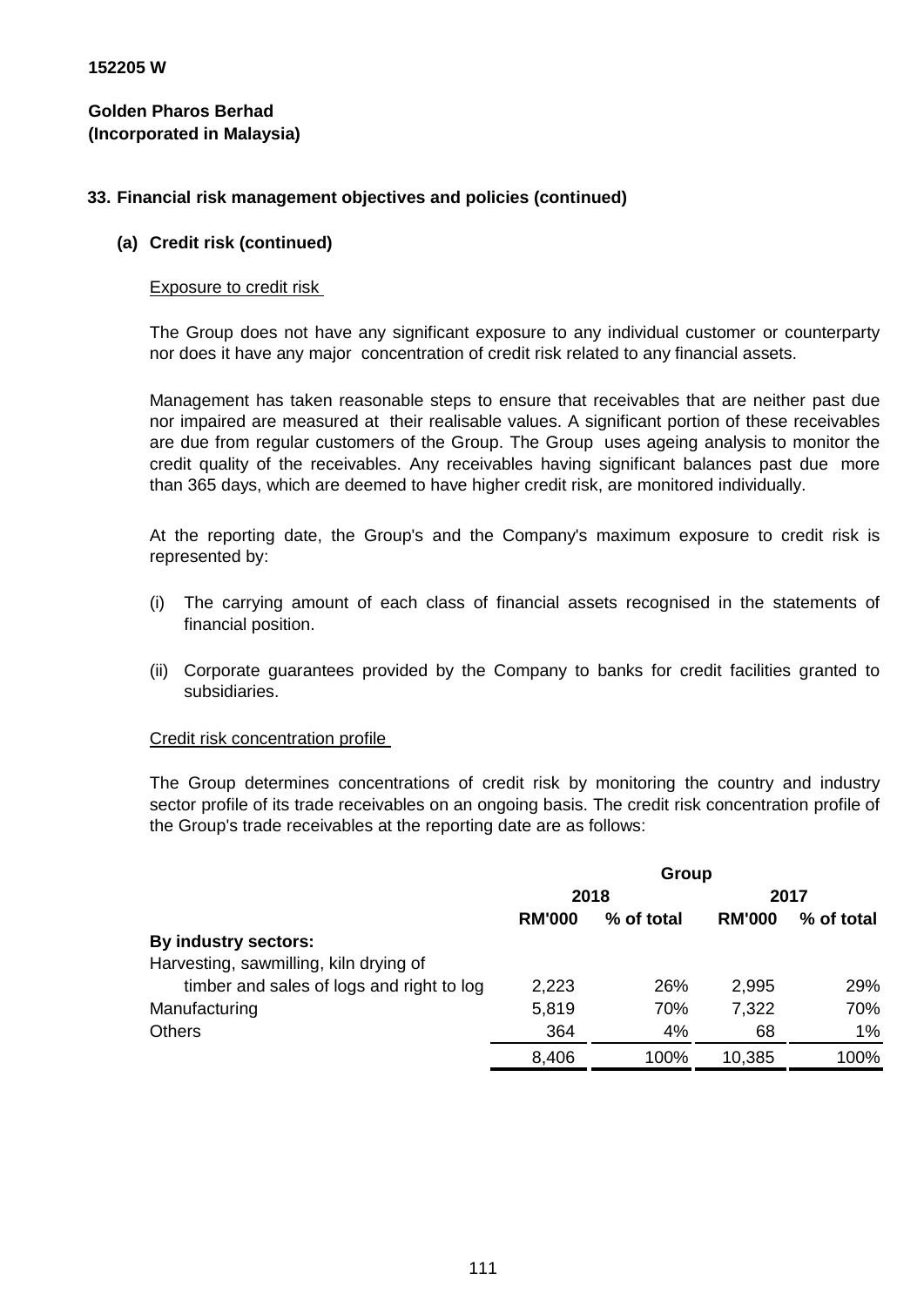## **33. Financial risk management objectives and policies (continued)**

## **(a) Credit risk (continued)**

#### Financial assets that are neither past due nor impaired

Information regarding trade and other receivables that are neither past due nor impaired is disclosed in Note 22. Deposits with licensed banks and other financial institutions, and investment securities that are neither past due nor impaired are placed with or entered into with reputable financial institutions or companies with high credit ratings and no history of default.

#### Financial assets that are either past due or impaired

Information regarding financial assets that are either past due or impaired is disclosed in Note 22.

#### **(b) Liquidity risk**

Liquidity risk is the risk that the Group or the Company will encounter difficulty in meeting financial obligations due to shortage of funds. The Group's and the Company's exposure to liquidity risk arises primarily from mismatches of the maturities of financial assets and liabilities. The Group's and the Company's objective is to maintain a balance between continuity of funding and flexibility through the use of stand-by credit facilities.

#### **Analysis of financial instruments by remaining contractual maturities**

The table below summarises the maturity profile of the Group's and of the Company's liabilities at the reporting date based on contractual undiscounted repayment obligations.

|                                          |                                    | 2018<br><b>RM'000</b> |                         |              |
|------------------------------------------|------------------------------------|-----------------------|-------------------------|--------------|
|                                          | On demand<br>or within<br>one year | One to<br>five years  | More than<br>five years | <b>Total</b> |
| Group                                    |                                    |                       |                         |              |
| <b>Financial liabilities:</b>            |                                    |                       |                         |              |
| Trade and other payables                 | 25,686                             |                       |                         | 25,686       |
| <b>Borrowings</b>                        | 510                                | 1,050                 | 296                     | 1,856        |
| Total undiscounted financial liabilities | 26,196                             | 1,050                 | 296                     | 27,542       |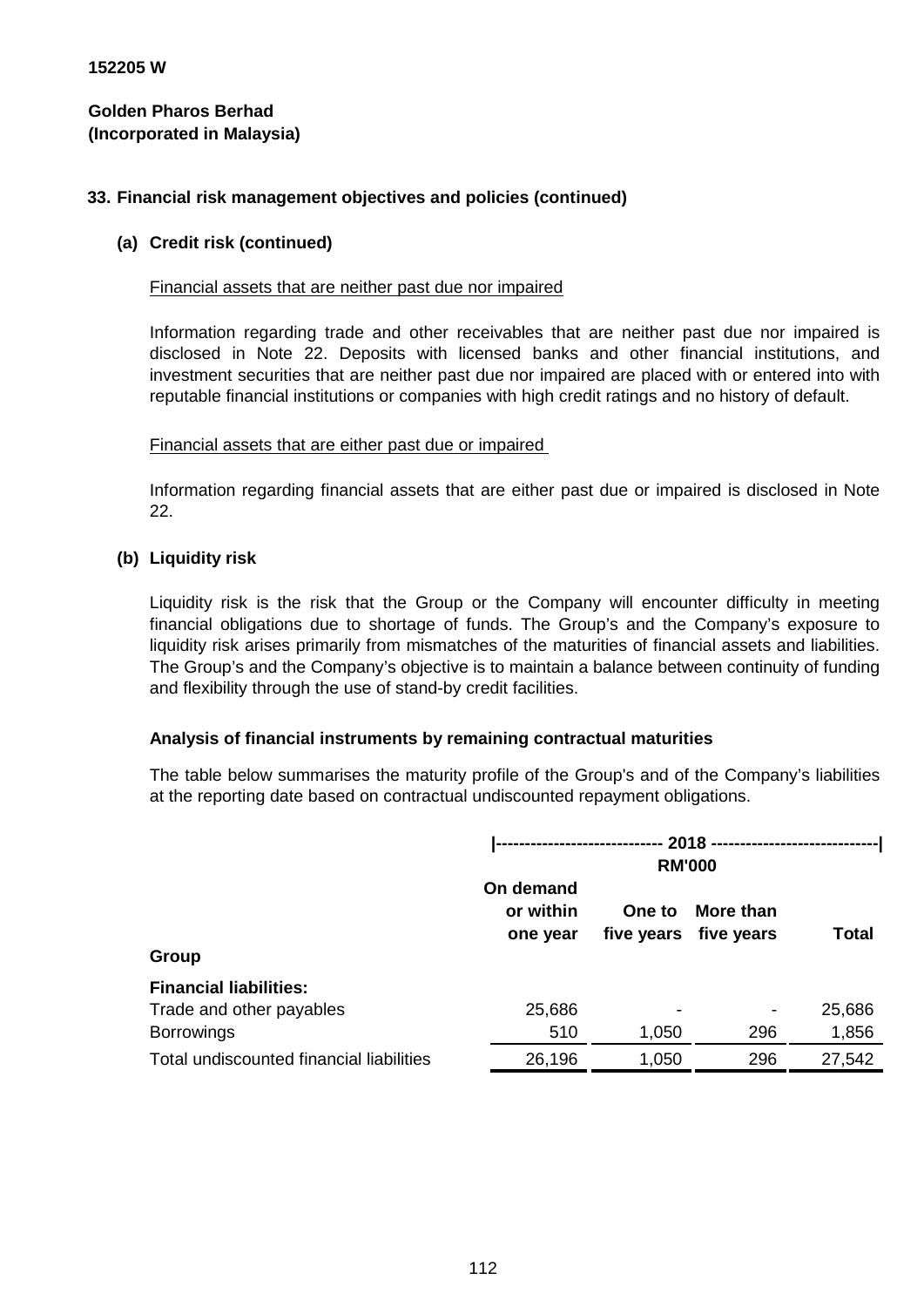# **33. Financial risk management objectives and policies (continued)**

# **(b) Liquidity risk (continued)**

| -- 2018 -------------- |                                           |                             |                                                                        |  |  |
|------------------------|-------------------------------------------|-----------------------------|------------------------------------------------------------------------|--|--|
| <b>RM'000</b>          |                                           |                             |                                                                        |  |  |
| On demand              |                                           |                             |                                                                        |  |  |
| or within              | One to                                    | More than                   |                                                                        |  |  |
| one year               | five years                                | five years                  | <b>Total</b>                                                           |  |  |
|                        |                                           |                             |                                                                        |  |  |
|                        |                                           |                             |                                                                        |  |  |
| 29,896                 |                                           |                             | 29,896                                                                 |  |  |
| 141                    | 212                                       | 70                          | 423                                                                    |  |  |
| 30,037                 | 212                                       | 70                          | 30,319                                                                 |  |  |
|                        |                                           |                             |                                                                        |  |  |
|                        |                                           |                             |                                                                        |  |  |
|                        |                                           |                             |                                                                        |  |  |
|                        |                                           |                             |                                                                        |  |  |
|                        |                                           |                             |                                                                        |  |  |
|                        |                                           |                             | <b>Total</b>                                                           |  |  |
|                        |                                           |                             |                                                                        |  |  |
|                        |                                           |                             |                                                                        |  |  |
| 25,256                 |                                           |                             | 25,256                                                                 |  |  |
|                        |                                           |                             | 1,769                                                                  |  |  |
| 26,154                 | 871                                       |                             | 27,025                                                                 |  |  |
|                        |                                           |                             |                                                                        |  |  |
|                        |                                           |                             |                                                                        |  |  |
| 30,069                 |                                           |                             | 30,069                                                                 |  |  |
| 106                    | 162                                       |                             | 268                                                                    |  |  |
| 30,175                 |                                           |                             | 30,337                                                                 |  |  |
|                        | On demand<br>or within<br>one year<br>898 | One to<br>five years<br>871 | -- 2017 -----------<br><b>RM'000</b><br>More than<br>five years<br>162 |  |  |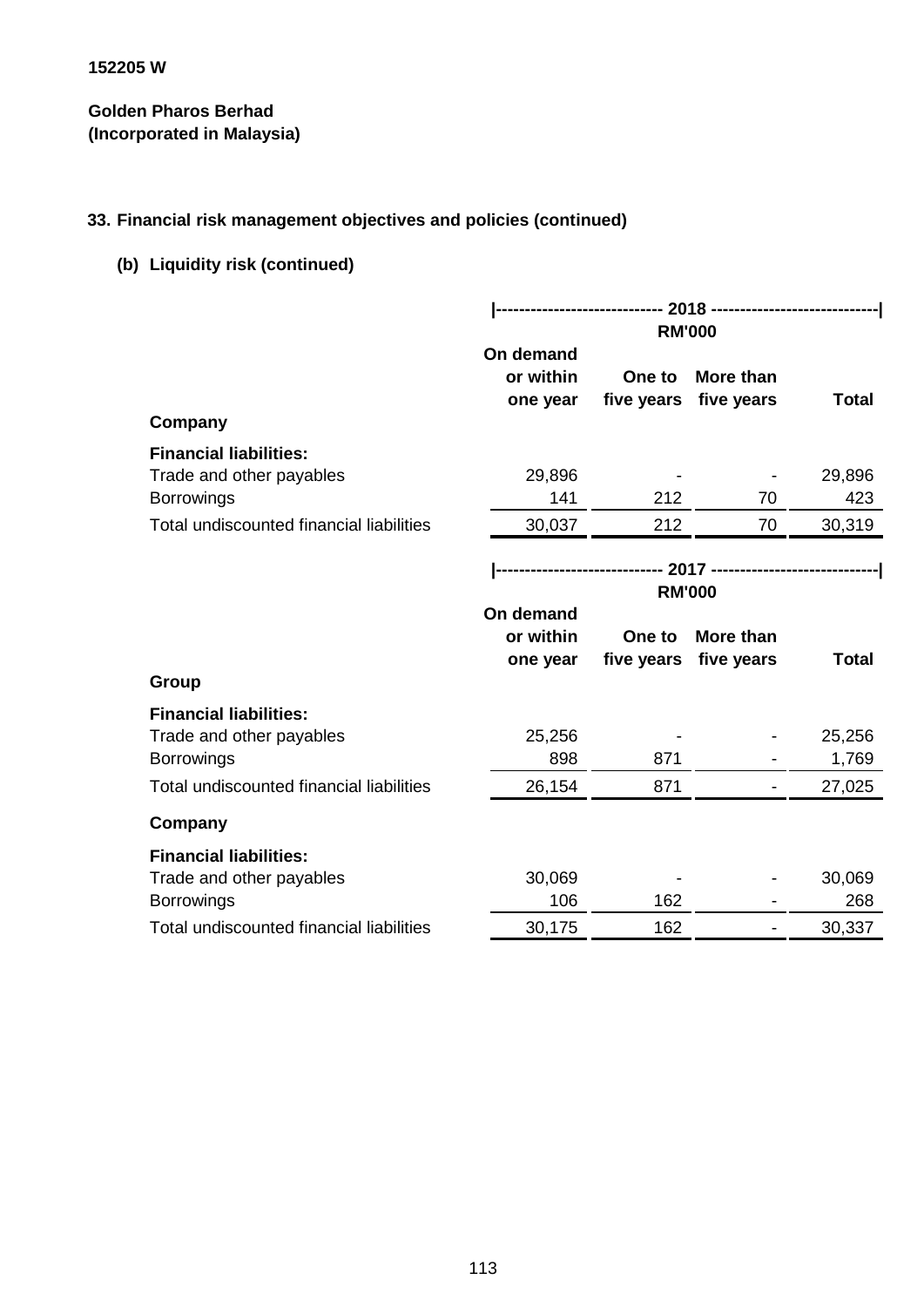#### **33. Financial risk management objectives and policies (continued)**

#### **(c) Interest rate risk**

Interest rate risk is the risk that the fair value or future cash flows of financial instrument will fluctuate because of changes in market interest rates. As the Group and the Company have no significant interest-bearing financial assets, the Group's and the Company's income and operating cash flows are substantially independent of changes in market interest rates.

The Group's and the Company's interest-bearing financial assets are mainly short-term in nature and have been mostly placed in fixed deposits.

The Group's interest rate risk arises primarily from interest-bearing borrowings. Borrowings at floating rates expose the Group to cash flow interest rate risk. The Group manages its interest rate exposure by maintaining a mix of fixed and floating rate borrowings. Borrowings obtained at fixed rates expose the Group to fair value interest rate risk. The information on maturity dates and effective interest rates of financial assets and liabilities are disclosed in their respective notes.

#### **(d) Foreign currency risk**

Foreign currency risk is the risk that the fair value or future cash flows of a financial instrument will fluctuate because of changes in foreign exchange rates.

The Group has transactional currency exposure arising from sales or purchases that are denominated in a currency other than the respective functional currencies of Group entities, primarily RM. The foreign currencies in which these transactions are denominated are mainly United States Dollars ("USD").

The net unhedged financial assets and financial liabilities of the Group that are not denominated in their functional currencies are as follows:

|                             | 2018    | 2017   |
|-----------------------------|---------|--------|
|                             | RM      | RM     |
| <b>Financial assets:</b>    |         |        |
| Trade and other receivables | 168,480 | 98,064 |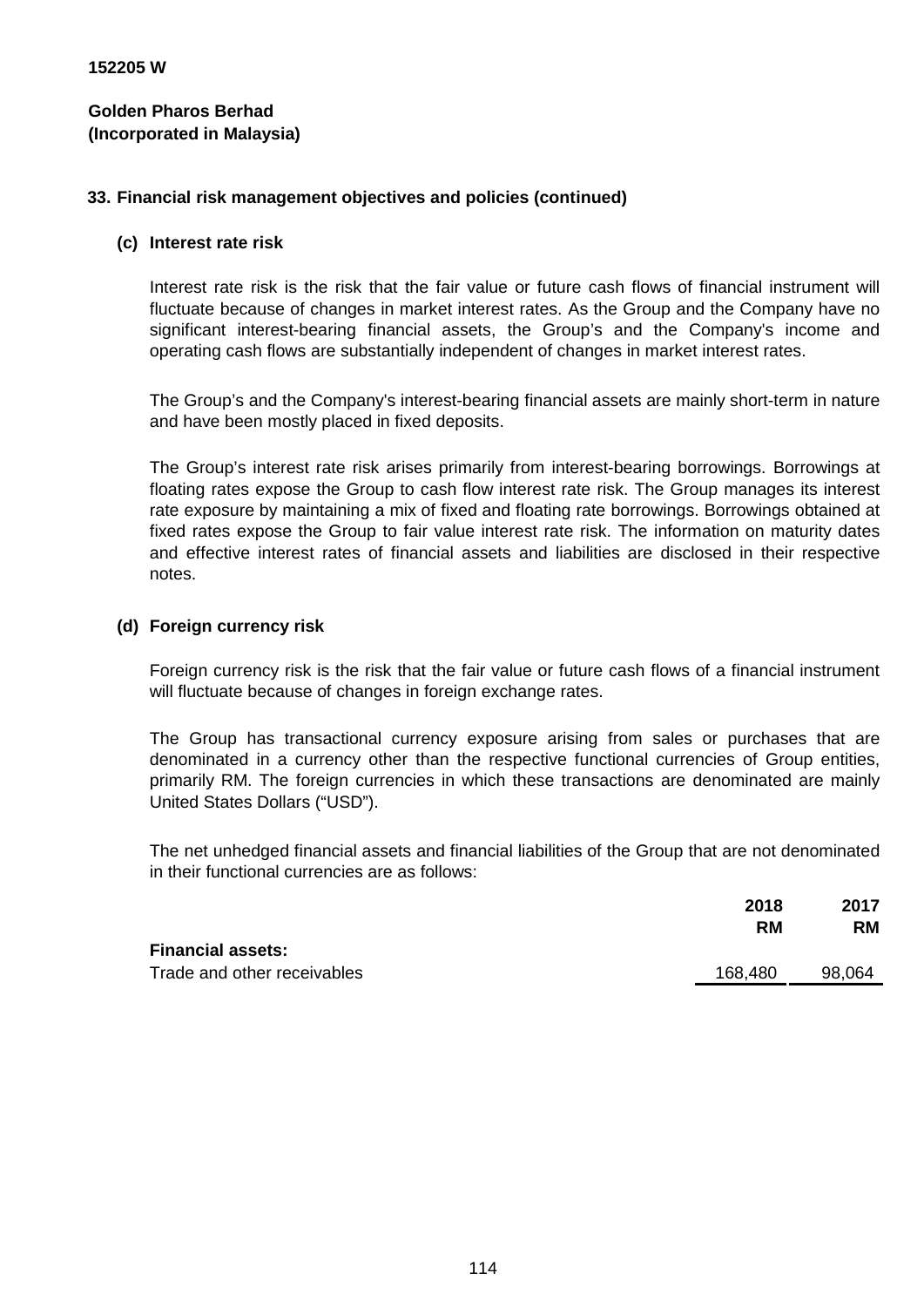#### **33. Financial risk management objectives and policies (continued)**

#### **(e) Market price risk**

Market price risk is the risk that the fair value or future cash flows of the Group's financial instruments will fluctuate because of changes in market prices (other than interest or exchange rates).

The Group is exposed to equity price risk arising from its investment in quoted equity instruments. The quoted equity instruments in Malaysia are listed on the Bursa Malaysia Securities Berhad. These instruments are classified as available-for-sale financial assets. The Group does not have exposure to commodity price risk, other than timber price.

#### **34. Capital management**

The primary objective of the Group's capital management is to ensure that it maintains a strong credit rating and healthy capital ratios in order to support its business and maximise shareholders' value.

The Group manages its capital structure and makes adjustments to it, in light of changes in economic conditions. To maintain or adjust the capital structure, the Group may adjust the dividend payment to shareholders, return capital to shareholders or issue new shares. No changes were made in the objectives, policies or processes during the years ended 31 December 2018 and 31 December 2017.

The Group monitors capital using a gearing ratio, which is net debt divided by total capital plus net debt. The Group includes within net debt, loans and borrowings, trade and other payables, less cash and bank balances. Capital includes equity attributable to the owners of the parent less fair value adjustment reserve.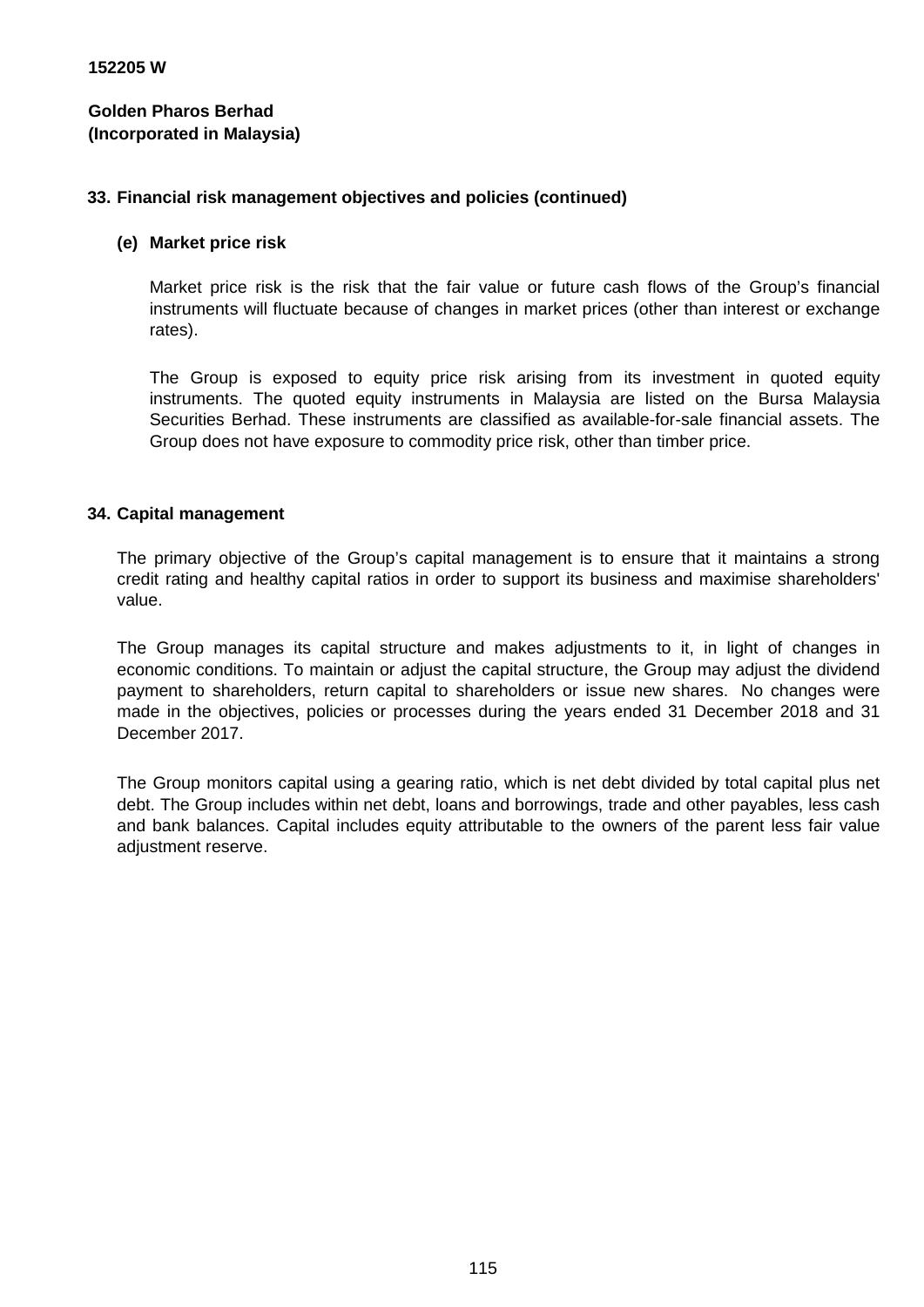# **34. Capital management (continued)**

|                                                                                         |             | Group         |               | Company       |               |  |
|-----------------------------------------------------------------------------------------|-------------|---------------|---------------|---------------|---------------|--|
|                                                                                         | <b>Note</b> | 2018          | 2017          | 2018          | 2017          |  |
|                                                                                         |             | <b>RM'000</b> | <b>RM'000</b> | <b>RM'000</b> | <b>RM'000</b> |  |
| <b>Borrowings</b>                                                                       | 24          | 1,767         | 1,634         | 377           | 251           |  |
| Trade and other payables                                                                | 26          | 25,686        | 25,256        | 29,896        | 30,069        |  |
| Less: Cash and bank balances                                                            | 23          | (18, 812)     | (11, 413)     | (1, 318)      | (88)          |  |
| Net debt                                                                                |             | 8,641         | 15,477        | 28,955        | 30,232        |  |
| Equity attributable to the<br>owners of the parent<br>Add/(less): Fair value adjustment |             | 75,641        | 74,396        | 29,910        | 25,967        |  |
| reserve                                                                                 | 28          | 134           | (935)         |               |               |  |
| <b>Total capital</b>                                                                    |             | 75,775        | 73,461        | 29,910        | 25,967        |  |
| Capital and net debt                                                                    |             | 84,416        | 88,938        | 58,865        | 56,199        |  |
| Gearing ratio                                                                           |             | 10%           | 17%           | 49%           | 54%           |  |

#### **35. Segment information**

For management purposes, the Group is organised into business units based on their products and services, and has three reportable operating segments as follows:

- (i) Harvesting, sawmilling, kiln drying of timber and sales of logs and right to log;
- (ii) Manufacturing: manufacturing and trading of glass; and
- (iii) Others: including investment holding, rental of properties, marketing and trading of woodchips, none of which are of a sufficient size to be reported separately.

Except as indicated above, no operating segments have been aggregated to form the above reportable operating segments.

Management monitors the operating results of its business units separately for the purpose of making decisions about resource allocation and performance assessment. Segment performance is evaluated based on operating profit or loss which, in certain respects as explained in the table below, is measured differently from operating profit or loss in the consolidated financial statements. Group financing (including finance costs) and income taxes are managed on a group basis and are not allocated to operating segments.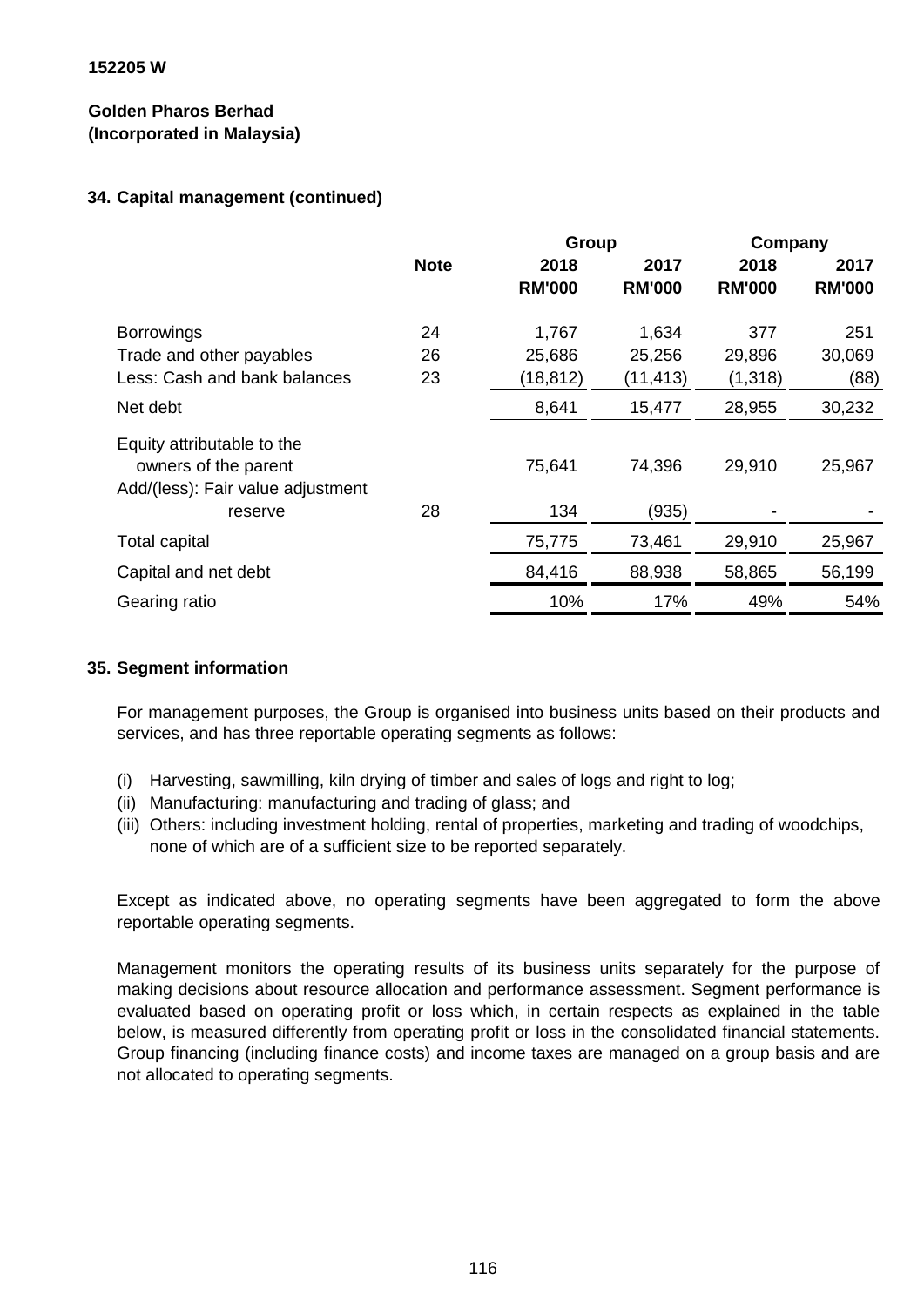#### **152205 W**

#### **Golden Pharos Berhad (Incorporated in Malaysia)**

#### **35. Segment information (continued)**

|                                      | Harvesting, sawmilling,<br>kiln drying of timber and |                       |                       |                          |                       |                       | <b>Adjustments and</b>  |                       |             | As per consolidated   |                       |
|--------------------------------------|------------------------------------------------------|-----------------------|-----------------------|--------------------------|-----------------------|-----------------------|-------------------------|-----------------------|-------------|-----------------------|-----------------------|
|                                      | sales of right to log                                |                       | <b>Manufacturing</b>  |                          | <b>Others</b>         |                       | eliminations            |                       |             | financial statements  |                       |
|                                      | 2018<br><b>RM'000</b>                                | 2017<br><b>RM'000</b> | 2018<br><b>RM'000</b> | 2017<br><b>RM'000</b>    | 2018<br><b>RM'000</b> | 2017<br><b>RM'000</b> | 2018<br><b>RM'000</b>   | 2017<br><b>RM'000</b> | <b>Note</b> | 2018<br><b>RM'000</b> | 2017<br><b>RM'000</b> |
| <b>Revenue</b>                       |                                                      |                       |                       |                          |                       |                       |                         |                       |             |                       |                       |
| <b>External customers</b>            | 49,872                                               | 37,329                | 22,462                | 27,236                   | 1,784                 | 1,078                 |                         |                       |             | 74,118                | 65,643                |
| Inter-segment                        | 28,590                                               | 17,909                |                       |                          | 5,285                 | 3,125                 | (33, 875)               | (21, 034)             | A           |                       |                       |
| Total revenue                        | 78,462                                               | 55,238                | 22,462                | 27,236                   | 7,069                 | 4,203                 | (33, 875)               | (21, 034)             |             | 74,118                | 65,643                |
| <b>Results</b>                       |                                                      |                       |                       |                          |                       |                       |                         |                       |             |                       |                       |
| Interest income                      | 231                                                  | 59                    | 133                   | 104                      | $\overline{2}$        | 3                     |                         |                       |             | 366                   | 166                   |
| Dividend income                      | 67                                                   | 133                   |                       | $\overline{\phantom{a}}$ | 2,892                 | 336                   | (2,892)                 | (336)                 | A           | 67                    | 133                   |
| Depreciation                         | 2,120                                                | 2,195                 | 801                   | 747                      | 878                   | 796                   |                         |                       |             | 3,799                 | 3,738                 |
| Other non-cash                       |                                                      |                       |                       |                          |                       |                       |                         |                       |             |                       |                       |
| expenses                             | (2,695)                                              | (5, 130)              | 9                     | 257                      | 401                   | 70                    | 3,784                   | 5,690                 | B           | 1,499                 | 887                   |
| Segment profit/                      |                                                      |                       |                       |                          |                       |                       |                         |                       |             |                       |                       |
| (loss)                               | 8,919                                                | 7,509                 | 14                    | 77                       | 3,676                 | (2,586)               | (10, 794)               | (4,501)               | $\mathsf C$ | 1,815                 | 499                   |
| <b>Assets</b>                        |                                                      |                       |                       |                          |                       |                       |                         |                       |             |                       |                       |
| Additions to                         |                                                      |                       |                       |                          |                       |                       |                         |                       |             |                       |                       |
| non-current assets<br>Segment assets | 156<br>81,848                                        | 1,051<br>101,101      | 10,833<br>28,433      | 998<br>20,397            | 1,627<br>114,957      | 1,341<br>112,623      | (11, 202)<br>(113, 763) | (123, 485)            | D<br>E      | 1,414<br>111,475      | 3,390<br>110,636      |
|                                      |                                                      |                       |                       |                          |                       |                       |                         |                       |             |                       |                       |
| <b>Segment liabilities</b>           | 37,292                                               | 41,064                | 11,960                | 5,749                    | 162,134               | 163,008               | (175, 552)              | (173, 610)            | F           | 35,834                | 36,211                |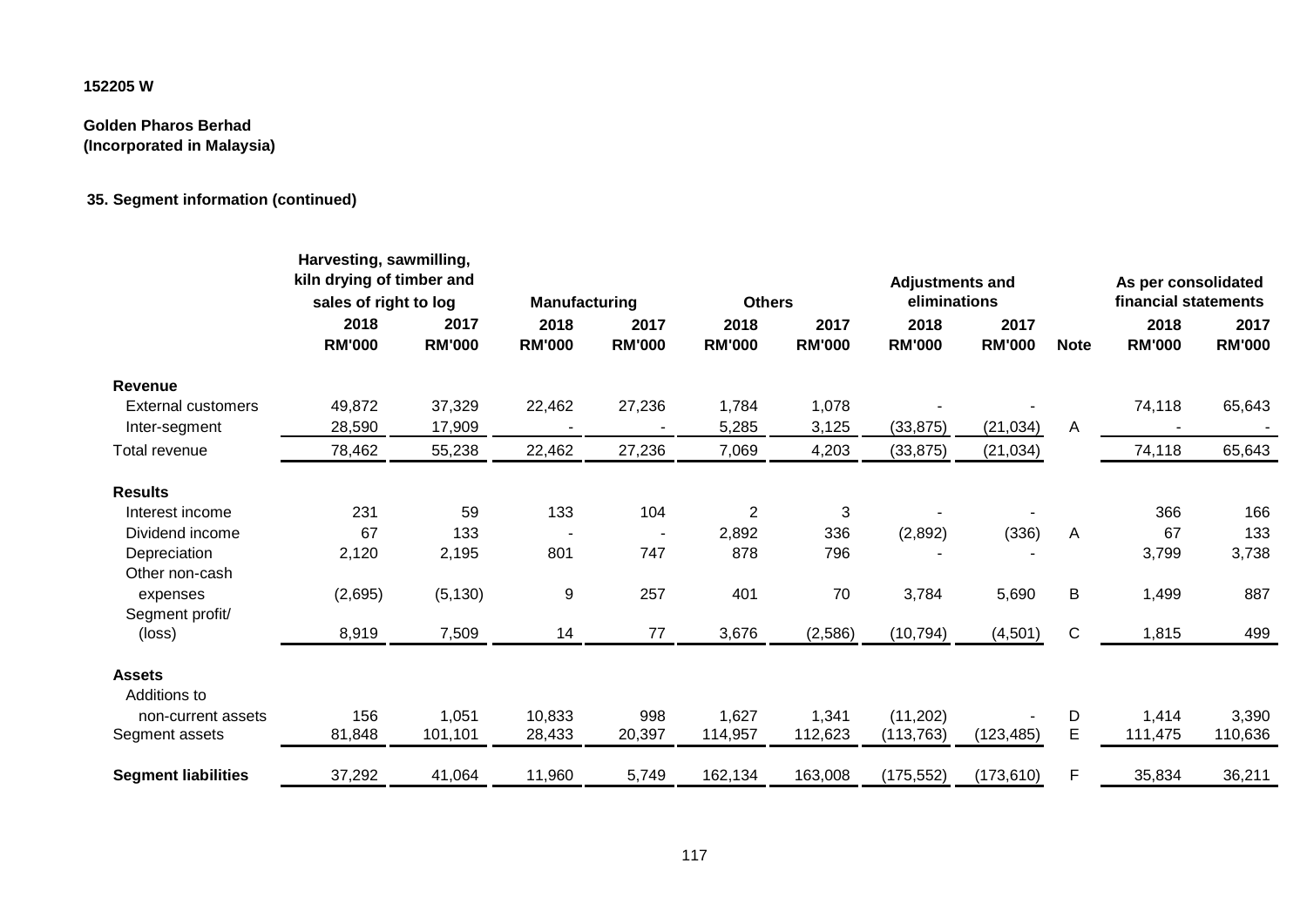## **35. Segment information (continued)**

- Notes Nature of adjustments and eliminations to arrive at amounts reported in the consolidated financial statements
	- A Inter-segment revenues and expenses are eliminated on consolidation.
	- Other non-cash expenses consist of the following items as presented in the respective notes to the financial statements: B

|                                               | <b>Note</b> | 2018<br><b>RM'000</b> | 2017<br><b>RM'000</b> |
|-----------------------------------------------|-------------|-----------------------|-----------------------|
| Allowance for impairment on                   |             |                       |                       |
| trade and other receivables                   | 9           | 44                    | 9                     |
| Reversal of allowance for impairment on       |             |                       |                       |
| trade and other receivables                   |             | (76)                  | (207)                 |
| Share-based payment under the LTIP            | 10          | 328                   |                       |
| Inventories written off                       | 9           |                       |                       |
| Provision for short-term accumulating         |             |                       |                       |
| compensated absences                          | 10          | 94                    | 91                    |
| Provision for retirement benefits obligations | 10          | 1,109                 | 993                   |
|                                               |             | 1,499                 | 887                   |

The following items are (deducted from)/added to segment profit to arrive at "profit/(loss) before tax" presented in the consolidated statement of profit or loss and other comprehensive income:  $\mathbf{C}$ 

|   |                                                   | 2018<br><b>RM'000</b> | 2017<br><b>RM'000</b> |
|---|---------------------------------------------------|-----------------------|-----------------------|
|   | <b>Dividend</b>                                   | (2,893)               | (336)                 |
|   | Impairment losses on investment in subsidiaries   | 29                    | 960                   |
|   | Allowance for impairment on                       |                       |                       |
|   | trade and other receivables                       | 49                    | 139                   |
|   | Reversal of allowance for impairment on           |                       |                       |
|   | trade and other receivables                       | (3,863)               | (5,690)               |
|   | Reversal of impairment losses on                  |                       |                       |
|   | investment in subsidiary                          | (1,400)               |                       |
|   | Gain on disposal of property, plant and equipment | (3,013)               |                       |
|   | Share of results of associate                     | 354                   | 511                   |
|   | Loss from intercompany sales                      | (57)                  | (85)                  |
|   |                                                   | (10, 794)             | (4,501)               |
| D | Additions to non-current assets consist of:       |                       |                       |
|   |                                                   | 2018                  | 2017                  |
|   |                                                   | <b>RM'000</b>         | <b>RM'000</b>         |
|   | Property, plant and equipment (Note 14)           | 1,414                 | 3,390                 |
|   |                                                   |                       |                       |